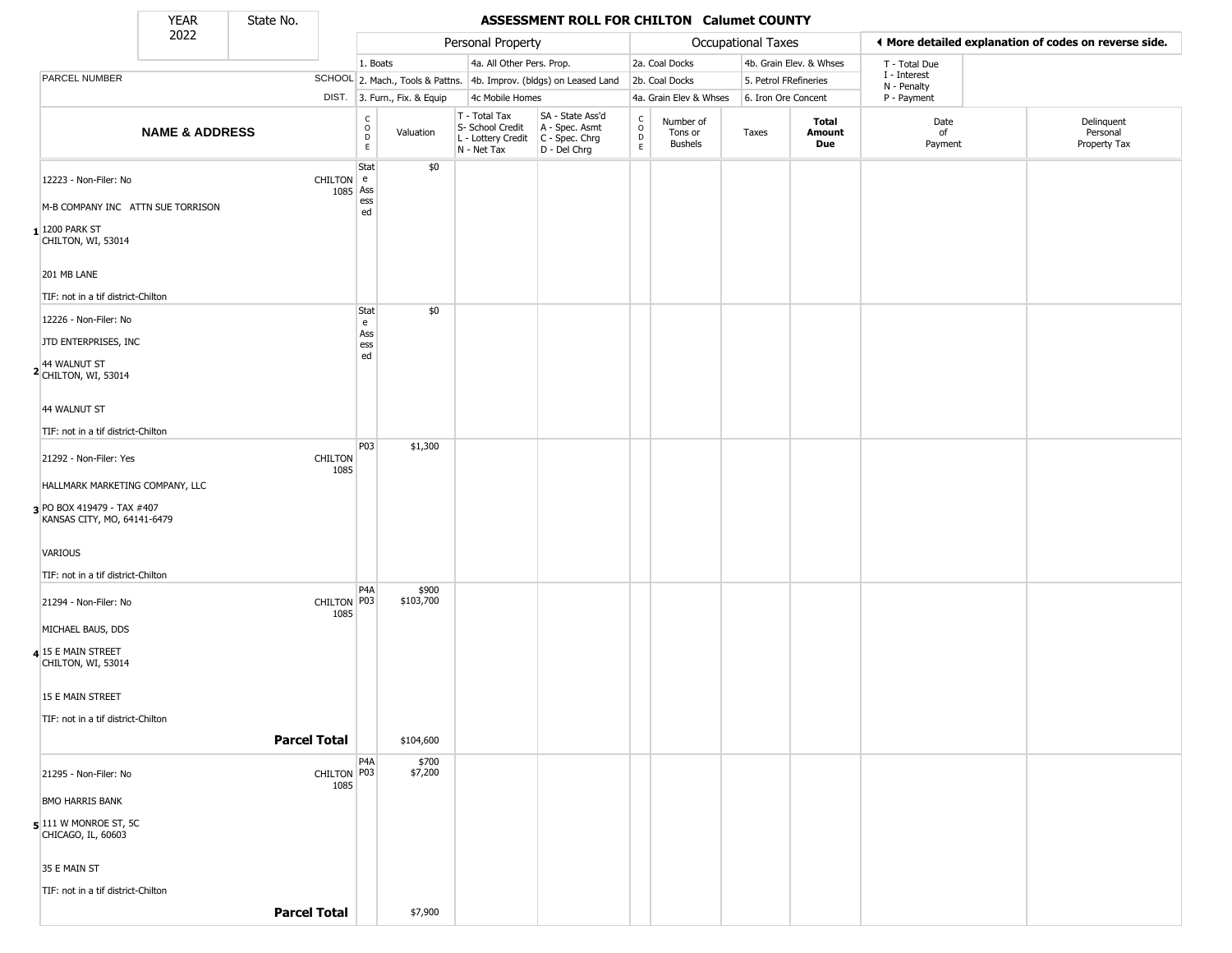|                                                                            | <b>YEAR</b>               | State No.           |                        |                  |                              |                                                                        | ASSESSMENT ROLL FOR CHILTON Calumet COUNTY                             |                                            |                                        |                           |                         |                                                       |                                        |
|----------------------------------------------------------------------------|---------------------------|---------------------|------------------------|------------------|------------------------------|------------------------------------------------------------------------|------------------------------------------------------------------------|--------------------------------------------|----------------------------------------|---------------------------|-------------------------|-------------------------------------------------------|----------------------------------------|
|                                                                            | 2022                      |                     |                        |                  |                              | Personal Property                                                      |                                                                        |                                            |                                        | <b>Occupational Taxes</b> |                         | ◀ More detailed explanation of codes on reverse side. |                                        |
|                                                                            |                           |                     |                        | 1. Boats         |                              | 4a. All Other Pers. Prop.                                              |                                                                        |                                            | 2a. Coal Docks                         |                           | 4b. Grain Elev. & Whses | T - Total Due                                         |                                        |
| PARCEL NUMBER                                                              |                           |                     |                        |                  |                              |                                                                        | SCHOOL 2. Mach., Tools & Pattns. 4b. Improv. (bldgs) on Leased Land    |                                            | 2b. Coal Docks                         | 5. Petrol FRefineries     |                         | I - Interest<br>N - Penalty                           |                                        |
|                                                                            |                           |                     |                        |                  | DIST. 3. Furn., Fix. & Equip | 4c Mobile Homes                                                        |                                                                        |                                            | 4a. Grain Elev & Whses                 | 6. Iron Ore Concent       |                         | P - Payment                                           |                                        |
|                                                                            | <b>NAME &amp; ADDRESS</b> |                     |                        | $\rm _o^C$<br>E. | Valuation                    | T - Total Tax<br>S- School Credit<br>L - Lottery Credit<br>N - Net Tax | SA - State Ass'd<br>A - Spec. Asmt<br>$C - Spec. Chrg$<br>D - Del Chrg | $\begin{array}{c} C \\ 0 \\ E \end{array}$ | Number of<br>Tons or<br><b>Bushels</b> | Taxes                     | Total<br>Amount<br>Due  | Date<br>of<br>Payment                                 | Delinquent<br>Personal<br>Property Tax |
| 21296 - Non-Filer: No<br>FOURTEEN FOODS DBA: DAIRY QUEEN<br>6 PO BOX 54467 |                           |                     | CHILTON P03<br>1085    | P <sub>4</sub> A | \$900<br>\$53,100            |                                                                        |                                                                        |                                            |                                        |                           |                         |                                                       |                                        |
| LEXINGTON, KY, 40555<br>621 N MADISON STREET                               |                           |                     |                        |                  |                              |                                                                        |                                                                        |                                            |                                        |                           |                         |                                                       |                                        |
| TIF: not in a tif district-Chilton                                         |                           | <b>Parcel Total</b> |                        |                  |                              |                                                                        |                                                                        |                                            |                                        |                           |                         |                                                       |                                        |
|                                                                            |                           |                     |                        |                  | \$54,000                     |                                                                        |                                                                        |                                            |                                        |                           |                         |                                                       |                                        |
| 21297 - Non-Filer: Yes                                                     |                           |                     | CHILTON P03<br>1085    | P4A              | \$1,100<br>\$7,300           |                                                                        |                                                                        |                                            |                                        |                           |                         |                                                       |                                        |
| DR. BETH BLAKE                                                             |                           |                     |                        |                  |                              |                                                                        |                                                                        |                                            |                                        |                           |                         |                                                       |                                        |
| 7 509 W BREED STREET<br>CHILTON, WI, 53014                                 |                           |                     |                        |                  |                              |                                                                        |                                                                        |                                            |                                        |                           |                         |                                                       |                                        |
| 509 W BREED STREET                                                         |                           |                     |                        |                  |                              |                                                                        |                                                                        |                                            |                                        |                           |                         |                                                       |                                        |
| TIF: not in a tif district-Chilton                                         |                           | <b>Parcel Total</b> |                        |                  | \$8,400                      |                                                                        |                                                                        |                                            |                                        |                           |                         |                                                       |                                        |
|                                                                            |                           |                     |                        | <b>P03</b>       | \$7,900                      |                                                                        |                                                                        |                                            |                                        |                           |                         |                                                       |                                        |
| 21300 - Non-Filer: No                                                      |                           |                     | <b>CHILTON</b><br>1085 |                  |                              |                                                                        |                                                                        |                                            |                                        |                           |                         |                                                       |                                        |
| MENN LAW FIRM, LTD                                                         |                           |                     |                        |                  |                              |                                                                        |                                                                        |                                            |                                        |                           |                         |                                                       |                                        |
| 8 50 E MAIN ST<br>CHILTON, WI, 53014                                       |                           |                     |                        |                  |                              |                                                                        |                                                                        |                                            |                                        |                           |                         |                                                       |                                        |
| 50 E MAIN ST                                                               |                           |                     |                        |                  |                              |                                                                        |                                                                        |                                            |                                        |                           |                         |                                                       |                                        |
| TIF: not in a tif district-Chilton                                         |                           |                     |                        |                  |                              |                                                                        |                                                                        |                                            |                                        |                           |                         |                                                       |                                        |
| 21303 - Non-Filer: No                                                      |                           |                     | CHILTON P03<br>1085    | P <sub>4</sub> A | \$1,100<br>\$2,000           |                                                                        |                                                                        |                                            |                                        |                           |                         |                                                       |                                        |
| BRANTMEIER ELECTRIC, INC                                                   |                           |                     |                        |                  |                              |                                                                        |                                                                        |                                            |                                        |                           |                         |                                                       |                                        |
| 9442 E BREED STREET<br>CHILTON, WI, 53014                                  |                           |                     |                        |                  |                              |                                                                        |                                                                        |                                            |                                        |                           |                         |                                                       |                                        |
| 442 E BREED ST                                                             |                           |                     |                        |                  |                              |                                                                        |                                                                        |                                            |                                        |                           |                         |                                                       |                                        |
| TIF: not in a tif district-Chilton                                         |                           |                     |                        |                  |                              |                                                                        |                                                                        |                                            |                                        |                           |                         |                                                       |                                        |
|                                                                            |                           | <b>Parcel Total</b> |                        |                  | \$3,100                      |                                                                        |                                                                        |                                            |                                        |                           |                         |                                                       |                                        |
| 21304 - Non-Filer: Yes                                                     |                           |                     | CHILTON P03<br>1085    | P4A              | \$700<br>\$9,600             |                                                                        |                                                                        |                                            |                                        |                           |                         |                                                       |                                        |
| FLOORS ETC, LLC                                                            |                           |                     |                        |                  |                              |                                                                        |                                                                        |                                            |                                        |                           |                         |                                                       |                                        |
| 10 31 E CHESTNUT STREET<br>CHILTON, WI, 53014                              |                           |                     |                        |                  |                              |                                                                        |                                                                        |                                            |                                        |                           |                         |                                                       |                                        |
| 31 E CHESTNUT ST                                                           |                           |                     |                        |                  |                              |                                                                        |                                                                        |                                            |                                        |                           |                         |                                                       |                                        |
| TIF: not in a tif district-Chilton                                         |                           |                     |                        |                  |                              |                                                                        |                                                                        |                                            |                                        |                           |                         |                                                       |                                        |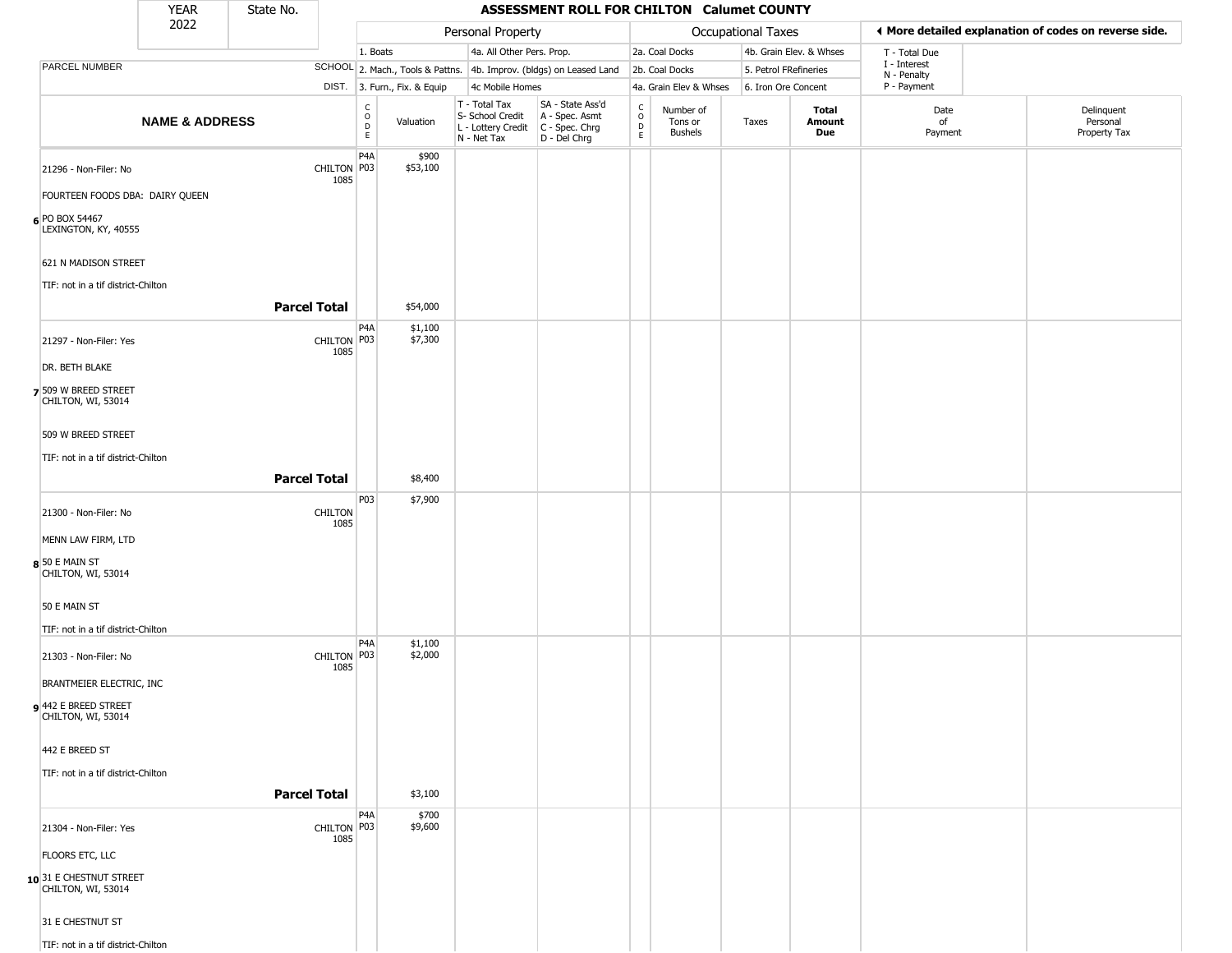|                                                         | <b>YEAR</b>               | State No.           |                         |                         |                              |                                                                        | ASSESSMENT ROLL FOR CHILTON Calumet COUNTY                             |                                              |                                 |                       |                         |                             |                                                       |
|---------------------------------------------------------|---------------------------|---------------------|-------------------------|-------------------------|------------------------------|------------------------------------------------------------------------|------------------------------------------------------------------------|----------------------------------------------|---------------------------------|-----------------------|-------------------------|-----------------------------|-------------------------------------------------------|
|                                                         | 2022                      |                     |                         |                         |                              | Personal Property                                                      |                                                                        |                                              |                                 | Occupational Taxes    |                         |                             | ◀ More detailed explanation of codes on reverse side. |
|                                                         |                           |                     |                         | 1. Boats                |                              | 4a. All Other Pers. Prop.                                              |                                                                        |                                              | 2a. Coal Docks                  |                       | 4b. Grain Elev. & Whses | T - Total Due               |                                                       |
| PARCEL NUMBER                                           |                           |                     |                         |                         |                              |                                                                        | SCHOOL 2. Mach., Tools & Pattns. 4b. Improv. (bldgs) on Leased Land    |                                              | 2b. Coal Docks                  | 5. Petrol FRefineries |                         | I - Interest<br>N - Penalty |                                                       |
|                                                         |                           |                     |                         |                         | DIST. 3. Furn., Fix. & Equip | 4c Mobile Homes                                                        |                                                                        |                                              | 4a. Grain Elev & Whses          | 6. Iron Ore Concent   |                         | P - Payment                 |                                                       |
|                                                         | <b>NAME &amp; ADDRESS</b> |                     |                         | C<br>$\circ$<br>D<br>E. | Valuation                    | T - Total Tax<br>S- School Credit<br>L - Lottery Credit<br>N - Net Tax | SA - State Ass'd<br>A - Spec. Asmt<br>$C - Spec. Chrg$<br>D - Del Chrg | $\frac{C}{O}$<br>$\mathsf{D}$<br>$\mathsf E$ | Number of<br>Tons or<br>Bushels | Taxes                 | Total<br>Amount<br>Due  | Date<br>of<br>Payment       | Delinquent<br>Personal<br>Property Tax                |
|                                                         |                           | <b>Parcel Total</b> |                         |                         | \$10,300                     |                                                                        |                                                                        |                                              |                                 |                       |                         |                             |                                                       |
| 21307 - Non-Filer: No                                   |                           |                     | CHILTON P03<br>1085     | P4A                     | \$300<br>\$4,800             |                                                                        |                                                                        |                                              |                                 |                       |                         |                             |                                                       |
| CALUMET MEDICAL CENTER ASCENSION WI                     |                           |                     |                         |                         |                              |                                                                        |                                                                        |                                              |                                 |                       |                         |                             |                                                       |
| 11 4040 VINCENNES CIRCLE<br>INDIANAPOLIS, IN, 46268     |                           |                     |                         |                         |                              |                                                                        |                                                                        |                                              |                                 |                       |                         |                             |                                                       |
| 618 MEMORIAL DR                                         |                           |                     |                         |                         |                              |                                                                        |                                                                        |                                              |                                 |                       |                         |                             |                                                       |
| TIF: not in a tif district-Chilton                      |                           |                     |                         |                         |                              |                                                                        |                                                                        |                                              |                                 |                       |                         |                             |                                                       |
|                                                         |                           | <b>Parcel Total</b> |                         |                         | \$5,100                      |                                                                        |                                                                        |                                              |                                 |                       |                         |                             |                                                       |
| 21308 - Non-Filer: Yes                                  |                           |                     | CHILTON P03<br>1085     | P4A                     | \$300<br>\$2,500             |                                                                        |                                                                        |                                              |                                 |                       |                         |                             |                                                       |
| SEASONS BY DESIGN                                       |                           |                     |                         |                         |                              |                                                                        |                                                                        |                                              |                                 |                       |                         |                             |                                                       |
| 12 102 SOUTHSIDE SHOPPING CENTER<br>CHILTON, WI, 53014  |                           |                     |                         |                         |                              |                                                                        |                                                                        |                                              |                                 |                       |                         |                             |                                                       |
| 102 SOUTHSIDE SHOPPING CENTER                           |                           |                     |                         |                         |                              |                                                                        |                                                                        |                                              |                                 |                       |                         |                             |                                                       |
| TIF: not in a tif district-Chilton                      |                           |                     |                         |                         |                              |                                                                        |                                                                        |                                              |                                 |                       |                         |                             |                                                       |
|                                                         |                           | <b>Parcel Total</b> |                         |                         | \$2,800                      |                                                                        |                                                                        |                                              |                                 |                       |                         |                             |                                                       |
| 21310 - Non-Filer: No                                   |                           |                     | CHILTON e<br>1085 Ass   | Stat                    | \$0                          |                                                                        |                                                                        |                                              |                                 |                       |                         |                             |                                                       |
| MILK PRODUCTS LLC MS 5185                               |                           |                     |                         | ess<br>ed               |                              |                                                                        |                                                                        |                                              |                                 |                       |                         |                             |                                                       |
| 13 PO BOX 64101<br>SAINT PAUL, MN, 55164-0101           |                           |                     |                         |                         |                              |                                                                        |                                                                        |                                              |                                 |                       |                         |                             |                                                       |
| 435 E MAIN ST                                           |                           |                     |                         |                         |                              |                                                                        |                                                                        |                                              |                                 |                       |                         |                             |                                                       |
| TIF: not in a tif district-Chilton                      |                           |                     |                         |                         |                              |                                                                        |                                                                        |                                              |                                 |                       |                         |                             |                                                       |
| 21311 - Non-Filer: No                                   |                           |                     | $CHILTON$ e<br>1085 Ass | Stat                    | \$0                          |                                                                        |                                                                        |                                              |                                 |                       |                         |                             |                                                       |
| KAYTEE PRODUCTS, INC                                    |                           |                     |                         | ess<br>ed               |                              |                                                                        |                                                                        |                                              |                                 |                       |                         |                             |                                                       |
| 14 521 CLAY ST<br>CHILTON, WI, 53014                    |                           |                     |                         |                         |                              |                                                                        |                                                                        |                                              |                                 |                       |                         |                             |                                                       |
| VARIOUS                                                 |                           |                     |                         |                         |                              |                                                                        |                                                                        |                                              |                                 |                       |                         |                             |                                                       |
| TIF: not in a tif district-Chilton                      |                           |                     |                         |                         |                              |                                                                        |                                                                        |                                              |                                 |                       |                         |                             |                                                       |
| 21312 - Non-Filer: No                                   |                           |                     | CHILTON e<br>1085 Ass   | Stat                    | \$0                          |                                                                        |                                                                        |                                              |                                 |                       |                         |                             |                                                       |
| WORTHINGTON CYLINDERS CORP C/O SILVER LAKE ADVISORS LLC |                           |                     |                         | ess<br>ed               |                              |                                                                        |                                                                        |                                              |                                 |                       |                         |                             |                                                       |
| 15 PO BOX 2437<br>SMYRNA, GA, 30081-2437                |                           |                     |                         |                         |                              |                                                                        |                                                                        |                                              |                                 |                       |                         |                             |                                                       |
| 300 E BREED ST                                          |                           |                     |                         |                         |                              |                                                                        |                                                                        |                                              |                                 |                       |                         |                             |                                                       |
| TIF: not in a tif district-Chilton                      |                           |                     |                         |                         |                              |                                                                        |                                                                        |                                              |                                 |                       |                         |                             |                                                       |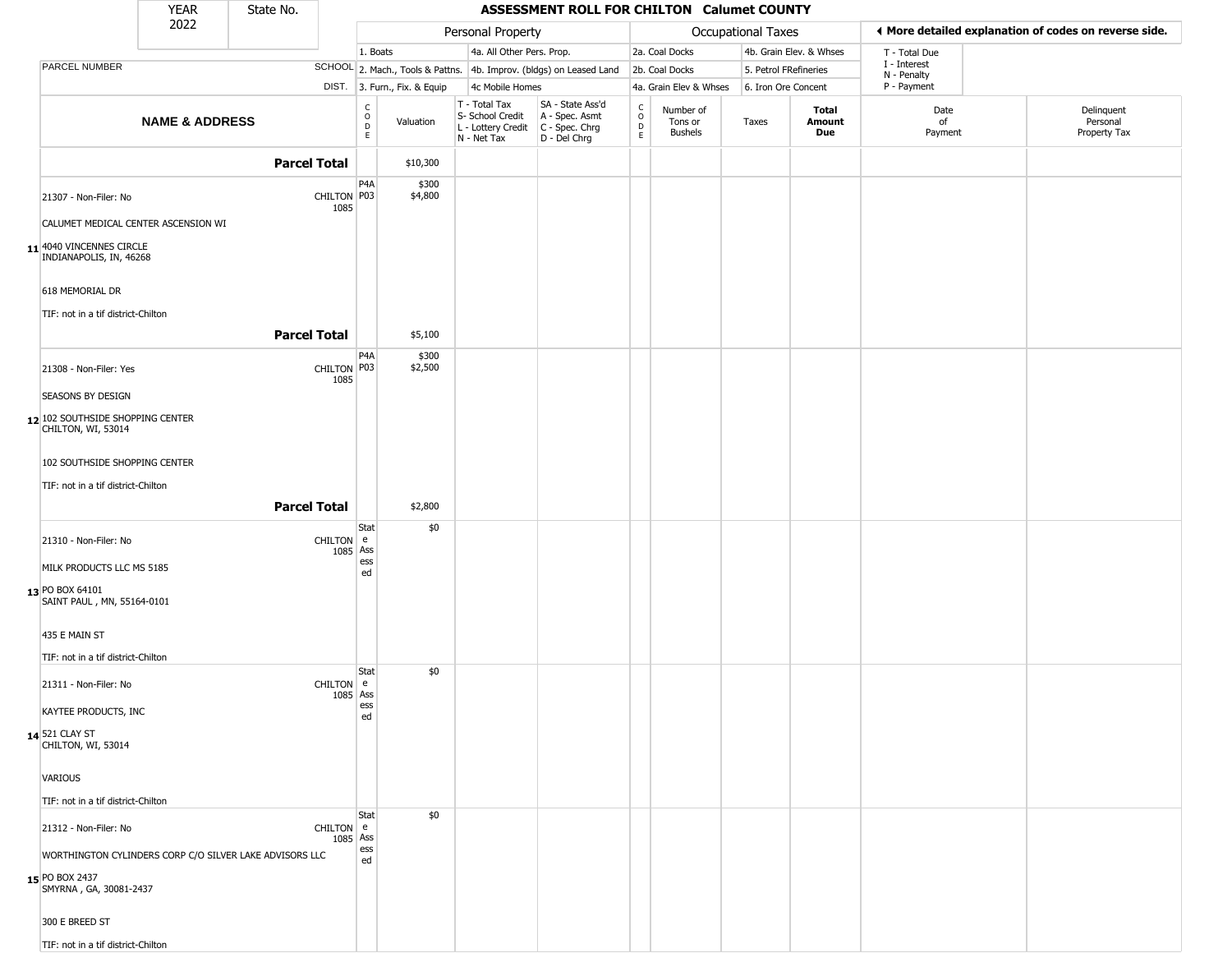|            |                                                                               | <b>YEAR</b>               | State No.                                                   |                       |                   |                              |                                                  | ASSESSMENT ROLL FOR CHILTON Calumet COUNTY                                                |                                                   |                                        |                       |                         |                             |                                                       |
|------------|-------------------------------------------------------------------------------|---------------------------|-------------------------------------------------------------|-----------------------|-------------------|------------------------------|--------------------------------------------------|-------------------------------------------------------------------------------------------|---------------------------------------------------|----------------------------------------|-----------------------|-------------------------|-----------------------------|-------------------------------------------------------|
|            |                                                                               | 2022                      |                                                             |                       |                   |                              | Personal Property                                |                                                                                           |                                                   |                                        | Occupational Taxes    |                         |                             | ♦ More detailed explanation of codes on reverse side. |
|            |                                                                               |                           |                                                             |                       | 1. Boats          |                              | 4a. All Other Pers. Prop.                        |                                                                                           |                                                   | 2a. Coal Docks                         |                       | 4b. Grain Elev. & Whses | T - Total Due               |                                                       |
|            | PARCEL NUMBER                                                                 |                           |                                                             |                       |                   |                              |                                                  | SCHOOL 2. Mach., Tools & Pattns. 4b. Improv. (bldgs) on Leased Land                       |                                                   | 2b. Coal Docks                         | 5. Petrol FRefineries |                         | I - Interest<br>N - Penalty |                                                       |
|            |                                                                               |                           |                                                             |                       |                   | DIST. 3. Furn., Fix. & Equip | 4c Mobile Homes                                  |                                                                                           |                                                   | 4a. Grain Elev & Whses                 | 6. Iron Ore Concent   |                         | P - Payment                 |                                                       |
|            |                                                                               | <b>NAME &amp; ADDRESS</b> |                                                             |                       | C<br>D<br>E<br>E  | Valuation                    | T - Total Tax<br>S- School Credit<br>N - Net Tax | SA - State Ass'd<br>A - Spec. Asmt<br>L - Lottery Credit   C - Spec. Chrg<br>D - Del Chrg | $\begin{array}{c}\nC \\ O \\ D \\ E\n\end{array}$ | Number of<br>Tons or<br><b>Bushels</b> | Taxes                 | Total<br>Amount<br>Due  | Date<br>of<br>Payment       | Delinquent<br>Personal<br>Property Tax                |
|            | 21313 - Non-Filer: No<br>FORCE OF GRAVITY LLC<br>16 101 E CHESTNUT STREET     |                           |                                                             | CHILTON e<br>1085 Ass | Stat<br>ess<br>ed | \$0                          |                                                  |                                                                                           |                                                   |                                        |                       |                         |                             |                                                       |
|            | CHILTON, WI, 53014<br>101 E CHESTNUT ST<br>TIF: not in a tif district-Chilton |                           |                                                             |                       |                   |                              |                                                  |                                                                                           |                                                   |                                        |                       |                         |                             |                                                       |
|            | 21317 - Non-Filer: No<br>CHILTON FURNITURE, INC                               |                           |                                                             | CHILTON P4A<br>1085   | P03               | \$1,200<br>\$53,500          |                                                  |                                                                                           |                                                   |                                        |                       |                         |                             |                                                       |
|            | 17 100 SOUTH SIDE SHOPPING CENTER<br>CHILTON, WI, 53014                       |                           |                                                             |                       |                   |                              |                                                  |                                                                                           |                                                   |                                        |                       |                         |                             |                                                       |
|            | 100 SOUTH SIDE SHOPPING CENTER<br>TIF: not in a tif district-Chilton          |                           | <b>Parcel Total</b>                                         |                       |                   | \$54,700                     |                                                  |                                                                                           |                                                   |                                        |                       |                         |                             |                                                       |
|            | 21318 - Non-Filer: No                                                         |                           |                                                             | CHILTON P03<br>1085   | P <sub>4</sub> A  | \$1,800<br>\$3,400           |                                                  |                                                                                           |                                                   |                                        |                       |                         |                             |                                                       |
| <b>TAX</b> | 18 PO BOX 66528<br>ST LOUIS, MO, 63166                                        |                           | EDWARD D JONES & CO, L.P. DBA: BRANCH TAX 07999 ATTN BRANCH |                       |                   |                              |                                                  |                                                                                           |                                                   |                                        |                       |                         |                             |                                                       |
|            | 505 N MADISON<br>TIF: not in a tif district-Chilton                           |                           | <b>Parcel Total</b>                                         |                       |                   | \$5,200                      |                                                  |                                                                                           |                                                   |                                        |                       |                         |                             |                                                       |
|            | 21319 - Non-Filer: No<br>ROWLAND'S CALUMET BREWING CO                         |                           |                                                             | CHILTON e<br>1085 Ass | Stat<br>ess<br>ed | \$0                          |                                                  |                                                                                           |                                                   |                                        |                       |                         |                             |                                                       |
|            | 19 25 N MADISON STREET<br>CHILTON, WI, 53014                                  |                           |                                                             |                       |                   |                              |                                                  |                                                                                           |                                                   |                                        |                       |                         |                             |                                                       |
|            | 25 N MADISON ST<br>TIF: not in a tif district-Chilton                         |                           |                                                             |                       |                   |                              |                                                  |                                                                                           |                                                   |                                        |                       |                         |                             |                                                       |
|            | 21321 - Non-Filer: Yes                                                        |                           |                                                             | CHILTON P4A<br>1085   | P03               | \$2,800<br>\$3,100           |                                                  |                                                                                           |                                                   |                                        |                       |                         |                             |                                                       |
|            | D & D EQUIPMENT CO<br>20 820 W MAIN STREET<br>CHILTON, WI, 53014              |                           |                                                             |                       |                   |                              |                                                  |                                                                                           |                                                   |                                        |                       |                         |                             |                                                       |
|            | 820 W MAIN ST<br>TIF: not in a tif district-Chilton                           |                           |                                                             |                       |                   |                              |                                                  |                                                                                           |                                                   |                                        |                       |                         |                             |                                                       |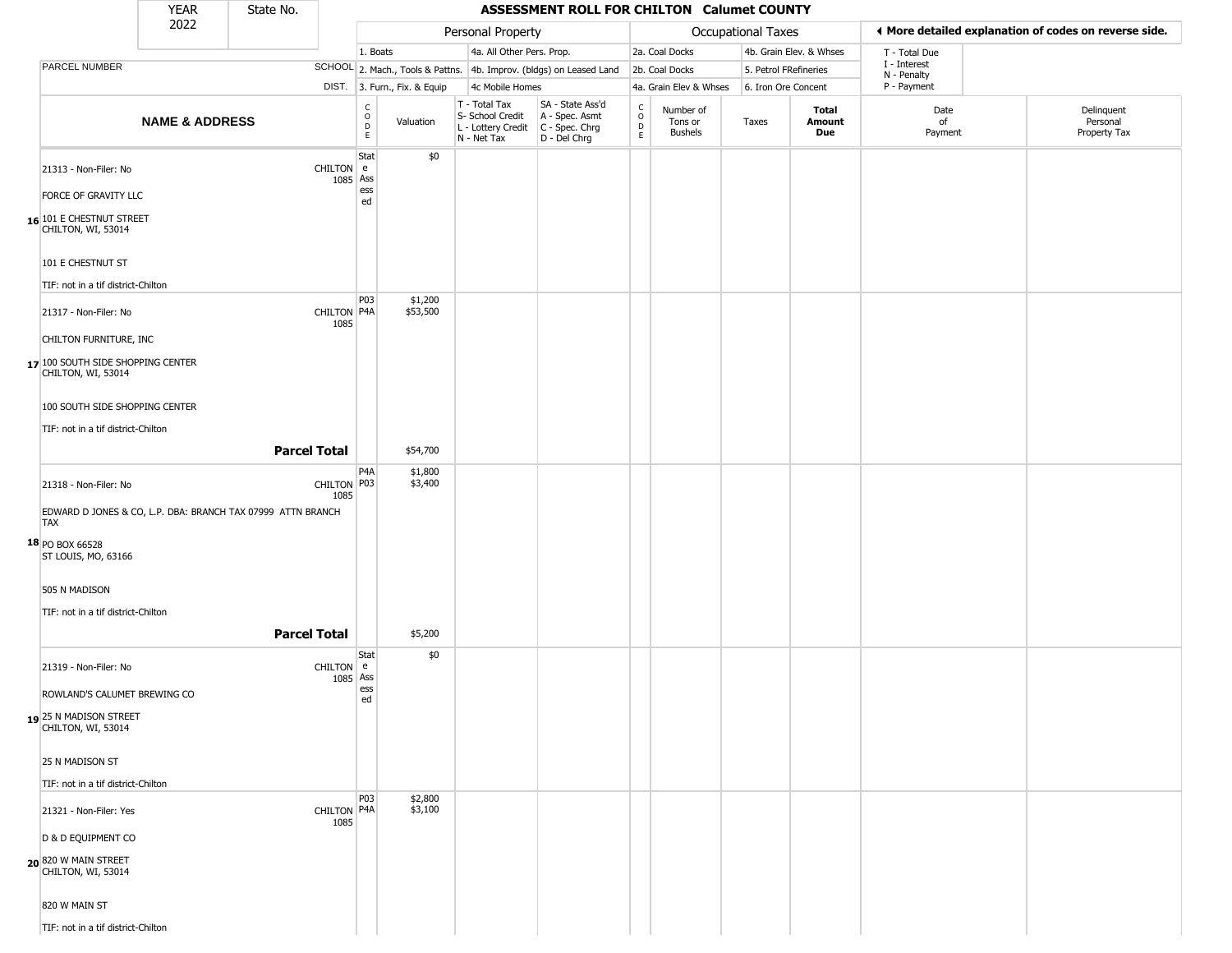|                                               | <b>YEAR</b>               | State No. |                        |                                           |                              |                                                                        | <b>ASSESSMENT ROLL FOR CHILTON Calumet COUNTY</b>                    |                                            |                                        |                       |                         |                             |                                                       |
|-----------------------------------------------|---------------------------|-----------|------------------------|-------------------------------------------|------------------------------|------------------------------------------------------------------------|----------------------------------------------------------------------|--------------------------------------------|----------------------------------------|-----------------------|-------------------------|-----------------------------|-------------------------------------------------------|
|                                               | 2022                      |           |                        |                                           |                              | Personal Property                                                      |                                                                      |                                            |                                        | Occupational Taxes    |                         |                             | ◀ More detailed explanation of codes on reverse side. |
|                                               |                           |           |                        | 1. Boats                                  |                              | 4a. All Other Pers. Prop.                                              |                                                                      |                                            | 2a. Coal Docks                         |                       | 4b. Grain Elev. & Whses | T - Total Due               |                                                       |
| PARCEL NUMBER                                 |                           |           |                        |                                           |                              |                                                                        | SCHOOL 2. Mach., Tools & Pattns. 4b. Improv. (bldgs) on Leased Land  |                                            | 2b. Coal Docks                         | 5. Petrol FRefineries |                         | I - Interest<br>N - Penalty |                                                       |
|                                               |                           |           |                        |                                           | DIST. 3. Furn., Fix. & Equip | 4c Mobile Homes                                                        |                                                                      |                                            | 4a. Grain Elev & Whses                 | 6. Iron Ore Concent   |                         | P - Payment                 |                                                       |
|                                               | <b>NAME &amp; ADDRESS</b> |           |                        | C<br>$\circ$<br>$\overrightarrow{D}$<br>E | Valuation                    | T - Total Tax<br>S- School Credit<br>L - Lottery Credit<br>N - Net Tax | SA - State Ass'd<br>A - Spec. Asmt<br>C - Spec. Chrg<br>D - Del Chrg | $\begin{array}{c} C \\ 0 \\ E \end{array}$ | Number of<br>Tons or<br><b>Bushels</b> | Taxes                 | Total<br>Amount<br>Due  | Date<br>of<br>Payment       | Delinquent<br>Personal<br>Property Tax                |
|                                               |                           |           | <b>Parcel Total</b>    |                                           | \$5,900                      |                                                                        |                                                                      |                                            |                                        |                       |                         |                             |                                                       |
| 21323 - Non-Filer: No                         |                           |           | CHILTON P03<br>1085    | P <sub>4</sub> A                          | \$12,200<br>\$56,000         |                                                                        |                                                                      |                                            |                                        |                       |                         |                             |                                                       |
| KWIK TRIP, INC #630                           |                           |           |                        |                                           |                              |                                                                        |                                                                      |                                            |                                        |                       |                         |                             |                                                       |
| 21 1626 OAK ST<br>LA CROSSE, WI, 54602        |                           |           |                        |                                           |                              |                                                                        |                                                                      |                                            |                                        |                       |                         |                             |                                                       |
| 45 CHESTNUT ST                                |                           |           |                        |                                           |                              |                                                                        |                                                                      |                                            |                                        |                       |                         |                             |                                                       |
| TIF: not in a tif district-Chilton            |                           |           |                        |                                           |                              |                                                                        |                                                                      |                                            |                                        |                       |                         |                             |                                                       |
|                                               |                           |           |                        |                                           |                              |                                                                        |                                                                      |                                            |                                        |                       |                         |                             |                                                       |
|                                               |                           |           | <b>Parcel Total</b>    |                                           | \$68,200                     |                                                                        |                                                                      |                                            |                                        |                       |                         |                             |                                                       |
| 21332 - Non-Filer: Yes                        |                           |           | CHILTON P03<br>1085    | P <sub>4</sub> A                          | \$200<br>\$4,900             |                                                                        |                                                                      |                                            |                                        |                       |                         |                             |                                                       |
| JT TAX & ACCOUNTING, LLC                      |                           |           |                        |                                           |                              |                                                                        |                                                                      |                                            |                                        |                       |                         |                             |                                                       |
| 22 12 W MAIN STREET<br>CHILTON, WI, 53014     |                           |           |                        |                                           |                              |                                                                        |                                                                      |                                            |                                        |                       |                         |                             |                                                       |
| 12 W MAIN ST                                  |                           |           |                        |                                           |                              |                                                                        |                                                                      |                                            |                                        |                       |                         |                             |                                                       |
| TIF: TIF 4-Chilton                            |                           |           |                        |                                           |                              |                                                                        |                                                                      |                                            |                                        |                       |                         |                             |                                                       |
|                                               |                           |           | <b>Parcel Total</b>    |                                           | \$5,100                      |                                                                        |                                                                      |                                            |                                        |                       |                         |                             |                                                       |
| 21333 - Non-Filer: No                         |                           |           | CHILTON P03            | P4A                                       | \$300<br>\$7,100             |                                                                        |                                                                      |                                            |                                        |                       |                         |                             |                                                       |
| TWOHIG RIETBROCK SCHNEIDER & HALBACK SC       |                           |           | 1085                   |                                           |                              |                                                                        |                                                                      |                                            |                                        |                       |                         |                             |                                                       |
| 23 102 N MADISON STREET<br>CHILTON, WI, 53014 |                           |           |                        |                                           |                              |                                                                        |                                                                      |                                            |                                        |                       |                         |                             |                                                       |
| 102 N MADISON STREET                          |                           |           |                        |                                           |                              |                                                                        |                                                                      |                                            |                                        |                       |                         |                             |                                                       |
| TIF: not in a tif district-Chilton            |                           |           |                        |                                           |                              |                                                                        |                                                                      |                                            |                                        |                       |                         |                             |                                                       |
|                                               |                           |           | <b>Parcel Total</b>    |                                           | \$7,400                      |                                                                        |                                                                      |                                            |                                        |                       |                         |                             |                                                       |
|                                               |                           |           |                        | P <sub>4</sub> A                          | \$100                        |                                                                        |                                                                      |                                            |                                        |                       |                         |                             |                                                       |
| 21336 - Non-Filer: No                         |                           |           | <b>CHILTON</b><br>1085 |                                           |                              |                                                                        |                                                                      |                                            |                                        |                       |                         |                             |                                                       |
| C & R PUMPERS, INC                            |                           |           |                        |                                           |                              |                                                                        |                                                                      |                                            |                                        |                       |                         |                             |                                                       |
| 24 23 W MAIN STREET<br>CHILTON, WI, 53014     |                           |           |                        |                                           |                              |                                                                        |                                                                      |                                            |                                        |                       |                         |                             |                                                       |
| 23 W MAIN STREET                              |                           |           |                        |                                           |                              |                                                                        |                                                                      |                                            |                                        |                       |                         |                             |                                                       |
| TIF: not in a tif district-Chilton            |                           |           |                        |                                           |                              |                                                                        |                                                                      |                                            |                                        |                       |                         |                             |                                                       |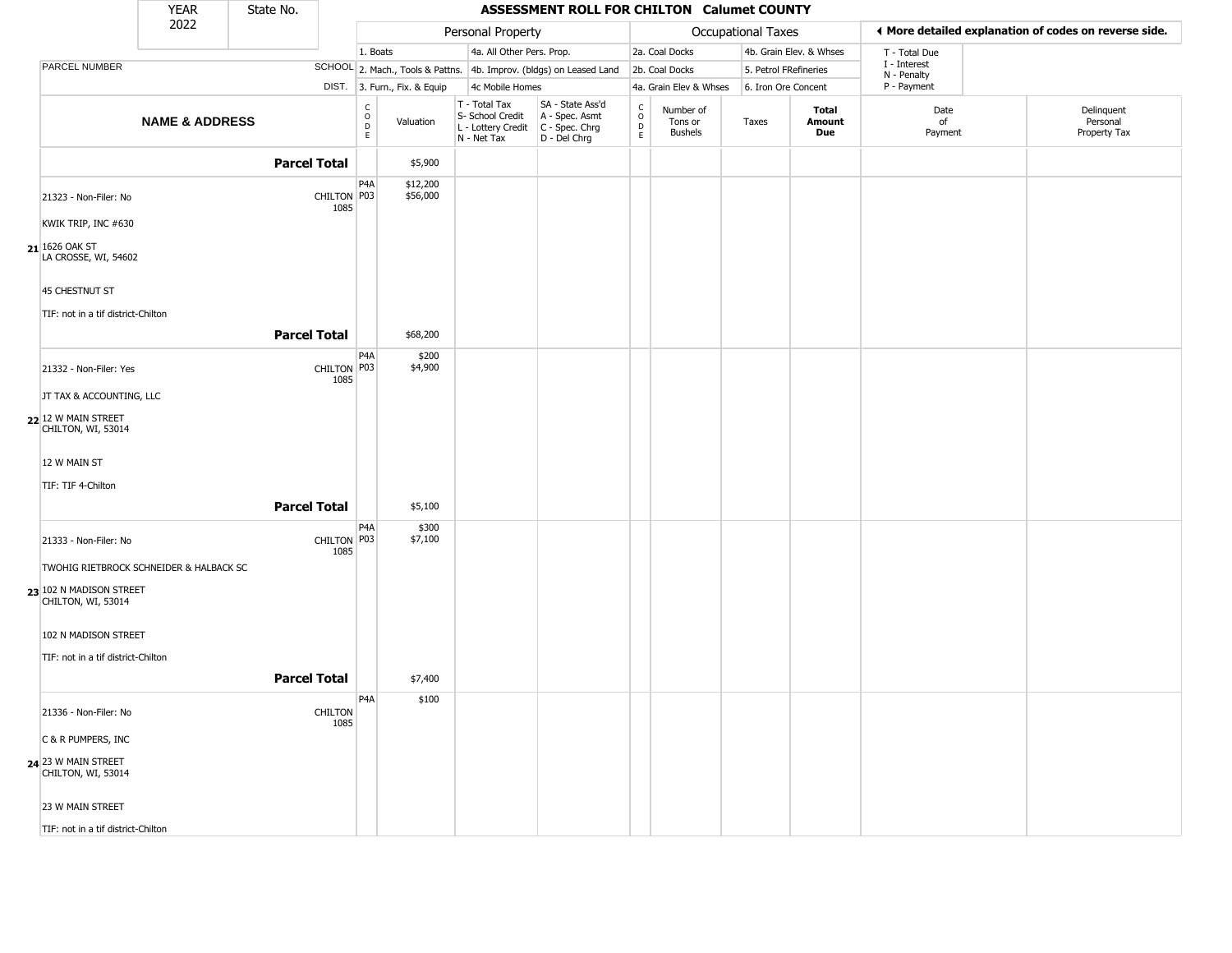|                                                  | YEAR                      | State No.           |                     |                                                          |                              |                                                                                           | ASSESSMENT ROLL FOR CHILTON Calumet COUNTY                          |                                                  |                                        |                    |                         |                            |                                                       |
|--------------------------------------------------|---------------------------|---------------------|---------------------|----------------------------------------------------------|------------------------------|-------------------------------------------------------------------------------------------|---------------------------------------------------------------------|--------------------------------------------------|----------------------------------------|--------------------|-------------------------|----------------------------|-------------------------------------------------------|
|                                                  | 2022                      |                     |                     |                                                          |                              | Personal Property                                                                         |                                                                     |                                                  |                                        | Occupational Taxes |                         |                            | ◀ More detailed explanation of codes on reverse side. |
|                                                  |                           |                     |                     | 1. Boats                                                 |                              | 4a. All Other Pers. Prop.                                                                 |                                                                     |                                                  | 2a. Coal Docks                         |                    | 4b. Grain Elev. & Whses | T - Total Due              |                                                       |
| <b>PARCEL NUMBER</b>                             |                           |                     |                     |                                                          |                              |                                                                                           | SCHOOL 2. Mach., Tools & Pattns. 4b. Improv. (bldgs) on Leased Land |                                                  | 2b. Coal Docks                         |                    | 5. Petrol FRefineries   | I - Interest               |                                                       |
|                                                  |                           |                     |                     |                                                          | DIST. 3. Furn., Fix. & Equip | 4c Mobile Homes                                                                           |                                                                     |                                                  | 4a. Grain Elev & Whses                 |                    | 6. Iron Ore Concent     | N - Penalty<br>P - Payment |                                                       |
|                                                  | <b>NAME &amp; ADDRESS</b> |                     |                     | $\begin{smallmatrix} C \\ O \\ D \end{smallmatrix}$<br>E | Valuation                    | $T - Total Tax$<br>S- School Credit<br>L - Lottery Credit   C - Spec. Chrg<br>N - Net Tax | SA - State Ass'd<br>A - Spec. Asmt<br>$D - Del Chrg$                | $_{\rm o}^{\rm c}$<br>$\mathsf D$<br>$\mathsf E$ | Number of<br>Tons or<br><b>Bushels</b> | Taxes              | Total<br>Amount<br>Due  | Date<br>of<br>Payment      | Delinquent<br>Personal<br>Property Tax                |
| 21337 - Non-Filer: Yes                           |                           |                     | CHILTON P03<br>1085 | P <sub>4</sub> A                                         | \$1,400<br>\$14,400          |                                                                                           |                                                                     |                                                  |                                        |                    |                         |                            |                                                       |
| <b>FRATERNAL ORDER OF EAGLES</b>                 |                           |                     |                     |                                                          |                              |                                                                                           |                                                                     |                                                  |                                        |                    |                         |                            |                                                       |
| 25 1041 E CHESTNUT STREET<br>CHILTON, WI, 53014  |                           |                     |                     |                                                          |                              |                                                                                           |                                                                     |                                                  |                                        |                    |                         |                            |                                                       |
| 1041 E CHESTNUT ST                               |                           |                     |                     |                                                          |                              |                                                                                           |                                                                     |                                                  |                                        |                    |                         |                            |                                                       |
| TIF: not in a tif district-Chilton               |                           |                     |                     |                                                          |                              |                                                                                           |                                                                     |                                                  |                                        |                    |                         |                            |                                                       |
|                                                  |                           | <b>Parcel Total</b> |                     |                                                          | \$15,800                     |                                                                                           |                                                                     |                                                  |                                        |                    |                         |                            |                                                       |
| 21338 - Non-Filer: No                            |                           |                     | CHILTON P03<br>1085 | P <sub>4</sub> A                                         | \$100<br>\$2,100             |                                                                                           |                                                                     |                                                  |                                        |                    |                         |                            |                                                       |
| TERRENCE J FRIEDERICHS                           |                           |                     |                     |                                                          |                              |                                                                                           |                                                                     |                                                  |                                        |                    |                         |                            |                                                       |
| 26 28 W MAIN STREET<br>CHILTON, WI, 53014        |                           |                     |                     |                                                          |                              |                                                                                           |                                                                     |                                                  |                                        |                    |                         |                            |                                                       |
| 28 W MAIN ST                                     |                           |                     |                     |                                                          |                              |                                                                                           |                                                                     |                                                  |                                        |                    |                         |                            |                                                       |
| TIF: TIF 4-Chilton                               |                           |                     |                     |                                                          |                              |                                                                                           |                                                                     |                                                  |                                        |                    |                         |                            |                                                       |
|                                                  |                           | <b>Parcel Total</b> |                     |                                                          | \$2,200                      |                                                                                           |                                                                     |                                                  |                                        |                    |                         |                            |                                                       |
| 21340 - Non-Filer: No                            |                           |                     | CHILTON P03<br>1085 | P4A                                                      | \$1,800<br>\$22,900          |                                                                                           |                                                                     |                                                  |                                        |                    |                         |                            |                                                       |
| <b>GREAT MIDWEST BANK SSB</b>                    |                           |                     |                     |                                                          |                              |                                                                                           |                                                                     |                                                  |                                        |                    |                         |                            |                                                       |
| 27 15900 W BLUEMOUND RD<br>BROOKFIELD, WI, 53005 |                           |                     |                     |                                                          |                              |                                                                                           |                                                                     |                                                  |                                        |                    |                         |                            |                                                       |
| 1050 E CHESTNUT ST                               |                           |                     |                     |                                                          |                              |                                                                                           |                                                                     |                                                  |                                        |                    |                         |                            |                                                       |
| TIF: not in a tif district-Chilton               |                           |                     |                     |                                                          |                              |                                                                                           |                                                                     |                                                  |                                        |                    |                         |                            |                                                       |
|                                                  |                           | <b>Parcel Total</b> |                     |                                                          | \$24,700                     |                                                                                           |                                                                     |                                                  |                                        |                    |                         |                            |                                                       |
| 21342 - Non-Filer: No                            |                           |                     | CHILTON P03<br>1085 | P4A                                                      | \$100<br>\$28,000            |                                                                                           |                                                                     |                                                  |                                        |                    |                         |                            |                                                       |
| <b>GARY BURKHARDT, OD</b>                        |                           |                     |                     |                                                          |                              |                                                                                           |                                                                     |                                                  |                                        |                    |                         |                            |                                                       |
| 28 19 W MAIN STREET<br>CHILTON, WI, 53014        |                           |                     |                     |                                                          |                              |                                                                                           |                                                                     |                                                  |                                        |                    |                         |                            |                                                       |
| 19 W MAIN ST                                     |                           |                     |                     |                                                          |                              |                                                                                           |                                                                     |                                                  |                                        |                    |                         |                            |                                                       |
| TIF: TIF 4-Chilton                               |                           |                     |                     |                                                          |                              |                                                                                           |                                                                     |                                                  |                                        |                    |                         |                            |                                                       |
|                                                  |                           | <b>Parcel Total</b> |                     |                                                          | \$28,100                     |                                                                                           |                                                                     |                                                  |                                        |                    |                         |                            |                                                       |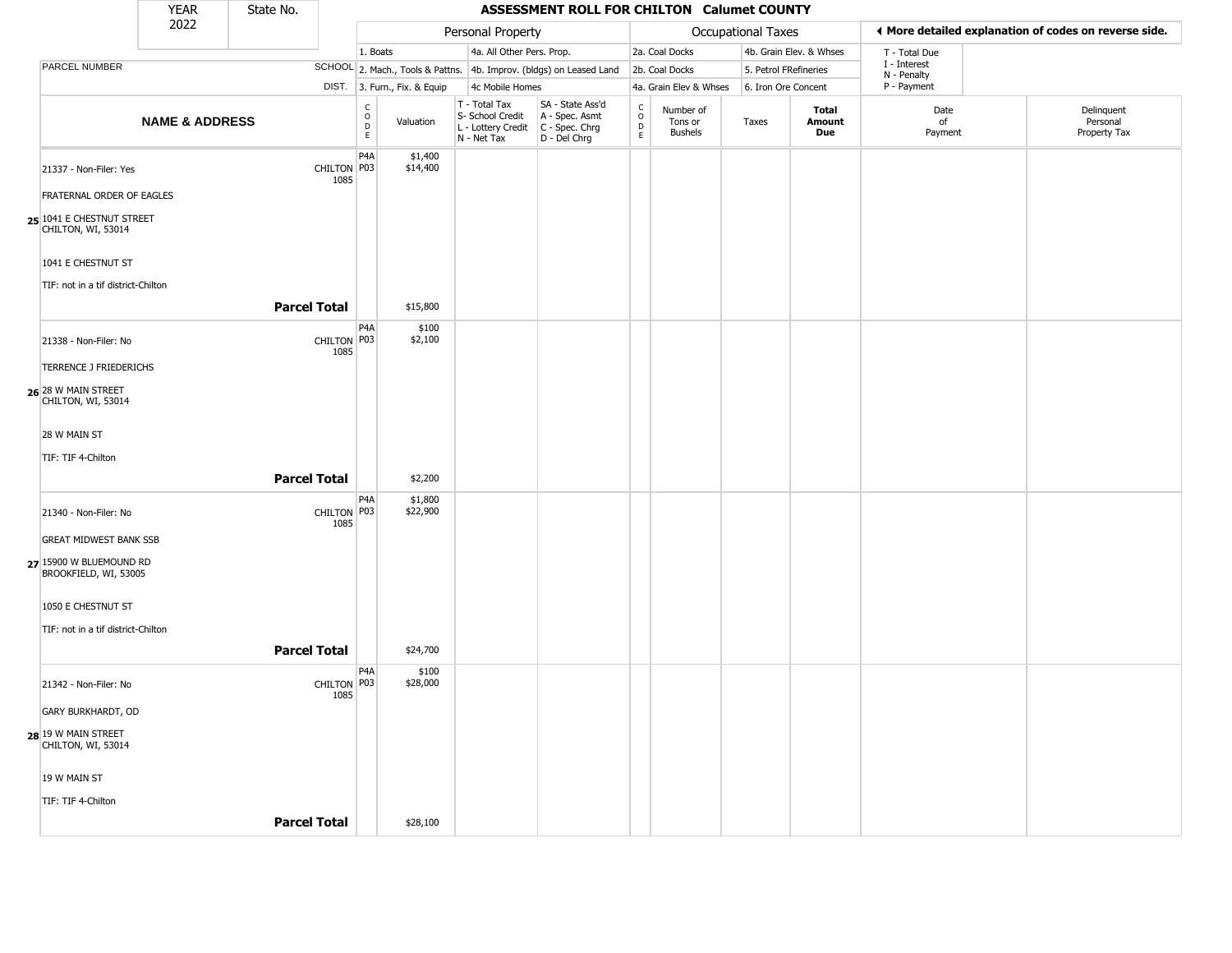|                                                             | <b>YEAR</b>               | State No.                                            |                                                 |                              |                                                                        | ASSESSMENT ROLL FOR CHILTON Calumet COUNTY                             |                                              |                                        |                           |                         |                             |                                                       |
|-------------------------------------------------------------|---------------------------|------------------------------------------------------|-------------------------------------------------|------------------------------|------------------------------------------------------------------------|------------------------------------------------------------------------|----------------------------------------------|----------------------------------------|---------------------------|-------------------------|-----------------------------|-------------------------------------------------------|
|                                                             | 2022                      |                                                      |                                                 |                              | Personal Property                                                      |                                                                        |                                              |                                        | <b>Occupational Taxes</b> |                         |                             | ♦ More detailed explanation of codes on reverse side. |
|                                                             |                           |                                                      |                                                 | 1. Boats                     | 4a. All Other Pers. Prop.                                              |                                                                        |                                              | 2a. Coal Docks                         |                           | 4b. Grain Elev. & Whses | T - Total Due               |                                                       |
| PARCEL NUMBER                                               |                           |                                                      |                                                 |                              |                                                                        | SCHOOL 2. Mach., Tools & Pattns. 4b. Improv. (bldgs) on Leased Land    |                                              | 2b. Coal Docks                         |                           | 5. Petrol FRefineries   | I - Interest<br>N - Penalty |                                                       |
|                                                             |                           |                                                      |                                                 | DIST. 3. Furn., Fix. & Equip | 4c Mobile Homes                                                        |                                                                        |                                              | 4a. Grain Elev & Whses                 |                           | 6. Iron Ore Concent     | P - Payment                 |                                                       |
|                                                             | <b>NAME &amp; ADDRESS</b> |                                                      | $\begin{array}{c} C \\ O \\ D \\ E \end{array}$ | Valuation                    | T - Total Tax<br>S- School Credit<br>L - Lottery Credit<br>N - Net Tax | SA - State Ass'd<br>A - Spec. Asmt<br>$C - Spec. Chrg$<br>D - Del Chrg | $\begin{array}{c}\nC \\ O \\ D\n\end{array}$ | Number of<br>Tons or<br><b>Bushels</b> | Taxes                     | Total<br>Amount<br>Due  | Date<br>of<br>Payment       | Delinquent<br>Personal<br>Property Tax                |
| 21343 - Non-Filer: Yes                                      |                           | CHILTON<br>1085                                      | P03                                             | \$15,500                     |                                                                        |                                                                        |                                              |                                        |                           |                         |                             |                                                       |
| <b>KEYUR KHUMBHATI</b>                                      |                           |                                                      |                                                 |                              |                                                                        |                                                                        |                                              |                                        |                           |                         |                             |                                                       |
| 29 136 STEAMBOAT DR<br>GILBERTS, IL, 60136                  |                           |                                                      |                                                 |                              |                                                                        |                                                                        |                                              |                                        |                           |                         |                             |                                                       |
| 121 E CHESTNUT STREET<br>TIF: not in a tif district-Chilton |                           |                                                      |                                                 |                              |                                                                        |                                                                        |                                              |                                        |                           |                         |                             |                                                       |
|                                                             |                           |                                                      | P03                                             | \$600                        |                                                                        |                                                                        |                                              |                                        |                           |                         |                             |                                                       |
| 21346 - Non-Filer: No<br>HORST DISTRIBUTING, INC            |                           | <b>CHILTON</b><br>1085                               |                                                 |                              |                                                                        |                                                                        |                                              |                                        |                           |                         |                             |                                                       |
| 30 444 N MADISON STREET<br>CHILTON, WI, 53014               |                           |                                                      |                                                 |                              |                                                                        |                                                                        |                                              |                                        |                           |                         |                             |                                                       |
| 444 N MADISON ST                                            |                           |                                                      |                                                 |                              |                                                                        |                                                                        |                                              |                                        |                           |                         |                             |                                                       |
| TIF: not in a tif district-Chilton                          |                           |                                                      |                                                 |                              |                                                                        |                                                                        |                                              |                                        |                           |                         |                             |                                                       |
| 21351 - Non-Filer: No                                       |                           | CHILTON P03<br>1085                                  | P <sub>4</sub> A                                | \$100<br>\$600               |                                                                        |                                                                        |                                              |                                        |                           |                         |                             |                                                       |
| KARLS MECHANICAL CONTRACTORS INC                            |                           |                                                      |                                                 |                              |                                                                        |                                                                        |                                              |                                        |                           |                         |                             |                                                       |
| 31 PO BOX 144<br>CHILTON, WI, 53014                         |                           |                                                      |                                                 |                              |                                                                        |                                                                        |                                              |                                        |                           |                         |                             |                                                       |
| 954 FORWARD AVE                                             |                           |                                                      |                                                 |                              |                                                                        |                                                                        |                                              |                                        |                           |                         |                             |                                                       |
| TIF: not in a tif district-Chilton                          |                           |                                                      |                                                 |                              |                                                                        |                                                                        |                                              |                                        |                           |                         |                             |                                                       |
|                                                             |                           | <b>Parcel Total</b>                                  |                                                 | \$700                        |                                                                        |                                                                        |                                              |                                        |                           |                         |                             |                                                       |
| 21352 - Non-Filer: No                                       |                           | CHILTON e                                            | Stat<br>1085 Ass                                | \$0                          |                                                                        |                                                                        |                                              |                                        |                           |                         |                             |                                                       |
| KAYTEE PRODUCTS, INC                                        |                           |                                                      | ess<br>ed                                       |                              |                                                                        |                                                                        |                                              |                                        |                           |                         |                             |                                                       |
| 32 521 CLAY ST<br>CHILTON, WI, 53014                        |                           |                                                      |                                                 |                              |                                                                        |                                                                        |                                              |                                        |                           |                         |                             |                                                       |
| 623 CLAY                                                    |                           |                                                      |                                                 |                              |                                                                        |                                                                        |                                              |                                        |                           |                         |                             |                                                       |
| TIF: not in a tif district-Chilton                          |                           |                                                      | P4A                                             | \$1,600                      |                                                                        |                                                                        |                                              |                                        |                           |                         |                             |                                                       |
| 21354 - Non-Filer: No                                       |                           | CHILTON P03<br>1085                                  |                                                 | \$12,300                     |                                                                        |                                                                        |                                              |                                        |                           |                         |                             |                                                       |
|                                                             |                           | WENDTS COMMERCIAL LAUNDRY REPAIR, LTD MARGARET WENDT |                                                 |                              |                                                                        |                                                                        |                                              |                                        |                           |                         |                             |                                                       |
| 33 722 RANSOM ST<br>RIPON, WI, 54971                        |                           |                                                      |                                                 |                              |                                                                        |                                                                        |                                              |                                        |                           |                         |                             |                                                       |
| 101 SOUTHSIDE SHOPPING CENTER                               |                           |                                                      |                                                 |                              |                                                                        |                                                                        |                                              |                                        |                           |                         |                             |                                                       |
| TIF: not in a tif district-Chilton                          |                           |                                                      |                                                 |                              |                                                                        |                                                                        |                                              |                                        |                           |                         |                             |                                                       |
|                                                             |                           | <b>Parcel Total</b>                                  |                                                 | \$13,900                     |                                                                        |                                                                        |                                              |                                        |                           |                         |                             |                                                       |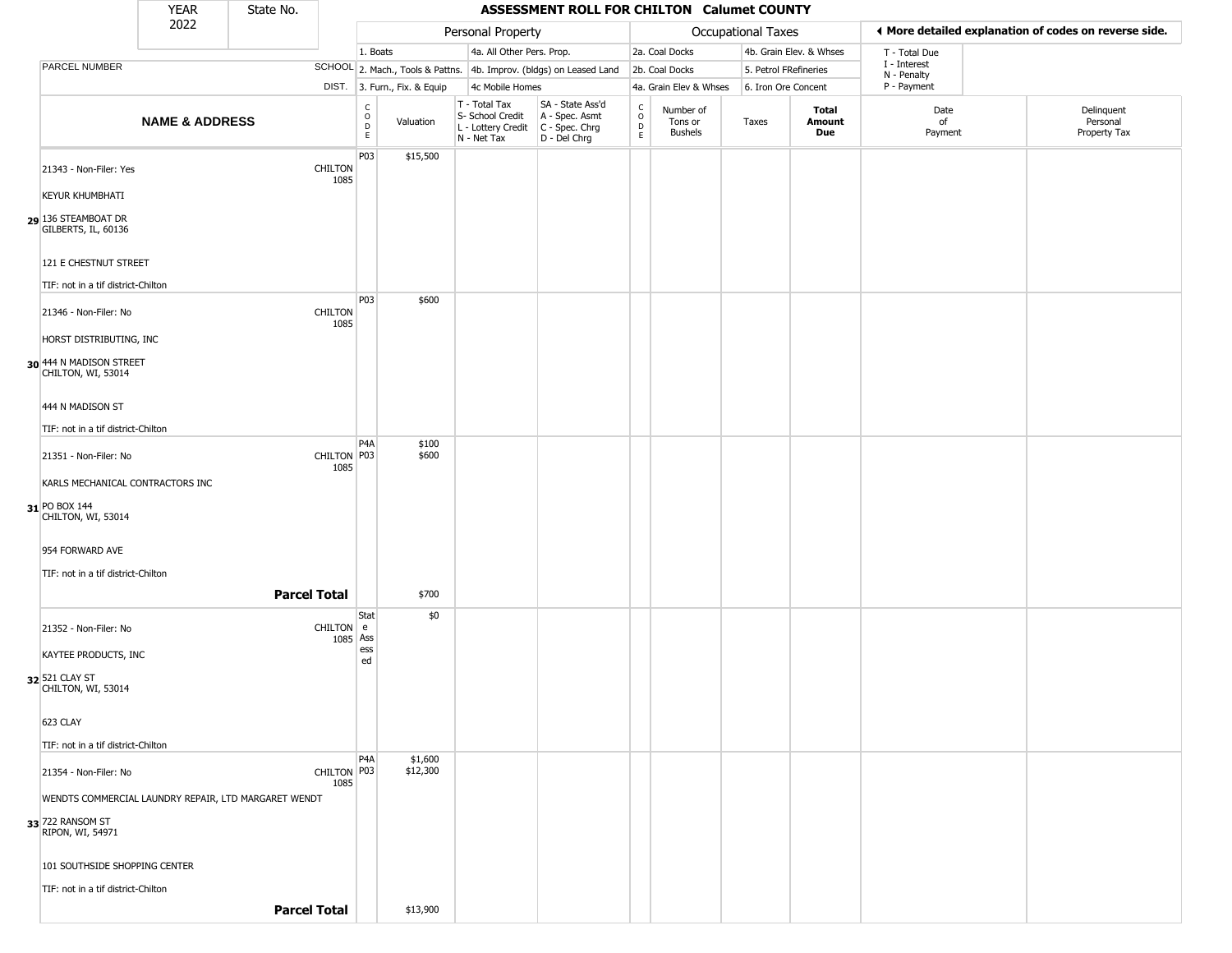|                                                                                                  | <b>YEAR</b>               | State No.           |                        |                                                 |                              |                                                                        | ASSESSMENT ROLL FOR CHILTON Calumet COUNTY                           |                                                 |                                        |                       |                         |                             |                                                       |
|--------------------------------------------------------------------------------------------------|---------------------------|---------------------|------------------------|-------------------------------------------------|------------------------------|------------------------------------------------------------------------|----------------------------------------------------------------------|-------------------------------------------------|----------------------------------------|-----------------------|-------------------------|-----------------------------|-------------------------------------------------------|
|                                                                                                  | 2022                      |                     |                        |                                                 |                              | Personal Property                                                      |                                                                      |                                                 |                                        | Occupational Taxes    |                         |                             | ◀ More detailed explanation of codes on reverse side. |
|                                                                                                  |                           |                     |                        | 1. Boats                                        |                              | 4a. All Other Pers. Prop.                                              |                                                                      |                                                 | 2a. Coal Docks                         |                       | 4b. Grain Elev. & Whses | T - Total Due               |                                                       |
| PARCEL NUMBER                                                                                    |                           |                     |                        |                                                 |                              |                                                                        | SCHOOL 2. Mach., Tools & Pattns. 4b. Improv. (bldgs) on Leased Land  |                                                 | 2b. Coal Docks                         | 5. Petrol FRefineries |                         | I - Interest<br>N - Penalty |                                                       |
|                                                                                                  |                           |                     |                        |                                                 | DIST. 3. Furn., Fix. & Equip | 4c Mobile Homes                                                        |                                                                      |                                                 | 4a. Grain Elev & Whses                 | 6. Iron Ore Concent   |                         | P - Payment                 |                                                       |
|                                                                                                  | <b>NAME &amp; ADDRESS</b> |                     |                        | $\begin{array}{c} C \\ O \\ D \\ E \end{array}$ | Valuation                    | T - Total Tax<br>S- School Credit<br>L - Lottery Credit<br>N - Net Tax | SA - State Ass'd<br>A - Spec. Asmt<br>C - Spec. Chrg<br>D - Del Chrg | $\begin{array}{c} C \\ O \\ D \\ E \end{array}$ | Number of<br>Tons or<br><b>Bushels</b> | Taxes                 | Total<br>Amount<br>Due  | Date<br>of<br>Payment       | Delinquent<br>Personal<br>Property Tax                |
| 21356 - Non-Filer: No                                                                            |                           |                     | CHILTON P03<br>1085    | P <sub>4</sub> A                                | \$4,300<br>\$13,900          |                                                                        |                                                                      |                                                 |                                        |                       |                         |                             |                                                       |
| VERN'S CHEESE, INC                                                                               |                           |                     |                        |                                                 |                              |                                                                        |                                                                      |                                                 |                                        |                       |                         |                             |                                                       |
| 34 312 W MAIN STREET<br>CHILTON, WI, 53014                                                       |                           |                     |                        |                                                 |                              |                                                                        |                                                                      |                                                 |                                        |                       |                         |                             |                                                       |
| 312 W MAIN ST<br>TIF: not in a tif district-Chilton                                              |                           |                     |                        |                                                 |                              |                                                                        |                                                                      |                                                 |                                        |                       |                         |                             |                                                       |
|                                                                                                  |                           | <b>Parcel Total</b> |                        | P03                                             | \$18,200                     |                                                                        |                                                                      |                                                 |                                        |                       |                         |                             |                                                       |
| 21358 - Non-Filer: No                                                                            |                           |                     | <b>CHILTON</b><br>1085 |                                                 | \$74,500                     |                                                                        |                                                                      |                                                 |                                        |                       |                         |                             |                                                       |
| PREMIER FINANCIAL CREDIT UNION<br>35 2017 MAIN STREET PO BOX 158<br>NEW HOLSTEIN, WI, 53061-0158 |                           |                     |                        |                                                 |                              |                                                                        |                                                                      |                                                 |                                        |                       |                         |                             |                                                       |
| 50 E CHESTNUT                                                                                    |                           |                     |                        |                                                 |                              |                                                                        |                                                                      |                                                 |                                        |                       |                         |                             |                                                       |
| TIF: not in a tif district-Chilton                                                               |                           |                     |                        |                                                 |                              |                                                                        |                                                                      |                                                 |                                        |                       |                         |                             |                                                       |
| 21366 - Non-Filer: Yes                                                                           |                           |                     | CHILTON P03<br>1085    | P4A                                             | \$100<br>\$5,400             |                                                                        |                                                                      |                                                 |                                        |                       |                         |                             |                                                       |
| MATHES PLA-MOR INC                                                                               |                           |                     |                        |                                                 |                              |                                                                        |                                                                      |                                                 |                                        |                       |                         |                             |                                                       |
| 36 260 E MAIN STREET<br>CHILTON, WI, 53014                                                       |                           |                     |                        |                                                 |                              |                                                                        |                                                                      |                                                 |                                        |                       |                         |                             |                                                       |
| 260 E MAIN ST<br>TIF: not in a tif district-Chilton                                              |                           |                     |                        |                                                 |                              |                                                                        |                                                                      |                                                 |                                        |                       |                         |                             |                                                       |
|                                                                                                  |                           | <b>Parcel Total</b> |                        |                                                 | \$5,500                      |                                                                        |                                                                      |                                                 |                                        |                       |                         |                             |                                                       |
| 21374 - Non-Filer: Yes                                                                           |                           |                     | <b>CHILTON</b><br>1085 | P03                                             | \$300                        |                                                                        |                                                                      |                                                 |                                        |                       |                         |                             |                                                       |
| CHILTON UPHOLSTERY SHOP DEAN PAPENDIECK                                                          |                           |                     |                        |                                                 |                              |                                                                        |                                                                      |                                                 |                                        |                       |                         |                             |                                                       |
| 37 23 N MADISON STREET<br>CHILTON, WI, 53014                                                     |                           |                     |                        |                                                 |                              |                                                                        |                                                                      |                                                 |                                        |                       |                         |                             |                                                       |
| 23 N MADISON ST                                                                                  |                           |                     |                        |                                                 |                              |                                                                        |                                                                      |                                                 |                                        |                       |                         |                             |                                                       |
| TIF: TIF 4-Chilton                                                                               |                           |                     |                        | Exe                                             | \$0                          |                                                                        |                                                                      |                                                 |                                        |                       |                         |                             |                                                       |
| 21375 - Non-Filer: No                                                                            |                           |                     | CHILTON mpt<br>1085    |                                                 |                              |                                                                        |                                                                      |                                                 |                                        |                       |                         |                             |                                                       |
| NEW HOPE CENTER, INC<br>38 PO BOX 189<br>CHILTON, WI, 53014                                      |                           |                     |                        |                                                 |                              |                                                                        |                                                                      |                                                 |                                        |                       |                         |                             |                                                       |
| 451 CALUMET ST                                                                                   |                           |                     |                        |                                                 |                              |                                                                        |                                                                      |                                                 |                                        |                       |                         |                             |                                                       |
| TIF: not in a tif district-Chilton                                                               |                           |                     |                        |                                                 |                              |                                                                        |                                                                      |                                                 |                                        |                       |                         |                             |                                                       |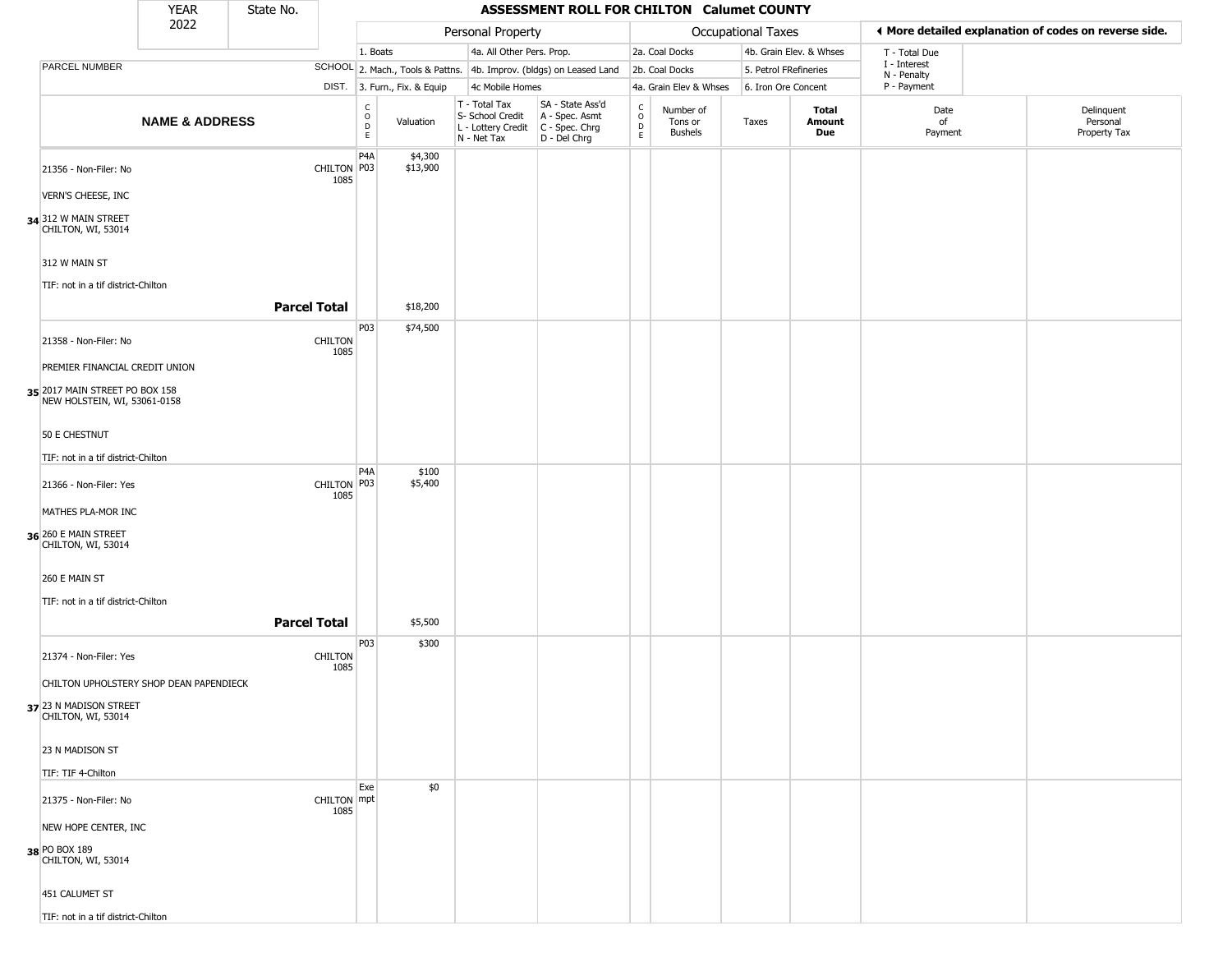|                                                    | <b>YEAR</b>               | State No.           |                        |                             |                              |                                                                                       | ASSESSMENT ROLL FOR CHILTON Calumet COUNTY                          |                          |                                 |                       |                               |                             |                                                       |
|----------------------------------------------------|---------------------------|---------------------|------------------------|-----------------------------|------------------------------|---------------------------------------------------------------------------------------|---------------------------------------------------------------------|--------------------------|---------------------------------|-----------------------|-------------------------------|-----------------------------|-------------------------------------------------------|
|                                                    | 2022                      |                     |                        |                             |                              | Personal Property                                                                     |                                                                     |                          |                                 | Occupational Taxes    |                               |                             | ♦ More detailed explanation of codes on reverse side. |
|                                                    |                           |                     |                        | 1. Boats                    |                              | 4a. All Other Pers. Prop.                                                             |                                                                     |                          | 2a. Coal Docks                  |                       | 4b. Grain Elev. & Whses       | T - Total Due               |                                                       |
| PARCEL NUMBER                                      |                           |                     |                        |                             |                              |                                                                                       | SCHOOL 2. Mach., Tools & Pattns. 4b. Improv. (bldgs) on Leased Land |                          | 2b. Coal Docks                  | 5. Petrol FRefineries |                               | I - Interest<br>N - Penalty |                                                       |
|                                                    |                           |                     |                        |                             | DIST. 3. Furn., Fix. & Equip | 4c Mobile Homes                                                                       |                                                                     |                          | 4a. Grain Elev & Whses          | 6. Iron Ore Concent   |                               | P - Payment                 |                                                       |
|                                                    | <b>NAME &amp; ADDRESS</b> |                     |                        | $\rm _o^C$<br>$\frac{D}{E}$ | Valuation                    | T - Total Tax<br>S- School Credit<br>L - Lottery Credit C - Spec. Chrg<br>N - Net Tax | SA - State Ass'd<br>A - Spec. Asmt<br>D - Del Chrg                  | $\int_{0}^{c}$<br>D<br>E | Number of<br>Tons or<br>Bushels | Taxes                 | <b>Total</b><br>Amount<br>Due | Date<br>of<br>Payment       | Delinquent<br>Personal<br>Property Tax                |
| 21376 - Non-Filer: Yes                             |                           |                     | <b>CHILTON</b><br>1085 | P03                         | \$2,900                      |                                                                                       |                                                                     |                          |                                 |                       |                               |                             |                                                       |
| CAMBRIDGE COURT, LLC C/O PREMIER REAL ESTATE MGMT  |                           |                     |                        |                             |                              |                                                                                       |                                                                     |                          |                                 |                       |                               |                             |                                                       |
| 3120 GATEWAY RD<br>BROOKFIELD, WI, 53045           |                           |                     |                        |                             |                              |                                                                                       |                                                                     |                          |                                 |                       |                               |                             |                                                       |
| 721 VOGT LN                                        |                           |                     |                        |                             |                              |                                                                                       |                                                                     |                          |                                 |                       |                               |                             |                                                       |
| TIF: not in a tif district-Chilton                 |                           |                     |                        |                             |                              |                                                                                       |                                                                     |                          |                                 |                       |                               |                             |                                                       |
| 21378 - Non-Filer: No                              |                           |                     | CHILTON P03<br>1085    | P4A                         | \$15,100<br>\$178,500        |                                                                                       |                                                                     |                          |                                 |                       |                               |                             |                                                       |
| MCDONALD'S J & V KING ENTERPRISES, LLC             |                           |                     |                        |                             |                              |                                                                                       |                                                                     |                          |                                 |                       |                               |                             |                                                       |
| 40 N8621 REDTAIL HAWK BLVD<br>BERLIN, WI, 54923    |                           |                     |                        |                             |                              |                                                                                       |                                                                     |                          |                                 |                       |                               |                             |                                                       |
| 1123 E CHESTNUT ST                                 |                           |                     |                        |                             |                              |                                                                                       |                                                                     |                          |                                 |                       |                               |                             |                                                       |
| TIF: not in a tif district-Chilton                 |                           |                     |                        |                             |                              |                                                                                       |                                                                     |                          |                                 |                       |                               |                             |                                                       |
|                                                    |                           | <b>Parcel Total</b> |                        |                             | \$193,600                    |                                                                                       |                                                                     |                          |                                 |                       |                               |                             |                                                       |
| 21383 - Non-Filer: Yes                             |                           |                     | CHILTON P03<br>1085    | P4A                         | \$300<br>\$5,900             |                                                                                       |                                                                     |                          |                                 |                       |                               |                             |                                                       |
| PAPA DON'S                                         |                           |                     |                        |                             |                              |                                                                                       |                                                                     |                          |                                 |                       |                               |                             |                                                       |
| $41$ 613 E CALUMET<br>CHILTON, WI, 53014           |                           |                     |                        |                             |                              |                                                                                       |                                                                     |                          |                                 |                       |                               |                             |                                                       |
| 613 E CALUMET                                      |                           |                     |                        |                             |                              |                                                                                       |                                                                     |                          |                                 |                       |                               |                             |                                                       |
| TIF: not in a tif district-Chilton                 |                           |                     |                        |                             |                              |                                                                                       |                                                                     |                          |                                 |                       |                               |                             |                                                       |
|                                                    |                           | <b>Parcel Total</b> |                        |                             | \$6,200                      |                                                                                       |                                                                     |                          |                                 |                       |                               |                             |                                                       |
| 21384 - Non-Filer: No                              |                           |                     | CHILTON P4A<br>1085    | P <sub>03</sub>             | \$1,700<br>\$2,400           |                                                                                       |                                                                     |                          |                                 |                       |                               |                             |                                                       |
| COMPEER FINANCIAL, PCA                             |                           |                     |                        |                             |                              |                                                                                       |                                                                     |                          |                                 |                       |                               |                             |                                                       |
| 42 2600 JENNY WREN TRAIL<br>SUN PRAIRIE, WI, 53590 |                           |                     |                        |                             |                              |                                                                                       |                                                                     |                          |                                 |                       |                               |                             |                                                       |
| 23 E CHESTNUT ST                                   |                           |                     |                        |                             |                              |                                                                                       |                                                                     |                          |                                 |                       |                               |                             |                                                       |
| TIF: not in a tif district-Chilton                 |                           |                     |                        |                             |                              |                                                                                       |                                                                     |                          |                                 |                       |                               |                             |                                                       |
|                                                    |                           | <b>Parcel Total</b> |                        |                             | \$4,100                      |                                                                                       |                                                                     |                          |                                 |                       |                               |                             |                                                       |
| 21386 - Non-Filer: No                              |                           |                     | CHILTON P03<br>1085    | P4A                         | \$9,900<br>\$82,600          |                                                                                       |                                                                     |                          |                                 |                       |                               |                             |                                                       |
| VANDE HEY BRANTMEIER CHEV-BUICK, INC               |                           |                     |                        |                             |                              |                                                                                       |                                                                     |                          |                                 |                       |                               |                             |                                                       |
| 43 614 N MADISON ST<br>CHILTON, WI, 53014          |                           |                     |                        |                             |                              |                                                                                       |                                                                     |                          |                                 |                       |                               |                             |                                                       |
| 614 N MADISON ST                                   |                           |                     |                        |                             |                              |                                                                                       |                                                                     |                          |                                 |                       |                               |                             |                                                       |
| TIF: not in a tif district-Chilton                 |                           |                     |                        |                             |                              |                                                                                       |                                                                     |                          |                                 |                       |                               |                             |                                                       |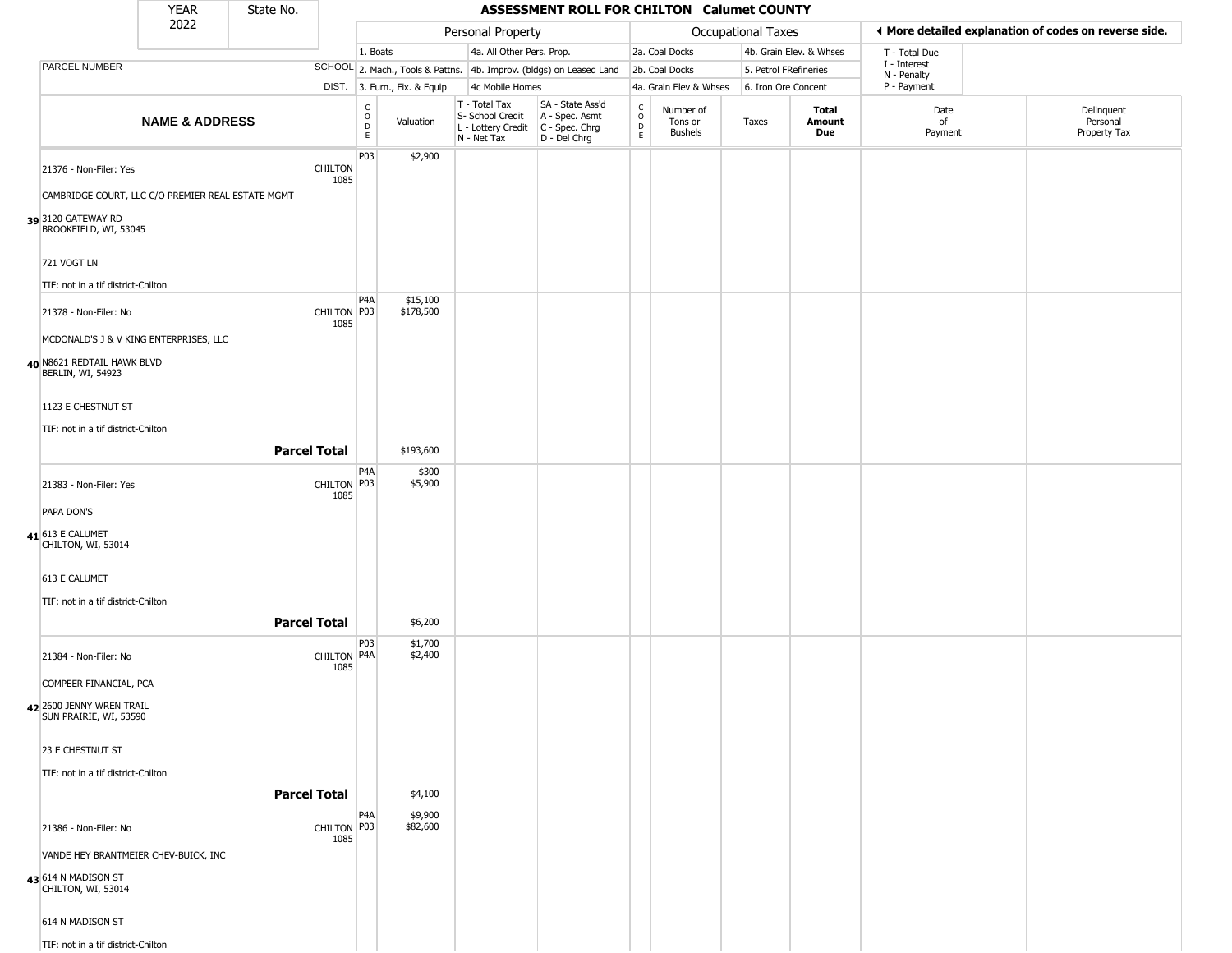|                                                       | <b>YEAR</b>               | State No.           |                     |                                                          |                              |                                                                                         | <b>ASSESSMENT ROLL FOR CHILTON Calumet COUNTY</b>                   |                            |                                        |                       |                         |                             |                                                       |
|-------------------------------------------------------|---------------------------|---------------------|---------------------|----------------------------------------------------------|------------------------------|-----------------------------------------------------------------------------------------|---------------------------------------------------------------------|----------------------------|----------------------------------------|-----------------------|-------------------------|-----------------------------|-------------------------------------------------------|
|                                                       | 2022                      |                     |                     |                                                          |                              | Personal Property                                                                       |                                                                     |                            |                                        | Occupational Taxes    |                         |                             | ♦ More detailed explanation of codes on reverse side. |
|                                                       |                           |                     |                     | 1. Boats                                                 |                              | 4a. All Other Pers. Prop.                                                               |                                                                     |                            | 2a. Coal Docks                         |                       | 4b. Grain Elev. & Whses | T - Total Due               |                                                       |
| PARCEL NUMBER                                         |                           |                     |                     |                                                          |                              |                                                                                         | SCHOOL 2. Mach., Tools & Pattns. 4b. Improv. (bldgs) on Leased Land |                            | 2b. Coal Docks                         | 5. Petrol FRefineries |                         | I - Interest<br>N - Penalty |                                                       |
|                                                       |                           |                     |                     |                                                          | DIST. 3. Furn., Fix. & Equip | 4c Mobile Homes                                                                         |                                                                     |                            | 4a. Grain Elev & Whses                 | 6. Iron Ore Concent   |                         | P - Payment                 |                                                       |
|                                                       | <b>NAME &amp; ADDRESS</b> |                     |                     | $\begin{matrix} 0 \\ 0 \\ D \end{matrix}$<br>$\mathsf E$ | Valuation                    | T - Total Tax<br>S- School Credit<br>L - Lottery Credit   C - Spec. Chrg<br>N - Net Tax | SA - State Ass'd<br>A - Spec. Asmt<br>D - Del Chrg                  | C<br>$\mathsf O$<br>D<br>E | Number of<br>Tons or<br><b>Bushels</b> | Taxes                 | Total<br>Amount<br>Due  | Date<br>of<br>Payment       | Delinquent<br>Personal<br>Property Tax                |
|                                                       |                           |                     | <b>Parcel Total</b> |                                                          | \$92,500                     |                                                                                         |                                                                     |                            |                                        |                       |                         |                             |                                                       |
| 21387 - Non-Filer: No<br>ROLL-INN LLC BONITA ROWLAND  |                           |                     | CHILTON P03<br>1085 | P <sub>4</sub> A                                         | \$200<br>\$1,700             |                                                                                         |                                                                     |                            |                                        |                       |                         |                             |                                                       |
| 44 25 N MADISON STREET<br>CHILTON, WI, 53014          |                           |                     |                     |                                                          |                              |                                                                                         |                                                                     |                            |                                        |                       |                         |                             |                                                       |
| 25 N MADISON STREET                                   |                           |                     |                     |                                                          |                              |                                                                                         |                                                                     |                            |                                        |                       |                         |                             |                                                       |
| TIF: not in a tif district-Chilton                    |                           | <b>Parcel Total</b> |                     |                                                          | \$1,900                      |                                                                                         |                                                                     |                            |                                        |                       |                         |                             |                                                       |
| 21389 - Non-Filer: No                                 |                           |                     | CHILTON P03         | P <sub>4</sub> A                                         | \$600<br>\$5,300             |                                                                                         |                                                                     |                            |                                        |                       |                         |                             |                                                       |
| SEVEN ANGELS OF CHILTON, INC                          |                           |                     | 1085                |                                                          |                              |                                                                                         |                                                                     |                            |                                        |                       |                         |                             |                                                       |
| 45 128 E CHESTNUT STREET                              |                           |                     |                     |                                                          |                              |                                                                                         |                                                                     |                            |                                        |                       |                         |                             |                                                       |
| CHILTON, WI, 53014                                    |                           |                     |                     |                                                          |                              |                                                                                         |                                                                     |                            |                                        |                       |                         |                             |                                                       |
| 128 E CHESTNUT STREET                                 |                           |                     |                     |                                                          |                              |                                                                                         |                                                                     |                            |                                        |                       |                         |                             |                                                       |
| TIF: not in a tif district-Chilton                    |                           |                     |                     |                                                          |                              |                                                                                         |                                                                     |                            |                                        |                       |                         |                             |                                                       |
|                                                       |                           |                     | <b>Parcel Total</b> |                                                          | \$5,900                      |                                                                                         |                                                                     |                            |                                        |                       |                         |                             |                                                       |
| 21390 - Non-Filer: Yes                                |                           |                     | CHILTON P03<br>1085 | P <sub>4</sub> A                                         | \$200<br>\$4,800             |                                                                                         |                                                                     |                            |                                        |                       |                         |                             |                                                       |
| <b>FARM &amp; HOME</b>                                |                           |                     |                     |                                                          |                              |                                                                                         |                                                                     |                            |                                        |                       |                         |                             |                                                       |
| 46 519 N MADISON STREET<br>CHILTON, WI, 53014         |                           |                     |                     |                                                          |                              |                                                                                         |                                                                     |                            |                                        |                       |                         |                             |                                                       |
| 519 N MADISON ST                                      |                           |                     |                     |                                                          |                              |                                                                                         |                                                                     |                            |                                        |                       |                         |                             |                                                       |
| TIF: not in a tif district-Chilton                    |                           |                     |                     |                                                          |                              |                                                                                         |                                                                     |                            |                                        |                       |                         |                             |                                                       |
|                                                       |                           | <b>Parcel Total</b> |                     |                                                          | \$5,000                      |                                                                                         |                                                                     |                            |                                        |                       |                         |                             |                                                       |
| 21399 - Non-Filer: No                                 |                           |                     | CHILTON P03<br>1085 | P <sub>4</sub> A                                         | \$100<br>\$2,400             |                                                                                         |                                                                     |                            |                                        |                       |                         |                             |                                                       |
| SALON MANAGEMENT, INC JEANNE SCHUMACHER               |                           |                     |                     |                                                          |                              |                                                                                         |                                                                     |                            |                                        |                       |                         |                             |                                                       |
| 47 1794 EAST ALLOUEZ AVE #115<br>GREEN BAY, WI, 54311 |                           |                     |                     |                                                          |                              |                                                                                         |                                                                     |                            |                                        |                       |                         |                             |                                                       |
| 112 N MADISON ST                                      |                           |                     |                     |                                                          |                              |                                                                                         |                                                                     |                            |                                        |                       |                         |                             |                                                       |
| TIF: not in a tif district-Chilton                    |                           |                     |                     |                                                          |                              |                                                                                         |                                                                     |                            |                                        |                       |                         |                             |                                                       |
|                                                       |                           | <b>Parcel Total</b> |                     |                                                          | \$2,500                      |                                                                                         |                                                                     |                            |                                        |                       |                         |                             |                                                       |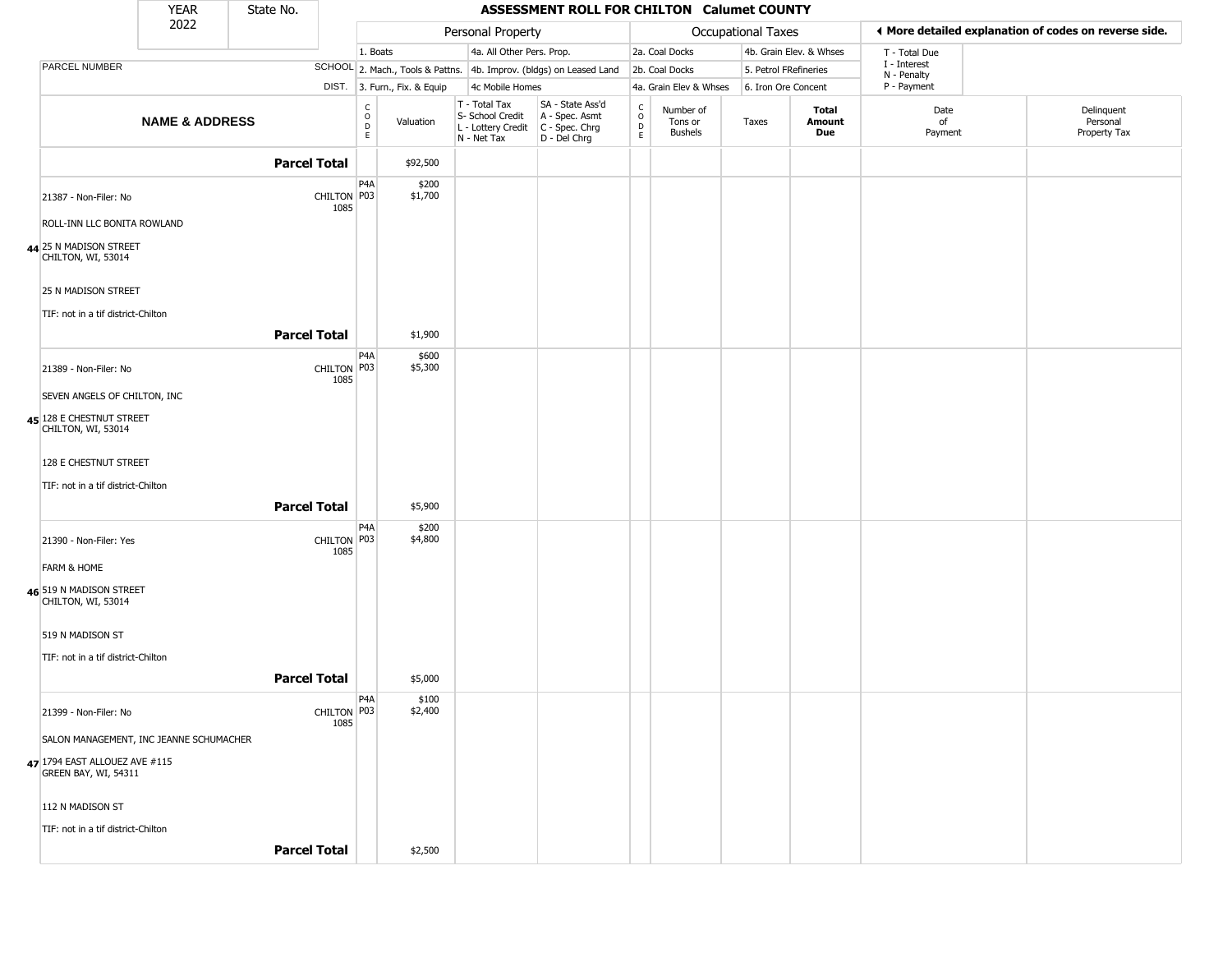|                                                                                           | <b>YEAR</b>               | State No.           |                        |                                        |                              |                                                                        | ASSESSMENT ROLL FOR CHILTON Calumet COUNTY                             |                                                 |                                 |                     |                         |                             |                                                       |
|-------------------------------------------------------------------------------------------|---------------------------|---------------------|------------------------|----------------------------------------|------------------------------|------------------------------------------------------------------------|------------------------------------------------------------------------|-------------------------------------------------|---------------------------------|---------------------|-------------------------|-----------------------------|-------------------------------------------------------|
|                                                                                           | 2022                      |                     |                        |                                        |                              | Personal Property                                                      |                                                                        |                                                 |                                 | Occupational Taxes  |                         |                             | ◀ More detailed explanation of codes on reverse side. |
|                                                                                           |                           |                     |                        | 1. Boats                               |                              | 4a. All Other Pers. Prop.                                              |                                                                        |                                                 | 2a. Coal Docks                  |                     | 4b. Grain Elev. & Whses | T - Total Due               |                                                       |
| PARCEL NUMBER                                                                             |                           |                     |                        |                                        |                              |                                                                        | SCHOOL 2. Mach., Tools & Pattns. 4b. Improv. (bldgs) on Leased Land    |                                                 | 2b. Coal Docks                  |                     | 5. Petrol FRefineries   | I - Interest<br>N - Penalty |                                                       |
|                                                                                           |                           |                     |                        |                                        | DIST. 3. Furn., Fix. & Equip | 4c Mobile Homes                                                        |                                                                        |                                                 | 4a. Grain Elev & Whses          | 6. Iron Ore Concent |                         | P - Payment                 |                                                       |
|                                                                                           | <b>NAME &amp; ADDRESS</b> |                     |                        | $_{\rm o}^{\rm c}$<br>$\mathsf D$<br>E | Valuation                    | T - Total Tax<br>S- School Credit<br>L - Lottery Credit<br>N - Net Tax | SA - State Ass'd<br>A - Spec. Asmt<br>$C - Spec. Chrg$<br>D - Del Chrg | $\begin{array}{c} C \\ O \\ D \\ E \end{array}$ | Number of<br>Tons or<br>Bushels | Taxes               | Total<br>Amount<br>Due  | Date<br>of<br>Payment       | Delinquent<br>Personal<br>Property Tax                |
| 21402 - Non-Filer: No<br>BRIESS INDUSTRIES, INC                                           |                           |                     | CHILTON e<br>1085 Ass  | Stat<br>ess                            | \$0                          |                                                                        |                                                                        |                                                 |                                 |                     |                         |                             |                                                       |
| 48 625 S IRISH RD<br>CHILTON, WI, 53014-1702                                              |                           |                     |                        | ed                                     |                              |                                                                        |                                                                        |                                                 |                                 |                     |                         |                             |                                                       |
| S COLUMBIA ST<br>TIF: not in a tif district-Chilton                                       |                           |                     |                        |                                        |                              |                                                                        |                                                                        |                                                 |                                 |                     |                         |                             |                                                       |
| 21403 - Non-Filer: No                                                                     |                           |                     | <b>CHILTON</b><br>1085 | P03                                    | \$1,600                      |                                                                        |                                                                        |                                                 |                                 |                     |                         |                             |                                                       |
| NATIONAL ENTERTAINMENT NETOWORK, LLC<br>49 246 S TAYLOR AVE #200<br>LOUISVILLE, CO, 80027 |                           |                     |                        |                                        |                              |                                                                        |                                                                        |                                                 |                                 |                     |                         |                             |                                                       |
| 810 S IRISH RD<br>TIF: not in a tif district-Chilton                                      |                           |                     |                        |                                        |                              |                                                                        |                                                                        |                                                 |                                 |                     |                         |                             |                                                       |
| 21406 - Non-Filer: No<br>JODY R CHAUSSEE, DC                                              |                           |                     | CHILTON P03<br>1085    | P <sub>4</sub> A                       | \$100<br>\$3,400             |                                                                        |                                                                        |                                                 |                                 |                     |                         |                             |                                                       |
| 50 638 N MADISON STREET<br>CHILTON, WI, 53014                                             |                           |                     |                        |                                        |                              |                                                                        |                                                                        |                                                 |                                 |                     |                         |                             |                                                       |
| 638 N MADISON STREET<br>TIF: not in a tif district-Chilton                                |                           |                     |                        |                                        |                              |                                                                        |                                                                        |                                                 |                                 |                     |                         |                             |                                                       |
|                                                                                           |                           | <b>Parcel Total</b> |                        |                                        | \$3,500                      |                                                                        |                                                                        |                                                 |                                 |                     |                         |                             |                                                       |
| 21407 - Non-Filer: Yes                                                                    |                           |                     | <b>CHILTON</b><br>1085 | P03                                    | \$1,400                      |                                                                        |                                                                        |                                                 |                                 |                     |                         |                             |                                                       |
| SOHRWEIDE INSURANCE AGENCY, INC<br>$51$ <sup>17</sup> E MAIN STREET<br>CHILTON, WI, 53014 |                           |                     |                        |                                        |                              |                                                                        |                                                                        |                                                 |                                 |                     |                         |                             |                                                       |
| 17 E MAIN ST                                                                              |                           |                     |                        |                                        |                              |                                                                        |                                                                        |                                                 |                                 |                     |                         |                             |                                                       |
| TIF: not in a tif district-Chilton                                                        |                           |                     |                        | P <sub>4</sub> A                       | \$900                        |                                                                        |                                                                        |                                                 |                                 |                     |                         |                             |                                                       |
| 21409 - Non-Filer: No<br>STATE BANK OF CHILTON                                            |                           |                     | CHILTON P03<br>1085    |                                        | \$236,800                    |                                                                        |                                                                        |                                                 |                                 |                     |                         |                             |                                                       |
| 52 26 E MAIN STREET<br>CHILTON, WI, 53014                                                 |                           |                     |                        |                                        |                              |                                                                        |                                                                        |                                                 |                                 |                     |                         |                             |                                                       |
| 26 E MAIN ST<br>TIF: not in a tif district-Chilton                                        |                           |                     |                        |                                        |                              |                                                                        |                                                                        |                                                 |                                 |                     |                         |                             |                                                       |
|                                                                                           |                           | <b>Parcel Total</b> |                        |                                        | \$237,700                    |                                                                        |                                                                        |                                                 |                                 |                     |                         |                             |                                                       |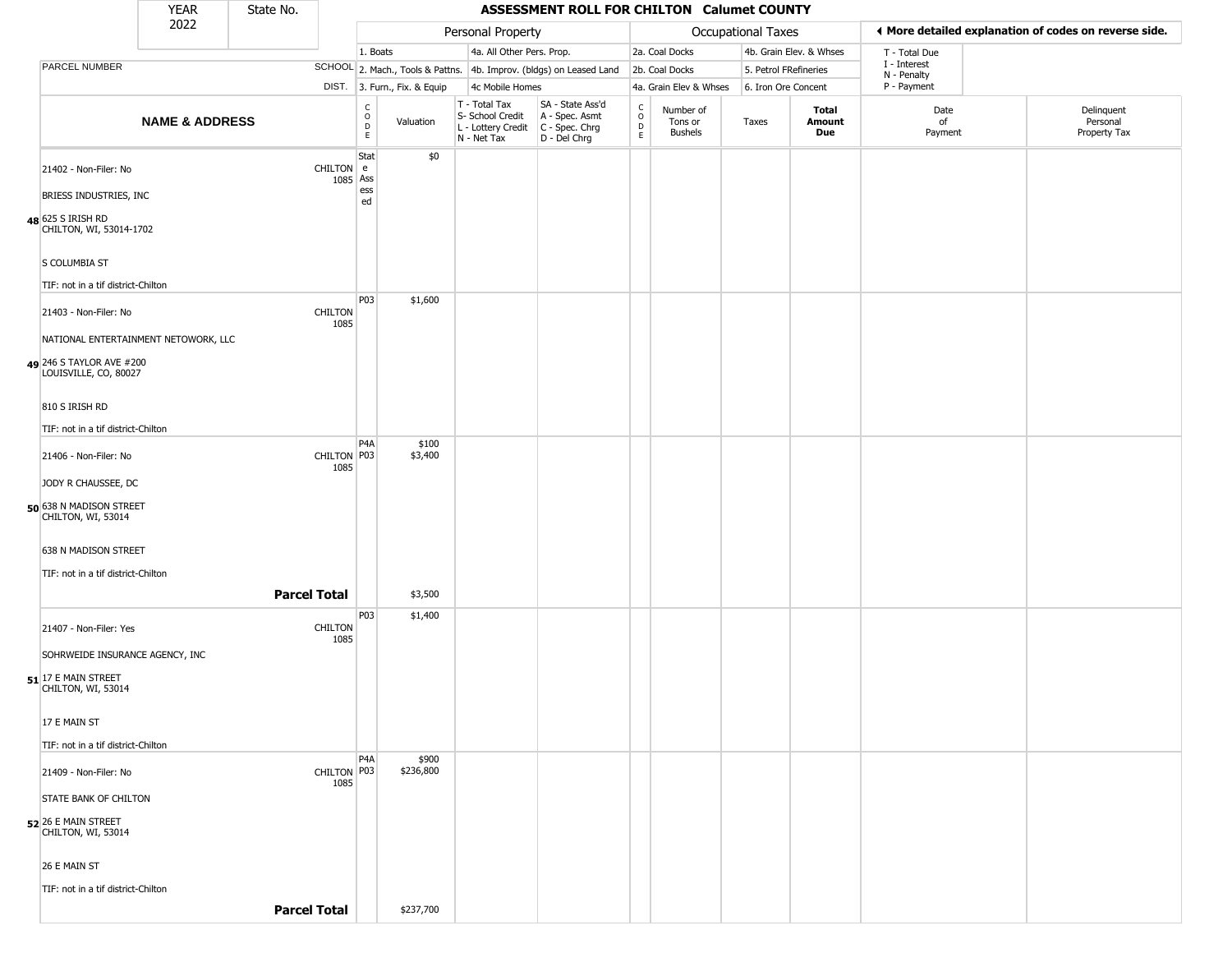|                                                    | <b>YEAR</b>               | State No.           |                        |                                                   |                              |                                                                                         | ASSESSMENT ROLL FOR CHILTON Calumet COUNTY                          |                                                 |                                        |                       |                         |                            |                                                       |
|----------------------------------------------------|---------------------------|---------------------|------------------------|---------------------------------------------------|------------------------------|-----------------------------------------------------------------------------------------|---------------------------------------------------------------------|-------------------------------------------------|----------------------------------------|-----------------------|-------------------------|----------------------------|-------------------------------------------------------|
|                                                    | 2022                      |                     |                        |                                                   |                              | Personal Property                                                                       |                                                                     |                                                 |                                        | Occupational Taxes    |                         |                            | ♦ More detailed explanation of codes on reverse side. |
|                                                    |                           |                     |                        | 1. Boats                                          |                              | 4a. All Other Pers. Prop.                                                               |                                                                     |                                                 | 2a. Coal Docks                         |                       | 4b. Grain Elev. & Whses | T - Total Due              |                                                       |
| PARCEL NUMBER                                      |                           |                     |                        |                                                   |                              |                                                                                         | SCHOOL 2. Mach., Tools & Pattns. 4b. Improv. (bldgs) on Leased Land |                                                 | 2b. Coal Docks                         | 5. Petrol FRefineries |                         | I - Interest               |                                                       |
|                                                    |                           |                     |                        |                                                   | DIST. 3. Furn., Fix. & Equip | 4c Mobile Homes                                                                         |                                                                     |                                                 | 4a. Grain Elev & Whses                 | 6. Iron Ore Concent   |                         | N - Penalty<br>P - Payment |                                                       |
|                                                    | <b>NAME &amp; ADDRESS</b> |                     |                        | $\begin{array}{c}\nC \\ O \\ D \\ E\n\end{array}$ | Valuation                    | T - Total Tax<br>S- School Credit<br>L - Lottery Credit   C - Spec. Chrg<br>N - Net Tax | SA - State Ass'd<br>A - Spec. Asmt<br>$D - Del Chrg$                | $\begin{array}{c} C \\ O \\ D \\ E \end{array}$ | Number of<br>Tons or<br><b>Bushels</b> | Taxes                 | Total<br>Amount<br>Due  | Date<br>of<br>Payment      | Delinquent<br>Personal<br>Property Tax                |
| 21414 - Non-Filer: No                              |                           |                     | CHILTON P03            | P4A                                               | \$400<br>\$18,000            |                                                                                         |                                                                     |                                                 |                                        |                       |                         |                            |                                                       |
|                                                    |                           |                     | 1085                   |                                                   |                              |                                                                                         |                                                                     |                                                 |                                        |                       |                         |                            |                                                       |
| SUTTNER ACCOUNTING, INC<br>53 PO BOX 187           |                           |                     |                        |                                                   |                              |                                                                                         |                                                                     |                                                 |                                        |                       |                         |                            |                                                       |
| CHILTON, WI, 53014                                 |                           |                     |                        |                                                   |                              |                                                                                         |                                                                     |                                                 |                                        |                       |                         |                            |                                                       |
| 1230 E CHESTNUT ST                                 |                           |                     |                        |                                                   |                              |                                                                                         |                                                                     |                                                 |                                        |                       |                         |                            |                                                       |
| TIF: not in a tif district-Chilton                 |                           |                     |                        |                                                   |                              |                                                                                         |                                                                     |                                                 |                                        |                       |                         |                            |                                                       |
|                                                    |                           | <b>Parcel Total</b> |                        |                                                   | \$18,400                     |                                                                                         |                                                                     |                                                 |                                        |                       |                         |                            |                                                       |
| 21418 - Non-Filer: Yes                             |                           |                     | <b>CHILTON</b><br>1085 | P03                                               | \$4,300                      |                                                                                         |                                                                     |                                                 |                                        |                       |                         |                            |                                                       |
| DEGENFFE BROS TRANSPORT, INC                       |                           |                     |                        |                                                   |                              |                                                                                         |                                                                     |                                                 |                                        |                       |                         |                            |                                                       |
| 54 820 N MADISON STREET<br>CHILTON, WI, 53014      |                           |                     |                        |                                                   |                              |                                                                                         |                                                                     |                                                 |                                        |                       |                         |                            |                                                       |
| 820 N MADISON ST                                   |                           |                     |                        |                                                   |                              |                                                                                         |                                                                     |                                                 |                                        |                       |                         |                            |                                                       |
| TIF: not in a tif district-Chilton                 |                           |                     |                        |                                                   |                              |                                                                                         |                                                                     |                                                 |                                        |                       |                         |                            |                                                       |
| 21419 - Non-Filer: No                              |                           |                     | CHILTON P03            | P <sub>4</sub> A                                  | \$900<br>\$15,000            |                                                                                         |                                                                     |                                                 |                                        |                       |                         |                            |                                                       |
| CONDON OIL CO                                      |                           |                     | 1085                   |                                                   |                              |                                                                                         |                                                                     |                                                 |                                        |                       |                         |                            |                                                       |
| 55 126 E JACKSON STREET<br><b>RIPON, WI, 54971</b> |                           |                     |                        |                                                   |                              |                                                                                         |                                                                     |                                                 |                                        |                       |                         |                            |                                                       |
| 613 N MADISON ST                                   |                           |                     |                        |                                                   |                              |                                                                                         |                                                                     |                                                 |                                        |                       |                         |                            |                                                       |
| TIF: not in a tif district-Chilton                 |                           |                     |                        |                                                   |                              |                                                                                         |                                                                     |                                                 |                                        |                       |                         |                            |                                                       |
|                                                    |                           | <b>Parcel Total</b> |                        |                                                   | \$15,900                     |                                                                                         |                                                                     |                                                 |                                        |                       |                         |                            |                                                       |
| 21424 - Non-Filer: No                              |                           |                     | CHILTON P03<br>1085    | P <sub>4</sub> A                                  | \$200<br>\$69,500            |                                                                                         |                                                                     |                                                 |                                        |                       |                         |                            |                                                       |
| WIETING FAMILY FUNERAL HOME, INC                   |                           |                     |                        |                                                   |                              |                                                                                         |                                                                     |                                                 |                                        |                       |                         |                            |                                                       |
| 56 411 W MAIN STREET<br>CHILTON, WI, 53014         |                           |                     |                        |                                                   |                              |                                                                                         |                                                                     |                                                 |                                        |                       |                         |                            |                                                       |
| 411 W MAIN ST                                      |                           |                     |                        |                                                   |                              |                                                                                         |                                                                     |                                                 |                                        |                       |                         |                            |                                                       |
| TIF: not in a tif district-Chilton                 |                           |                     |                        |                                                   |                              |                                                                                         |                                                                     |                                                 |                                        |                       |                         |                            |                                                       |
|                                                    |                           | <b>Parcel Total</b> |                        |                                                   | \$69,700                     |                                                                                         |                                                                     |                                                 |                                        |                       |                         |                            |                                                       |
| 21427 - Non-Filer: Yes                             |                           |                     | <b>CHILTON</b><br>1085 | P03                                               | \$12,000                     |                                                                                         |                                                                     |                                                 |                                        |                       |                         |                            |                                                       |
| HHA OF WISCONSIN, LLC                              |                           |                     |                        |                                                   |                              |                                                                                         |                                                                     |                                                 |                                        |                       |                         |                            |                                                       |
| 57 901 HUGH WALLIS RD S<br>LAFAYETTE, LA, 70508    |                           |                     |                        |                                                   |                              |                                                                                         |                                                                     |                                                 |                                        |                       |                         |                            |                                                       |
| 631 E CALUMET ST STE 2                             |                           |                     |                        |                                                   |                              |                                                                                         |                                                                     |                                                 |                                        |                       |                         |                            |                                                       |
| TIF: not in a tif district-Chilton                 |                           |                     |                        |                                                   |                              |                                                                                         |                                                                     |                                                 |                                        |                       |                         |                            |                                                       |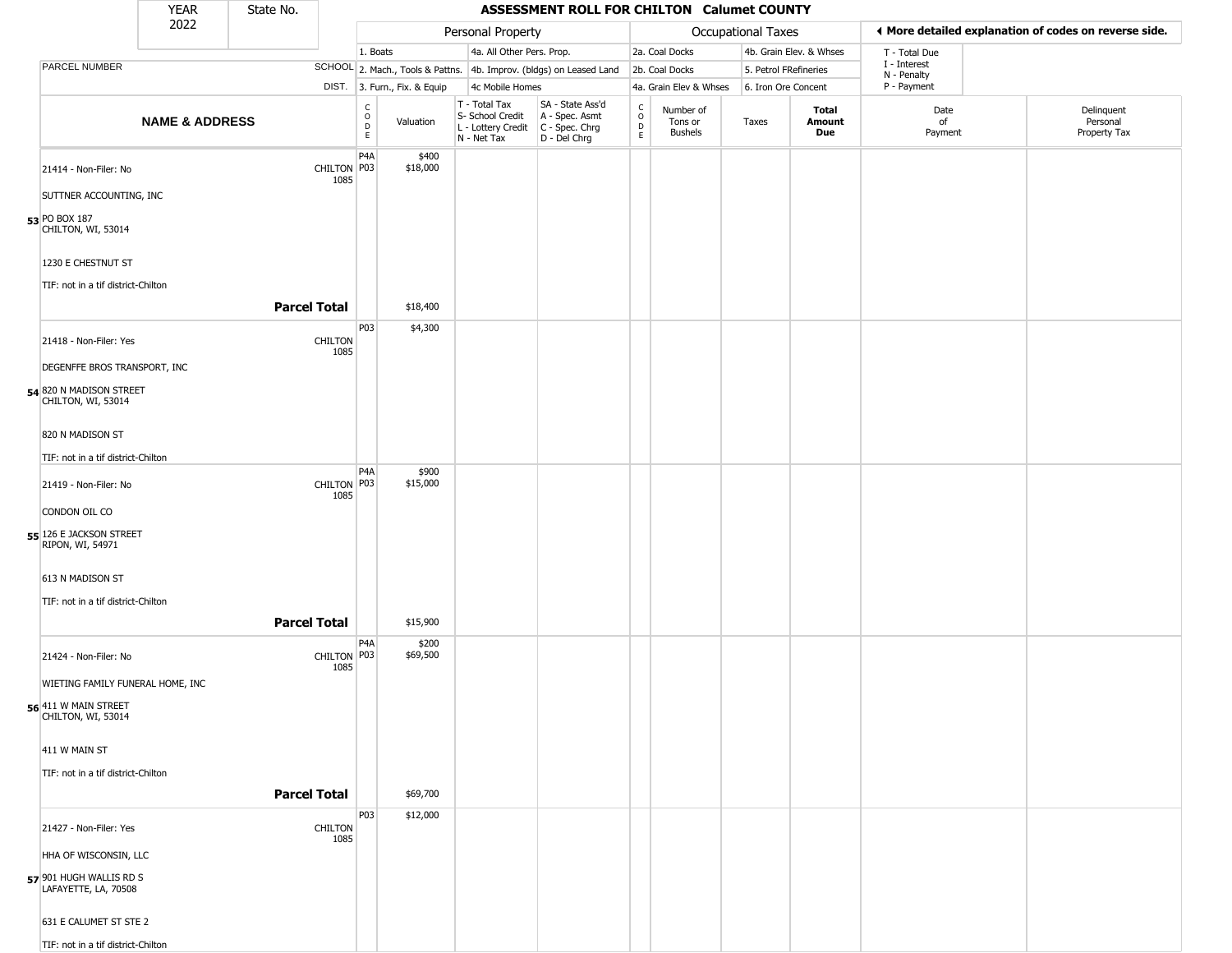|                                            | <b>YEAR</b>               | State No.           |                                               |                              |                                                  | ASSESSMENT ROLL FOR CHILTON Calumet COUNTY                                                |                                |                                        |                       |                         |                             |                                                       |
|--------------------------------------------|---------------------------|---------------------|-----------------------------------------------|------------------------------|--------------------------------------------------|-------------------------------------------------------------------------------------------|--------------------------------|----------------------------------------|-----------------------|-------------------------|-----------------------------|-------------------------------------------------------|
|                                            | 2022                      |                     |                                               |                              | Personal Property                                |                                                                                           |                                |                                        | Occupational Taxes    |                         |                             | ♦ More detailed explanation of codes on reverse side. |
|                                            |                           |                     |                                               | 1. Boats                     | 4a. All Other Pers. Prop.                        |                                                                                           |                                | 2a. Coal Docks                         |                       | 4b. Grain Elev. & Whses | T - Total Due               |                                                       |
| PARCEL NUMBER                              |                           |                     |                                               |                              |                                                  | SCHOOL 2. Mach., Tools & Pattns. 4b. Improv. (bldgs) on Leased Land                       |                                | 2b. Coal Docks                         | 5. Petrol FRefineries |                         | I - Interest<br>N - Penalty |                                                       |
|                                            |                           |                     |                                               | DIST. 3. Furn., Fix. & Equip | 4c Mobile Homes                                  |                                                                                           |                                | 4a. Grain Elev & Whses                 | 6. Iron Ore Concent   |                         | P - Payment                 |                                                       |
|                                            | <b>NAME &amp; ADDRESS</b> |                     | $\rm _o^C$<br>$\frac{\mathsf{D}}{\mathsf{E}}$ | Valuation                    | T - Total Tax<br>S- School Credit<br>N - Net Tax | SA - State Ass'd<br>A - Spec. Asmt<br>L - Lottery Credit   C - Spec. Chrg<br>D - Del Chrg | $\rm _o^C$<br>$\mathsf D$<br>E | Number of<br>Tons or<br><b>Bushels</b> | Taxes                 | Total<br>Amount<br>Due  | Date<br>of<br>Payment       | Delinquent<br>Personal<br>Property Tax                |
|                                            |                           |                     | P4A                                           | \$100                        |                                                  |                                                                                           |                                |                                        |                       |                         |                             |                                                       |
| 21428 - Non-Filer: No                      |                           |                     | CHILTON P03<br>1085                           | \$6,400                      |                                                  |                                                                                           |                                |                                        |                       |                         |                             |                                                       |
| DR. REX KNAUF                              |                           |                     |                                               |                              |                                                  |                                                                                           |                                |                                        |                       |                         |                             |                                                       |
| 58 26 SCHOOL STREET<br>CHILTON, WI, 53014  |                           |                     |                                               |                              |                                                  |                                                                                           |                                |                                        |                       |                         |                             |                                                       |
| 26 SCHOOL ST                               |                           |                     |                                               |                              |                                                  |                                                                                           |                                |                                        |                       |                         |                             |                                                       |
| TIF: not in a tif district-Chilton         |                           |                     |                                               |                              |                                                  |                                                                                           |                                |                                        |                       |                         |                             |                                                       |
|                                            |                           | <b>Parcel Total</b> |                                               | \$6,500                      |                                                  |                                                                                           |                                |                                        |                       |                         |                             |                                                       |
| 21430 - Non-Filer: No                      |                           |                     | Stat<br>CHILTON e<br>1085 Ass<br>ess          | \$0                          |                                                  |                                                                                           |                                |                                        |                       |                         |                             |                                                       |
| <b>ZARNOTH BRUSH WORKS INC</b>             |                           |                     | ed                                            |                              |                                                  |                                                                                           |                                |                                        |                       |                         |                             |                                                       |
| 59 PO BOX 187<br>CHILTON, WI, 53014        |                           |                     |                                               |                              |                                                  |                                                                                           |                                |                                        |                       |                         |                             |                                                       |
| 215 CALUMET ST                             |                           |                     |                                               |                              |                                                  |                                                                                           |                                |                                        |                       |                         |                             |                                                       |
| TIF: not in a tif district-Chilton         |                           |                     |                                               |                              |                                                  |                                                                                           |                                |                                        |                       |                         |                             |                                                       |
| 21436 - Non-Filer: Yes                     |                           |                     | P03<br>CHILTON P4A                            | \$200<br>\$200               |                                                  |                                                                                           |                                |                                        |                       |                         |                             |                                                       |
| JOSEPH WAGNER BUILDERS, LLC                |                           |                     | 1085                                          |                              |                                                  |                                                                                           |                                |                                        |                       |                         |                             |                                                       |
| 60 204 GOOD STREET                         |                           |                     |                                               |                              |                                                  |                                                                                           |                                |                                        |                       |                         |                             |                                                       |
| CHILTON, WI, 53014                         |                           |                     |                                               |                              |                                                  |                                                                                           |                                |                                        |                       |                         |                             |                                                       |
| <b>HIGH ST</b>                             |                           |                     |                                               |                              |                                                  |                                                                                           |                                |                                        |                       |                         |                             |                                                       |
| TIF: not in a tif district-Chilton         |                           |                     |                                               |                              |                                                  |                                                                                           |                                |                                        |                       |                         |                             |                                                       |
|                                            |                           | <b>Parcel Total</b> |                                               | \$400                        |                                                  |                                                                                           |                                |                                        |                       |                         |                             |                                                       |
| 21441 - Non-Filer: No                      |                           |                     | P03<br>CHILTON P4A                            | \$1,500<br>\$2,900           |                                                  |                                                                                           |                                |                                        |                       |                         |                             |                                                       |
| WEBER OIL CO INC DBA: WEBERS SELF SERVICE  |                           |                     | 1085                                          |                              |                                                  |                                                                                           |                                |                                        |                       |                         |                             |                                                       |
| 61 PO BOX 174<br>KIEL, WI, 53042           |                           |                     |                                               |                              |                                                  |                                                                                           |                                |                                        |                       |                         |                             |                                                       |
| 64 E CHESTNUT ST                           |                           |                     |                                               |                              |                                                  |                                                                                           |                                |                                        |                       |                         |                             |                                                       |
| TIF: not in a tif district-Chilton         |                           |                     |                                               |                              |                                                  |                                                                                           |                                |                                        |                       |                         |                             |                                                       |
|                                            |                           | <b>Parcel Total</b> |                                               | \$4,400                      |                                                  |                                                                                           |                                |                                        |                       |                         |                             |                                                       |
|                                            |                           |                     | P4A                                           | \$200                        |                                                  |                                                                                           |                                |                                        |                       |                         |                             |                                                       |
| 21446 - Non-Filer: No                      |                           |                     | CHILTON P03<br>1085                           | \$800                        |                                                  |                                                                                           |                                |                                        |                       |                         |                             |                                                       |
| PET PALS PROFESSIONAL PET GROOMING         |                           |                     |                                               |                              |                                                  |                                                                                           |                                |                                        |                       |                         |                             |                                                       |
| 62 306 E BROOKLYN ST<br>CHILTON, WI, 53014 |                           |                     |                                               |                              |                                                  |                                                                                           |                                |                                        |                       |                         |                             |                                                       |
| 306 E BROOKLYN ST                          |                           |                     |                                               |                              |                                                  |                                                                                           |                                |                                        |                       |                         |                             |                                                       |
| TIF: not in a tif district-Chilton         |                           |                     |                                               |                              |                                                  |                                                                                           |                                |                                        |                       |                         |                             |                                                       |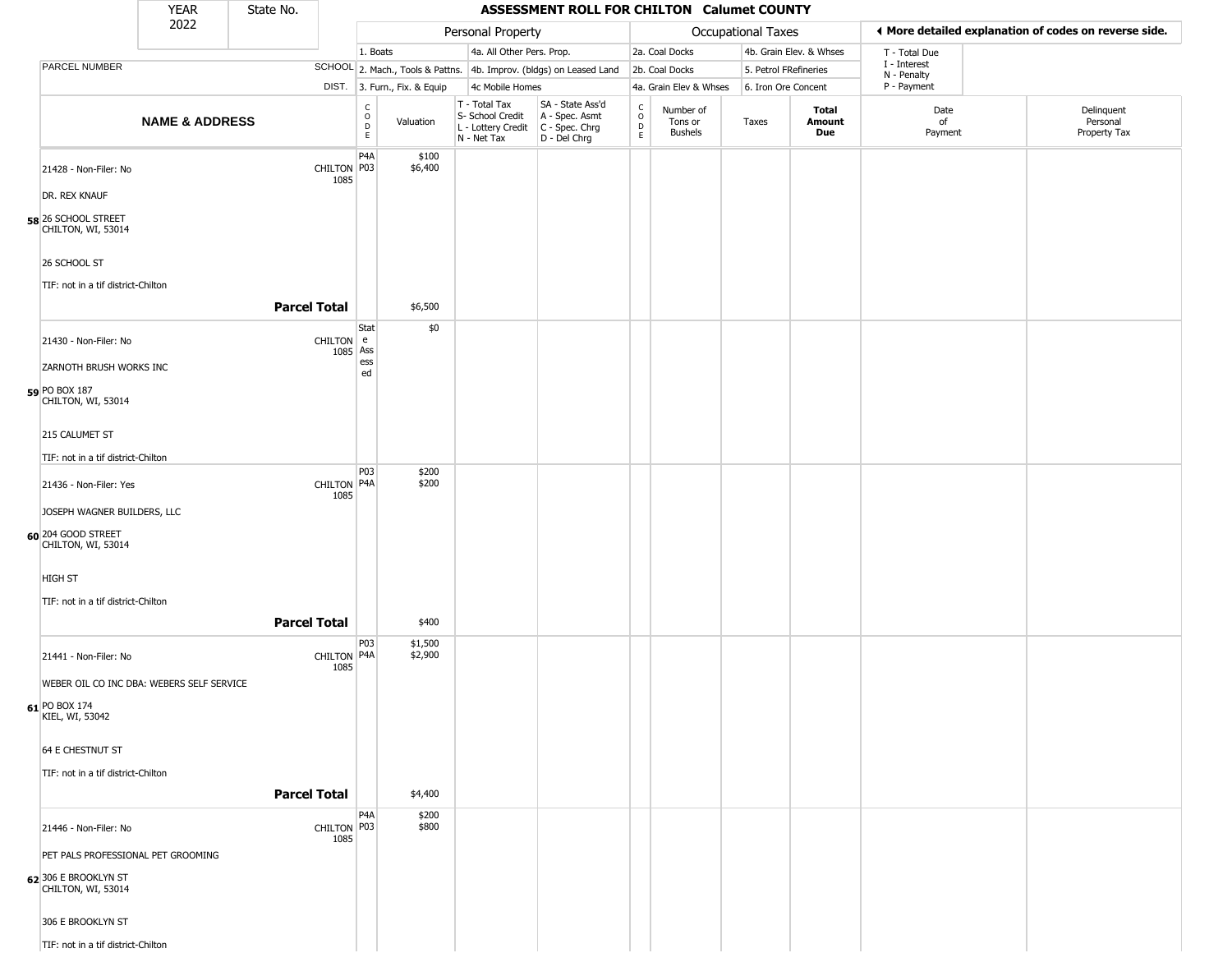|                                                                     | <b>YEAR</b>               | State No.           |                        |                                                 |                              |                                                                        | ASSESSMENT ROLL FOR CHILTON Calumet COUNTY                           |                                            |                                        |                    |                         |                            |                                                       |
|---------------------------------------------------------------------|---------------------------|---------------------|------------------------|-------------------------------------------------|------------------------------|------------------------------------------------------------------------|----------------------------------------------------------------------|--------------------------------------------|----------------------------------------|--------------------|-------------------------|----------------------------|-------------------------------------------------------|
|                                                                     | 2022                      |                     |                        |                                                 |                              | Personal Property                                                      |                                                                      |                                            |                                        | Occupational Taxes |                         |                            | ♦ More detailed explanation of codes on reverse side. |
|                                                                     |                           |                     |                        | 1. Boats                                        |                              | 4a. All Other Pers. Prop.                                              |                                                                      |                                            | 2a. Coal Docks                         |                    | 4b. Grain Elev. & Whses | T - Total Due              |                                                       |
| PARCEL NUMBER                                                       |                           |                     |                        |                                                 |                              |                                                                        | SCHOOL 2. Mach., Tools & Pattns. 4b. Improv. (bldgs) on Leased Land  |                                            | 2b. Coal Docks                         |                    | 5. Petrol FRefineries   | I - Interest               |                                                       |
|                                                                     |                           |                     |                        |                                                 | DIST. 3. Furn., Fix. & Equip | 4c Mobile Homes                                                        |                                                                      |                                            | 4a. Grain Elev & Whses                 |                    | 6. Iron Ore Concent     | N - Penalty<br>P - Payment |                                                       |
|                                                                     | <b>NAME &amp; ADDRESS</b> |                     |                        | $\begin{array}{c} C \\ O \\ D \\ E \end{array}$ | Valuation                    | T - Total Tax<br>S- School Credit<br>L - Lottery Credit<br>N - Net Tax | SA - State Ass'd<br>A - Spec. Asmt<br>C - Spec. Chrg<br>D - Del Chrg | $\begin{array}{c} C \\ O \\ E \end{array}$ | Number of<br>Tons or<br><b>Bushels</b> | Taxes              | Total<br>Amount<br>Due  | Date<br>of<br>Payment      | Delinquent<br>Personal<br>Property Tax                |
|                                                                     |                           | <b>Parcel Total</b> |                        |                                                 | \$1,000                      |                                                                        |                                                                      |                                            |                                        |                    |                         |                            |                                                       |
| 21447 - Non-Filer: No                                               |                           |                     | <b>CHILTON</b><br>1085 | P4A                                             | \$11,700                     |                                                                        |                                                                      |                                            |                                        |                    |                         |                            |                                                       |
| FCA US, LLC                                                         |                           |                     |                        |                                                 |                              |                                                                        |                                                                      |                                            |                                        |                    |                         |                            |                                                       |
| 63 1000 CHRYSLER DRIVE PT 485-12-30<br>AUBURN HILLS, MI, 48326-2766 |                           |                     |                        |                                                 |                              |                                                                        |                                                                      |                                            |                                        |                    |                         |                            |                                                       |
| 516 N MADISON ST                                                    |                           |                     |                        |                                                 |                              |                                                                        |                                                                      |                                            |                                        |                    |                         |                            |                                                       |
| TIF: not in a tif district-Chilton                                  |                           |                     |                        |                                                 |                              |                                                                        |                                                                      |                                            |                                        |                    |                         |                            |                                                       |
| 21448 - Non-Filer: No                                               |                           |                     | CHILTON P03<br>1085    | P <sub>4</sub> A                                | \$1,300<br>\$3,900           |                                                                        |                                                                      |                                            |                                        |                    |                         |                            |                                                       |
| MAIN ST SUBS & SALAD, LLC                                           |                           |                     |                        |                                                 |                              |                                                                        |                                                                      |                                            |                                        |                    |                         |                            |                                                       |
| 64 2271 HUTSON RD<br>GREEN BAY, WI, 54303                           |                           |                     |                        |                                                 |                              |                                                                        |                                                                      |                                            |                                        |                    |                         |                            |                                                       |
| 810 S IRISH RD                                                      |                           |                     |                        |                                                 |                              |                                                                        |                                                                      |                                            |                                        |                    |                         |                            |                                                       |
| TIF: not in a tif district-Chilton                                  |                           | <b>Parcel Total</b> |                        |                                                 | \$5,200                      |                                                                        |                                                                      |                                            |                                        |                    |                         |                            |                                                       |
|                                                                     |                           |                     |                        | P4A                                             |                              |                                                                        |                                                                      |                                            |                                        |                    |                         |                            |                                                       |
| 21455 - Non-Filer: Yes                                              |                           |                     | CHILTON P03<br>1085    |                                                 | \$100<br>\$1,000             |                                                                        |                                                                      |                                            |                                        |                    |                         |                            |                                                       |
| AUTOMOTIVE SOURCE, INC                                              |                           |                     |                        |                                                 |                              |                                                                        |                                                                      |                                            |                                        |                    |                         |                            |                                                       |
| 65 61 E CHESTNUT STREET<br>CHILTON, WI, 53014                       |                           |                     |                        |                                                 |                              |                                                                        |                                                                      |                                            |                                        |                    |                         |                            |                                                       |
| 61 E CHESTNUT ST                                                    |                           |                     |                        |                                                 |                              |                                                                        |                                                                      |                                            |                                        |                    |                         |                            |                                                       |
| TIF: not in a tif district-Chilton                                  |                           |                     |                        |                                                 |                              |                                                                        |                                                                      |                                            |                                        |                    |                         |                            |                                                       |
|                                                                     |                           | <b>Parcel Total</b> |                        |                                                 | \$1,100                      |                                                                        |                                                                      |                                            |                                        |                    |                         |                            |                                                       |
|                                                                     |                           |                     |                        | P <sub>4</sub> A                                | \$200                        |                                                                        |                                                                      |                                            |                                        |                    |                         |                            |                                                       |
| 21456 - Non-Filer: No                                               |                           |                     | CHILTON P03<br>1085    |                                                 | \$300                        |                                                                        |                                                                      |                                            |                                        |                    |                         |                            |                                                       |
| KEN WEBER, DBA HOUSEKEEPERS                                         |                           |                     |                        |                                                 |                              |                                                                        |                                                                      |                                            |                                        |                    |                         |                            |                                                       |
| 66 430 N STATE STREET<br>CHILTON, WI, 53014                         |                           |                     |                        |                                                 |                              |                                                                        |                                                                      |                                            |                                        |                    |                         |                            |                                                       |
| 430 N STATE ST                                                      |                           |                     |                        |                                                 |                              |                                                                        |                                                                      |                                            |                                        |                    |                         |                            |                                                       |
| TIF: not in a tif district-Chilton                                  |                           |                     |                        |                                                 |                              |                                                                        |                                                                      |                                            |                                        |                    |                         |                            |                                                       |
|                                                                     |                           | <b>Parcel Total</b> |                        |                                                 | \$500                        |                                                                        |                                                                      |                                            |                                        |                    |                         |                            |                                                       |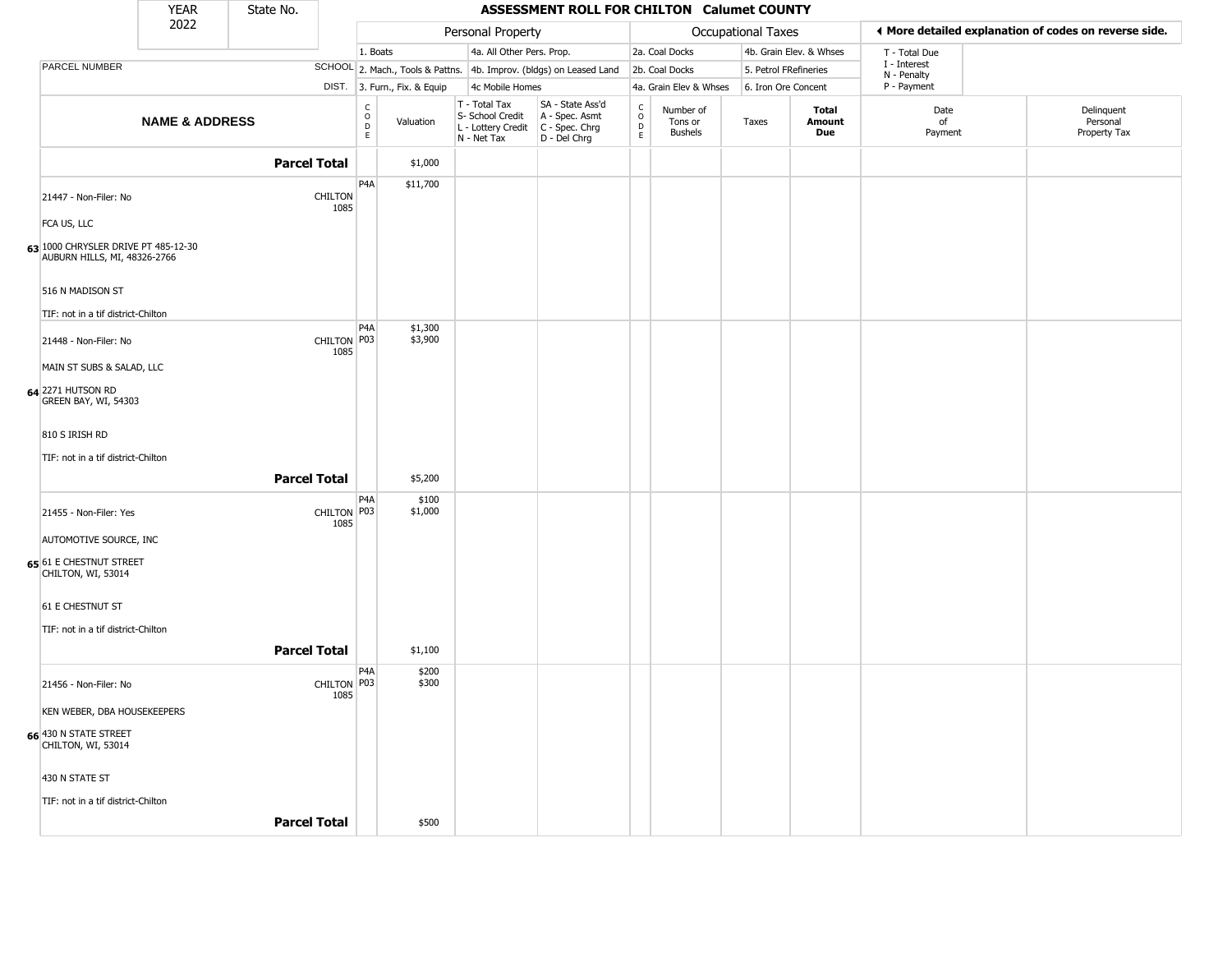|                                                       | <b>YEAR</b>               | State No.           |                     |                         |                              |                                                                                       | ASSESSMENT ROLL FOR CHILTON Calumet COUNTY                          |                                             |                                        |                       |                         |                             |                                                       |
|-------------------------------------------------------|---------------------------|---------------------|---------------------|-------------------------|------------------------------|---------------------------------------------------------------------------------------|---------------------------------------------------------------------|---------------------------------------------|----------------------------------------|-----------------------|-------------------------|-----------------------------|-------------------------------------------------------|
|                                                       | 2022                      |                     |                     |                         |                              | Personal Property                                                                     |                                                                     |                                             |                                        | Occupational Taxes    |                         |                             | ◀ More detailed explanation of codes on reverse side. |
|                                                       |                           |                     |                     | 1. Boats                |                              | 4a. All Other Pers. Prop.                                                             |                                                                     |                                             | 2a. Coal Docks                         |                       | 4b. Grain Elev. & Whses | T - Total Due               |                                                       |
| <b>PARCEL NUMBER</b>                                  |                           |                     |                     |                         |                              |                                                                                       | SCHOOL 2. Mach., Tools & Pattns. 4b. Improv. (bldgs) on Leased Land |                                             | 2b. Coal Docks                         | 5. Petrol FRefineries |                         | I - Interest<br>N - Penalty |                                                       |
|                                                       |                           |                     |                     |                         | DIST. 3. Furn., Fix. & Equip | 4c Mobile Homes                                                                       |                                                                     |                                             | 4a. Grain Elev & Whses                 | 6. Iron Ore Concent   |                         | P - Payment                 |                                                       |
|                                                       | <b>NAME &amp; ADDRESS</b> |                     |                     | $\frac{c}{0}$<br>D<br>E | Valuation                    | T - Total Tax<br>S- School Credit<br>L - Lottery Credit C - Spec. Chrg<br>N - Net Tax | SA - State Ass'd<br>A - Spec. Asmt<br>D - Del Chrg                  | $\frac{c}{0}$<br>$\mathsf D$<br>$\mathsf E$ | Number of<br>Tons or<br><b>Bushels</b> | Taxes                 | Total<br>Amount<br>Due  | Date<br>of<br>Payment       | Delinquent<br>Personal<br>Property Tax                |
| 21462 - Non-Filer: No                                 |                           |                     | CHILTON P03         | P <sub>4</sub> A        | \$100<br>\$4,500             |                                                                                       |                                                                     |                                             |                                        |                       |                         |                             |                                                       |
|                                                       |                           |                     | 1085                |                         |                              |                                                                                       |                                                                     |                                             |                                        |                       |                         |                             |                                                       |
| <b>DENMARK DISTRIBUTORS, INC</b><br>67 521 VOGT LN    |                           |                     |                     |                         |                              |                                                                                       |                                                                     |                                             |                                        |                       |                         |                             |                                                       |
| CHILTON, WI, 53014                                    |                           |                     |                     |                         |                              |                                                                                       |                                                                     |                                             |                                        |                       |                         |                             |                                                       |
| 521 VOGT LN                                           |                           |                     |                     |                         |                              |                                                                                       |                                                                     |                                             |                                        |                       |                         |                             |                                                       |
| TIF: not in a tif district-Chilton                    |                           |                     |                     |                         |                              |                                                                                       |                                                                     |                                             |                                        |                       |                         |                             |                                                       |
|                                                       |                           | <b>Parcel Total</b> |                     |                         | \$4,600                      |                                                                                       |                                                                     |                                             |                                        |                       |                         |                             |                                                       |
| 21464 - Non-Filer: No                                 |                           |                     | CHILTON P03<br>1085 | P <sub>4</sub> A        | \$200<br>\$60,400            |                                                                                       |                                                                     |                                             |                                        |                       |                         |                             |                                                       |
| ABSOLUTE WASH, LLC                                    |                           |                     |                     |                         |                              |                                                                                       |                                                                     |                                             |                                        |                       |                         |                             |                                                       |
| 68 116 N 12TH STREET<br>HILBERT, WI, 54129            |                           |                     |                     |                         |                              |                                                                                       |                                                                     |                                             |                                        |                       |                         |                             |                                                       |
| 617 N MADISON ST                                      |                           |                     |                     |                         |                              |                                                                                       |                                                                     |                                             |                                        |                       |                         |                             |                                                       |
| TIF: not in a tif district-Chilton                    |                           |                     |                     |                         |                              |                                                                                       |                                                                     |                                             |                                        |                       |                         |                             |                                                       |
|                                                       |                           | <b>Parcel Total</b> |                     |                         | \$60,600                     |                                                                                       |                                                                     |                                             |                                        |                       |                         |                             |                                                       |
| 21469 - Non-Filer: No                                 |                           |                     | CHILTON P03<br>1085 | P <sub>4</sub> A        | \$3,600<br>\$3,700           |                                                                                       |                                                                     |                                             |                                        |                       |                         |                             |                                                       |
| FLEX-STAFF, INC ATTN: MICHAEL HACKBARTH               |                           |                     |                     |                         |                              |                                                                                       |                                                                     |                                             |                                        |                       |                         |                             |                                                       |
| 69 800 WESTHILL BLVD<br>APPLETON, WI, 54915           |                           |                     |                     |                         |                              |                                                                                       |                                                                     |                                             |                                        |                       |                         |                             |                                                       |
| 109 SOUTHSIDE SHOPPING CT                             |                           |                     |                     |                         |                              |                                                                                       |                                                                     |                                             |                                        |                       |                         |                             |                                                       |
| TIF: not in a tif district-Chilton                    |                           |                     |                     |                         |                              |                                                                                       |                                                                     |                                             |                                        |                       |                         |                             |                                                       |
|                                                       |                           | <b>Parcel Total</b> |                     |                         | \$7,300                      |                                                                                       |                                                                     |                                             |                                        |                       |                         |                             |                                                       |
| 21478 - Non-Filer: Yes                                |                           |                     | <b>CHILTON</b>      | P03                     | \$10,500                     |                                                                                       |                                                                     |                                             |                                        |                       |                         |                             |                                                       |
| JONATHAN NISLEIT                                      |                           |                     | 1085                |                         |                              |                                                                                       |                                                                     |                                             |                                        |                       |                         |                             |                                                       |
| 70 249 E MAIN STREET                                  |                           |                     |                     |                         |                              |                                                                                       |                                                                     |                                             |                                        |                       |                         |                             |                                                       |
| CHILTON, WI, 53014                                    |                           |                     |                     |                         |                              |                                                                                       |                                                                     |                                             |                                        |                       |                         |                             |                                                       |
| 249 E MAIN ST                                         |                           |                     |                     |                         |                              |                                                                                       |                                                                     |                                             |                                        |                       |                         |                             |                                                       |
| TIF: not in a tif district-Chilton                    |                           |                     |                     |                         |                              |                                                                                       |                                                                     |                                             |                                        |                       |                         |                             |                                                       |
| 21480 - Non-Filer: No                                 |                           |                     | CHILTON P03<br>1085 | P4A                     | \$67,200<br>\$378,000        |                                                                                       |                                                                     |                                             |                                        |                       |                         |                             |                                                       |
| WAL-MART STORES EAST, LP #2409                        |                           |                     |                     |                         |                              |                                                                                       |                                                                     |                                             |                                        |                       |                         |                             |                                                       |
| 71 PO BOX 8050 MS 0555<br>BENTONVILLE, AR, 72716-0555 |                           |                     |                     |                         |                              |                                                                                       |                                                                     |                                             |                                        |                       |                         |                             |                                                       |
| 810 S IRISH RD                                        |                           |                     |                     |                         |                              |                                                                                       |                                                                     |                                             |                                        |                       |                         |                             |                                                       |
| TIF: not in a tif district-Chilton                    |                           |                     |                     |                         |                              |                                                                                       |                                                                     |                                             |                                        |                       |                         |                             |                                                       |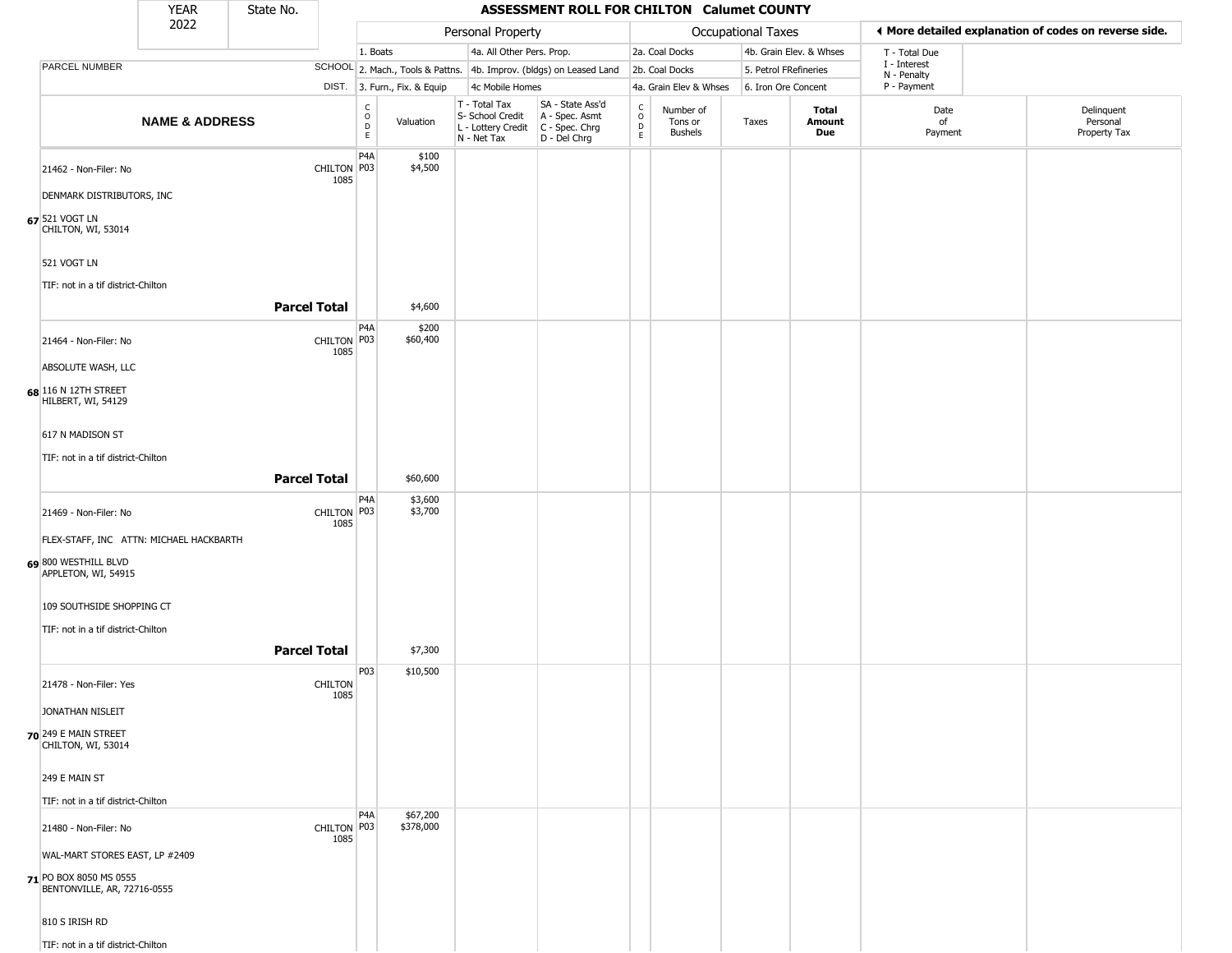|                                                        | <b>YEAR</b>               | State No.           |                        |                                                          |                              |                                                                                         | ASSESSMENT ROLL FOR CHILTON Calumet COUNTY                          |                                                          |                                        |                    |                         |                             |                                                       |
|--------------------------------------------------------|---------------------------|---------------------|------------------------|----------------------------------------------------------|------------------------------|-----------------------------------------------------------------------------------------|---------------------------------------------------------------------|----------------------------------------------------------|----------------------------------------|--------------------|-------------------------|-----------------------------|-------------------------------------------------------|
|                                                        | 2022                      |                     |                        |                                                          |                              | Personal Property                                                                       |                                                                     |                                                          |                                        | Occupational Taxes |                         |                             | ♦ More detailed explanation of codes on reverse side. |
|                                                        |                           |                     |                        | 1. Boats                                                 |                              | 4a. All Other Pers. Prop.                                                               |                                                                     |                                                          | 2a. Coal Docks                         |                    | 4b. Grain Elev. & Whses | T - Total Due               |                                                       |
| PARCEL NUMBER                                          |                           |                     |                        |                                                          |                              |                                                                                         | SCHOOL 2. Mach., Tools & Pattns. 4b. Improv. (bldgs) on Leased Land |                                                          | 2b. Coal Docks                         |                    | 5. Petrol FRefineries   | I - Interest<br>N - Penalty |                                                       |
|                                                        |                           |                     |                        |                                                          | DIST. 3. Furn., Fix. & Equip | 4c Mobile Homes                                                                         |                                                                     |                                                          | 4a. Grain Elev & Whses                 |                    | 6. Iron Ore Concent     | P - Payment                 |                                                       |
|                                                        | <b>NAME &amp; ADDRESS</b> |                     |                        | $\begin{smallmatrix} C \\ O \\ D \end{smallmatrix}$<br>E | Valuation                    | T - Total Tax<br>S- School Credit<br>L - Lottery Credit   C - Spec. Chrg<br>N - Net Tax | SA - State Ass'd<br>A - Spec. Asmt<br>D - Del Chrg                  | $\begin{matrix} 0 \\ 0 \\ 0 \end{matrix}$<br>$\mathsf E$ | Number of<br>Tons or<br><b>Bushels</b> | Taxes              | Total<br>Amount<br>Due  | Date<br>of<br>Payment       | Delinquent<br>Personal<br>Property Tax                |
|                                                        |                           | <b>Parcel Total</b> |                        |                                                          | \$445,200                    |                                                                                         |                                                                     |                                                          |                                        |                    |                         |                             |                                                       |
| 21482 - Non-Filer: No                                  |                           |                     | CHILTON e              | Stat<br>1085 Ass<br>ess                                  | \$0                          |                                                                                         |                                                                     |                                                          |                                        |                    |                         |                             |                                                       |
| DUBOIS CHEMICALS, INC                                  |                           |                     |                        | ed                                                       |                              |                                                                                         |                                                                     |                                                          |                                        |                    |                         |                             |                                                       |
| 72 3630 E KEMPER RD<br>CINCINNATI, OH, 45241-2011      |                           |                     |                        |                                                          |                              |                                                                                         |                                                                     |                                                          |                                        |                    |                         |                             |                                                       |
| 476 CLAY ST                                            |                           |                     |                        |                                                          |                              |                                                                                         |                                                                     |                                                          |                                        |                    |                         |                             |                                                       |
| TIF: not in a tif district-Chilton                     |                           |                     |                        | Stat                                                     | \$0                          |                                                                                         |                                                                     |                                                          |                                        |                    |                         |                             |                                                       |
| 21486 - Non-Filer: No                                  |                           |                     | CHILTON e              | 1085 Ass                                                 |                              |                                                                                         |                                                                     |                                                          |                                        |                    |                         |                             |                                                       |
| <b>BACKYARD NATURE PRODUCTS</b>                        |                           |                     |                        | ess<br>ed                                                |                              |                                                                                         |                                                                     |                                                          |                                        |                    |                         |                             |                                                       |
| 73 477 VOGT LANE<br>CHILTON, WI, 53014                 |                           |                     |                        |                                                          |                              |                                                                                         |                                                                     |                                                          |                                        |                    |                         |                             |                                                       |
| 477 VOGT                                               |                           |                     |                        |                                                          |                              |                                                                                         |                                                                     |                                                          |                                        |                    |                         |                             |                                                       |
| TIF: not in a tif district-Chilton                     |                           |                     |                        |                                                          |                              |                                                                                         |                                                                     |                                                          |                                        |                    |                         |                             |                                                       |
| 21488 - Non-Filer: No                                  |                           |                     | CHILTON e<br>1085 Ass  | Stat                                                     | \$0                          |                                                                                         |                                                                     |                                                          |                                        |                    |                         |                             |                                                       |
| PRINTING EXPRESS                                       |                           |                     |                        | ess<br>ed                                                |                              |                                                                                         |                                                                     |                                                          |                                        |                    |                         |                             |                                                       |
| 74 106 SOUTHSIDE SHOPPING CENTER<br>CHILTON, WI, 53014 |                           |                     |                        |                                                          |                              |                                                                                         |                                                                     |                                                          |                                        |                    |                         |                             |                                                       |
| 106 SOUTH SIDE SHOPPING CENTER                         |                           |                     |                        |                                                          |                              |                                                                                         |                                                                     |                                                          |                                        |                    |                         |                             |                                                       |
| TIF: not in a tif district-Chilton                     |                           |                     |                        | Stat                                                     | \$0                          |                                                                                         |                                                                     |                                                          |                                        |                    |                         |                             |                                                       |
| 21489 - Non-Filer: No                                  |                           |                     | CHILTON e<br>1085 Ass  |                                                          |                              |                                                                                         |                                                                     |                                                          |                                        |                    |                         |                             |                                                       |
| BRIESS INDUSTRIES, INC                                 |                           |                     |                        | ess<br>ed                                                |                              |                                                                                         |                                                                     |                                                          |                                        |                    |                         |                             |                                                       |
| 75 625 S IRISH RD<br>CHILTON, WI, 53014-1702           |                           |                     |                        |                                                          |                              |                                                                                         |                                                                     |                                                          |                                        |                    |                         |                             |                                                       |
| 625 IRISH                                              |                           |                     |                        |                                                          |                              |                                                                                         |                                                                     |                                                          |                                        |                    |                         |                             |                                                       |
| TIF: not in a tif district-Chilton                     |                           |                     |                        |                                                          |                              |                                                                                         |                                                                     |                                                          |                                        |                    |                         |                             |                                                       |
| 21670 - Non-Filer: Yes                                 |                           |                     | <b>CHILTON</b><br>1085 | <b>P03</b>                                               | \$4,300                      |                                                                                         |                                                                     |                                                          |                                        |                    |                         |                             |                                                       |
| <b>ASPEN TREE SERVICE</b>                              |                           |                     |                        |                                                          |                              |                                                                                         |                                                                     |                                                          |                                        |                    |                         |                             |                                                       |
| 76 820 N MADISON ST<br>CHILTON, WI, 53014              |                           |                     |                        |                                                          |                              |                                                                                         |                                                                     |                                                          |                                        |                    |                         |                             |                                                       |
| 820 N MADISON ST                                       |                           |                     |                        |                                                          |                              |                                                                                         |                                                                     |                                                          |                                        |                    |                         |                             |                                                       |
| TIF: not in a tif district-Chilton                     |                           |                     |                        |                                                          |                              |                                                                                         |                                                                     |                                                          |                                        |                    |                         |                             |                                                       |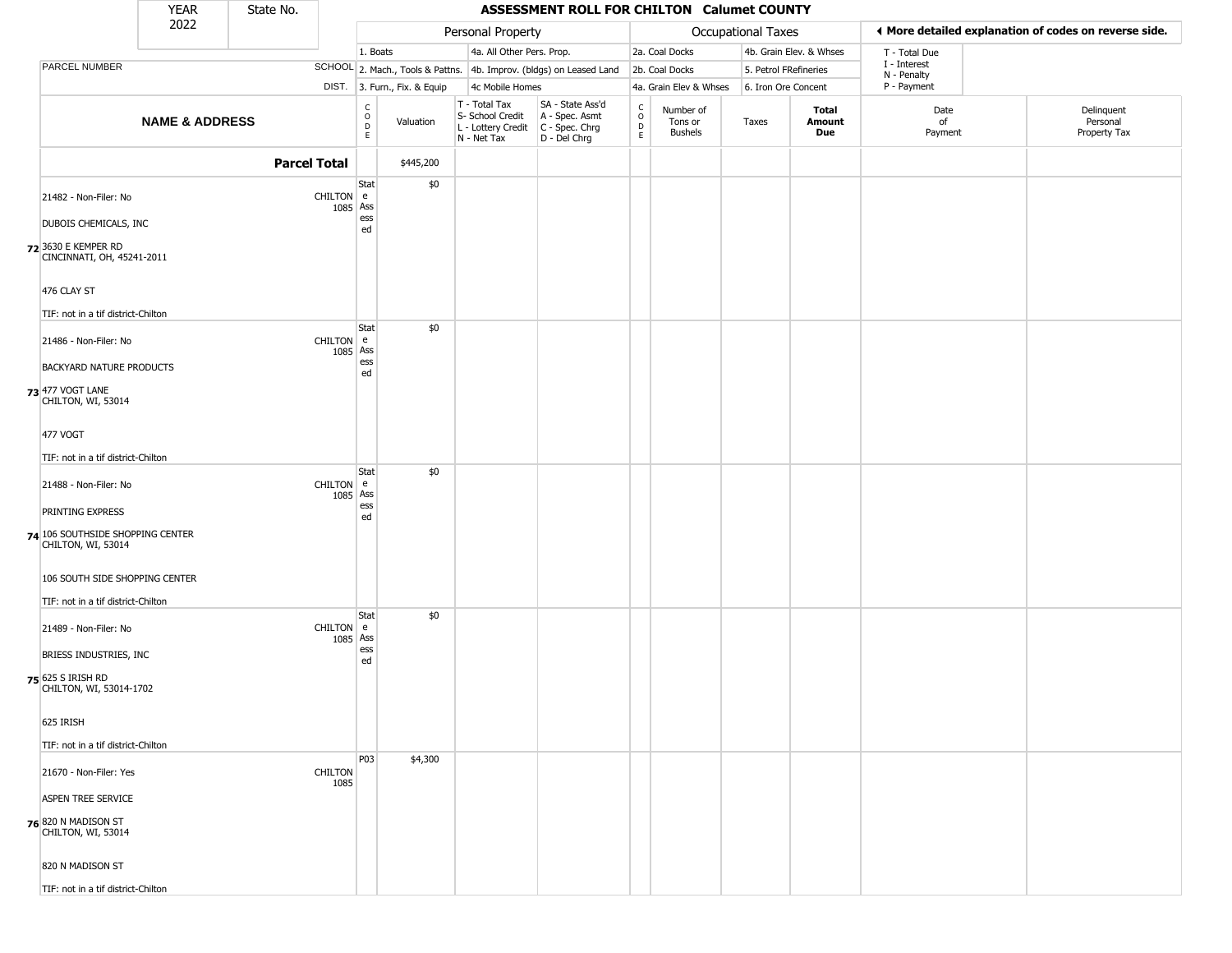|                                                                                            | <b>YEAR</b>               | State No.           |                        |                        |                        |                                                                                         | ASSESSMENT ROLL FOR CHILTON Calumet COUNTY                          |                                            |                                        |                       |                         |                             |                                                       |
|--------------------------------------------------------------------------------------------|---------------------------|---------------------|------------------------|------------------------|------------------------|-----------------------------------------------------------------------------------------|---------------------------------------------------------------------|--------------------------------------------|----------------------------------------|-----------------------|-------------------------|-----------------------------|-------------------------------------------------------|
|                                                                                            | 2022                      |                     |                        |                        |                        | Personal Property                                                                       |                                                                     |                                            |                                        | Occupational Taxes    |                         |                             | ◀ More detailed explanation of codes on reverse side. |
|                                                                                            |                           |                     |                        | 1. Boats               |                        | 4a. All Other Pers. Prop.                                                               |                                                                     |                                            | 2a. Coal Docks                         |                       | 4b. Grain Elev. & Whses | T - Total Due               |                                                       |
| PARCEL NUMBER                                                                              |                           |                     |                        |                        |                        |                                                                                         | SCHOOL 2. Mach., Tools & Pattns. 4b. Improv. (bldgs) on Leased Land |                                            | 2b. Coal Docks                         | 5. Petrol FRefineries |                         | I - Interest<br>N - Penalty |                                                       |
|                                                                                            |                           |                     | DIST.                  |                        | 3. Furn., Fix. & Equip | 4c Mobile Homes                                                                         |                                                                     |                                            | 4a. Grain Elev & Whses                 | 6. Iron Ore Concent   |                         | P - Payment                 |                                                       |
|                                                                                            | <b>NAME &amp; ADDRESS</b> |                     |                        | C<br>$\circ$<br>D<br>E | Valuation              | T - Total Tax<br>S- School Credit<br>L - Lottery Credit   C - Spec. Chrg<br>N - Net Tax | SA - State Ass'd<br>A - Spec. Asmt<br>D - Del Chrg                  | $\begin{array}{c} C \\ 0 \\ E \end{array}$ | Number of<br>Tons or<br><b>Bushels</b> | Taxes                 | Total<br>Amount<br>Due  | Date<br>of<br>Payment       | Delinquent<br>Personal<br>Property Tax                |
| 21672 - Non-Filer: No                                                                      |                           |                     | CHILTON P03<br>1085    | P <sub>4</sub> A       | \$300<br>\$12,700      |                                                                                         |                                                                     |                                            |                                        |                       |                         |                             |                                                       |
| NATIONAL EXCHANGE BANK & TRUST                                                             |                           |                     |                        |                        |                        |                                                                                         |                                                                     |                                            |                                        |                       |                         |                             |                                                       |
| 77 PO BOX 988<br>FOND DU LAC, WI, 54936                                                    |                           |                     |                        |                        |                        |                                                                                         |                                                                     |                                            |                                        |                       |                         |                             |                                                       |
| 1265 E CHESTNUT ST                                                                         |                           |                     |                        |                        |                        |                                                                                         |                                                                     |                                            |                                        |                       |                         |                             |                                                       |
| TIF: not in a tif district-Chilton                                                         |                           | <b>Parcel Total</b> |                        |                        | \$13,000               |                                                                                         |                                                                     |                                            |                                        |                       |                         |                             |                                                       |
| 21674 - Non-Filer: No                                                                      |                           |                     | $CHILTON$ e            | Stat                   | \$0                    |                                                                                         |                                                                     |                                            |                                        |                       |                         |                             |                                                       |
| <b>DVO</b>                                                                                 |                           |                     | 1085 Ass               | ess<br>ed              |                        |                                                                                         |                                                                     |                                            |                                        |                       |                         |                             |                                                       |
| 78 PO BOX 69<br>CHILTON, WI, 53014                                                         |                           |                     |                        |                        |                        |                                                                                         |                                                                     |                                            |                                        |                       |                         |                             |                                                       |
| 820 W MAIN ST                                                                              |                           |                     |                        |                        |                        |                                                                                         |                                                                     |                                            |                                        |                       |                         |                             |                                                       |
| TIF: not in a tif district-Chilton                                                         |                           |                     |                        |                        |                        |                                                                                         |                                                                     |                                            |                                        |                       |                         |                             |                                                       |
| 22155 - Non-Filer: No                                                                      |                           |                     | <b>CHILTON</b><br>1085 | P03                    | \$100                  |                                                                                         |                                                                     |                                            |                                        |                       |                         |                             |                                                       |
| PITNEY BOWES INC                                                                           |                           |                     |                        |                        |                        |                                                                                         |                                                                     |                                            |                                        |                       |                         |                             |                                                       |
| 5310 CYPRESS CENTER DR STE 110<br>TAMPA, FL, 33609                                         |                           |                     |                        |                        |                        |                                                                                         |                                                                     |                                            |                                        |                       |                         |                             |                                                       |
| VARIOUS                                                                                    |                           |                     |                        |                        |                        |                                                                                         |                                                                     |                                            |                                        |                       |                         |                             |                                                       |
| TIF: not in a tif district-Chilton                                                         |                           |                     |                        | P03                    | \$3,200                |                                                                                         |                                                                     |                                            |                                        |                       |                         |                             |                                                       |
| 22159 - Non-Filer: No                                                                      |                           |                     | <b>CHILTON</b><br>1085 |                        |                        |                                                                                         |                                                                     |                                            |                                        |                       |                         |                             |                                                       |
| DIRECTV, LLC ATTN: PROPERTY TAX DEPT C/O KROLL LLC<br>80 PO BOX 2789<br>ADDISON, TX, 75001 |                           |                     |                        |                        |                        |                                                                                         |                                                                     |                                            |                                        |                       |                         |                             |                                                       |
| VARIOUS                                                                                    |                           |                     |                        |                        |                        |                                                                                         |                                                                     |                                            |                                        |                       |                         |                             |                                                       |
| TIF: not in a tif district-Chilton                                                         |                           |                     |                        |                        |                        |                                                                                         |                                                                     |                                            |                                        |                       |                         |                             |                                                       |
| 22179 - Non-Filer: No                                                                      |                           |                     | CHILTON   P03<br>1085  | P <sub>4</sub> A       | \$300<br>\$7,700       |                                                                                         |                                                                     |                                            |                                        |                       |                         |                             |                                                       |
| <b>REINL ACCOUNTING INC</b>                                                                |                           |                     |                        |                        |                        |                                                                                         |                                                                     |                                            |                                        |                       |                         |                             |                                                       |
| $81$ <sup>292</sup> E GRAND ST<br>CHILTON, WI, 53014                                       |                           |                     |                        |                        |                        |                                                                                         |                                                                     |                                            |                                        |                       |                         |                             |                                                       |
| 292 E GRAND ST                                                                             |                           |                     |                        |                        |                        |                                                                                         |                                                                     |                                            |                                        |                       |                         |                             |                                                       |
| TIF: not in a tif district-Chilton                                                         |                           | <b>Parcel Total</b> |                        |                        | \$8,000                |                                                                                         |                                                                     |                                            |                                        |                       |                         |                             |                                                       |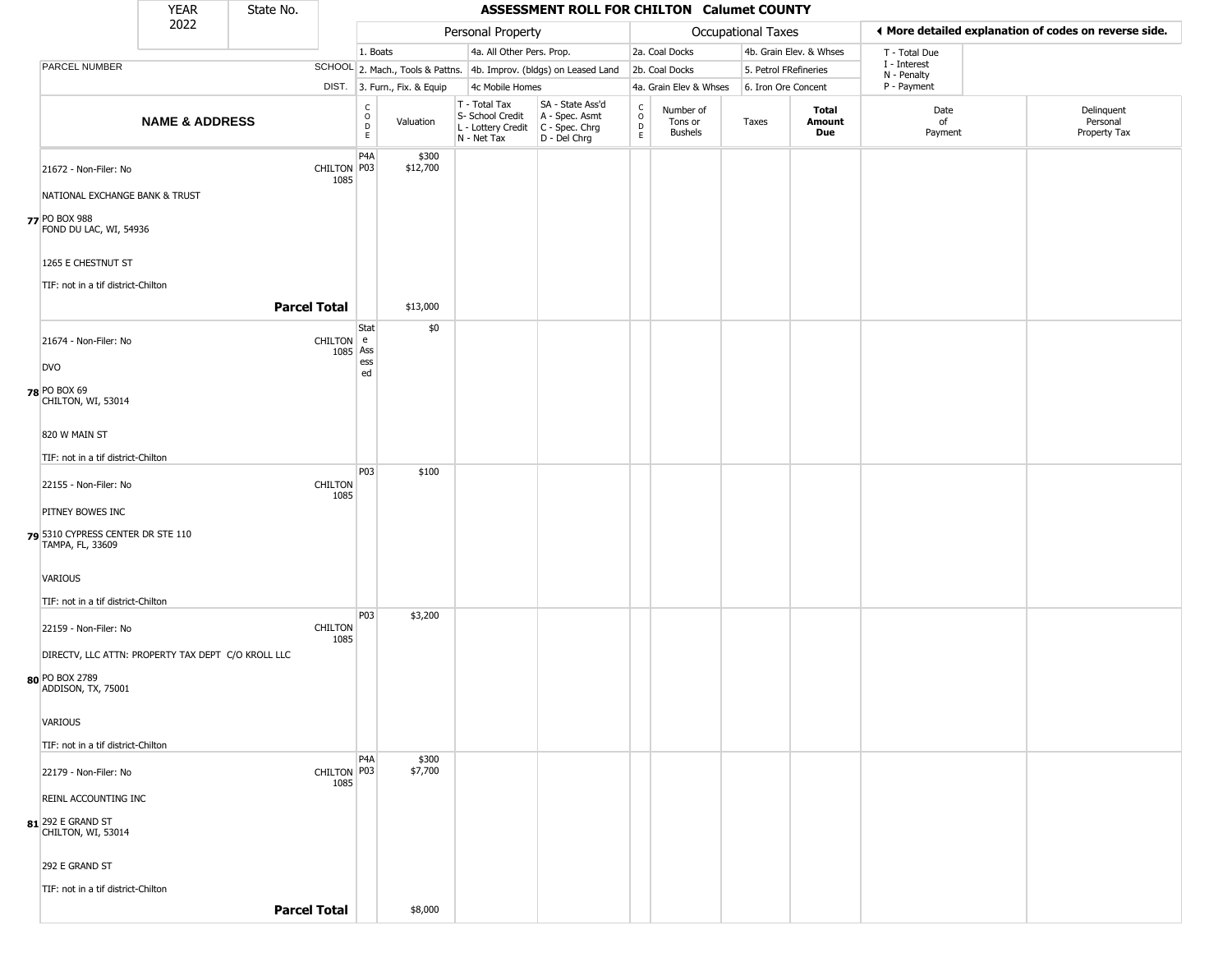|                                                      | <b>YEAR</b>               | State No.              |                        |                              |                                                  | <b>ASSESSMENT ROLL FOR CHILTON Calumet COUNTY</b>                                       |                                                   |                                 |                     |                         |                             |                                                       |
|------------------------------------------------------|---------------------------|------------------------|------------------------|------------------------------|--------------------------------------------------|-----------------------------------------------------------------------------------------|---------------------------------------------------|---------------------------------|---------------------|-------------------------|-----------------------------|-------------------------------------------------------|
|                                                      | 2022                      |                        |                        |                              | Personal Property                                |                                                                                         |                                                   |                                 | Occupational Taxes  |                         |                             | ♦ More detailed explanation of codes on reverse side. |
|                                                      |                           |                        |                        | 1. Boats                     | 4a. All Other Pers. Prop.                        |                                                                                         |                                                   | 2a. Coal Docks                  |                     | 4b. Grain Elev. & Whses | T - Total Due               |                                                       |
| PARCEL NUMBER                                        |                           |                        |                        |                              |                                                  | SCHOOL 2. Mach., Tools & Pattns. 4b. Improv. (bldgs) on Leased Land                     |                                                   | 2b. Coal Docks                  |                     | 5. Petrol FRefineries   | I - Interest<br>N - Penalty |                                                       |
|                                                      |                           |                        |                        | DIST. 3. Furn., Fix. & Equip | 4c Mobile Homes                                  |                                                                                         |                                                   | 4a. Grain Elev & Whses          | 6. Iron Ore Concent |                         | P - Payment                 |                                                       |
|                                                      | <b>NAME &amp; ADDRESS</b> |                        | C<br>$\circ$<br>D<br>E | Valuation                    | T - Total Tax<br>S- School Credit<br>N - Net Tax | SA - State Ass'd<br>A - Spec. Asmt<br>L - Lottery Credit C - Spec. Chrg<br>D - Del Chrg | $\begin{array}{c}\nC \\ O \\ D \\ E\n\end{array}$ | Number of<br>Tons or<br>Bushels | Taxes               | Total<br>Amount<br>Due  | Date<br>of<br>Payment       | Delinquent<br>Personal<br>Property Tax                |
| 22183 - Non-Filer: No                                |                           | CHILTON P03<br>1085    | P4A                    | \$200<br>\$1,000             |                                                  |                                                                                         |                                                   |                                 |                     |                         |                             |                                                       |
| SCOTT'S TOWING & RECOVERY, LLC SCOTT SOHRWEIDE       |                           |                        |                        |                              |                                                  |                                                                                         |                                                   |                                 |                     |                         |                             |                                                       |
| 82331 E BREED STREET<br>CHILTON, WI, 53014           |                           |                        |                        |                              |                                                  |                                                                                         |                                                   |                                 |                     |                         |                             |                                                       |
| 331 E BREED ST<br>TIF: not in a tif district-Chilton |                           |                        |                        |                              |                                                  |                                                                                         |                                                   |                                 |                     |                         |                             |                                                       |
|                                                      |                           | <b>Parcel Total</b>    |                        | \$1,200                      |                                                  |                                                                                         |                                                   |                                 |                     |                         |                             |                                                       |
| 22185 - Non-Filer: No                                |                           | CHILTON P03<br>1085    | P4A                    | \$100<br>\$300               |                                                  |                                                                                         |                                                   |                                 |                     |                         |                             |                                                       |
| WESTSIDE AUTO BODY MELVIN MATHES                     |                           |                        |                        |                              |                                                  |                                                                                         |                                                   |                                 |                     |                         |                             |                                                       |
| 83 717 QUINNEY ROAD<br>CHILTON, WI, 53014            |                           |                        |                        |                              |                                                  |                                                                                         |                                                   |                                 |                     |                         |                             |                                                       |
| 717 QUINNEY RD                                       |                           |                        |                        |                              |                                                  |                                                                                         |                                                   |                                 |                     |                         |                             |                                                       |
| TIF: not in a tif district-Chilton                   |                           |                        |                        |                              |                                                  |                                                                                         |                                                   |                                 |                     |                         |                             |                                                       |
|                                                      |                           | <b>Parcel Total</b>    |                        | \$400                        |                                                  |                                                                                         |                                                   |                                 |                     |                         |                             |                                                       |
| 22187 - Non-Filer: No                                |                           | <b>CHILTON</b><br>1085 | P4A                    | \$100                        |                                                  |                                                                                         |                                                   |                                 |                     |                         |                             |                                                       |
| MIKE'S CARPET CLEANING                               |                           |                        |                        |                              |                                                  |                                                                                         |                                                   |                                 |                     |                         |                             |                                                       |
| 84 437 E BREED STREET<br>CHILTON, WI, 53014          |                           |                        |                        |                              |                                                  |                                                                                         |                                                   |                                 |                     |                         |                             |                                                       |
| 437 E BREED ST                                       |                           |                        |                        |                              |                                                  |                                                                                         |                                                   |                                 |                     |                         |                             |                                                       |
| TIF: not in a tif district-Chilton                   |                           |                        |                        |                              |                                                  |                                                                                         |                                                   |                                 |                     |                         |                             |                                                       |
| 23905 - Non-Filer: No                                |                           | <b>CHILTON</b><br>1085 | P03                    | \$3,900                      |                                                  |                                                                                         |                                                   |                                 |                     |                         |                             |                                                       |
| DE LAGE LANDEN FINANCIAL SERVICES, INC               |                           |                        |                        |                              |                                                  |                                                                                         |                                                   |                                 |                     |                         |                             |                                                       |
| 85 1111 OLD EAGLE SCHOOL ROAD<br>WAYNE, PA, 19087    |                           |                        |                        |                              |                                                  |                                                                                         |                                                   |                                 |                     |                         |                             |                                                       |
| <b>VARIOUS</b>                                       |                           |                        |                        |                              |                                                  |                                                                                         |                                                   |                                 |                     |                         |                             |                                                       |
| TIF: not in a tif district-Chilton                   |                           |                        |                        |                              |                                                  |                                                                                         |                                                   |                                 |                     |                         |                             |                                                       |
| 23907 - Non-Filer: Yes                               |                           | <b>CHILTON</b><br>1085 | P03                    | \$47,100                     |                                                  |                                                                                         |                                                   |                                 |                     |                         |                             |                                                       |
| <b>CHEERS CHILTON</b>                                |                           |                        |                        |                              |                                                  |                                                                                         |                                                   |                                 |                     |                         |                             |                                                       |
| 86 26 N STATE STREET<br>CHILTON, WI, 53014           |                           |                        |                        |                              |                                                  |                                                                                         |                                                   |                                 |                     |                         |                             |                                                       |
| <b>26 N STATE STREET</b>                             |                           |                        |                        |                              |                                                  |                                                                                         |                                                   |                                 |                     |                         |                             |                                                       |
| TIF: not in a tif district-Chilton                   |                           |                        |                        |                              |                                                  |                                                                                         |                                                   |                                 |                     |                         |                             |                                                       |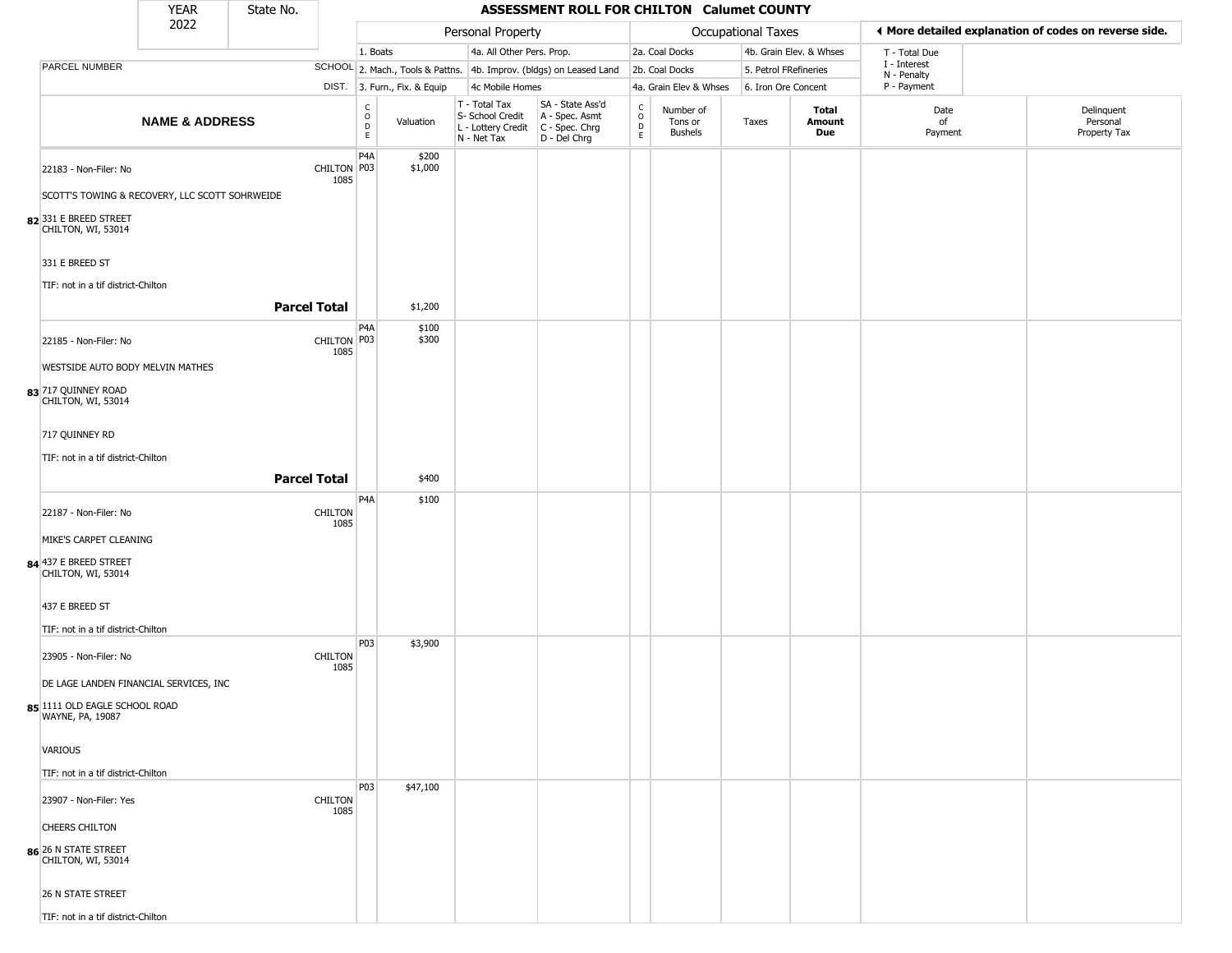|                                                  | <b>YEAR</b>               | State No.           |                        |                                                          |                              |                                                                                       | ASSESSMENT ROLL FOR CHILTON Calumet COUNTY                          |                                                 |                                        |                       |                         |                             |                                                       |
|--------------------------------------------------|---------------------------|---------------------|------------------------|----------------------------------------------------------|------------------------------|---------------------------------------------------------------------------------------|---------------------------------------------------------------------|-------------------------------------------------|----------------------------------------|-----------------------|-------------------------|-----------------------------|-------------------------------------------------------|
|                                                  | 2022                      |                     |                        |                                                          |                              | Personal Property                                                                     |                                                                     |                                                 |                                        | Occupational Taxes    |                         |                             | ◀ More detailed explanation of codes on reverse side. |
|                                                  |                           |                     |                        | 1. Boats                                                 |                              | 4a. All Other Pers. Prop.                                                             |                                                                     |                                                 | 2a. Coal Docks                         |                       | 4b. Grain Elev. & Whses | T - Total Due               |                                                       |
| <b>PARCEL NUMBER</b>                             |                           |                     |                        |                                                          |                              |                                                                                       | SCHOOL 2. Mach., Tools & Pattns. 4b. Improv. (bldgs) on Leased Land |                                                 | 2b. Coal Docks                         | 5. Petrol FRefineries |                         | I - Interest<br>N - Penalty |                                                       |
|                                                  |                           |                     |                        |                                                          | DIST. 3. Furn., Fix. & Equip | 4c Mobile Homes                                                                       |                                                                     |                                                 | 4a. Grain Elev & Whses                 | 6. Iron Ore Concent   |                         | P - Payment                 |                                                       |
|                                                  | <b>NAME &amp; ADDRESS</b> |                     |                        | $\begin{smallmatrix} C \\ O \\ D \end{smallmatrix}$<br>E | Valuation                    | T - Total Tax<br>S- School Credit<br>L - Lottery Credit C - Spec. Chrg<br>N - Net Tax | SA - State Ass'd<br>A - Spec. Asmt<br>D - Del Chrg                  | $\rm_{o}^{\rm C}$<br>$\mathsf D$<br>$\mathsf E$ | Number of<br>Tons or<br><b>Bushels</b> | Taxes                 | Total<br>Amount<br>Due  | Date<br>of<br>Payment       | Delinquent<br>Personal<br>Property Tax                |
|                                                  |                           |                     |                        | P03                                                      | \$400                        |                                                                                       |                                                                     |                                                 |                                        |                       |                         |                             |                                                       |
| 23919 - Non-Filer: No                            |                           |                     | CHILTON P4A<br>1085    |                                                          | \$1,200                      |                                                                                       |                                                                     |                                                 |                                        |                       |                         |                             |                                                       |
| ROSANNA DIETZ                                    |                           |                     |                        |                                                          |                              |                                                                                       |                                                                     |                                                 |                                        |                       |                         |                             |                                                       |
| 87 48 W MAIN ST<br>CHILTON, WI, 53014            |                           |                     |                        |                                                          |                              |                                                                                       |                                                                     |                                                 |                                        |                       |                         |                             |                                                       |
| 48 W MAIN ST                                     |                           |                     |                        |                                                          |                              |                                                                                       |                                                                     |                                                 |                                        |                       |                         |                             |                                                       |
| TIF: not in a tif district-Chilton               |                           |                     |                        |                                                          |                              |                                                                                       |                                                                     |                                                 |                                        |                       |                         |                             |                                                       |
|                                                  |                           | <b>Parcel Total</b> |                        |                                                          | \$1,600                      |                                                                                       |                                                                     |                                                 |                                        |                       |                         |                             |                                                       |
| 23925 - Non-Filer: No                            |                           |                     | <b>CHILTON</b><br>1085 | P03                                                      | \$800                        |                                                                                       |                                                                     |                                                 |                                        |                       |                         |                             |                                                       |
| LINDA HEPHNER                                    |                           |                     |                        |                                                          |                              |                                                                                       |                                                                     |                                                 |                                        |                       |                         |                             |                                                       |
| 88 N4259 SANDSTONE DR<br>CHILTON, WI, 53014      |                           |                     |                        |                                                          |                              |                                                                                       |                                                                     |                                                 |                                        |                       |                         |                             |                                                       |
| 48 W MAIN ST                                     |                           |                     |                        |                                                          |                              |                                                                                       |                                                                     |                                                 |                                        |                       |                         |                             |                                                       |
| TIF: not in a tif district-Chilton               |                           |                     |                        |                                                          |                              |                                                                                       |                                                                     |                                                 |                                        |                       |                         |                             |                                                       |
| 23927 - Non-Filer: No                            |                           |                     | CHILTON P4A<br>1085    | P03                                                      | \$3,400<br>\$3,900           |                                                                                       |                                                                     |                                                 |                                        |                       |                         |                             |                                                       |
| AUDIOLOGY SERVICES COMPANY USA, LLC HEARING LIFE |                           |                     |                        |                                                          |                              |                                                                                       |                                                                     |                                                 |                                        |                       |                         |                             |                                                       |
| 89 580 HOWARD AVE<br>SOMERSET, NJ, 08873         |                           |                     |                        |                                                          |                              |                                                                                       |                                                                     |                                                 |                                        |                       |                         |                             |                                                       |
| 18 W MAIN ST, STE S                              |                           |                     |                        |                                                          |                              |                                                                                       |                                                                     |                                                 |                                        |                       |                         |                             |                                                       |
| TIF: TIF 4-Chilton                               |                           |                     |                        |                                                          |                              |                                                                                       |                                                                     |                                                 |                                        |                       |                         |                             |                                                       |
|                                                  |                           | <b>Parcel Total</b> |                        |                                                          | \$7,300                      |                                                                                       |                                                                     |                                                 |                                        |                       |                         |                             |                                                       |
| 23931 - Non-Filer: No                            |                           |                     | CHILTON P03<br>1085    | P4A                                                      | \$200<br>\$10,700            |                                                                                       |                                                                     |                                                 |                                        |                       |                         |                             |                                                       |
| FAMILY INSURANCE CENTER, LLC                     |                           |                     |                        |                                                          |                              |                                                                                       |                                                                     |                                                 |                                        |                       |                         |                             |                                                       |
| 90 1017 ORCHARD DR<br>SEYMOUR, WI, 54165         |                           |                     |                        |                                                          |                              |                                                                                       |                                                                     |                                                 |                                        |                       |                         |                             |                                                       |
| 105 SOUTH SIDE SHOPPING CENTER                   |                           |                     |                        |                                                          |                              |                                                                                       |                                                                     |                                                 |                                        |                       |                         |                             |                                                       |
| TIF: not in a tif district-Chilton               |                           |                     |                        |                                                          |                              |                                                                                       |                                                                     |                                                 |                                        |                       |                         |                             |                                                       |
|                                                  |                           | <b>Parcel Total</b> |                        |                                                          | \$10,900                     |                                                                                       |                                                                     |                                                 |                                        |                       |                         |                             |                                                       |
| 23933 - Non-Filer: Yes                           |                           |                     | CHILTON P03<br>1085    | P4A                                                      | \$4,800<br>\$66,600          |                                                                                       |                                                                     |                                                 |                                        |                       |                         |                             |                                                       |
| MIDWEST DENTAL                                   |                           |                     |                        |                                                          |                              |                                                                                       |                                                                     |                                                 |                                        |                       |                         |                             |                                                       |
| 91 PO BOX 69<br>MONDOVI, WI, 54755               |                           |                     |                        |                                                          |                              |                                                                                       |                                                                     |                                                 |                                        |                       |                         |                             |                                                       |
| 1110 E CHESTNUT ST                               |                           |                     |                        |                                                          |                              |                                                                                       |                                                                     |                                                 |                                        |                       |                         |                             |                                                       |
| TIF: not in a tif district-Chilton               |                           |                     |                        |                                                          |                              |                                                                                       |                                                                     |                                                 |                                        |                       |                         |                             |                                                       |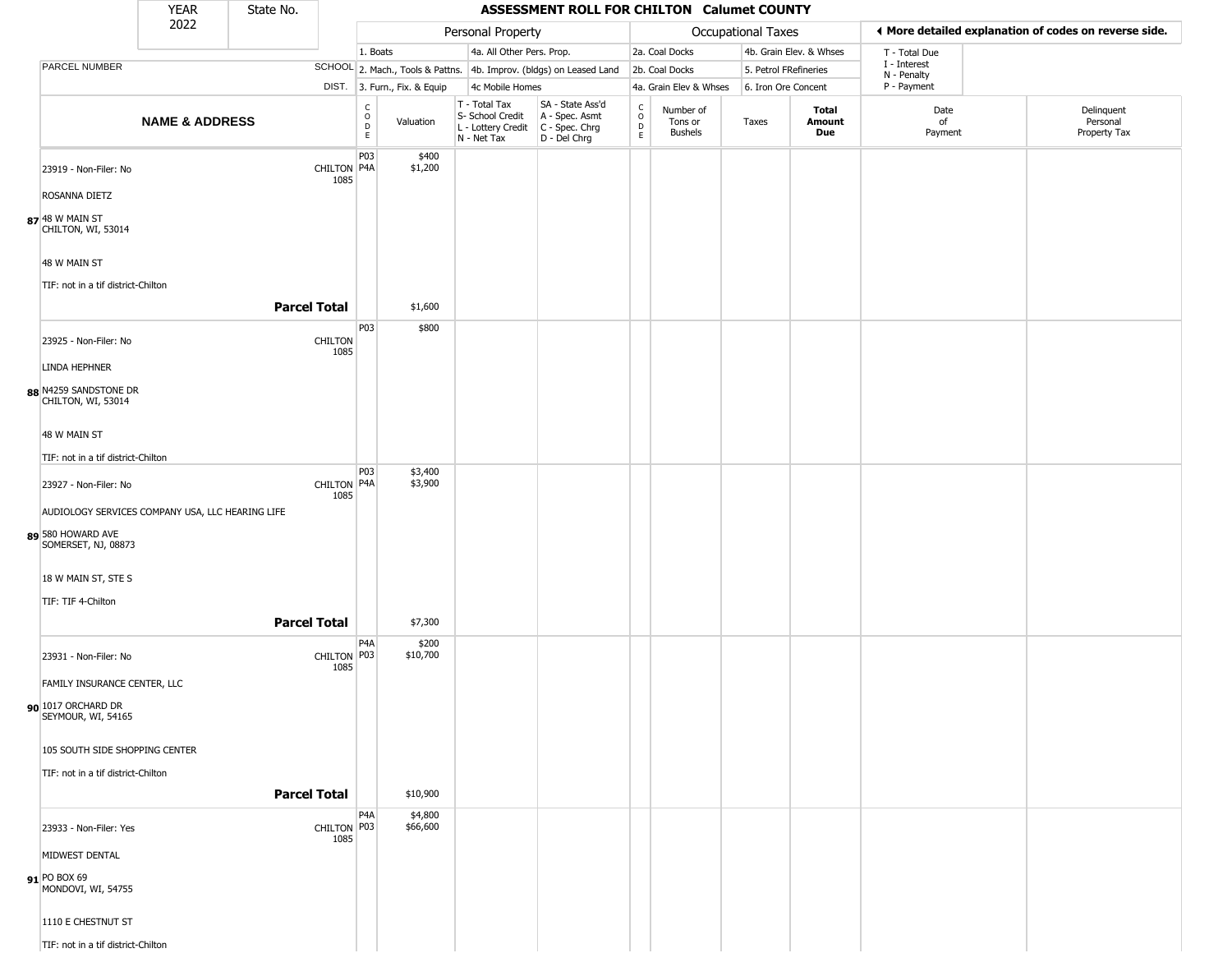|                                                         | <b>YEAR</b>               | State No.                                                |                         |                                                          |                                     |                                                                                         | ASSESSMENT ROLL FOR CHILTON Calumet COUNTY                          |                        |                                 |                       |                         |                             |                                                       |
|---------------------------------------------------------|---------------------------|----------------------------------------------------------|-------------------------|----------------------------------------------------------|-------------------------------------|-----------------------------------------------------------------------------------------|---------------------------------------------------------------------|------------------------|---------------------------------|-----------------------|-------------------------|-----------------------------|-------------------------------------------------------|
|                                                         | 2022                      |                                                          |                         |                                                          |                                     | Personal Property                                                                       |                                                                     |                        |                                 | Occupational Taxes    |                         |                             | ◀ More detailed explanation of codes on reverse side. |
|                                                         |                           |                                                          |                         | 1. Boats                                                 |                                     | 4a. All Other Pers. Prop.                                                               |                                                                     |                        | 2a. Coal Docks                  |                       | 4b. Grain Elev. & Whses | T - Total Due               |                                                       |
| PARCEL NUMBER                                           |                           |                                                          |                         |                                                          |                                     |                                                                                         | SCHOOL 2. Mach., Tools & Pattns. 4b. Improv. (bldgs) on Leased Land |                        | 2b. Coal Docks                  | 5. Petrol FRefineries |                         | I - Interest<br>N - Penalty |                                                       |
|                                                         |                           |                                                          |                         |                                                          | DIST. 3. Furn., Fix. & Equip        | 4c Mobile Homes                                                                         |                                                                     |                        | 4a. Grain Elev & Whses          | 6. Iron Ore Concent   |                         | P - Payment                 |                                                       |
|                                                         | <b>NAME &amp; ADDRESS</b> |                                                          |                         | $\begin{smallmatrix} C \\ O \\ D \end{smallmatrix}$<br>E | Valuation                           | T - Total Tax<br>S- School Credit<br>L - Lottery Credit   C - Spec. Chrg<br>N - Net Tax | SA - State Ass'd<br>A - Spec. Asmt<br>D - Del Chrg                  | C<br>$\circ$<br>D<br>E | Number of<br>Tons or<br>Bushels | Taxes                 | Total<br>Amount<br>Due  | Date<br>of<br>Payment       | Delinquent<br>Personal<br>Property Tax                |
|                                                         |                           | <b>Parcel Total</b>                                      |                         |                                                          | \$71,400                            |                                                                                         |                                                                     |                        |                                 |                       |                         |                             |                                                       |
|                                                         |                           |                                                          |                         | P <sub>4</sub> A                                         | \$2,500                             |                                                                                         |                                                                     |                        |                                 |                       |                         |                             |                                                       |
| 23939 - Non-Filer: No                                   |                           |                                                          | <b>CHILTON</b><br>1085  |                                                          |                                     |                                                                                         |                                                                     |                        |                                 |                       |                         |                             |                                                       |
|                                                         |                           | GM-DI LEASING CORP C/O RYAN TAX COMPLIANCE SERVICES, LLC |                         |                                                          |                                     |                                                                                         |                                                                     |                        |                                 |                       |                         |                             |                                                       |
| 92 PO BOX 460169 DEPT 851<br>HOUSTON, TX, 77056         |                           |                                                          |                         |                                                          |                                     |                                                                                         |                                                                     |                        |                                 |                       |                         |                             |                                                       |
| 614 N MADISON ST, VANDE HEY                             |                           |                                                          |                         |                                                          |                                     |                                                                                         |                                                                     |                        |                                 |                       |                         |                             |                                                       |
| TIF: not in a tif district-Chilton                      |                           |                                                          |                         | <b>P03</b>                                               | \$300                               |                                                                                         |                                                                     |                        |                                 |                       |                         |                             |                                                       |
| 23981 - Non-Filer: No                                   |                           |                                                          | <b>CHILTON</b><br>1085  |                                                          |                                     |                                                                                         |                                                                     |                        |                                 |                       |                         |                             |                                                       |
| LOIS'S CUSTOM HAIR CARE                                 |                           |                                                          |                         |                                                          |                                     |                                                                                         |                                                                     |                        |                                 |                       |                         |                             |                                                       |
| 93 103 SOUTH SIDE SHOPPING CENTER<br>CHILTON, WI, 53014 |                           |                                                          |                         |                                                          |                                     |                                                                                         |                                                                     |                        |                                 |                       |                         |                             |                                                       |
| 103 SOUTH SIDE SHOPPING CENTER                          |                           |                                                          |                         |                                                          |                                     |                                                                                         |                                                                     |                        |                                 |                       |                         |                             |                                                       |
| TIF: not in a tif district-Chilton                      |                           |                                                          |                         |                                                          |                                     |                                                                                         |                                                                     |                        |                                 |                       |                         |                             |                                                       |
| 25743 - Non-Filer: No                                   |                           |                                                          | CHILTON P03<br>1085     | P4A                                                      | \$300<br>\$2,300                    |                                                                                         |                                                                     |                        |                                 |                       |                         |                             |                                                       |
| STAGE COACH BAR & GRILL, LLC                            |                           |                                                          |                         |                                                          |                                     |                                                                                         |                                                                     |                        |                                 |                       |                         |                             |                                                       |
| 94 310 E MAIN STREET<br>CHILTON, WI, 53014              |                           |                                                          |                         |                                                          |                                     |                                                                                         |                                                                     |                        |                                 |                       |                         |                             |                                                       |
| 310 E MAIN STREET                                       |                           |                                                          |                         |                                                          |                                     |                                                                                         |                                                                     |                        |                                 |                       |                         |                             |                                                       |
| TIF: not in a tif district-Chilton                      |                           |                                                          |                         |                                                          |                                     |                                                                                         |                                                                     |                        |                                 |                       |                         |                             |                                                       |
|                                                         |                           | <b>Parcel Total</b>                                      |                         |                                                          | \$2,600                             |                                                                                         |                                                                     |                        |                                 |                       |                         |                             |                                                       |
| 25749 - Non-Filer: No                                   |                           |                                                          | CHILTON P03<br>1085 P4B | P4A                                                      | \$8,500<br>\$514,600<br>\$1,039,500 |                                                                                         |                                                                     |                        |                                 |                       |                         |                             |                                                       |
| AFFINITY MEDICAL GROUP ASCENSION WI PP4B                |                           |                                                          |                         |                                                          |                                     |                                                                                         |                                                                     |                        |                                 |                       |                         |                             |                                                       |
| 95 4040 VINCENNNES CIRCLE<br>INDIANAPOLIS, IN, 46268    |                           |                                                          |                         |                                                          |                                     |                                                                                         |                                                                     |                        |                                 |                       |                         |                             |                                                       |
| 618 MEMORIAL DR                                         |                           |                                                          |                         |                                                          |                                     |                                                                                         |                                                                     |                        |                                 |                       |                         |                             |                                                       |
| TIF: not in a tif district-Chilton                      |                           |                                                          |                         |                                                          |                                     |                                                                                         |                                                                     |                        |                                 |                       |                         |                             |                                                       |
|                                                         |                           | <b>Parcel Total</b>                                      |                         |                                                          | \$1,562,600                         |                                                                                         |                                                                     |                        |                                 |                       |                         |                             |                                                       |
| 25757 - Non-Filer: Yes                                  |                           |                                                          | CHILTON                 | P03                                                      | \$2,500                             |                                                                                         |                                                                     |                        |                                 |                       |                         |                             |                                                       |
| ADT, LLC PROPERTY TAX DEPARTMENT                        |                           |                                                          | 1085                    |                                                          |                                     |                                                                                         |                                                                     |                        |                                 |                       |                         |                             |                                                       |
| 96 PO BOX 54767<br>LEXINGTON, KY, 40555                 |                           |                                                          |                         |                                                          |                                     |                                                                                         |                                                                     |                        |                                 |                       |                         |                             |                                                       |
| VARIOUS                                                 |                           |                                                          |                         |                                                          |                                     |                                                                                         |                                                                     |                        |                                 |                       |                         |                             |                                                       |
| TIF: not in a tif district-Chilton                      |                           |                                                          |                         |                                                          |                                     |                                                                                         |                                                                     |                        |                                 |                       |                         |                             |                                                       |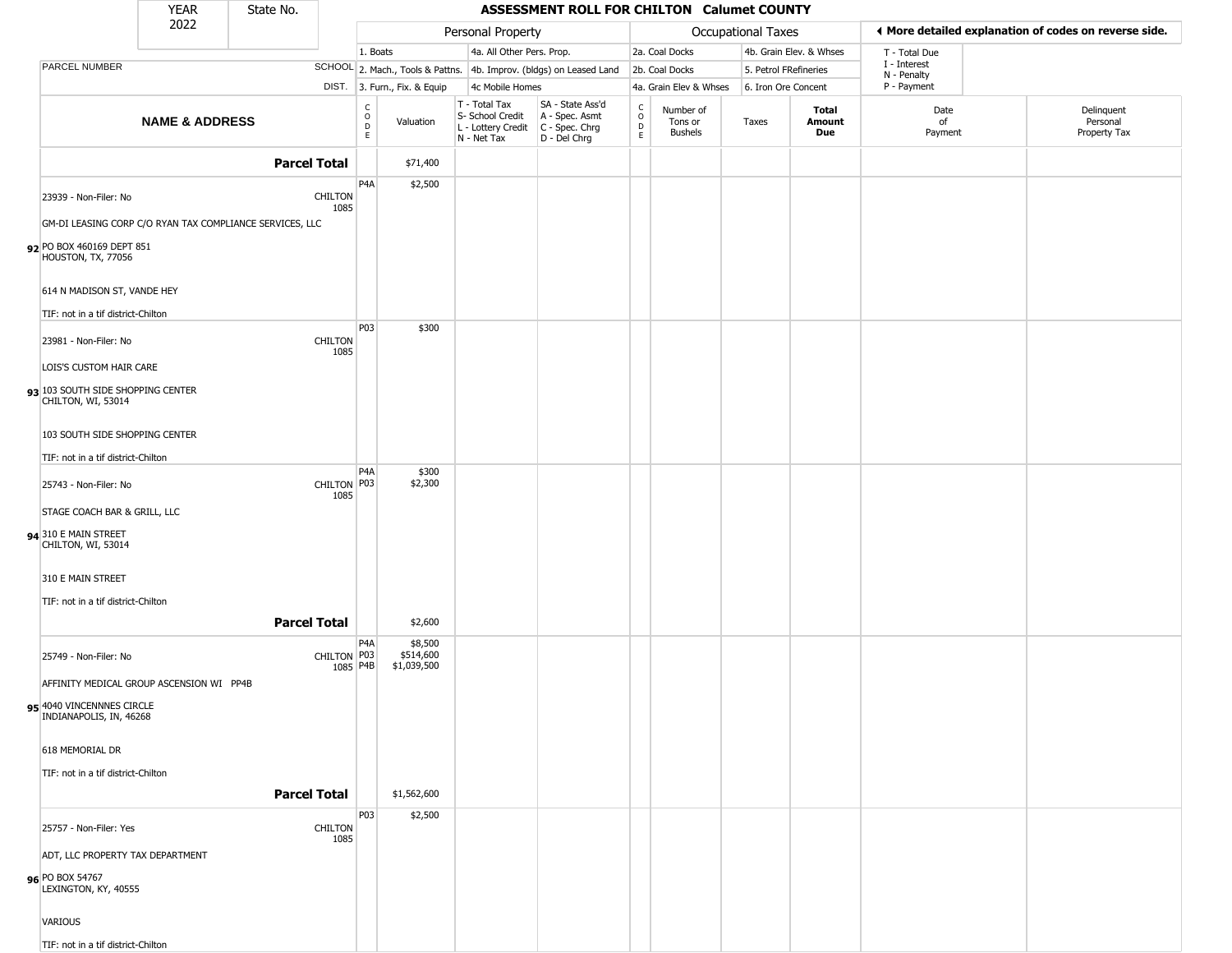|                                                              | <b>YEAR</b>               | State No. |                        |                        |                              |                                                                        | ASSESSMENT ROLL FOR CHILTON Calumet COUNTY                           |                                             |                                        |                       |                         |                             |                                                       |
|--------------------------------------------------------------|---------------------------|-----------|------------------------|------------------------|------------------------------|------------------------------------------------------------------------|----------------------------------------------------------------------|---------------------------------------------|----------------------------------------|-----------------------|-------------------------|-----------------------------|-------------------------------------------------------|
|                                                              | 2022                      |           |                        |                        |                              | Personal Property                                                      |                                                                      |                                             |                                        | Occupational Taxes    |                         |                             | ♦ More detailed explanation of codes on reverse side. |
|                                                              |                           |           |                        | 1. Boats               |                              | 4a. All Other Pers. Prop.                                              |                                                                      |                                             | 2a. Coal Docks                         |                       | 4b. Grain Elev. & Whses | T - Total Due               |                                                       |
| PARCEL NUMBER                                                |                           |           |                        |                        |                              |                                                                        | SCHOOL 2. Mach., Tools & Pattns. 4b. Improv. (bldgs) on Leased Land  |                                             | 2b. Coal Docks                         | 5. Petrol FRefineries |                         | I - Interest<br>N - Penalty |                                                       |
|                                                              |                           |           |                        |                        | DIST. 3. Furn., Fix. & Equip | 4c Mobile Homes                                                        |                                                                      |                                             | 4a. Grain Elev & Whses                 | 6. Iron Ore Concent   |                         | P - Payment                 |                                                       |
|                                                              | <b>NAME &amp; ADDRESS</b> |           |                        | C<br>$\circ$<br>D<br>E | Valuation                    | T - Total Tax<br>S- School Credit<br>L - Lottery Credit<br>N - Net Tax | SA - State Ass'd<br>A - Spec. Asmt<br>C - Spec. Chrg<br>D - Del Chrg | C<br>$\circ$<br>$\mathsf D$<br>$\mathsf{E}$ | Number of<br>Tons or<br><b>Bushels</b> | Taxes                 | Total<br>Amount<br>Due  | Date<br>of<br>Payment       | Delinquent<br>Personal<br>Property Tax                |
| 25759 - Non-Filer: No                                        |                           |           | <b>CHILTON</b><br>1085 | P03                    | \$3,400                      |                                                                        |                                                                      |                                             |                                        |                       |                         |                             |                                                       |
| <b>DISH NETWORK, LLC</b>                                     |                           |           |                        |                        |                              |                                                                        |                                                                      |                                             |                                        |                       |                         |                             |                                                       |
| 97 PO BOX 6623<br>ENGLEWOOD, CO, 80155                       |                           |           |                        |                        |                              |                                                                        |                                                                      |                                             |                                        |                       |                         |                             |                                                       |
| VARIOUS                                                      |                           |           |                        |                        |                              |                                                                        |                                                                      |                                             |                                        |                       |                         |                             |                                                       |
| TIF: not in a tif district-Chilton                           |                           |           |                        |                        |                              |                                                                        |                                                                      |                                             |                                        |                       |                         |                             |                                                       |
| 25773 - Non-Filer: No                                        |                           |           | <b>CHILTON</b>         | P03                    | \$2,600                      |                                                                        |                                                                      |                                             |                                        |                       |                         |                             |                                                       |
| <b>XEROX CORPORATION</b>                                     |                           |           | 1085                   |                        |                              |                                                                        |                                                                      |                                             |                                        |                       |                         |                             |                                                       |
| 98 PO BOX 9601<br>WEBSTER, NY, 14580                         |                           |           |                        |                        |                              |                                                                        |                                                                      |                                             |                                        |                       |                         |                             |                                                       |
| VARIOUS                                                      |                           |           |                        |                        |                              |                                                                        |                                                                      |                                             |                                        |                       |                         |                             |                                                       |
| TIF: not in a tif district-Chilton                           |                           |           |                        | P03                    | \$1,000                      |                                                                        |                                                                      |                                             |                                        |                       |                         |                             |                                                       |
| 25783 - Non-Filer: Yes                                       |                           |           | CHILTON P4A<br>1085    |                        | \$1,000                      |                                                                        |                                                                      |                                             |                                        |                       |                         |                             |                                                       |
| JORGEN'S AUTO<br>99 1126 E CHESTNUT ST                       |                           |           |                        |                        |                              |                                                                        |                                                                      |                                             |                                        |                       |                         |                             |                                                       |
| CHILTON, WI, 53014                                           |                           |           |                        |                        |                              |                                                                        |                                                                      |                                             |                                        |                       |                         |                             |                                                       |
| 1126 E CHESTNUT ST<br>TIF: not in a tif district-Chilton     |                           |           |                        |                        |                              |                                                                        |                                                                      |                                             |                                        |                       |                         |                             |                                                       |
|                                                              |                           |           | <b>Parcel Total</b>    |                        | \$2,000                      |                                                                        |                                                                      |                                             |                                        |                       |                         |                             |                                                       |
| 25789 - Non-Filer: No                                        |                           |           | CHILTON P03<br>1085    | P4A                    | \$200<br>\$6,000             |                                                                        |                                                                      |                                             |                                        |                       |                         |                             |                                                       |
| RADIO SHACK                                                  |                           |           |                        |                        |                              |                                                                        |                                                                      |                                             |                                        |                       |                         |                             |                                                       |
| 100 519 MADISON ST, STE 1<br>CHILTON, WI, 53014              |                           |           |                        |                        |                              |                                                                        |                                                                      |                                             |                                        |                       |                         |                             |                                                       |
| 519 MADISON ST, STE 1                                        |                           |           |                        |                        |                              |                                                                        |                                                                      |                                             |                                        |                       |                         |                             |                                                       |
| TIF: not in a tif district-Chilton                           |                           |           | <b>Parcel Total</b>    |                        | \$6,200                      |                                                                        |                                                                      |                                             |                                        |                       |                         |                             |                                                       |
|                                                              |                           |           |                        | P <sub>4</sub> A       | \$1,200                      |                                                                        |                                                                      |                                             |                                        |                       |                         |                             |                                                       |
| 26801 - Non-Filer: Yes                                       |                           |           | <b>CHILTON</b><br>1085 |                        |                              |                                                                        |                                                                      |                                             |                                        |                       |                         |                             |                                                       |
| <b>WASH</b><br>101 2200 WEST 195TH ST<br>TORRENCE, CA, 90501 |                           |           |                        |                        |                              |                                                                        |                                                                      |                                             |                                        |                       |                         |                             |                                                       |
| VARIOUS                                                      |                           |           |                        |                        |                              |                                                                        |                                                                      |                                             |                                        |                       |                         |                             |                                                       |
| TIF: not in a tif district-Chilton                           |                           |           |                        |                        |                              |                                                                        |                                                                      |                                             |                                        |                       |                         |                             |                                                       |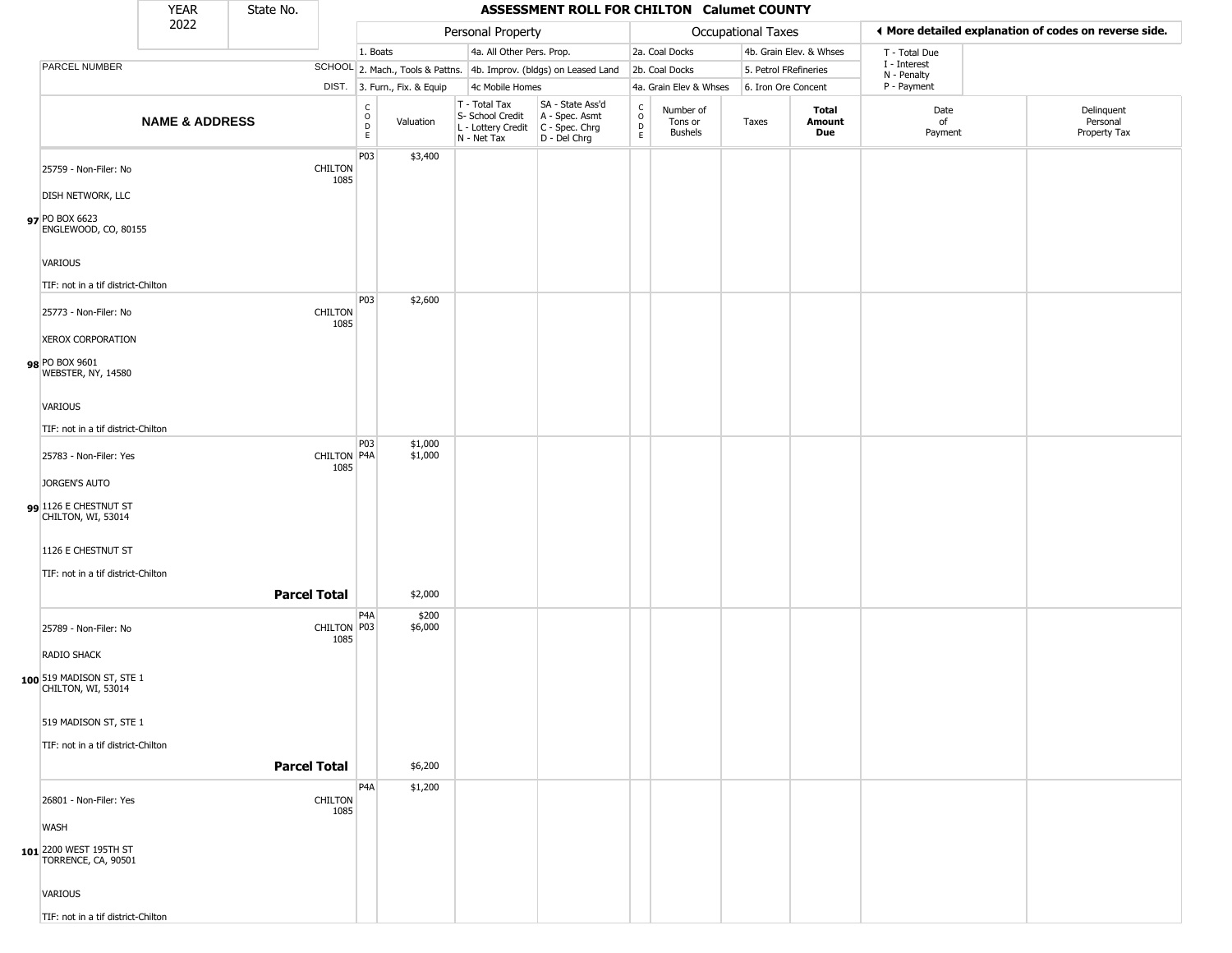|                                                                       | <b>YEAR</b>               | State No. |                        |                                             |                              |                                                                        | ASSESSMENT ROLL FOR CHILTON Calumet COUNTY                           |                                      |                                        |                       |                         |                             |                                                       |
|-----------------------------------------------------------------------|---------------------------|-----------|------------------------|---------------------------------------------|------------------------------|------------------------------------------------------------------------|----------------------------------------------------------------------|--------------------------------------|----------------------------------------|-----------------------|-------------------------|-----------------------------|-------------------------------------------------------|
|                                                                       | 2022                      |           |                        |                                             |                              | Personal Property                                                      |                                                                      |                                      |                                        | Occupational Taxes    |                         |                             | ◀ More detailed explanation of codes on reverse side. |
|                                                                       |                           |           |                        | 1. Boats                                    |                              | 4a. All Other Pers. Prop.                                              |                                                                      |                                      | 2a. Coal Docks                         |                       | 4b. Grain Elev. & Whses | T - Total Due               |                                                       |
| PARCEL NUMBER                                                         |                           |           |                        |                                             |                              |                                                                        | SCHOOL 2. Mach., Tools & Pattns. 4b. Improv. (bldgs) on Leased Land  |                                      | 2b. Coal Docks                         | 5. Petrol FRefineries |                         | I - Interest<br>N - Penalty |                                                       |
|                                                                       |                           |           |                        |                                             | DIST. 3. Furn., Fix. & Equip | 4c Mobile Homes                                                        |                                                                      |                                      | 4a. Grain Elev & Whses                 | 6. Iron Ore Concent   |                         | P - Payment                 |                                                       |
|                                                                       | <b>NAME &amp; ADDRESS</b> |           |                        | $\frac{c}{0}$<br>$\mathsf D$<br>$\mathsf E$ | Valuation                    | T - Total Tax<br>S- School Credit<br>L - Lottery Credit<br>N - Net Tax | SA - State Ass'd<br>A - Spec. Asmt<br>C - Spec. Chrg<br>D - Del Chrg | $\int_{0}^{c}$<br>$_{\rm E}^{\rm D}$ | Number of<br>Tons or<br><b>Bushels</b> | Taxes                 | Total<br>Amount<br>Due  | Date<br>of<br>Payment       | Delinquent<br>Personal<br>Property Tax                |
| 26813 - Non-Filer: No<br>BEST WESTERN STANTON INN BW1 HOSPITALITY LLC |                           |           | <b>CHILTON</b><br>1085 | P <sub>03</sub>                             | \$119,100                    |                                                                        |                                                                      |                                      |                                        |                       |                         |                             |                                                       |
| 102 188 GRACING OAKS LANE<br>SUN PRAIRIE, WI, 53590                   |                           |           |                        |                                             |                              |                                                                        |                                                                      |                                      |                                        |                       |                         |                             |                                                       |
| 1101 E CHESTNUT ST                                                    |                           |           |                        |                                             |                              |                                                                        |                                                                      |                                      |                                        |                       |                         |                             |                                                       |
| TIF: not in a tif district-Chilton                                    |                           |           |                        |                                             |                              |                                                                        |                                                                      |                                      |                                        |                       |                         |                             |                                                       |
| 26835 - Non-Filer: No                                                 |                           |           | <b>CHILTON</b><br>1085 | P4A                                         | \$1,800                      |                                                                        |                                                                      |                                      |                                        |                       |                         |                             |                                                       |
| NUCO2 SUPPLY, LLC                                                     |                           |           |                        |                                             |                              |                                                                        |                                                                      |                                      |                                        |                       |                         |                             |                                                       |
| 103 10 RIVERVIEW DR<br>DANBURY, CT, 06810                             |                           |           |                        |                                             |                              |                                                                        |                                                                      |                                      |                                        |                       |                         |                             |                                                       |
| <b>VARIOUS</b>                                                        |                           |           |                        |                                             |                              |                                                                        |                                                                      |                                      |                                        |                       |                         |                             |                                                       |
| TIF: not in a tif district-Chilton                                    |                           |           |                        |                                             |                              |                                                                        |                                                                      |                                      |                                        |                       |                         |                             |                                                       |
| 28021 - Non-Filer: Yes                                                |                           |           | <b>CHILTON</b><br>1085 | P <sub>0</sub> 3                            | \$11,300                     |                                                                        |                                                                      |                                      |                                        |                       |                         |                             |                                                       |
| <b>KING WOK</b>                                                       |                           |           |                        |                                             |                              |                                                                        |                                                                      |                                      |                                        |                       |                         |                             |                                                       |
| 104 1106 E CHESTNUT ST<br>CHILTON, WI, 53014                          |                           |           |                        |                                             |                              |                                                                        |                                                                      |                                      |                                        |                       |                         |                             |                                                       |
| 1106 E CHESTNUT ST                                                    |                           |           |                        |                                             |                              |                                                                        |                                                                      |                                      |                                        |                       |                         |                             |                                                       |
| TIF: not in a tif district-Chilton                                    |                           |           |                        | P <sub>0</sub> 3                            | \$600                        |                                                                        |                                                                      |                                      |                                        |                       |                         |                             |                                                       |
| 28033 - Non-Filer: No                                                 |                           |           | <b>CHILTON</b><br>1085 |                                             |                              |                                                                        |                                                                      |                                      |                                        |                       |                         |                             |                                                       |
| THIEL REAL ESTATE                                                     |                           |           |                        |                                             |                              |                                                                        |                                                                      |                                      |                                        |                       |                         |                             |                                                       |
| 105 23 W MAIN STREET<br>CHILTON, WI, 53014                            |                           |           |                        |                                             |                              |                                                                        |                                                                      |                                      |                                        |                       |                         |                             |                                                       |
| 23 W MAIN STREET                                                      |                           |           |                        |                                             |                              |                                                                        |                                                                      |                                      |                                        |                       |                         |                             |                                                       |
| TIF: not in a tif district-Chilton                                    |                           |           |                        |                                             |                              |                                                                        |                                                                      |                                      |                                        |                       |                         |                             |                                                       |
| 28035 - Non-Filer: No                                                 |                           |           | CHILTON P03<br>1085    | P <sub>4</sub> A                            | \$800<br>\$30,400            |                                                                        |                                                                      |                                      |                                        |                       |                         |                             |                                                       |
| JIGGERS AUTO REPAIR, LLC                                              |                           |           |                        |                                             |                              |                                                                        |                                                                      |                                      |                                        |                       |                         |                             |                                                       |
| 106 430 N MADISON ST<br>CHILTON, WI, 53014                            |                           |           |                        |                                             |                              |                                                                        |                                                                      |                                      |                                        |                       |                         |                             |                                                       |
| 430 N MADISON ST                                                      |                           |           |                        |                                             |                              |                                                                        |                                                                      |                                      |                                        |                       |                         |                             |                                                       |
| TIF: not in a tif district-Chilton                                    |                           |           |                        |                                             |                              |                                                                        |                                                                      |                                      |                                        |                       |                         |                             |                                                       |
|                                                                       |                           |           | <b>Parcel Total</b>    |                                             | \$31,200                     |                                                                        |                                                                      |                                      |                                        |                       |                         |                             |                                                       |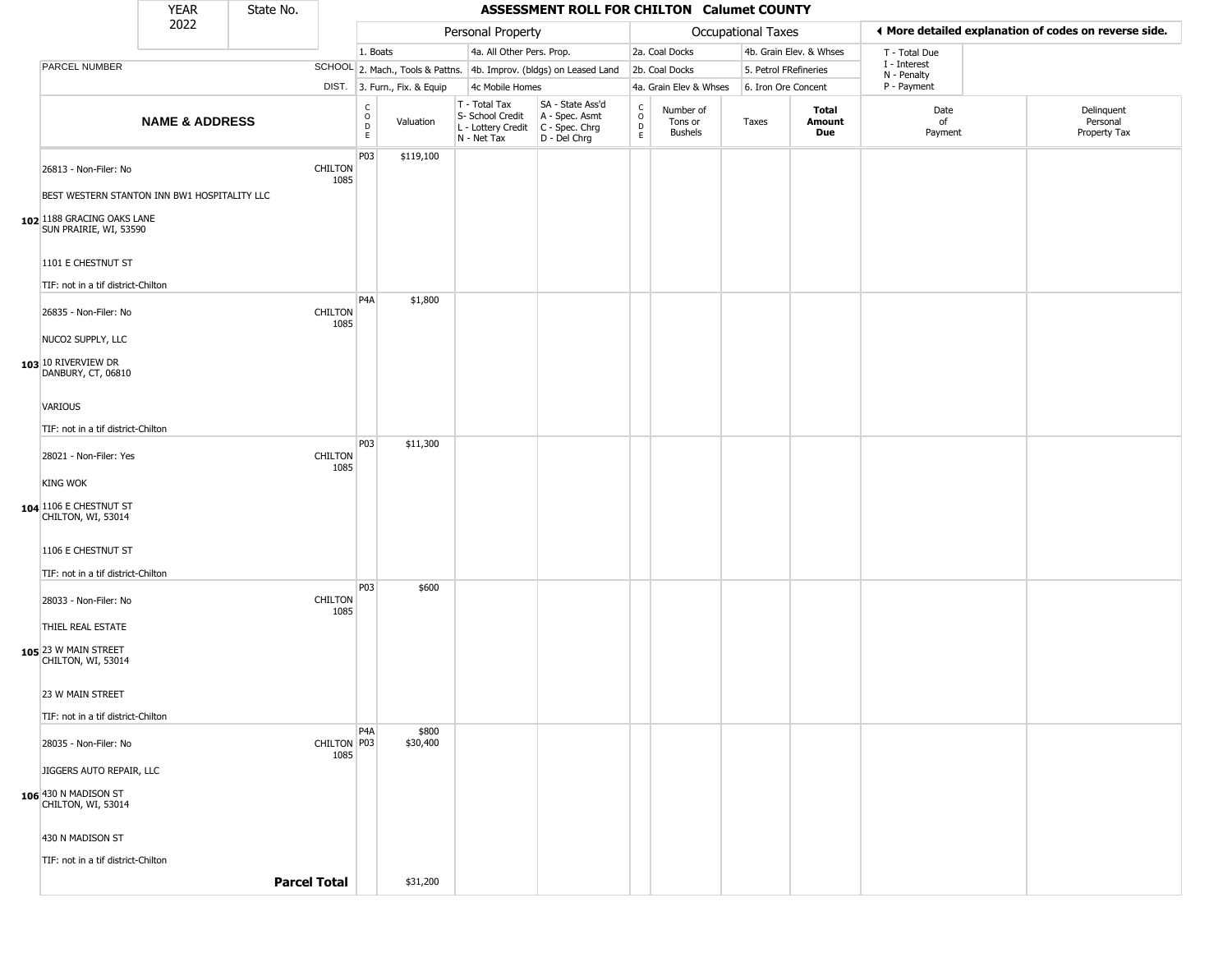|                                                        | <b>YEAR</b>               | State No.           |                        |                                                   |                              |                                                                                       | ASSESSMENT ROLL FOR CHILTON Calumet COUNTY                          |                                |                                        |                           |                         |                             |                                                       |
|--------------------------------------------------------|---------------------------|---------------------|------------------------|---------------------------------------------------|------------------------------|---------------------------------------------------------------------------------------|---------------------------------------------------------------------|--------------------------------|----------------------------------------|---------------------------|-------------------------|-----------------------------|-------------------------------------------------------|
|                                                        | 2022                      |                     |                        |                                                   |                              | Personal Property                                                                     |                                                                     |                                |                                        | <b>Occupational Taxes</b> |                         |                             | ♦ More detailed explanation of codes on reverse side. |
|                                                        |                           |                     |                        | 1. Boats                                          |                              | 4a. All Other Pers. Prop.                                                             |                                                                     |                                | 2a. Coal Docks                         |                           | 4b. Grain Elev. & Whses | T - Total Due               |                                                       |
| <b>PARCEL NUMBER</b>                                   |                           |                     |                        |                                                   |                              |                                                                                       | SCHOOL 2. Mach., Tools & Pattns. 4b. Improv. (bldgs) on Leased Land |                                | 2b. Coal Docks                         | 5. Petrol FRefineries     |                         | I - Interest<br>N - Penalty |                                                       |
|                                                        |                           |                     |                        |                                                   | DIST. 3. Furn., Fix. & Equip | 4c Mobile Homes                                                                       |                                                                     |                                | 4a. Grain Elev & Whses                 | 6. Iron Ore Concent       |                         | P - Payment                 |                                                       |
|                                                        | <b>NAME &amp; ADDRESS</b> |                     |                        | $_{\rm o}^{\rm c}$<br>$\mathsf{D}$<br>$\mathsf E$ | Valuation                    | T - Total Tax<br>S- School Credit<br>L - Lottery Credit C - Spec. Chrg<br>N - Net Tax | SA - State Ass'd<br>A - Spec. Asmt<br>D - Del Chrg                  | $\rm _o^C$<br>$\mathsf D$<br>E | Number of<br>Tons or<br><b>Bushels</b> | Taxes                     | Total<br>Amount<br>Due  | Date<br>of<br>Payment       | Delinquent<br>Personal<br>Property Tax                |
| 28045 - Non-Filer: No                                  |                           |                     | CHILTON P03<br>1085    | P4A                                               | \$9,900<br>\$19,600          |                                                                                       |                                                                     |                                |                                        |                           |                         |                             |                                                       |
| VANDE HEY BRANTMEIER AUTOMOTIVE, INC                   |                           |                     |                        |                                                   |                              |                                                                                       |                                                                     |                                |                                        |                           |                         |                             |                                                       |
| 107 516 N MADISON ST<br>CHILTON, WI, 53014             |                           |                     |                        |                                                   |                              |                                                                                       |                                                                     |                                |                                        |                           |                         |                             |                                                       |
| 516 N MADISON ST<br>TIF: not in a tif district-Chilton |                           |                     |                        |                                                   |                              |                                                                                       |                                                                     |                                |                                        |                           |                         |                             |                                                       |
|                                                        |                           | <b>Parcel Total</b> |                        |                                                   | \$29,500                     |                                                                                       |                                                                     |                                |                                        |                           |                         |                             |                                                       |
|                                                        |                           |                     |                        |                                                   |                              |                                                                                       |                                                                     |                                |                                        |                           |                         |                             |                                                       |
| 28079 - Non-Filer: No                                  |                           |                     | <b>CHILTON</b><br>1085 | P03                                               | \$4,400                      |                                                                                       |                                                                     |                                |                                        |                           |                         |                             |                                                       |
| WELLS FARGO VENDOR FINANCIAL SERV, LLC                 |                           |                     |                        |                                                   |                              |                                                                                       |                                                                     |                                |                                        |                           |                         |                             |                                                       |
| 108 PO BOX 36200<br>BILLINGS, MT, 59107                |                           |                     |                        |                                                   |                              |                                                                                       |                                                                     |                                |                                        |                           |                         |                             |                                                       |
| VARIOUS                                                |                           |                     |                        |                                                   |                              |                                                                                       |                                                                     |                                |                                        |                           |                         |                             |                                                       |
| TIF: not in a tif district-Chilton                     |                           |                     |                        |                                                   |                              |                                                                                       |                                                                     |                                |                                        |                           |                         |                             |                                                       |
|                                                        |                           |                     |                        | P4A                                               | \$26,800                     |                                                                                       |                                                                     |                                |                                        |                           |                         |                             |                                                       |
| 28081 - Non-Filer: Yes                                 |                           |                     | <b>CHILTON</b><br>1085 |                                                   |                              |                                                                                       |                                                                     |                                |                                        |                           |                         |                             |                                                       |
| CHEP USA C/O MARVIN F POER & CO                        |                           |                     |                        |                                                   |                              |                                                                                       |                                                                     |                                |                                        |                           |                         |                             |                                                       |
| 109 5897 WINDWARD PARKWAY<br>ALPHARETTA, GA, 30005     |                           |                     |                        |                                                   |                              |                                                                                       |                                                                     |                                |                                        |                           |                         |                             |                                                       |
| 810 S IRISH RD                                         |                           |                     |                        |                                                   |                              |                                                                                       |                                                                     |                                |                                        |                           |                         |                             |                                                       |
| TIF: not in a tif district-Chilton                     |                           |                     |                        |                                                   |                              |                                                                                       |                                                                     |                                |                                        |                           |                         |                             |                                                       |
|                                                        |                           |                     |                        | P <sub>4</sub> A                                  | \$100                        |                                                                                       |                                                                     |                                |                                        |                           |                         |                             |                                                       |
| 28673 - Non-Filer: Yes                                 |                           |                     | CHILTON P03<br>1085    |                                                   | \$2,000                      |                                                                                       |                                                                     |                                |                                        |                           |                         |                             |                                                       |
| RADUE CINEMAS, INC INDOOR THEATER                      |                           |                     |                        |                                                   |                              |                                                                                       |                                                                     |                                |                                        |                           |                         |                             |                                                       |
| 110 905 GEORGE ST #191<br>DE PERE, WI, 54115           |                           |                     |                        |                                                   |                              |                                                                                       |                                                                     |                                |                                        |                           |                         |                             |                                                       |
| 26 N MADISON ST                                        |                           |                     |                        |                                                   |                              |                                                                                       |                                                                     |                                |                                        |                           |                         |                             |                                                       |
| TIF: not in a tif district-Chilton                     |                           |                     |                        |                                                   |                              |                                                                                       |                                                                     |                                |                                        |                           |                         |                             |                                                       |
|                                                        |                           | <b>Parcel Total</b> |                        |                                                   | \$2,100                      |                                                                                       |                                                                     |                                |                                        |                           |                         |                             |                                                       |
|                                                        |                           |                     |                        | <b>P03</b>                                        | \$200                        |                                                                                       |                                                                     |                                |                                        |                           |                         |                             |                                                       |
| 28687 - Non-Filer: Yes                                 |                           |                     | CHILTON P4A<br>1085    |                                                   | \$1,200                      |                                                                                       |                                                                     |                                |                                        |                           |                         |                             |                                                       |
| CEDAR RIDGE BUILDERS                                   |                           |                     |                        |                                                   |                              |                                                                                       |                                                                     |                                |                                        |                           |                         |                             |                                                       |
| 111 N5425 COUNTY BB<br>CHILTON, WI, 53014              |                           |                     |                        |                                                   |                              |                                                                                       |                                                                     |                                |                                        |                           |                         |                             |                                                       |
| 18 DOUGLAS ST                                          |                           |                     |                        |                                                   |                              |                                                                                       |                                                                     |                                |                                        |                           |                         |                             |                                                       |
| TIF: not in a tif district-Chilton                     |                           |                     |                        |                                                   |                              |                                                                                       |                                                                     |                                |                                        |                           |                         |                             |                                                       |
|                                                        |                           | <b>Parcel Total</b> |                        |                                                   | \$1,400                      |                                                                                       |                                                                     |                                |                                        |                           |                         |                             |                                                       |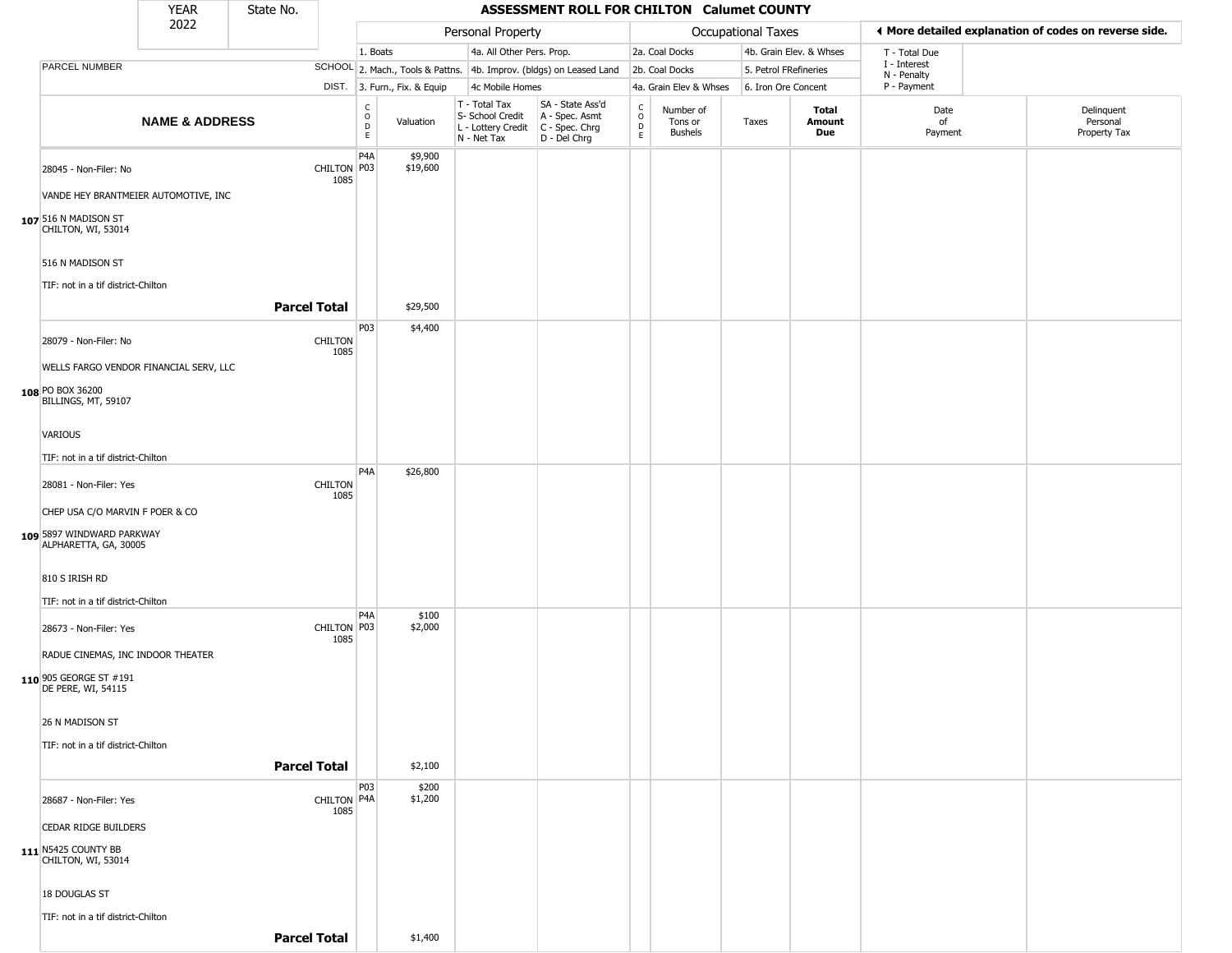|                                                | <b>YEAR</b>               | State No.           |                        |                        |                              |                                                                        | ASSESSMENT ROLL FOR CHILTON Calumet COUNTY                           |                        |                                        |                       |                         |                                                       |                                        |
|------------------------------------------------|---------------------------|---------------------|------------------------|------------------------|------------------------------|------------------------------------------------------------------------|----------------------------------------------------------------------|------------------------|----------------------------------------|-----------------------|-------------------------|-------------------------------------------------------|----------------------------------------|
|                                                | 2022                      |                     |                        |                        |                              | Personal Property                                                      |                                                                      |                        |                                        | Occupational Taxes    |                         | ♦ More detailed explanation of codes on reverse side. |                                        |
|                                                |                           |                     |                        | 1. Boats               |                              | 4a. All Other Pers. Prop.                                              |                                                                      |                        | 2a. Coal Docks                         |                       | 4b. Grain Elev. & Whses | T - Total Due                                         |                                        |
| <b>PARCEL NUMBER</b>                           |                           |                     |                        |                        |                              |                                                                        | SCHOOL 2. Mach., Tools & Pattns. 4b. Improv. (bldgs) on Leased Land  |                        | 2b. Coal Docks                         | 5. Petrol FRefineries |                         | I - Interest<br>N - Penalty                           |                                        |
|                                                |                           |                     |                        |                        | DIST. 3. Furn., Fix. & Equip | 4c Mobile Homes                                                        |                                                                      |                        | 4a. Grain Elev & Whses                 | 6. Iron Ore Concent   |                         | P - Payment                                           |                                        |
|                                                | <b>NAME &amp; ADDRESS</b> |                     |                        | C<br>$\circ$<br>D<br>E | Valuation                    | T - Total Tax<br>S- School Credit<br>L - Lottery Credit<br>N - Net Tax | SA - State Ass'd<br>A - Spec. Asmt<br>C - Spec. Chrg<br>D - Del Chrg | C<br>$\circ$<br>D<br>E | Number of<br>Tons or<br><b>Bushels</b> | Taxes                 | Total<br>Amount<br>Due  | Date<br>of<br>Payment                                 | Delinquent<br>Personal<br>Property Tax |
| 28693 - Non-Filer: No                          |                           |                     | <b>CHILTON</b><br>1085 | P <sub>4</sub> A       | \$3,100                      |                                                                        |                                                                      |                        |                                        |                       |                         |                                                       |                                        |
| THE COCA-COLA COMPANY C/O PROPERTY TAX DEPT    |                           |                     |                        |                        |                              |                                                                        |                                                                      |                        |                                        |                       |                         |                                                       |                                        |
| 112 PO BOX 1734<br>ATLANTA, GA, 30301          |                           |                     |                        |                        |                              |                                                                        |                                                                      |                        |                                        |                       |                         |                                                       |                                        |
| <b>VARIOUS</b>                                 |                           |                     |                        |                        |                              |                                                                        |                                                                      |                        |                                        |                       |                         |                                                       |                                        |
| TIF: not in a tif district-Chilton             |                           |                     |                        |                        |                              |                                                                        |                                                                      |                        |                                        |                       |                         |                                                       |                                        |
| 29827 - Non-Filer: Yes                         |                           |                     | CHILTON P03            | P <sub>4</sub> A       | \$2,200<br>\$22,800          |                                                                        |                                                                      |                        |                                        |                       |                         |                                                       |                                        |
| JUST FOR YOU FLORAL & GIFTS, LLC KRISTY PAGEL  |                           |                     | 1085                   |                        |                              |                                                                        |                                                                      |                        |                                        |                       |                         |                                                       |                                        |
| 113 1108 E CHESTNUT ST<br>CHILTON, WI, 53014   |                           |                     |                        |                        |                              |                                                                        |                                                                      |                        |                                        |                       |                         |                                                       |                                        |
| 1108 E CHESTNUT ST                             |                           |                     |                        |                        |                              |                                                                        |                                                                      |                        |                                        |                       |                         |                                                       |                                        |
| TIF: not in a tif district-Chilton             |                           |                     |                        |                        |                              |                                                                        |                                                                      |                        |                                        |                       |                         |                                                       |                                        |
|                                                |                           | <b>Parcel Total</b> |                        |                        | \$25,000                     |                                                                        |                                                                      |                        |                                        |                       |                         |                                                       |                                        |
| 29839 - Non-Filer: No                          |                           |                     | CHILTON P03<br>1085    | P <sub>4</sub> A       | \$1,800<br>\$13,900          |                                                                        |                                                                      |                        |                                        |                       |                         |                                                       |                                        |
| AMERICAN FAMILY LEAH BURG                      |                           |                     |                        |                        |                              |                                                                        |                                                                      |                        |                                        |                       |                         |                                                       |                                        |
| 114 1054 PARK ST<br>CHILTON, WI, 53014         |                           |                     |                        |                        |                              |                                                                        |                                                                      |                        |                                        |                       |                         |                                                       |                                        |
| 1054 PARK ST                                   |                           |                     |                        |                        |                              |                                                                        |                                                                      |                        |                                        |                       |                         |                                                       |                                        |
| TIF: not in a tif district-Chilton             |                           |                     |                        |                        |                              |                                                                        |                                                                      |                        |                                        |                       |                         |                                                       |                                        |
|                                                |                           | <b>Parcel Total</b> |                        |                        | \$15,700                     |                                                                        |                                                                      |                        |                                        |                       |                         |                                                       |                                        |
| 29841 - Non-Filer: No                          |                           |                     | <b>CHILTON</b><br>1085 | P03                    | \$400                        |                                                                        |                                                                      |                        |                                        |                       |                         |                                                       |                                        |
| AMERICAN FAMILY MUTUAL INSURANCE COMPANY S.I   |                           |                     |                        |                        |                              |                                                                        |                                                                      |                        |                                        |                       |                         |                                                       |                                        |
| 115 PO BOX 4747<br>OAK BROOK, IL, 60522-4747   |                           |                     |                        |                        |                              |                                                                        |                                                                      |                        |                                        |                       |                         |                                                       |                                        |
| 1054 PARK ST                                   |                           |                     |                        |                        |                              |                                                                        |                                                                      |                        |                                        |                       |                         |                                                       |                                        |
| TIF: not in a tif district-Chilton             |                           |                     |                        | P03                    | \$900                        |                                                                        |                                                                      |                        |                                        |                       |                         |                                                       |                                        |
| 29845 - Non-Filer: No                          |                           |                     | <b>CHILTON</b><br>1085 |                        |                              |                                                                        |                                                                      |                        |                                        |                       |                         |                                                       |                                        |
| QUADIENT, INC FKA NEOPOST USA, INC             |                           |                     |                        |                        |                              |                                                                        |                                                                      |                        |                                        |                       |                         |                                                       |                                        |
| 116 478 WHEELERS FARM RD<br>MILFORD, CT, 06461 |                           |                     |                        |                        |                              |                                                                        |                                                                      |                        |                                        |                       |                         |                                                       |                                        |
| <b>VARIOUS</b>                                 |                           |                     |                        |                        |                              |                                                                        |                                                                      |                        |                                        |                       |                         |                                                       |                                        |
| TIF: not in a tif district-Chilton             |                           |                     |                        |                        |                              |                                                                        |                                                                      |                        |                                        |                       |                         |                                                       |                                        |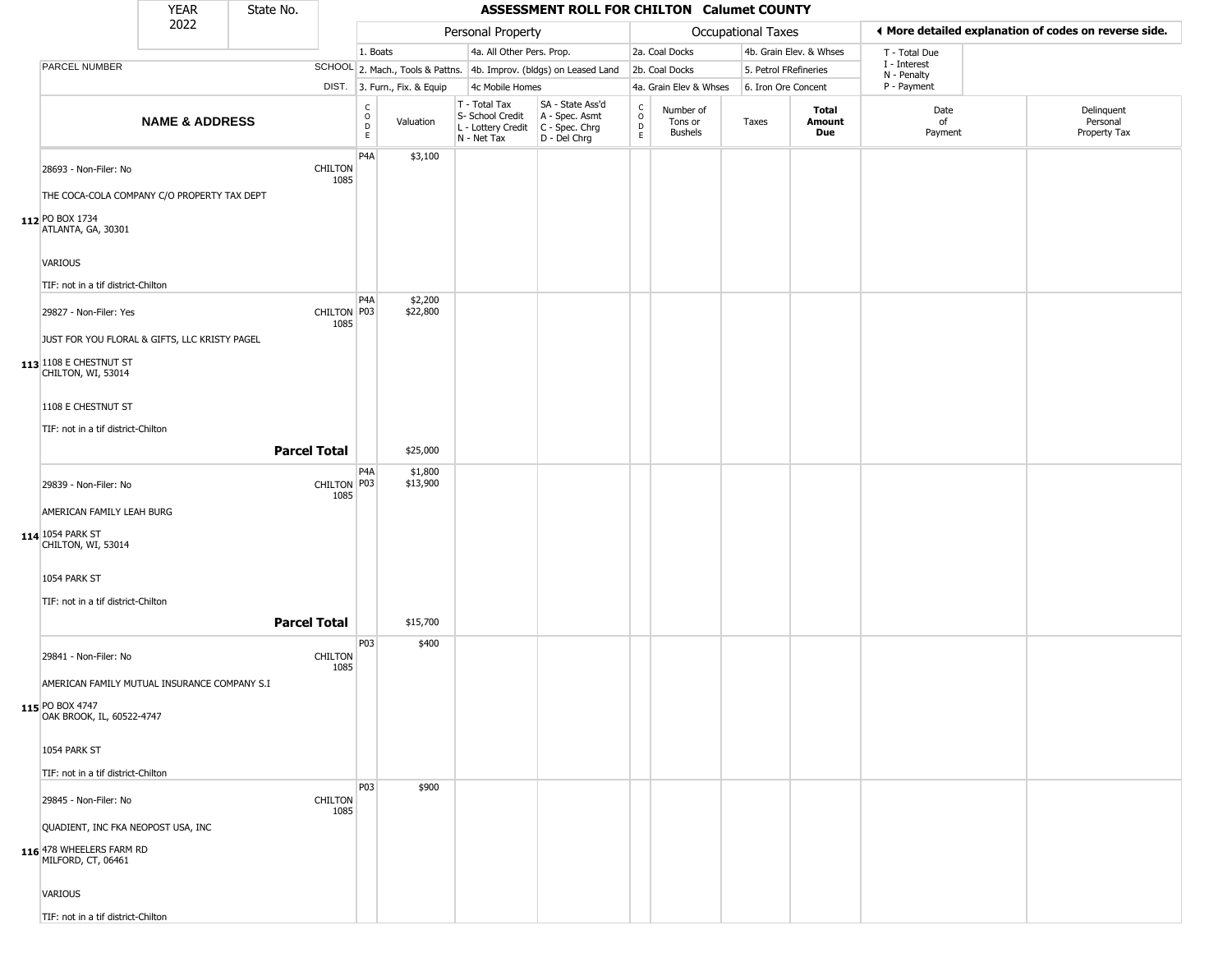|                                                                    | <b>YEAR</b>               | State No.           |                        |                                             |                              |                                                                        | ASSESSMENT ROLL FOR CHILTON Calumet COUNTY                           |                                                 |                                        |                       |                         |                             |                                                       |
|--------------------------------------------------------------------|---------------------------|---------------------|------------------------|---------------------------------------------|------------------------------|------------------------------------------------------------------------|----------------------------------------------------------------------|-------------------------------------------------|----------------------------------------|-----------------------|-------------------------|-----------------------------|-------------------------------------------------------|
|                                                                    | 2022                      |                     |                        |                                             |                              | Personal Property                                                      |                                                                      |                                                 |                                        | Occupational Taxes    |                         |                             | ◀ More detailed explanation of codes on reverse side. |
|                                                                    |                           |                     |                        | 1. Boats                                    |                              | 4a. All Other Pers. Prop.                                              |                                                                      |                                                 | 2a. Coal Docks                         |                       | 4b. Grain Elev. & Whses | T - Total Due               |                                                       |
| PARCEL NUMBER                                                      |                           |                     |                        |                                             |                              |                                                                        | SCHOOL 2. Mach., Tools & Pattns. 4b. Improv. (bldgs) on Leased Land  |                                                 | 2b. Coal Docks                         | 5. Petrol FRefineries |                         | I - Interest<br>N - Penalty |                                                       |
|                                                                    |                           |                     |                        |                                             | DIST. 3. Furn., Fix. & Equip | 4c Mobile Homes                                                        |                                                                      |                                                 | 4a. Grain Elev & Whses                 | 6. Iron Ore Concent   |                         | P - Payment                 |                                                       |
|                                                                    | <b>NAME &amp; ADDRESS</b> |                     |                        | $\mathsf{C}$<br>$\circ$<br>D<br>$\mathsf E$ | Valuation                    | T - Total Tax<br>S- School Credit<br>L - Lottery Credit<br>N - Net Tax | SA - State Ass'd<br>A - Spec. Asmt<br>C - Spec. Chrg<br>D - Del Chrg | $\begin{array}{c} C \\ O \\ D \\ E \end{array}$ | Number of<br>Tons or<br><b>Bushels</b> | Taxes                 | Total<br>Amount<br>Due  | Date<br>of<br>Payment       | Delinquent<br>Personal<br>Property Tax                |
| 29847 - Non-Filer: No                                              |                           |                     | CHILTON P4A<br>1085    | P03                                         | \$600<br>\$1,800             |                                                                        |                                                                      |                                                 |                                        |                       |                         |                             |                                                       |
| TERRA VERDE COFFEEHOUSE                                            |                           |                     |                        |                                             |                              |                                                                        |                                                                      |                                                 |                                        |                       |                         |                             |                                                       |
| 117 507 N MADISON ST<br>CHILTON, WI, 53014                         |                           |                     |                        |                                             |                              |                                                                        |                                                                      |                                                 |                                        |                       |                         |                             |                                                       |
| 507 N MADISON ST<br>TIF: not in a tif district-Chilton             |                           |                     |                        |                                             |                              |                                                                        |                                                                      |                                                 |                                        |                       |                         |                             |                                                       |
|                                                                    |                           | <b>Parcel Total</b> |                        |                                             | \$2,400                      |                                                                        |                                                                      |                                                 |                                        |                       |                         |                             |                                                       |
|                                                                    |                           |                     |                        | P03                                         | \$200                        |                                                                        |                                                                      |                                                 |                                        |                       |                         |                             |                                                       |
| 29853 - Non-Filer: Yes                                             |                           |                     | <b>CHILTON</b><br>1085 |                                             |                              |                                                                        |                                                                      |                                                 |                                        |                       |                         |                             |                                                       |
| ARCTIC GLACIER USA, INC                                            |                           |                     |                        |                                             |                              |                                                                        |                                                                      |                                                 |                                        |                       |                         |                             |                                                       |
| 118 1654 MARTHALER LN<br>WEST ST PAUL, MN, 55118                   |                           |                     |                        |                                             |                              |                                                                        |                                                                      |                                                 |                                        |                       |                         |                             |                                                       |
| 810 IRISH RD                                                       |                           |                     |                        |                                             |                              |                                                                        |                                                                      |                                                 |                                        |                       |                         |                             |                                                       |
| TIF: not in a tif district-Chilton                                 |                           |                     |                        |                                             |                              |                                                                        |                                                                      |                                                 |                                        |                       |                         |                             |                                                       |
| 29855 - Non-Filer: Yes                                             |                           |                     | <b>CHILTON</b><br>1085 | P03                                         | \$27,500                     |                                                                        |                                                                      |                                                 |                                        |                       |                         |                             |                                                       |
| LDS AQUISITIONS JOSEPH R LEITNER                                   |                           |                     |                        |                                             |                              |                                                                        |                                                                      |                                                 |                                        |                       |                         |                             |                                                       |
| 119 946 PROGRESS WAY<br>CHILTON, WI, 53014                         |                           |                     |                        |                                             |                              |                                                                        |                                                                      |                                                 |                                        |                       |                         |                             |                                                       |
| 946 PROGRESS WAY                                                   |                           |                     |                        |                                             |                              |                                                                        |                                                                      |                                                 |                                        |                       |                         |                             |                                                       |
| TIF: not in a tif district-Chilton                                 |                           |                     |                        |                                             |                              |                                                                        |                                                                      |                                                 |                                        |                       |                         |                             |                                                       |
| 29857 - Non-Filer: No                                              |                           |                     | <b>CHILTON</b><br>1085 | P03                                         | \$5,000                      |                                                                        |                                                                      |                                                 |                                        |                       |                         |                             |                                                       |
| AMERICAN MESSAGING SERVICES, LLC                                   |                           |                     |                        |                                             |                              |                                                                        |                                                                      |                                                 |                                        |                       |                         |                             |                                                       |
| 120 PO BOX 478<br>COLLEYVILLE, TX, 76034                           |                           |                     |                        |                                             |                              |                                                                        |                                                                      |                                                 |                                        |                       |                         |                             |                                                       |
| 614 MEMORIAL DRIVE                                                 |                           |                     |                        |                                             |                              |                                                                        |                                                                      |                                                 |                                        |                       |                         |                             |                                                       |
| TIF: not in a tif district-Chilton                                 |                           |                     |                        | P <sub>4</sub> A                            | \$100                        |                                                                        |                                                                      |                                                 |                                        |                       |                         |                             |                                                       |
| 30179 - Non-Filer: No                                              |                           |                     | CHILTON   P03<br>1085  |                                             | \$2,000                      |                                                                        |                                                                      |                                                 |                                        |                       |                         |                             |                                                       |
| EYE CARE CENTER OF NEW HOLSTEIN LLC DBA CHILTON FAMILY EYE<br>CARE |                           |                     |                        |                                             |                              |                                                                        |                                                                      |                                                 |                                        |                       |                         |                             |                                                       |
| 121 1405 MILWAUKEE DR<br>NEW HOLSTEIN, WI, 53061                   |                           |                     |                        |                                             |                              |                                                                        |                                                                      |                                                 |                                        |                       |                         |                             |                                                       |
| 17 E MAIN ST                                                       |                           |                     |                        |                                             |                              |                                                                        |                                                                      |                                                 |                                        |                       |                         |                             |                                                       |
| TIF: not in a tif district-Chilton                                 |                           |                     |                        |                                             |                              |                                                                        |                                                                      |                                                 |                                        |                       |                         |                             |                                                       |
|                                                                    |                           | <b>Parcel Total</b> |                        |                                             | \$2,100                      |                                                                        |                                                                      |                                                 |                                        |                       |                         |                             |                                                       |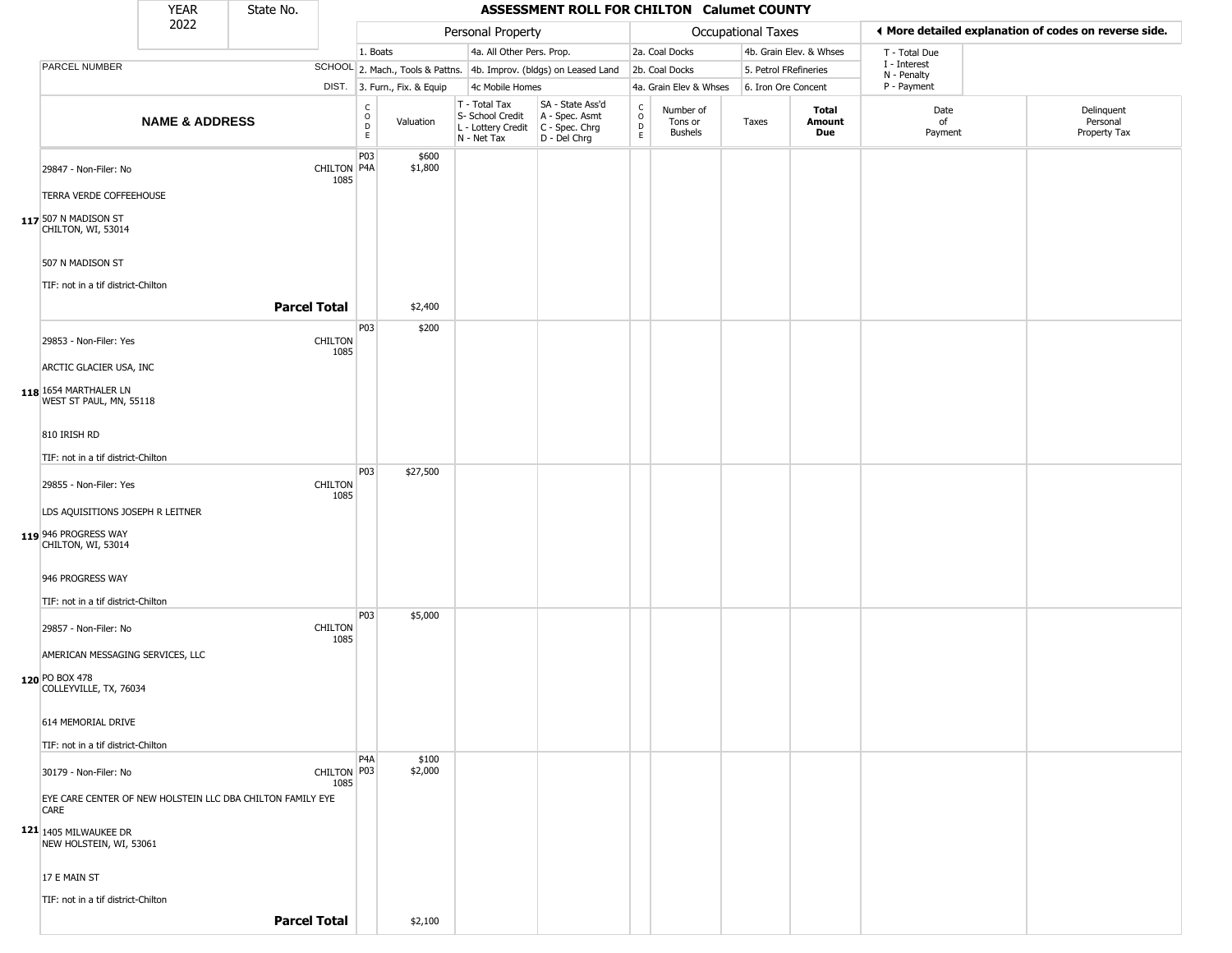|                                                        | <b>YEAR</b>               | State No. |                        |                                   |                              |                                                                                         | ASSESSMENT ROLL FOR CHILTON Calumet COUNTY                          |                                          |                                        |                    |                         |                             |                                                       |
|--------------------------------------------------------|---------------------------|-----------|------------------------|-----------------------------------|------------------------------|-----------------------------------------------------------------------------------------|---------------------------------------------------------------------|------------------------------------------|----------------------------------------|--------------------|-------------------------|-----------------------------|-------------------------------------------------------|
|                                                        | 2022                      |           |                        |                                   |                              | Personal Property                                                                       |                                                                     |                                          |                                        | Occupational Taxes |                         |                             | ◀ More detailed explanation of codes on reverse side. |
|                                                        |                           |           |                        | 1. Boats                          |                              | 4a. All Other Pers. Prop.                                                               |                                                                     |                                          | 2a. Coal Docks                         |                    | 4b. Grain Elev. & Whses | T - Total Due               |                                                       |
| PARCEL NUMBER                                          |                           |           |                        |                                   |                              |                                                                                         | SCHOOL 2. Mach., Tools & Pattns. 4b. Improv. (bldgs) on Leased Land |                                          | 2b. Coal Docks                         |                    | 5. Petrol FRefineries   | I - Interest<br>N - Penalty |                                                       |
|                                                        |                           |           |                        |                                   | DIST. 3. Furn., Fix. & Equip | 4c Mobile Homes                                                                         |                                                                     |                                          | 4a. Grain Elev & Whses                 |                    | 6. Iron Ore Concent     | P - Payment                 |                                                       |
|                                                        | <b>NAME &amp; ADDRESS</b> |           |                        | $\mathsf{C}$<br>$\circ$<br>D<br>E | Valuation                    | T - Total Tax<br>S- School Credit<br>L - Lottery Credit   C - Spec. Chrg<br>N - Net Tax | SA - State Ass'd<br>A - Spec. Asmt<br>D - Del Chrg                  | $\mathsf{C}$<br>$\circ$<br>$\frac{D}{E}$ | Number of<br>Tons or<br><b>Bushels</b> | Taxes              | Total<br>Amount<br>Due  | Date<br>of<br>Payment       | Delinquent<br>Personal<br>Property Tax                |
| 30183 - Non-Filer: Yes                                 |                           |           | <b>CHILTON</b><br>1085 | P03                               | \$1,400                      |                                                                                         |                                                                     |                                          |                                        |                    |                         |                             |                                                       |
| 40 WEST                                                |                           |           |                        |                                   |                              |                                                                                         |                                                                     |                                          |                                        |                    |                         |                             |                                                       |
| 122 40 W MAIN ST<br>CHILTON, WI, 53014                 |                           |           |                        |                                   |                              |                                                                                         |                                                                     |                                          |                                        |                    |                         |                             |                                                       |
| 40 W MAIN ST                                           |                           |           |                        |                                   |                              |                                                                                         |                                                                     |                                          |                                        |                    |                         |                             |                                                       |
| TIF: not in a tif district-Chilton                     |                           |           |                        |                                   |                              |                                                                                         |                                                                     |                                          |                                        |                    |                         |                             |                                                       |
| 30187 - Non-Filer: Yes                                 |                           |           | CHILTON   P03<br>1085  | P4A                               | \$200<br>\$900               |                                                                                         |                                                                     |                                          |                                        |                    |                         |                             |                                                       |
| TERRA VERDE COFFEHOUSE                                 |                           |           |                        |                                   |                              |                                                                                         |                                                                     |                                          |                                        |                    |                         |                             |                                                       |
| 123 507 N MADISON ST<br>CHILTON, WI, 53014             |                           |           |                        |                                   |                              |                                                                                         |                                                                     |                                          |                                        |                    |                         |                             |                                                       |
| 131 E CHESTNUT                                         |                           |           |                        |                                   |                              |                                                                                         |                                                                     |                                          |                                        |                    |                         |                             |                                                       |
| TIF: not in a tif district-Chilton                     |                           |           |                        |                                   |                              |                                                                                         |                                                                     |                                          |                                        |                    |                         |                             |                                                       |
|                                                        |                           |           | <b>Parcel Total</b>    |                                   | \$1,100                      |                                                                                         |                                                                     |                                          |                                        |                    |                         |                             |                                                       |
| 30201 - Non-Filer: No                                  |                           |           | <b>CHILTON</b><br>1085 | P03                               | \$2,900                      |                                                                                         |                                                                     |                                          |                                        |                    |                         |                             |                                                       |
| PITNEY BOWES GLOBAL FINANCIAL SVCS LLC                 |                           |           |                        |                                   |                              |                                                                                         |                                                                     |                                          |                                        |                    |                         |                             |                                                       |
| 124 5310 CYPRESS CENTER DR STE 110<br>TAMPA, FL, 33609 |                           |           |                        |                                   |                              |                                                                                         |                                                                     |                                          |                                        |                    |                         |                             |                                                       |
| VARIOUS                                                |                           |           |                        |                                   |                              |                                                                                         |                                                                     |                                          |                                        |                    |                         |                             |                                                       |
| TIF: not in a tif district-Chilton                     |                           |           |                        |                                   |                              |                                                                                         |                                                                     |                                          |                                        |                    |                         |                             |                                                       |
| 30209 - Non-Filer: No                                  |                           |           | <b>CHILTON</b><br>1085 | P <sub>4</sub> A                  | \$131,600                    |                                                                                         |                                                                     |                                          |                                        |                    |                         |                             |                                                       |
| GFL SOLID WASTE MIDWEST LLC                            |                           |           |                        |                                   |                              |                                                                                         |                                                                     |                                          |                                        |                    |                         |                             |                                                       |
| 125 PO BOX 80615<br>INDIANAPOLIS, IN, 46280            |                           |           |                        |                                   |                              |                                                                                         |                                                                     |                                          |                                        |                    |                         |                             |                                                       |
| 428 HIGH ST                                            |                           |           |                        |                                   |                              |                                                                                         |                                                                     |                                          |                                        |                    |                         |                             |                                                       |
| TIF: not in a tif district-Chilton                     |                           |           |                        |                                   |                              |                                                                                         |                                                                     |                                          |                                        |                    |                         |                             |                                                       |
| 30897 - Non-Filer: Yes                                 |                           |           | CHILTON P03<br>1085    | P <sub>4</sub> A                  | \$2,500<br>\$3,300           |                                                                                         |                                                                     |                                          |                                        |                    |                         |                             |                                                       |
| CANDE HOFFMAN HOLDINGS LLC                             |                           |           |                        |                                   |                              |                                                                                         |                                                                     |                                          |                                        |                    |                         |                             |                                                       |
| 126 8012 W MONTEREY LANE<br>MEQUON, WI, 53092          |                           |           |                        |                                   |                              |                                                                                         |                                                                     |                                          |                                        |                    |                         |                             |                                                       |
| 810 S IRISH RD                                         |                           |           |                        |                                   |                              |                                                                                         |                                                                     |                                          |                                        |                    |                         |                             |                                                       |
| TIF: not in a tif district-Chilton                     |                           |           |                        |                                   |                              |                                                                                         |                                                                     |                                          |                                        |                    |                         |                             |                                                       |
|                                                        |                           |           | <b>Parcel Total</b>    |                                   | \$5,800                      |                                                                                         |                                                                     |                                          |                                        |                    |                         |                             |                                                       |
|                                                        |                           |           |                        |                                   |                              |                                                                                         |                                                                     |                                          |                                        |                    |                         |                             |                                                       |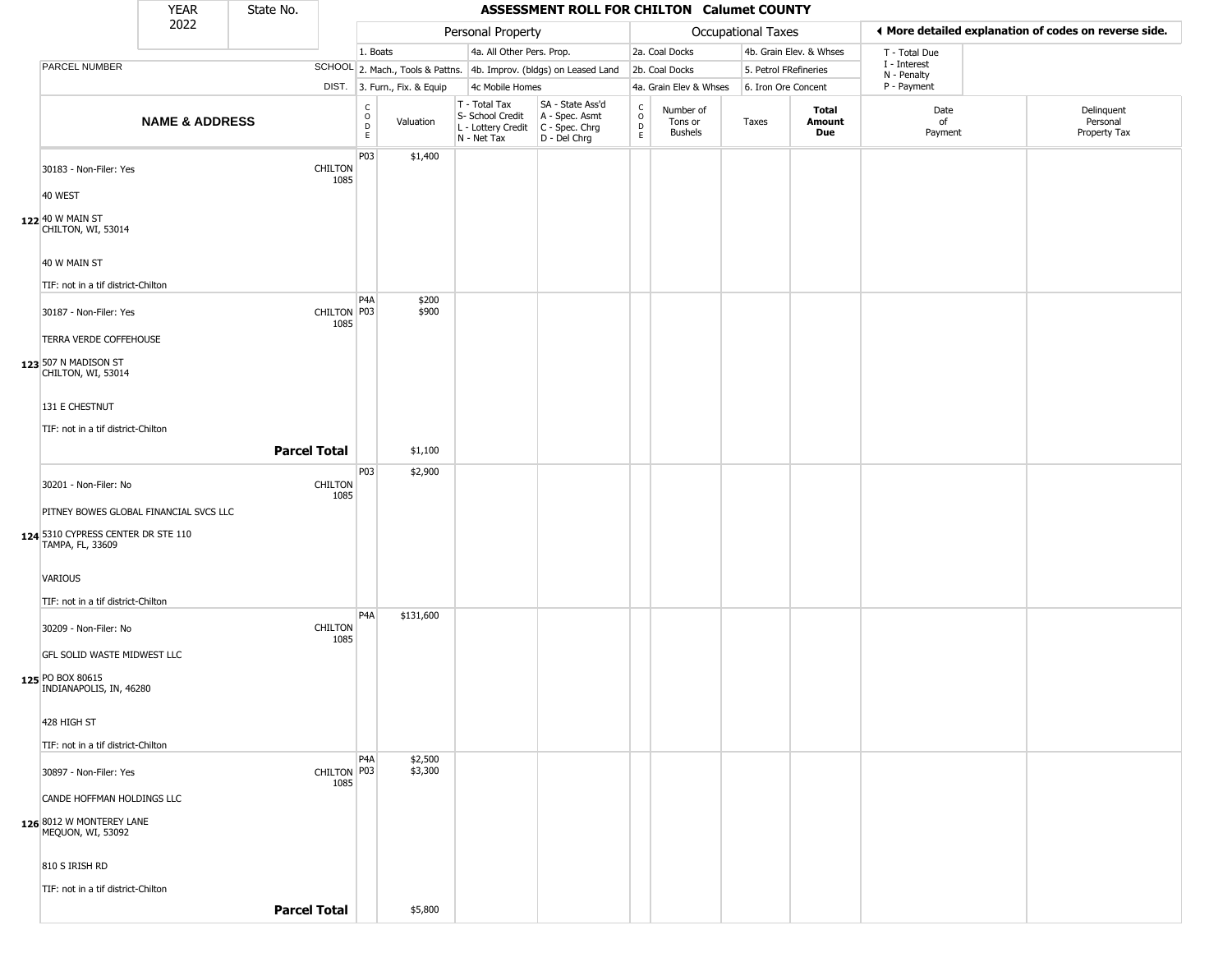|                                                                                                                                                            | <b>YEAR</b>               | State No.           |                        |                                                         |                                                                          | ASSESSMENT ROLL FOR CHILTON Calumet COUNTY                             |                                           |                                        |                     |                         |                             |                                                       |
|------------------------------------------------------------------------------------------------------------------------------------------------------------|---------------------------|---------------------|------------------------|---------------------------------------------------------|--------------------------------------------------------------------------|------------------------------------------------------------------------|-------------------------------------------|----------------------------------------|---------------------|-------------------------|-----------------------------|-------------------------------------------------------|
|                                                                                                                                                            | 2022                      |                     |                        |                                                         | Personal Property                                                        |                                                                        |                                           |                                        | Occupational Taxes  |                         |                             | ◀ More detailed explanation of codes on reverse side. |
|                                                                                                                                                            |                           |                     |                        | 1. Boats                                                | 4a. All Other Pers. Prop.                                                |                                                                        |                                           | 2a. Coal Docks                         |                     | 4b. Grain Elev. & Whses | T - Total Due               |                                                       |
| PARCEL NUMBER                                                                                                                                              |                           |                     |                        |                                                         |                                                                          | SCHOOL 2. Mach., Tools & Pattns. 4b. Improv. (bldgs) on Leased Land    |                                           | 2b. Coal Docks                         |                     | 5. Petrol FRefineries   | I - Interest<br>N - Penalty |                                                       |
|                                                                                                                                                            |                           |                     |                        | DIST. 3. Furn., Fix. & Equip                            | 4c Mobile Homes                                                          |                                                                        |                                           | 4a. Grain Elev & Whses                 | 6. Iron Ore Concent |                         | P - Payment                 |                                                       |
|                                                                                                                                                            | <b>NAME &amp; ADDRESS</b> |                     |                        | $\begin{array}{c} C \\ 0 \\ E \end{array}$<br>Valuation | $T - Total Tax$<br>S- School Credit<br>L - Lottery Credit<br>N - Net Tax | SA - State Ass'd<br>A - Spec. Asmt<br>$C - Spec. Chrg$<br>D - Del Chrg | c<br>$\circ$<br>$\mathsf{D}_{\mathsf{E}}$ | Number of<br>Tons or<br><b>Bushels</b> | Taxes               | Total<br>Amount<br>Due  | Date<br>of<br>Payment       | Delinquent<br>Personal<br>Property Tax                |
| 30915 - Non-Filer: No<br>QUADIENT LEASING USA, INC FKA MAILFINANCE, INC<br>127 478 WHEELERS FARM RD                                                        |                           |                     | <b>CHILTON</b><br>1085 | P03<br>\$9,800                                          |                                                                          |                                                                        |                                           |                                        |                     |                         |                             |                                                       |
| MILFORD, CT, 06461<br><b>VARIOUS</b><br>TIF: not in a tif district-Chilton                                                                                 |                           |                     |                        |                                                         |                                                                          |                                                                        |                                           |                                        |                     |                         |                             |                                                       |
| 31079 - Non-Filer: Yes<br>MADISON STYLES, LLC KELLY MLADA<br>128 1104 E CHESTNUT ST                                                                        |                           |                     | CHILTON P03<br>1085    | P <sub>4</sub> A<br>\$400<br>\$3,900                    |                                                                          |                                                                        |                                           |                                        |                     |                         |                             |                                                       |
| CHILTON, WI, 53014<br>1104 E CHESTNUT ST<br>TIF: not in a tif district-Chilton                                                                             |                           | <b>Parcel Total</b> |                        | \$4,300                                                 |                                                                          |                                                                        |                                           |                                        |                     |                         |                             |                                                       |
|                                                                                                                                                            |                           |                     |                        | P03<br>\$2,500                                          |                                                                          |                                                                        |                                           |                                        |                     |                         |                             |                                                       |
| 31089 - Non-Filer: Yes<br>DOGGIE DO'S BY JESS<br>129 311 E MAIN ST<br>CHILTON, WI, 53014                                                                   |                           |                     | <b>CHILTON</b><br>1085 |                                                         |                                                                          |                                                                        |                                           |                                        |                     |                         |                             |                                                       |
| 311 E MAIN ST                                                                                                                                              |                           |                     |                        |                                                         |                                                                          |                                                                        |                                           |                                        |                     |                         |                             |                                                       |
| TIF: not in a tif district-Chilton<br>31091 - Non-Filer: No<br><b>BARB VAN GRINSVEN-THRIVENT</b><br>130 14 W MAIN ST<br>CHILTON, WI, 53014<br>14 W MAIN ST |                           |                     | <b>CHILTON</b><br>1085 | P03<br>\$700                                            |                                                                          |                                                                        |                                           |                                        |                     |                         |                             |                                                       |
| TIF: not in a tif district-Chilton                                                                                                                         |                           |                     |                        |                                                         |                                                                          |                                                                        |                                           |                                        |                     |                         |                             |                                                       |
| 31095 - Non-Filer: No<br>REDBOX AUTOMATED RETAIL, LLC<br>131 PO BOX 72210<br>PHOENIX, AZ, 85050<br>810 S IRISH RD                                          |                           |                     | <b>CHILTON</b><br>1085 | P <sub>4</sub> A<br>\$300                               |                                                                          |                                                                        |                                           |                                        |                     |                         |                             |                                                       |
| TIF: not in a tif district-Chilton                                                                                                                         |                           |                     |                        |                                                         |                                                                          |                                                                        |                                           |                                        |                     |                         |                             |                                                       |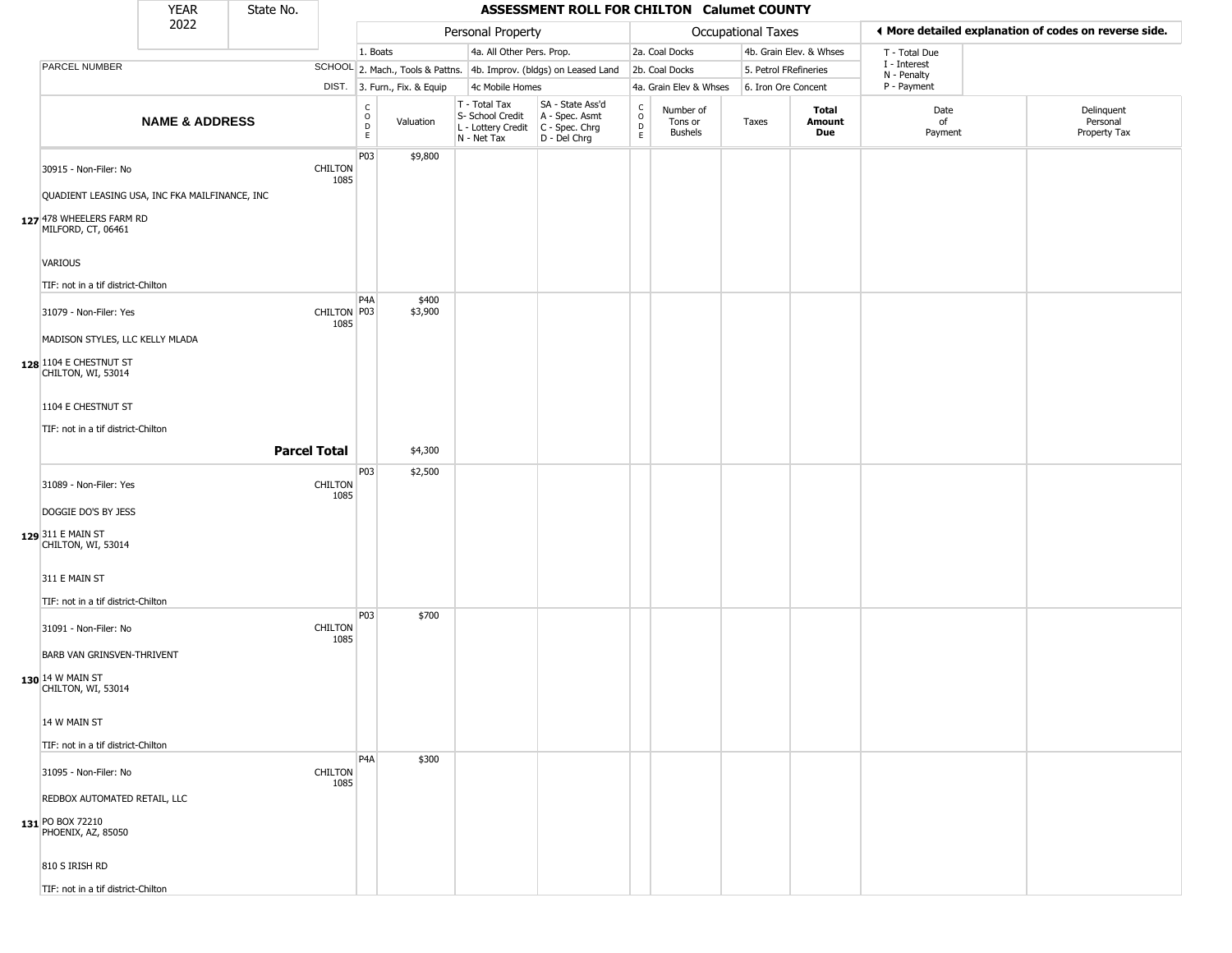|                                                                                                                                                     | <b>YEAR</b>               | State No.           |                        |                         |                              |                                                                        | <b>ASSESSMENT ROLL FOR CHILTON Calumet COUNTY</b>                    |                                                 |                                 |                       |                         |                             |                                                       |
|-----------------------------------------------------------------------------------------------------------------------------------------------------|---------------------------|---------------------|------------------------|-------------------------|------------------------------|------------------------------------------------------------------------|----------------------------------------------------------------------|-------------------------------------------------|---------------------------------|-----------------------|-------------------------|-----------------------------|-------------------------------------------------------|
|                                                                                                                                                     | 2022                      |                     |                        |                         |                              | Personal Property                                                      |                                                                      |                                                 |                                 | Occupational Taxes    |                         |                             | ♦ More detailed explanation of codes on reverse side. |
|                                                                                                                                                     |                           |                     |                        | 1. Boats                |                              | 4a. All Other Pers. Prop.                                              |                                                                      |                                                 | 2a. Coal Docks                  |                       | 4b. Grain Elev. & Whses | T - Total Due               |                                                       |
| PARCEL NUMBER                                                                                                                                       |                           |                     |                        |                         |                              |                                                                        | SCHOOL 2. Mach., Tools & Pattns. 4b. Improv. (bldgs) on Leased Land  |                                                 | 2b. Coal Docks                  | 5. Petrol FRefineries |                         | I - Interest<br>N - Penalty |                                                       |
|                                                                                                                                                     |                           |                     |                        |                         | DIST. 3. Furn., Fix. & Equip | 4c Mobile Homes                                                        |                                                                      |                                                 | 4a. Grain Elev & Whses          | 6. Iron Ore Concent   |                         | P - Payment                 |                                                       |
|                                                                                                                                                     | <b>NAME &amp; ADDRESS</b> |                     |                        | C<br>$\circ$<br>D<br>E. | Valuation                    | T - Total Tax<br>S- School Credit<br>L - Lottery Credit<br>N - Net Tax | SA - State Ass'd<br>A - Spec. Asmt<br>C - Spec. Chrg<br>D - Del Chrg | $\begin{array}{c} C \\ O \\ D \\ E \end{array}$ | Number of<br>Tons or<br>Bushels | Taxes                 | Total<br>Amount<br>Due  | Date<br>of<br>Payment       | Delinquent<br>Personal<br>Property Tax                |
| 31199 - Non-Filer: No<br>O'REILLY AUTOMOTIVE STORES, INC DBA O'REILLY AUTO PARTS<br>132 PO BOX 9167<br>SPRINGFIELD, MO, 65801<br>1112 E CHESTNUT ST |                           |                     | CHILTON P03<br>1085    | P <sub>4</sub> A        | \$3,000<br>\$8,300           |                                                                        |                                                                      |                                                 |                                 |                       |                         |                             |                                                       |
| TIF: not in a tif district-Chilton                                                                                                                  |                           | <b>Parcel Total</b> |                        |                         | \$11,300                     |                                                                        |                                                                      |                                                 |                                 |                       |                         |                             |                                                       |
| 31205 - Non-Filer: No<br>GREATAMERICA FINANCIAL SERVICES CORP<br>133 625 1ST STE SE, STE 800<br>CEDAR RAPIDS, IA, 52401                             |                           |                     | <b>CHILTON</b><br>1085 | P03                     | \$28,600                     |                                                                        |                                                                      |                                                 |                                 |                       |                         |                             |                                                       |
| <b>VARIOUS</b><br>TIF: not in a tif district-Chilton                                                                                                |                           |                     |                        | P03                     |                              |                                                                        |                                                                      |                                                 |                                 |                       |                         |                             |                                                       |
| 31209 - Non-Filer: Yes<br>WAYPORT, INC<br>134 1010 PINE, 9E-L-01<br>ST LOUIS, MO, 63101<br>1123 E CHESTNUT<br>TIF: not in a tif district-Chilton    |                           |                     | <b>CHILTON</b><br>1085 |                         | \$1,000                      |                                                                        |                                                                      |                                                 |                                 |                       |                         |                             |                                                       |
| 31365 - Non-Filer: No<br>WALGREEN CO 13065-S-PPT<br>135 300 WILMOT RD MS 3301<br>DEERFIELD, IL, 60015                                               |                           |                     | CHILTON   P03<br>1085  | P4A                     | \$400<br>\$58,500            |                                                                        |                                                                      |                                                 |                                 |                       |                         |                             |                                                       |
| 245 CALUMET ST<br>TIF: not in a tif district-Chilton                                                                                                |                           | <b>Parcel Total</b> |                        |                         | \$58,900                     |                                                                        |                                                                      |                                                 |                                 |                       |                         |                             |                                                       |
| 31367 - Non-Filer: No<br>SMUCKER FOODSERVICE, INC<br>136 PO BOX 3576<br>CHICAGO, IL, 60654<br><b>VARIOUS</b><br>TIF: not in a tif district-Chilton  |                           |                     | <b>CHILTON</b><br>1085 | P03                     | \$1,400                      |                                                                        |                                                                      |                                                 |                                 |                       |                         |                             |                                                       |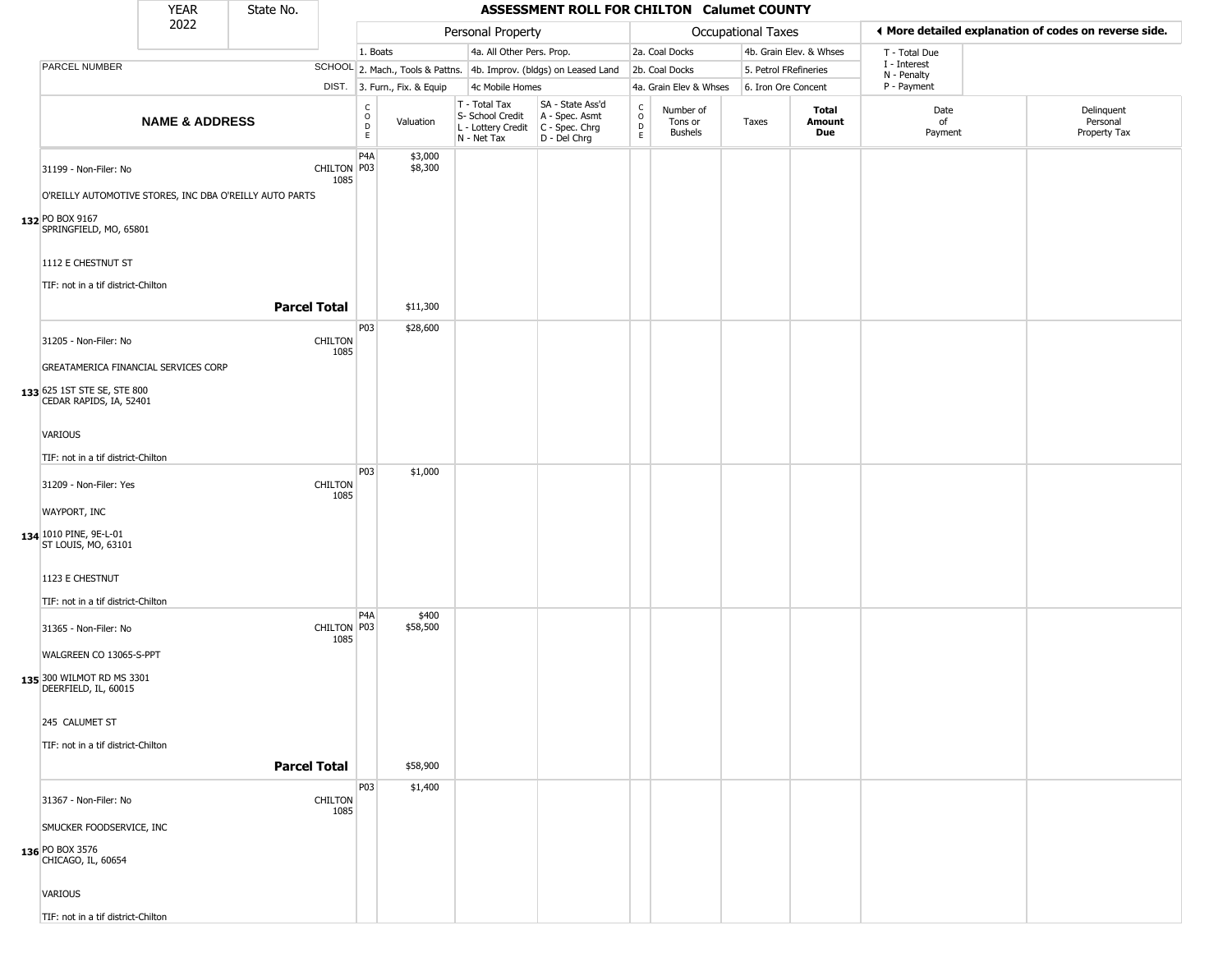|                                                                                                                                                   | <b>YEAR</b>               | State No.           |                        |                                                              |                                                                        | ASSESSMENT ROLL FOR CHILTON Calumet COUNTY                             |                                              |                                        |                    |                               |                             |                                                       |
|---------------------------------------------------------------------------------------------------------------------------------------------------|---------------------------|---------------------|------------------------|--------------------------------------------------------------|------------------------------------------------------------------------|------------------------------------------------------------------------|----------------------------------------------|----------------------------------------|--------------------|-------------------------------|-----------------------------|-------------------------------------------------------|
|                                                                                                                                                   | 2022                      |                     |                        |                                                              | Personal Property                                                      |                                                                        |                                              |                                        | Occupational Taxes |                               |                             | ♦ More detailed explanation of codes on reverse side. |
|                                                                                                                                                   |                           |                     |                        | 1. Boats                                                     | 4a. All Other Pers. Prop.                                              |                                                                        |                                              | 2a. Coal Docks                         |                    | 4b. Grain Elev. & Whses       | T - Total Due               |                                                       |
| PARCEL NUMBER                                                                                                                                     |                           |                     |                        |                                                              |                                                                        | SCHOOL 2. Mach., Tools & Pattns. 4b. Improv. (bldgs) on Leased Land    |                                              | 2b. Coal Docks                         |                    | 5. Petrol FRefineries         | I - Interest<br>N - Penalty |                                                       |
|                                                                                                                                                   |                           |                     |                        | DIST. 3. Furn., Fix. & Equip                                 | 4c Mobile Homes                                                        |                                                                        |                                              | 4a. Grain Elev & Whses                 |                    | 6. Iron Ore Concent           | P - Payment                 |                                                       |
|                                                                                                                                                   | <b>NAME &amp; ADDRESS</b> |                     |                        | $\begin{array}{c} C \\ O \\ D \\ E \end{array}$<br>Valuation | T - Total Tax<br>S- School Credit<br>L - Lottery Credit<br>N - Net Tax | SA - State Ass'd<br>A - Spec. Asmt<br>$C - Spec. Chrg$<br>D - Del Chrg | $\begin{array}{c}\nC \\ D \\ E\n\end{array}$ | Number of<br>Tons or<br><b>Bushels</b> | Taxes              | <b>Total</b><br>Amount<br>Due | Date<br>of<br>Payment       | Delinquent<br>Personal<br>Property Tax                |
| 31373 - Non-Filer: No<br>US BANK NATIONAL ASSOCIATION<br>137 1310 MADRID STREET, SUITE 100<br>MARSHALL, MN, 56258                                 |                           |                     | <b>CHILTON</b><br>1085 | P03<br>\$25,200                                              |                                                                        |                                                                        |                                              |                                        |                    |                               |                             |                                                       |
| VARIOUS                                                                                                                                           |                           |                     |                        |                                                              |                                                                        |                                                                        |                                              |                                        |                    |                               |                             |                                                       |
| TIF: not in a tif district-Chilton<br>31379 - Non-Filer: Yes<br>PTR INSURANCE<br>138 18 W MAIN ST STE B                                           |                           |                     | CHILTON P03<br>1085    | P <sub>4</sub> A<br>\$100<br>\$400                           |                                                                        |                                                                        |                                              |                                        |                    |                               |                             |                                                       |
| CHILTON, WI, 53014<br>18 W MAIN ST STE B<br>TIF: TIF 4-Chilton                                                                                    |                           | <b>Parcel Total</b> |                        | \$500                                                        |                                                                        |                                                                        |                                              |                                        |                    |                               |                             |                                                       |
|                                                                                                                                                   |                           |                     |                        | P03<br>\$100                                                 |                                                                        |                                                                        |                                              |                                        |                    |                               |                             |                                                       |
| 31381 - Non-Filer: Yes<br>JILL LUND PROPRIETOR<br>139 1104 E CHESTNUT ST<br>CHILTON, WI, 53014                                                    |                           |                     | CHILTON P4A<br>1085    | \$700                                                        |                                                                        |                                                                        |                                              |                                        |                    |                               |                             |                                                       |
| 1104 E CHESTNUT ST                                                                                                                                |                           |                     |                        |                                                              |                                                                        |                                                                        |                                              |                                        |                    |                               |                             |                                                       |
| TIF: not in a tif district-Chilton                                                                                                                |                           | <b>Parcel Total</b> |                        |                                                              |                                                                        |                                                                        |                                              |                                        |                    |                               |                             |                                                       |
|                                                                                                                                                   |                           |                     |                        | \$800<br>P <sub>4</sub> A<br>\$300                           |                                                                        |                                                                        |                                              |                                        |                    |                               |                             |                                                       |
| 31493 - Non-Filer: No<br>REDBOX AUTOMATED RETAIL, LLC<br>140 PO BOX 72210<br>PHOENIX, AZ, 85050                                                   |                           |                     | <b>CHILTON</b><br>1085 |                                                              |                                                                        |                                                                        |                                              |                                        |                    |                               |                             |                                                       |
| 245 W CALUMET ST                                                                                                                                  |                           |                     |                        |                                                              |                                                                        |                                                                        |                                              |                                        |                    |                               |                             |                                                       |
| TIF: not in a tif district-Chilton                                                                                                                |                           |                     |                        | P <sub>4</sub> A<br>\$100                                    |                                                                        |                                                                        |                                              |                                        |                    |                               |                             |                                                       |
| 31495 - Non-Filer: Yes<br>CHILTON TWILIGHT THEATER, LLC OUTDOOR MOVIE THEATER<br>TWILIGHT DRIVE IN<br>141 N2099 PARADISE RD<br>CHILTON, WI, 53014 |                           |                     | CHILTON   P03<br>1085  | \$4,300                                                      |                                                                        |                                                                        |                                              |                                        |                    |                               |                             |                                                       |
| 1255 E CHESTNUT ST<br>TIF: not in a tif district-Chilton                                                                                          |                           |                     |                        |                                                              |                                                                        |                                                                        |                                              |                                        |                    |                               |                             |                                                       |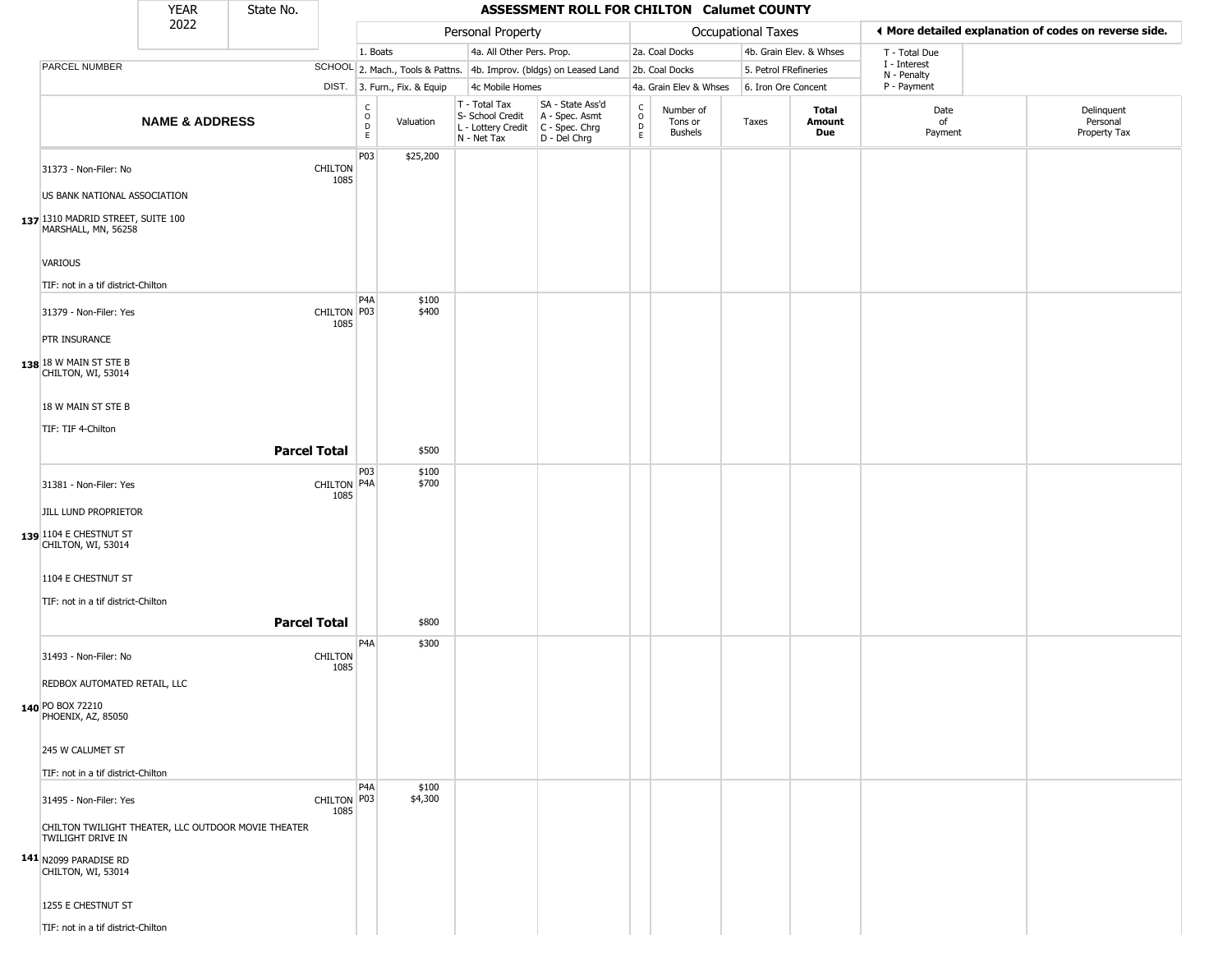|                                                 | <b>YEAR</b>               | State No. |                        |                                                |                              |                                                                                         | ASSESSMENT ROLL FOR CHILTON Calumet COUNTY                          |                         |                                        |                       |                         |                             |                                                       |
|-------------------------------------------------|---------------------------|-----------|------------------------|------------------------------------------------|------------------------------|-----------------------------------------------------------------------------------------|---------------------------------------------------------------------|-------------------------|----------------------------------------|-----------------------|-------------------------|-----------------------------|-------------------------------------------------------|
|                                                 | 2022                      |           |                        |                                                |                              | Personal Property                                                                       |                                                                     |                         |                                        | Occupational Taxes    |                         |                             | ◀ More detailed explanation of codes on reverse side. |
|                                                 |                           |           |                        | 1. Boats                                       |                              | 4a. All Other Pers. Prop.                                                               |                                                                     |                         | 2a. Coal Docks                         |                       | 4b. Grain Elev. & Whses | T - Total Due               |                                                       |
| PARCEL NUMBER                                   |                           |           |                        |                                                |                              |                                                                                         | SCHOOL 2. Mach., Tools & Pattns. 4b. Improv. (bldgs) on Leased Land |                         | 2b. Coal Docks                         | 5. Petrol FRefineries |                         | I - Interest<br>N - Penalty |                                                       |
|                                                 |                           |           |                        |                                                | DIST. 3. Furn., Fix. & Equip | 4c Mobile Homes                                                                         |                                                                     |                         | 4a. Grain Elev & Whses                 | 6. Iron Ore Concent   |                         | P - Payment                 |                                                       |
|                                                 | <b>NAME &amp; ADDRESS</b> |           |                        | $\begin{matrix} 0 \\ 0 \\ 0 \end{matrix}$<br>E | Valuation                    | T - Total Tax<br>S- School Credit<br>L - Lottery Credit   C - Spec. Chrg<br>N - Net Tax | SA - State Ass'd<br>A - Spec. Asmt<br>D - Del Chrg                  | $\frac{c}{0}$<br>D<br>E | Number of<br>Tons or<br><b>Bushels</b> | Taxes                 | Total<br>Amount<br>Due  | Date<br>of<br>Payment       | Delinquent<br>Personal<br>Property Tax                |
|                                                 |                           |           | <b>Parcel Total</b>    |                                                | \$4,400                      |                                                                                         |                                                                     |                         |                                        |                       |                         |                             |                                                       |
| 31499 - Non-Filer: No                           |                           |           | CHILTON P03<br>1085    | P4A                                            | \$900<br>\$2,800             |                                                                                         |                                                                     |                         |                                        |                       |                         |                             |                                                       |
| FOREFRONT MANAGEMENT, LLC FOREFRONT DERMATOLOGY |                           |           |                        |                                                |                              |                                                                                         |                                                                     |                         |                                        |                       |                         |                             |                                                       |
| 142 801 YORK STREET<br>MANITOWOC, WI, 54220     |                           |           |                        |                                                |                              |                                                                                         |                                                                     |                         |                                        |                       |                         |                             |                                                       |
| 451 E BROOKLYN ST STE 5                         |                           |           |                        |                                                |                              |                                                                                         |                                                                     |                         |                                        |                       |                         |                             |                                                       |
| TIF: not in a tif district-Chilton              |                           |           | <b>Parcel Total</b>    |                                                | \$3,700                      |                                                                                         |                                                                     |                         |                                        |                       |                         |                             |                                                       |
|                                                 |                           |           |                        | P03                                            | \$1,900                      |                                                                                         |                                                                     |                         |                                        |                       |                         |                             |                                                       |
| 31507 - Non-Filer: Yes                          |                           |           | CHILTON<br>1085        |                                                |                              |                                                                                         |                                                                     |                         |                                        |                       |                         |                             |                                                       |
| THE AMERICAN BOTTLING COMPANY                   |                           |           |                        |                                                |                              |                                                                                         |                                                                     |                         |                                        |                       |                         |                             |                                                       |
| 143 PO BOX 1925<br>FRISCO, TX, 75034            |                           |           |                        |                                                |                              |                                                                                         |                                                                     |                         |                                        |                       |                         |                             |                                                       |
| <b>VARIOUS</b>                                  |                           |           |                        |                                                |                              |                                                                                         |                                                                     |                         |                                        |                       |                         |                             |                                                       |
| TIF: not in a tif district-Chilton              |                           |           |                        |                                                |                              |                                                                                         |                                                                     |                         |                                        |                       |                         |                             |                                                       |
| 31511 - Non-Filer: Yes                          |                           |           | <b>CHILTON</b><br>1085 | P03                                            | \$13,300                     |                                                                                         |                                                                     |                         |                                        |                       |                         |                             |                                                       |
| ABRIDGE CARE CONCEPTS LLC                       |                           |           |                        |                                                |                              |                                                                                         |                                                                     |                         |                                        |                       |                         |                             |                                                       |
| 144 323 FIELD LN<br>CHILTON, WI, 53014          |                           |           |                        |                                                |                              |                                                                                         |                                                                     |                         |                                        |                       |                         |                             |                                                       |
| 323 FIELD LN                                    |                           |           |                        |                                                |                              |                                                                                         |                                                                     |                         |                                        |                       |                         |                             |                                                       |
| TIF: not in a tif district-Chilton              |                           |           |                        |                                                |                              |                                                                                         |                                                                     |                         |                                        |                       |                         |                             |                                                       |
| 31677 - Non-Filer: No                           |                           |           | CHILTON mpt<br>1085    | Exe                                            | \$0                          |                                                                                         |                                                                     |                         |                                        |                       |                         |                             |                                                       |
| <b>ENERGY SERVICES, INC</b>                     |                           |           |                        |                                                |                              |                                                                                         |                                                                     |                         |                                        |                       |                         |                             |                                                       |
| 145 1225 S PARK ST<br>MADISON, WI, 53910        |                           |           |                        |                                                |                              |                                                                                         |                                                                     |                         |                                        |                       |                         |                             |                                                       |
| 18 W MAIN ST STE M                              |                           |           |                        |                                                |                              |                                                                                         |                                                                     |                         |                                        |                       |                         |                             |                                                       |
| TIF: TIF 4-Chilton                              |                           |           |                        |                                                |                              |                                                                                         |                                                                     |                         |                                        |                       |                         |                             |                                                       |
| 31681 - Non-Filer: No                           |                           |           | CHILTON P03<br>1085    | P <sub>4</sub> A                               | \$200<br>\$1,700             |                                                                                         |                                                                     |                         |                                        |                       |                         |                             |                                                       |
| <b>INSPIRED DREAMS</b>                          |                           |           |                        |                                                |                              |                                                                                         |                                                                     |                         |                                        |                       |                         |                             |                                                       |
| 146 238 E MAIN ST<br>CHILTON, WI, 53014         |                           |           |                        |                                                |                              |                                                                                         |                                                                     |                         |                                        |                       |                         |                             |                                                       |
| 238 E MAIN ST                                   |                           |           |                        |                                                |                              |                                                                                         |                                                                     |                         |                                        |                       |                         |                             |                                                       |
| TIF: not in a tif district-Chilton              |                           |           |                        |                                                |                              |                                                                                         |                                                                     |                         |                                        |                       |                         |                             |                                                       |
|                                                 |                           |           | <b>Parcel Total</b>    |                                                | \$1,900                      |                                                                                         |                                                                     |                         |                                        |                       |                         |                             |                                                       |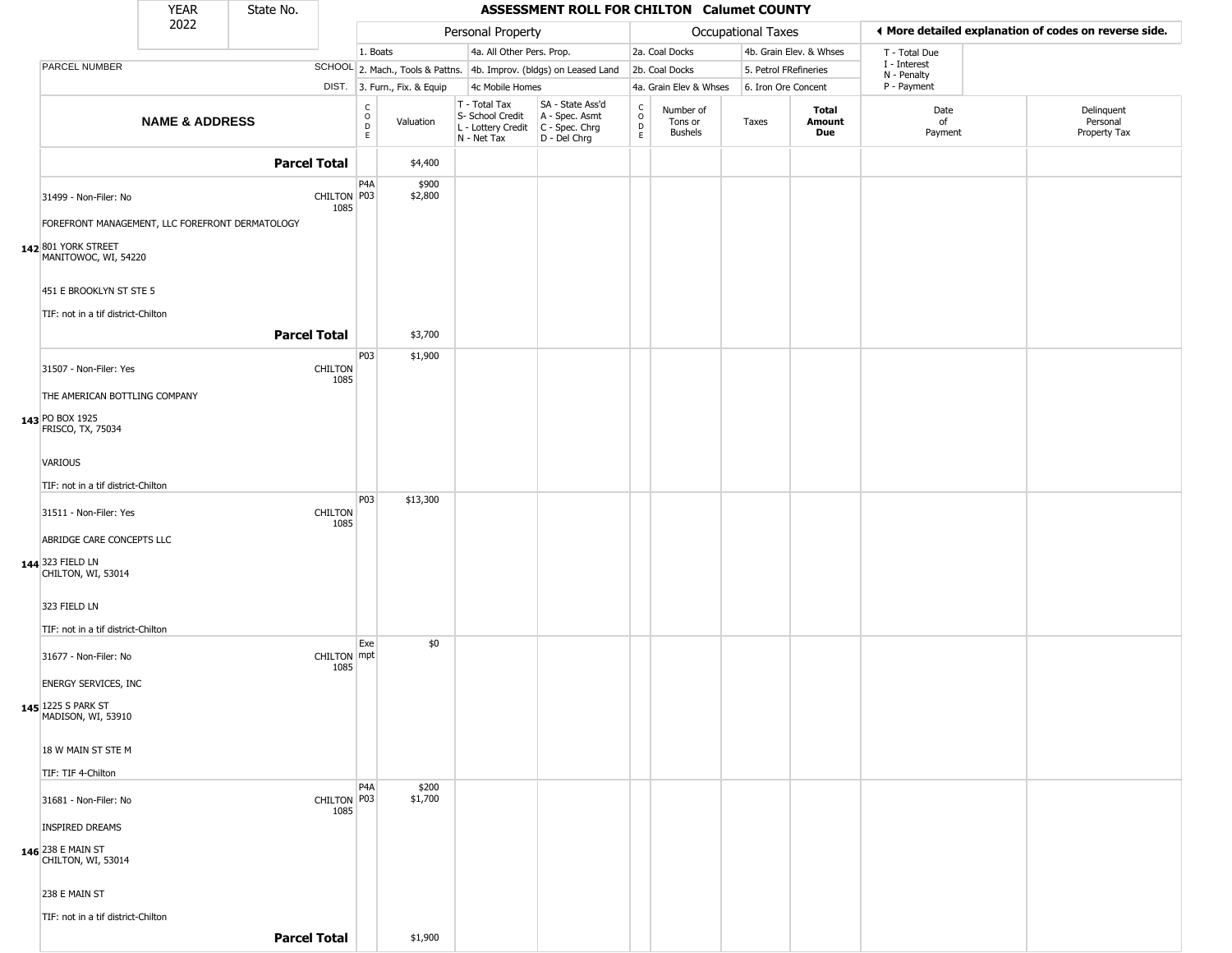|                                                  | <b>YEAR</b>                              | State No.           |                        |                                           |                              |                                                                        | ASSESSMENT ROLL FOR CHILTON Calumet COUNTY                           |                                                 |                                        |                       |                         |                            |                                                       |
|--------------------------------------------------|------------------------------------------|---------------------|------------------------|-------------------------------------------|------------------------------|------------------------------------------------------------------------|----------------------------------------------------------------------|-------------------------------------------------|----------------------------------------|-----------------------|-------------------------|----------------------------|-------------------------------------------------------|
|                                                  | 2022                                     |                     |                        |                                           |                              | Personal Property                                                      |                                                                      |                                                 |                                        | Occupational Taxes    |                         |                            | ♦ More detailed explanation of codes on reverse side. |
|                                                  |                                          |                     |                        | 1. Boats                                  |                              | 4a. All Other Pers. Prop.                                              |                                                                      |                                                 | 2a. Coal Docks                         |                       | 4b. Grain Elev. & Whses | T - Total Due              |                                                       |
| <b>PARCEL NUMBER</b>                             |                                          |                     |                        |                                           |                              |                                                                        | SCHOOL 2. Mach., Tools & Pattns. 4b. Improv. (bldgs) on Leased Land  |                                                 | 2b. Coal Docks                         | 5. Petrol FRefineries |                         | I - Interest               |                                                       |
|                                                  |                                          |                     |                        |                                           | DIST. 3. Furn., Fix. & Equip | 4c Mobile Homes                                                        |                                                                      |                                                 | 4a. Grain Elev & Whses                 | 6. Iron Ore Concent   |                         | N - Penalty<br>P - Payment |                                                       |
|                                                  | <b>NAME &amp; ADDRESS</b>                |                     |                        | $_{\rm o}^{\rm c}$<br>$\overline{D}$<br>E | Valuation                    | T - Total Tax<br>S- School Credit<br>L - Lottery Credit<br>N - Net Tax | SA - State Ass'd<br>A - Spec. Asmt<br>C - Spec. Chrg<br>D - Del Chrg | $\begin{array}{c} C \\ O \\ D \\ E \end{array}$ | Number of<br>Tons or<br><b>Bushels</b> | Taxes                 | Total<br>Amount<br>Due  | Date<br>of<br>Payment      | Delinquent<br>Personal<br>Property Tax                |
| 31683 - Non-Filer: Yes<br>147 1808 PLYMOUTH ST   | ETHEL'S PUB & GRILL CAROL SCHLEH         |                     | CHILTON P03<br>1085    | P4A                                       | \$200<br>\$1,100             |                                                                        |                                                                      |                                                 |                                        |                       |                         |                            |                                                       |
| 100 W MAIN ST                                    | NEW HOLSTEIN, WI, 53061                  |                     |                        |                                           |                              |                                                                        |                                                                      |                                                 |                                        |                       |                         |                            |                                                       |
|                                                  | TIF: not in a tif district-Chilton       | <b>Parcel Total</b> |                        |                                           |                              |                                                                        |                                                                      |                                                 |                                        |                       |                         |                            |                                                       |
|                                                  |                                          |                     |                        |                                           | \$1,300                      |                                                                        |                                                                      |                                                 |                                        |                       |                         |                            |                                                       |
| 31685 - Non-Filer: No                            |                                          |                     | CHILTON P4A<br>1085    | P03                                       | \$100<br>\$100               |                                                                        |                                                                      |                                                 |                                        |                       |                         |                            |                                                       |
|                                                  | HILDE'S DELI & BAKERY HILDEGARD BENNIN   |                     |                        |                                           |                              |                                                                        |                                                                      |                                                 |                                        |                       |                         |                            |                                                       |
| 148 24 W MAIN ST<br>CHILTON, WI, 53014           |                                          |                     |                        |                                           |                              |                                                                        |                                                                      |                                                 |                                        |                       |                         |                            |                                                       |
| 24 W MAIN ST                                     |                                          |                     |                        |                                           |                              |                                                                        |                                                                      |                                                 |                                        |                       |                         |                            |                                                       |
| TIF: TIF 4-Chilton                               |                                          |                     |                        |                                           |                              |                                                                        |                                                                      |                                                 |                                        |                       |                         |                            |                                                       |
|                                                  |                                          | <b>Parcel Total</b> |                        |                                           | \$200                        |                                                                        |                                                                      |                                                 |                                        |                       |                         |                            |                                                       |
|                                                  |                                          |                     |                        | P03                                       | \$500                        |                                                                        |                                                                      |                                                 |                                        |                       |                         |                            |                                                       |
| 31695 - Non-Filer: No                            |                                          |                     | <b>CHILTON</b>         |                                           |                              |                                                                        |                                                                      |                                                 |                                        |                       |                         |                            |                                                       |
| <b>BOB BERRES BUILDERS</b>                       |                                          |                     | 1085                   |                                           |                              |                                                                        |                                                                      |                                                 |                                        |                       |                         |                            |                                                       |
| 149 102 E BROOKLYN ST<br>CHILTON, WI, 53014      |                                          |                     |                        |                                           |                              |                                                                        |                                                                      |                                                 |                                        |                       |                         |                            |                                                       |
| 102 E BROOKLYN ST                                |                                          |                     |                        |                                           |                              |                                                                        |                                                                      |                                                 |                                        |                       |                         |                            |                                                       |
|                                                  | TIF: not in a tif district-Chilton       |                     |                        |                                           |                              |                                                                        |                                                                      |                                                 |                                        |                       |                         |                            |                                                       |
| 31697 - Non-Filer: No                            |                                          |                     | CHILTON P03<br>1085    | P4A                                       | \$500<br>\$600               |                                                                        |                                                                      |                                                 |                                        |                       |                         |                            |                                                       |
| CRUISE IN CAR WASH, LLC                          |                                          |                     |                        |                                           |                              |                                                                        |                                                                      |                                                 |                                        |                       |                         |                            |                                                       |
| 150 W2949 HICKORY HILLS RD<br>CHILTON, WI, 53014 |                                          |                     |                        |                                           |                              |                                                                        |                                                                      |                                                 |                                        |                       |                         |                            |                                                       |
| 810 IRISH RD                                     |                                          |                     |                        |                                           |                              |                                                                        |                                                                      |                                                 |                                        |                       |                         |                            |                                                       |
|                                                  | TIF: not in a tif district-Chilton       |                     |                        |                                           |                              |                                                                        |                                                                      |                                                 |                                        |                       |                         |                            |                                                       |
|                                                  |                                          |                     | <b>Parcel Total</b>    |                                           | \$1,100                      |                                                                        |                                                                      |                                                 |                                        |                       |                         |                            |                                                       |
| 31699 - Non-Filer: No                            |                                          |                     | <b>CHILTON</b><br>1085 | P03                                       | \$100                        |                                                                        |                                                                      |                                                 |                                        |                       |                         |                            |                                                       |
|                                                  | JOHNSON CONTROLS SECURITY SOLUTIONS, LLC |                     |                        |                                           |                              |                                                                        |                                                                      |                                                 |                                        |                       |                         |                            |                                                       |
| 151 PO BOX 5006<br>BOCA RATON, FL, 33431         |                                          |                     |                        |                                           |                              |                                                                        |                                                                      |                                                 |                                        |                       |                         |                            |                                                       |
| 435 E MAIN STREET                                |                                          |                     |                        |                                           |                              |                                                                        |                                                                      |                                                 |                                        |                       |                         |                            |                                                       |
|                                                  | TIF: not in a tif district-Chilton       |                     |                        |                                           |                              |                                                                        |                                                                      |                                                 |                                        |                       |                         |                            |                                                       |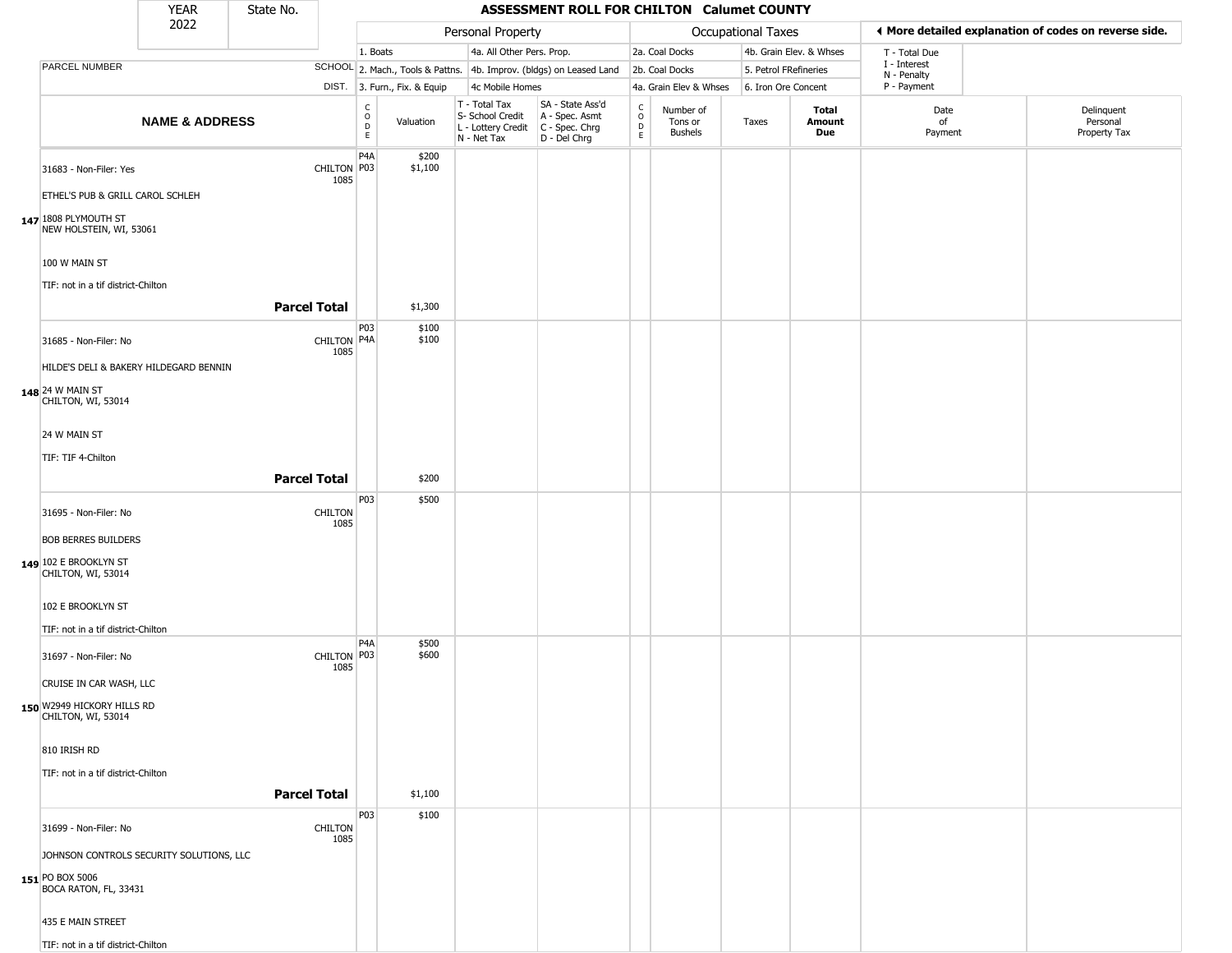|                                                                 | YEAR                      | State No.           |                        |                            |                              |                                                                        | ASSESSMENT ROLL FOR CHILTON Calumet COUNTY                           |                                        |                                 |                       |                         |                             |                                                       |
|-----------------------------------------------------------------|---------------------------|---------------------|------------------------|----------------------------|------------------------------|------------------------------------------------------------------------|----------------------------------------------------------------------|----------------------------------------|---------------------------------|-----------------------|-------------------------|-----------------------------|-------------------------------------------------------|
|                                                                 | 2022                      |                     |                        |                            |                              | Personal Property                                                      |                                                                      |                                        |                                 | Occupational Taxes    |                         |                             | ♦ More detailed explanation of codes on reverse side. |
|                                                                 |                           |                     |                        | 1. Boats                   |                              | 4a. All Other Pers. Prop.                                              |                                                                      |                                        | 2a. Coal Docks                  |                       | 4b. Grain Elev. & Whses | T - Total Due               |                                                       |
| PARCEL NUMBER                                                   |                           |                     |                        |                            |                              |                                                                        | SCHOOL 2. Mach., Tools & Pattns. 4b. Improv. (bldgs) on Leased Land  |                                        | 2b. Coal Docks                  | 5. Petrol FRefineries |                         | I - Interest<br>N - Penalty |                                                       |
|                                                                 |                           |                     |                        |                            | DIST. 3. Furn., Fix. & Equip | 4c Mobile Homes                                                        |                                                                      |                                        | 4a. Grain Elev & Whses          | 6. Iron Ore Concent   |                         | P - Payment                 |                                                       |
|                                                                 | <b>NAME &amp; ADDRESS</b> |                     |                        | C<br>$\mathsf O$<br>D<br>E | Valuation                    | T - Total Tax<br>S- School Credit<br>L - Lottery Credit<br>N - Net Tax | SA - State Ass'd<br>A - Spec. Asmt<br>C - Spec. Chrg<br>D - Del Chrg | $\rm_{o}^{\rm c}$<br>$\mathsf{D}$<br>E | Number of<br>Tons or<br>Bushels | Taxes                 | Total<br>Amount<br>Due  | Date<br>of<br>Payment       | Delinquent<br>Personal<br>Property Tax                |
| 31701 - Non-Filer: No                                           |                           |                     | <b>CHILTON</b><br>1085 | P <sub>03</sub>            | \$59,300                     |                                                                        |                                                                      |                                        |                                 |                       |                         |                             |                                                       |
| WELLS FARGO FINANCIAL LEASING, INC                              |                           |                     |                        |                            |                              |                                                                        |                                                                      |                                        |                                 |                       |                         |                             |                                                       |
| 152 PO BOX 36200<br>BILLINGS, MT, 59107                         |                           |                     |                        |                            |                              |                                                                        |                                                                      |                                        |                                 |                       |                         |                             |                                                       |
| <b>VARIOUS</b><br>TIF: not in a tif district-Chilton            |                           |                     |                        |                            |                              |                                                                        |                                                                      |                                        |                                 |                       |                         |                             |                                                       |
|                                                                 |                           |                     | CHILTON P03            | P4A                        | \$100<br>\$1,700             |                                                                        |                                                                      |                                        |                                 |                       |                         |                             |                                                       |
| 31715 - Non-Filer: No<br>MID-STATE PARKING LOT MAINTENANCE, INC |                           |                     | 1085                   |                            |                              |                                                                        |                                                                      |                                        |                                 |                       |                         |                             |                                                       |
| 153 603 E MAIN ST<br>CHILTON, WI, 53014                         |                           |                     |                        |                            |                              |                                                                        |                                                                      |                                        |                                 |                       |                         |                             |                                                       |
| 603 E MAIN ST<br>TIF: not in a tif district-Chilton             |                           |                     |                        |                            |                              |                                                                        |                                                                      |                                        |                                 |                       |                         |                             |                                                       |
|                                                                 |                           | <b>Parcel Total</b> |                        |                            | \$1,800                      |                                                                        |                                                                      |                                        |                                 |                       |                         |                             |                                                       |
| 31811 - Non-Filer: Yes                                          |                           |                     | <b>CHILTON</b><br>1085 | P <sub>03</sub>            | \$18,200                     |                                                                        |                                                                      |                                        |                                 |                       |                         |                             |                                                       |
| GORDON FLESCH COMPANY, INC/GFC LEASING                          |                           |                     |                        |                            |                              |                                                                        |                                                                      |                                        |                                 |                       |                         |                             |                                                       |
| 154 2675 RESEARCH PARK DR<br>MADISON, WI, 53711                 |                           |                     |                        |                            |                              |                                                                        |                                                                      |                                        |                                 |                       |                         |                             |                                                       |
| 23 E CHESTNUT ST                                                |                           |                     |                        |                            |                              |                                                                        |                                                                      |                                        |                                 |                       |                         |                             |                                                       |
| TIF: not in a tif district-Chilton                              |                           |                     |                        |                            |                              |                                                                        |                                                                      |                                        |                                 |                       |                         |                             |                                                       |
| 31831 - Non-Filer: Yes                                          |                           |                     | <b>CHILTON</b>         | P03                        | \$4,000                      |                                                                        |                                                                      |                                        |                                 |                       |                         |                             |                                                       |
| LUPITAS MEXICAN STORE, LLC JESUS CRUZ                           |                           |                     | 1085                   |                            |                              |                                                                        |                                                                      |                                        |                                 |                       |                         |                             |                                                       |
| 155 251 E MAIN ST<br>CHILTON, WI, 53014                         |                           |                     |                        |                            |                              |                                                                        |                                                                      |                                        |                                 |                       |                         |                             |                                                       |
| 251 E MAIN ST                                                   |                           |                     |                        |                            |                              |                                                                        |                                                                      |                                        |                                 |                       |                         |                             |                                                       |
| TIF: not in a tif district-Chilton                              |                           |                     |                        |                            |                              |                                                                        |                                                                      |                                        |                                 |                       |                         |                             |                                                       |
| 31975 - Non-Filer: No                                           |                           |                     | CHILTON P03<br>1085    | P <sub>4</sub> A           | \$10,200<br>\$24,700         |                                                                        |                                                                      |                                        |                                 |                       |                         |                             |                                                       |
| SMITHGALL DIALYSIS, LLC                                         |                           |                     |                        |                            |                              |                                                                        |                                                                      |                                        |                                 |                       |                         |                             |                                                       |
| 156 14400 METCALF AVE<br>OVERLAND PARK, KS, 66223               |                           |                     |                        |                            |                              |                                                                        |                                                                      |                                        |                                 |                       |                         |                             |                                                       |
| 425 MB LN                                                       |                           |                     |                        |                            |                              |                                                                        |                                                                      |                                        |                                 |                       |                         |                             |                                                       |
| TIF: not in a tif district-Chilton                              |                           |                     |                        |                            |                              |                                                                        |                                                                      |                                        |                                 |                       |                         |                             |                                                       |
|                                                                 |                           | <b>Parcel Total</b> |                        |                            | \$34,900                     |                                                                        |                                                                      |                                        |                                 |                       |                         |                             |                                                       |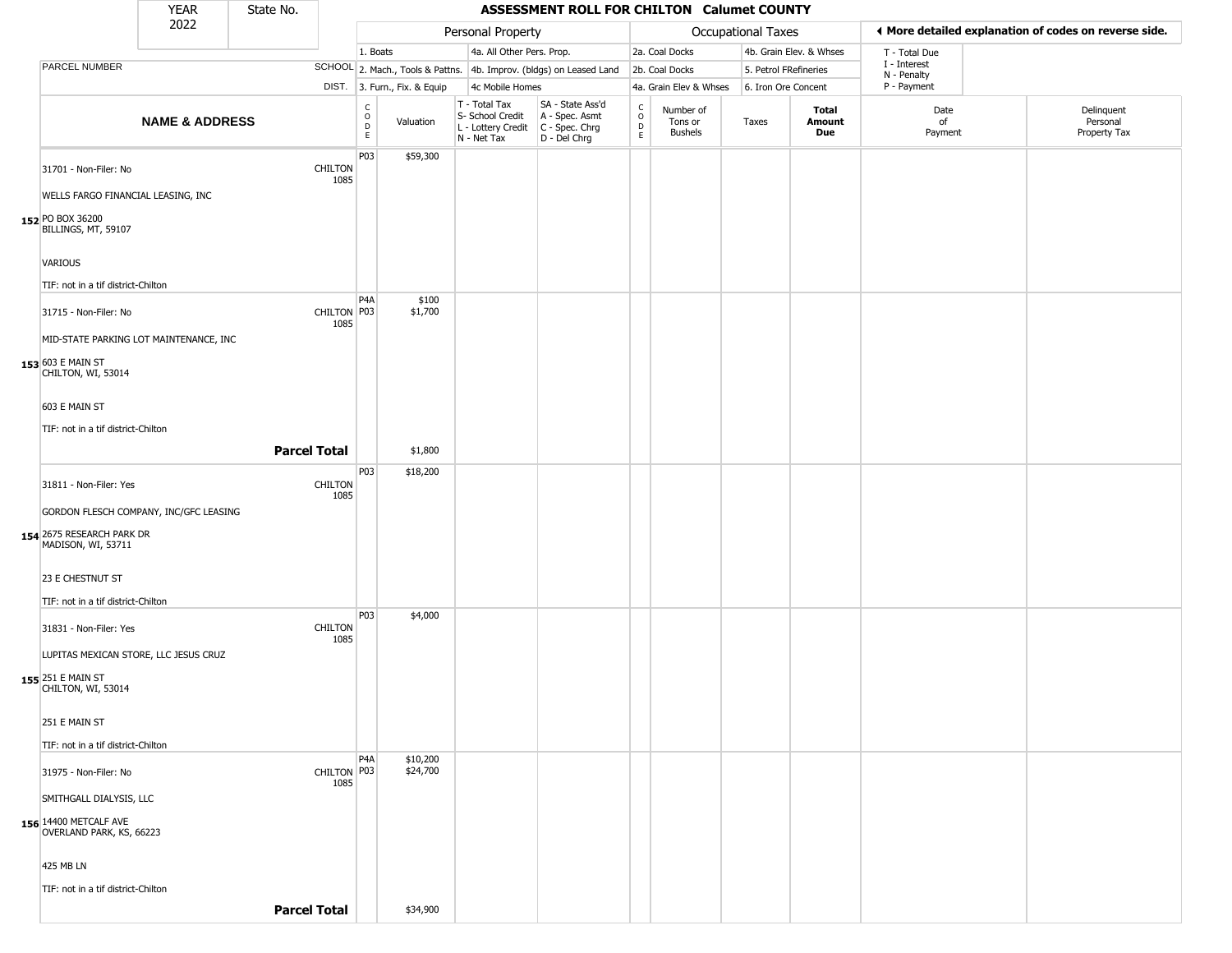|                                                                                                                    | <b>YEAR</b>               | State No.           |                        |                                |                              |                                                                        | ASSESSMENT ROLL FOR CHILTON Calumet COUNTY                           |                                              |                                 |                           |                         |                             |                                                       |
|--------------------------------------------------------------------------------------------------------------------|---------------------------|---------------------|------------------------|--------------------------------|------------------------------|------------------------------------------------------------------------|----------------------------------------------------------------------|----------------------------------------------|---------------------------------|---------------------------|-------------------------|-----------------------------|-------------------------------------------------------|
|                                                                                                                    | 2022                      |                     |                        |                                |                              | Personal Property                                                      |                                                                      |                                              |                                 | <b>Occupational Taxes</b> |                         |                             | I More detailed explanation of codes on reverse side. |
|                                                                                                                    |                           |                     |                        | 1. Boats                       |                              | 4a. All Other Pers. Prop.                                              |                                                                      |                                              | 2a. Coal Docks                  |                           | 4b. Grain Elev. & Whses | T - Total Due               |                                                       |
| PARCEL NUMBER                                                                                                      |                           |                     |                        |                                |                              |                                                                        | SCHOOL 2. Mach., Tools & Pattns. 4b. Improv. (bldgs) on Leased Land  |                                              | 2b. Coal Docks                  | 5. Petrol FRefineries     |                         | I - Interest<br>N - Penalty |                                                       |
|                                                                                                                    |                           |                     |                        |                                | DIST. 3. Furn., Fix. & Equip | 4c Mobile Homes                                                        |                                                                      |                                              | 4a. Grain Elev & Whses          | 6. Iron Ore Concent       |                         | P - Payment                 |                                                       |
|                                                                                                                    | <b>NAME &amp; ADDRESS</b> |                     |                        | $\rm _o^C$<br>D<br>$\mathsf E$ | Valuation                    | T - Total Tax<br>S- School Credit<br>L - Lottery Credit<br>N - Net Tax | SA - State Ass'd<br>A - Spec. Asmt<br>C - Spec. Chrg<br>D - Del Chrg | $\begin{array}{c}\nC \\ O \\ D\n\end{array}$ | Number of<br>Tons or<br>Bushels | Taxes                     | Total<br>Amount<br>Due  | Date<br>of<br>Payment       | Delinquent<br>Personal<br>Property Tax                |
| 31979 - Non-Filer: Yes<br>LAMAR ADVERTISING OF GREEN BAY                                                           |                           |                     | <b>CHILTON</b><br>1085 | P4A                            | \$3,400                      |                                                                        |                                                                      |                                              |                                 |                           |                         |                             |                                                       |
| 157 PO BOX 66338<br>BATON ROUGE, LA, 70896<br><b>BILLBOARDS</b><br>TIF: not in a tif district-Chilton              |                           |                     |                        |                                |                              |                                                                        |                                                                      |                                              |                                 |                           |                         |                             |                                                       |
| 32115 - Non-Filer: Yes<br><b>FARMER BROS CO</b>                                                                    |                           |                     | <b>CHILTON</b><br>1085 | P03                            | \$900                        |                                                                        |                                                                      |                                              |                                 |                           |                         |                             |                                                       |
| 158 1912 FARMER BROTHERS DR<br>NORTHLAKE, TX, 76262                                                                |                           |                     |                        |                                |                              |                                                                        |                                                                      |                                              |                                 |                           |                         |                             |                                                       |
| <b>VARIOUS</b><br>TIF: not in a tif district-Chilton                                                               |                           |                     |                        |                                |                              |                                                                        |                                                                      |                                              |                                 |                           |                         |                             |                                                       |
| 32117 - Non-Filer: Yes<br>CHUCK MEYER SERVICE GARAGE<br>159 629 E CALUMET ST<br>CHILTON, WI, 53014                 |                           |                     | CHILTON P03<br>1085    | P <sub>4</sub> A               | \$100<br>\$600               |                                                                        |                                                                      |                                              |                                 |                           |                         |                             |                                                       |
| 629 E CALUMET ST<br>TIF: not in a tif district-Chilton                                                             |                           |                     | <b>Parcel Total</b>    |                                | \$700                        |                                                                        |                                                                      |                                              |                                 |                           |                         |                             |                                                       |
| 32241 - Non-Filer: No<br>GREAT LAKES COCA-COLA DISTRIBUTION, LLC C/O PROPERTY TAX DEPT                             |                           |                     | <b>CHILTON</b><br>1085 | P03                            | \$3,100                      |                                                                        |                                                                      |                                              |                                 |                           |                         |                             |                                                       |
| 160 6250 N RIVER RD, STE 9000<br>ROSEMONT, IL, 60018<br>VARIOUS                                                    |                           |                     |                        |                                |                              |                                                                        |                                                                      |                                              |                                 |                           |                         |                             |                                                       |
| TIF: not in a tif district-Chilton                                                                                 |                           |                     |                        |                                |                              |                                                                        |                                                                      |                                              |                                 |                           |                         |                             |                                                       |
| 32341 - Non-Filer: No<br>ST NICHOLAS HOSPITAL DBA PREVEA HEALTH<br><b>161</b> PO BOX 19070<br>GREEN BAY, WI, 54307 |                           |                     | CHILTON P03<br>1085    | P4A                            | \$1,800<br>\$5,400           |                                                                        |                                                                      |                                              |                                 |                           |                         |                             |                                                       |
| 521 CLAY ST - AT KAYTEE<br>TIF: not in a tif district-Chilton                                                      |                           |                     |                        |                                |                              |                                                                        |                                                                      |                                              |                                 |                           |                         |                             |                                                       |
|                                                                                                                    |                           | <b>Parcel Total</b> |                        |                                | \$7,200                      |                                                                        |                                                                      |                                              |                                 |                           |                         |                             |                                                       |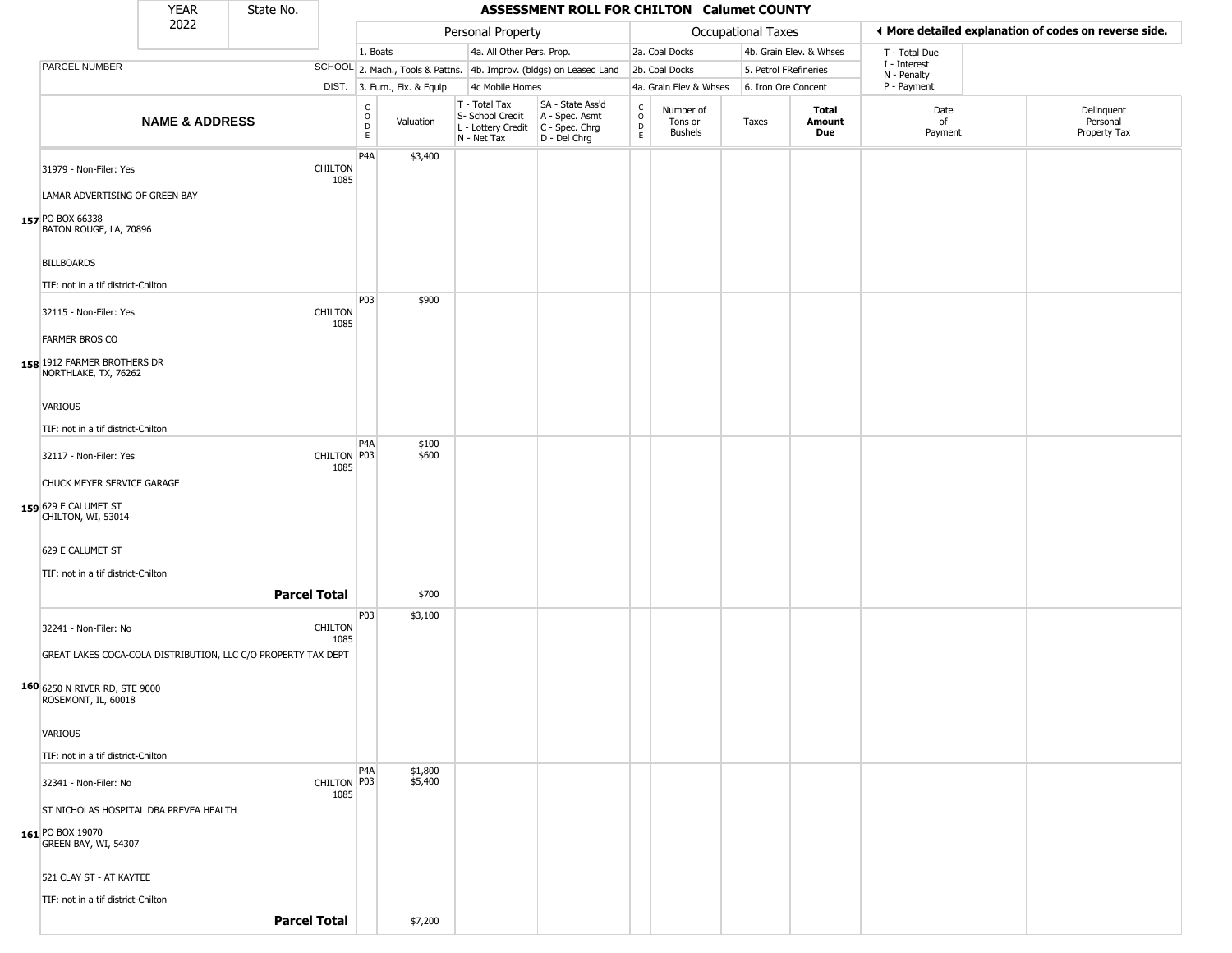|                                                             | <b>YEAR</b>               | State No. |                        |                                            |                              |                                                                                         | <b>ASSESSMENT ROLL FOR CHILTON Calumet COUNTY</b>                   |                                             |                                 |                       |                         |                             |                                                       |
|-------------------------------------------------------------|---------------------------|-----------|------------------------|--------------------------------------------|------------------------------|-----------------------------------------------------------------------------------------|---------------------------------------------------------------------|---------------------------------------------|---------------------------------|-----------------------|-------------------------|-----------------------------|-------------------------------------------------------|
|                                                             | 2022                      |           |                        |                                            |                              | Personal Property                                                                       |                                                                     |                                             |                                 | Occupational Taxes    |                         |                             | ◀ More detailed explanation of codes on reverse side. |
|                                                             |                           |           |                        | 1. Boats                                   |                              | 4a. All Other Pers. Prop.                                                               |                                                                     |                                             | 2a. Coal Docks                  |                       | 4b. Grain Elev. & Whses | T - Total Due               |                                                       |
| PARCEL NUMBER                                               |                           |           |                        |                                            |                              |                                                                                         | SCHOOL 2. Mach., Tools & Pattns. 4b. Improv. (bldgs) on Leased Land |                                             | 2b. Coal Docks                  | 5. Petrol FRefineries |                         | I - Interest<br>N - Penalty |                                                       |
|                                                             |                           |           |                        |                                            | DIST. 3. Furn., Fix. & Equip | 4c Mobile Homes                                                                         |                                                                     |                                             | 4a. Grain Elev & Whses          | 6. Iron Ore Concent   |                         | P - Payment                 |                                                       |
|                                                             | <b>NAME &amp; ADDRESS</b> |           |                        | $\begin{array}{c} C \\ 0 \\ E \end{array}$ | Valuation                    | T - Total Tax<br>S- School Credit<br>L - Lottery Credit   C - Spec. Chrg<br>N - Net Tax | SA - State Ass'd<br>A - Spec. Asmt<br>D - Del Chrg                  | $\mathsf{C}$<br>$\circ$<br>D<br>$\mathsf E$ | Number of<br>Tons or<br>Bushels | Taxes                 | Total<br>Amount<br>Due  | Date<br>of<br>Payment       | Delinquent<br>Personal<br>Property Tax                |
| 32345 - Non-Filer: Yes                                      |                           |           | <b>CHILTON</b><br>1085 | P <sub>4</sub> A                           | \$100                        |                                                                                         |                                                                     |                                             |                                 |                       |                         |                             |                                                       |
| RENTAL FINDERS GREG KUBICHKA                                |                           |           |                        |                                            |                              |                                                                                         |                                                                     |                                             |                                 |                       |                         |                             |                                                       |
| 162 208 E GRAND ST, STE 1<br>CHILTON, WI, 53014             |                           |           |                        |                                            |                              |                                                                                         |                                                                     |                                             |                                 |                       |                         |                             |                                                       |
| 208 E GRAND ST, STE 1<br>TIF: not in a tif district-Chilton |                           |           |                        |                                            |                              |                                                                                         |                                                                     |                                             |                                 |                       |                         |                             |                                                       |
| 32351 - Non-Filer: Yes                                      |                           |           | <b>CHILTON</b><br>1085 | P03                                        | \$8,000                      |                                                                                         |                                                                     |                                             |                                 |                       |                         |                             |                                                       |
| CENTURY RIDGE, INC C/O MOSAIC MANAGEMENT GROUP              |                           |           |                        |                                            |                              |                                                                                         |                                                                     |                                             |                                 |                       |                         |                             |                                                       |
| 163 15400 W CAPITOL, STE 100<br>BROOKFIELD, WI, 53005       |                           |           |                        |                                            |                              |                                                                                         |                                                                     |                                             |                                 |                       |                         |                             |                                                       |
|                                                             |                           |           |                        |                                            |                              |                                                                                         |                                                                     |                                             |                                 |                       |                         |                             |                                                       |
| 533, 535, 531 E CALUMET ST                                  |                           |           |                        |                                            |                              |                                                                                         |                                                                     |                                             |                                 |                       |                         |                             |                                                       |
| TIF: not in a tif district-Chilton                          |                           |           |                        |                                            |                              |                                                                                         |                                                                     |                                             |                                 |                       |                         |                             |                                                       |
| 32353 - Non-Filer: Yes                                      |                           |           | <b>CHILTON</b><br>1085 | P03                                        | \$8,000                      |                                                                                         |                                                                     |                                             |                                 |                       |                         |                             |                                                       |
| SARAH KOPF PHOTOGRAPHY                                      |                           |           |                        |                                            |                              |                                                                                         |                                                                     |                                             |                                 |                       |                         |                             |                                                       |
| 164 72 E BROOKLYN ST<br>CHILTON, WI, 53014                  |                           |           |                        |                                            |                              |                                                                                         |                                                                     |                                             |                                 |                       |                         |                             |                                                       |
| 10 W MAIN                                                   |                           |           |                        |                                            |                              |                                                                                         |                                                                     |                                             |                                 |                       |                         |                             |                                                       |
| TIF: not in a tif district-Chilton                          |                           |           |                        |                                            |                              |                                                                                         |                                                                     |                                             |                                 |                       |                         |                             |                                                       |
| 32359 - Non-Filer: No                                       |                           |           | <b>CHILTON</b><br>1085 | P03                                        | \$1,100                      |                                                                                         |                                                                     |                                             |                                 |                       |                         |                             |                                                       |
| LEAF CAPITAL FUNDING, LLC                                   |                           |           |                        |                                            |                              |                                                                                         |                                                                     |                                             |                                 |                       |                         |                             |                                                       |
| 165 2005 MARKET ST, FL 14<br>PHILADELPHIA, PA, 19103        |                           |           |                        |                                            |                              |                                                                                         |                                                                     |                                             |                                 |                       |                         |                             |                                                       |
| VARIOUS                                                     |                           |           |                        |                                            |                              |                                                                                         |                                                                     |                                             |                                 |                       |                         |                             |                                                       |
| TIF: not in a tif district-Chilton                          |                           |           |                        |                                            |                              |                                                                                         |                                                                     |                                             |                                 |                       |                         |                             |                                                       |
|                                                             |                           |           |                        | P <sub>4</sub> A                           | \$300                        |                                                                                         |                                                                     |                                             |                                 |                       |                         |                             |                                                       |
| 32363 - Non-Filer: No                                       |                           |           | CHILTON<br>1085        |                                            |                              |                                                                                         |                                                                     |                                             |                                 |                       |                         |                             |                                                       |
| REDBOX AUTOMATED RETAIL, LLC                                |                           |           |                        |                                            |                              |                                                                                         |                                                                     |                                             |                                 |                       |                         |                             |                                                       |
| 166 PO BOX 72210<br>PHOENIX, AZ, 85050                      |                           |           |                        |                                            |                              |                                                                                         |                                                                     |                                             |                                 |                       |                         |                             |                                                       |
| 45 E CHESTNUT ST                                            |                           |           |                        |                                            |                              |                                                                                         |                                                                     |                                             |                                 |                       |                         |                             |                                                       |
| TIF: not in a tif district-Chilton                          |                           |           |                        |                                            |                              |                                                                                         |                                                                     |                                             |                                 |                       |                         |                             |                                                       |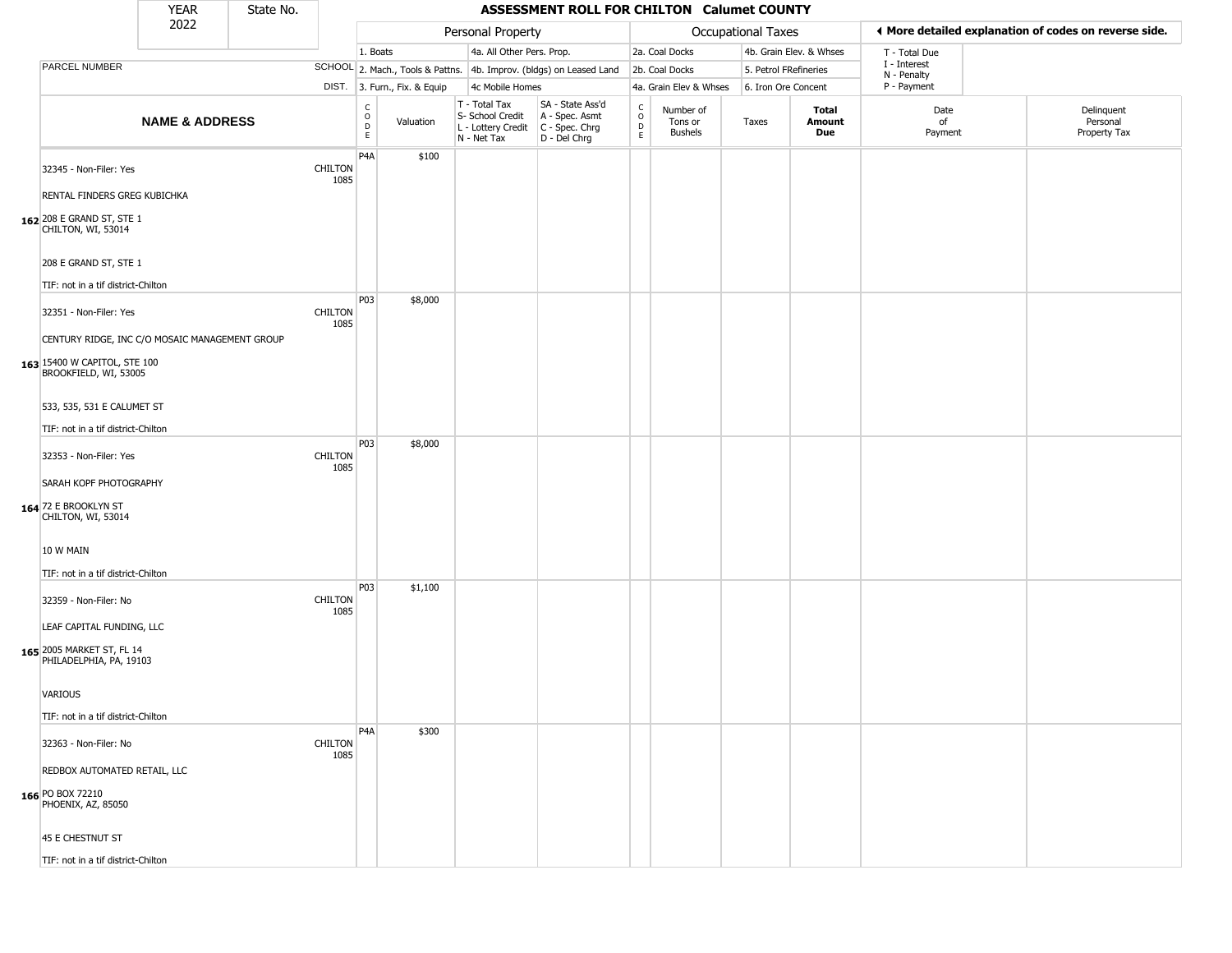|                                                                                            | <b>YEAR</b>               | State No.           |                        |                            |                              |                                                                        | ASSESSMENT ROLL FOR CHILTON Calumet COUNTY                           |                               |                                        |                       |                         |                             |                                                       |
|--------------------------------------------------------------------------------------------|---------------------------|---------------------|------------------------|----------------------------|------------------------------|------------------------------------------------------------------------|----------------------------------------------------------------------|-------------------------------|----------------------------------------|-----------------------|-------------------------|-----------------------------|-------------------------------------------------------|
|                                                                                            | 2022                      |                     |                        |                            |                              | Personal Property                                                      |                                                                      |                               |                                        | Occupational Taxes    |                         |                             | ♦ More detailed explanation of codes on reverse side. |
|                                                                                            |                           |                     |                        | 1. Boats                   |                              | 4a. All Other Pers. Prop.                                              |                                                                      |                               | 2a. Coal Docks                         |                       | 4b. Grain Elev. & Whses | T - Total Due               |                                                       |
| PARCEL NUMBER                                                                              |                           |                     |                        |                            |                              |                                                                        | SCHOOL 2. Mach., Tools & Pattns. 4b. Improv. (bldgs) on Leased Land  |                               | 2b. Coal Docks                         | 5. Petrol FRefineries |                         | I - Interest<br>N - Penalty |                                                       |
|                                                                                            |                           |                     |                        |                            | DIST. 3. Furn., Fix. & Equip | 4c Mobile Homes                                                        |                                                                      |                               | 4a. Grain Elev & Whses                 | 6. Iron Ore Concent   |                         | P - Payment                 |                                                       |
|                                                                                            | <b>NAME &amp; ADDRESS</b> |                     |                        | C<br>$\mathsf O$<br>D<br>E | Valuation                    | T - Total Tax<br>S- School Credit<br>L - Lottery Credit<br>N - Net Tax | SA - State Ass'd<br>A - Spec. Asmt<br>C - Spec. Chrg<br>D - Del Chrg | $\rm ^c_{o}$<br>$\frac{D}{E}$ | Number of<br>Tons or<br><b>Bushels</b> | Taxes                 | Total<br>Amount<br>Due  | Date<br>of<br>Payment       | Delinquent<br>Personal<br>Property Tax                |
| 32471 - Non-Filer: Yes<br>HEALTH INS. SOLUTIONS AND BENEFITS                               |                           |                     | CHILTON P03<br>1085    | P <sub>4</sub> A           | \$300<br>\$400               |                                                                        |                                                                      |                               |                                        |                       |                         |                             |                                                       |
| 167 52 W MAIN ST<br>CHILTON, WI, 53014                                                     |                           |                     |                        |                            |                              |                                                                        |                                                                      |                               |                                        |                       |                         |                             |                                                       |
| 52 W MAIN ST                                                                               |                           |                     |                        |                            |                              |                                                                        |                                                                      |                               |                                        |                       |                         |                             |                                                       |
| TIF: not in a tif district-Chilton                                                         |                           | <b>Parcel Total</b> |                        |                            | \$700                        |                                                                        |                                                                      |                               |                                        |                       |                         |                             |                                                       |
| 32473 - Non-Filer: Yes                                                                     |                           |                     | <b>CHILTON</b><br>1085 | P03                        | \$5,200                      |                                                                        |                                                                      |                               |                                        |                       |                         |                             |                                                       |
| THE E SPOT<br>168 539 MADISON ST, STE A<br>CHILTON, WI, 53014                              |                           |                     |                        |                            |                              |                                                                        |                                                                      |                               |                                        |                       |                         |                             |                                                       |
| 539 MADISON ST, STE A                                                                      |                           |                     |                        |                            |                              |                                                                        |                                                                      |                               |                                        |                       |                         |                             |                                                       |
| TIF: not in a tif district-Chilton<br>32475 - Non-Filer: Yes                               |                           |                     | CHILTON                | P03                        | \$900                        |                                                                        |                                                                      |                               |                                        |                       |                         |                             |                                                       |
| <b>TWISTED INK</b>                                                                         |                           |                     | 1085                   |                            |                              |                                                                        |                                                                      |                               |                                        |                       |                         |                             |                                                       |
| 169 539 N MADISON ST, STE A<br>CHILTON, WI, 53014                                          |                           |                     |                        |                            |                              |                                                                        |                                                                      |                               |                                        |                       |                         |                             |                                                       |
| 539 N MADISON ST, STE A<br>TIF: not in a tif district-Chilton                              |                           |                     |                        |                            |                              |                                                                        |                                                                      |                               |                                        |                       |                         |                             |                                                       |
| 32477 - Non-Filer: No                                                                      |                           |                     | CHILTON P03            | P <sub>4</sub> A           | \$900<br>\$6,400             |                                                                        |                                                                      |                               |                                        |                       |                         |                             |                                                       |
| JAN-PRO FRANCHISE DEVELOPMENT OF NORTHEAST WISCONSIN<br>RENDLEF CO. ATTN: DANIEL A FELDNER |                           |                     | 1085                   |                            |                              |                                                                        |                                                                      |                               |                                        |                       |                         |                             |                                                       |
| 170 18 W MAIN ST, STE A<br>CHILTON, WI, 53014                                              |                           |                     |                        |                            |                              |                                                                        |                                                                      |                               |                                        |                       |                         |                             |                                                       |
| 18 W MAIN ST, STE A                                                                        |                           |                     |                        |                            |                              |                                                                        |                                                                      |                               |                                        |                       |                         |                             |                                                       |
| TIF: TIF 4-Chilton                                                                         |                           | <b>Parcel Total</b> |                        |                            | \$7,300                      |                                                                        |                                                                      |                               |                                        |                       |                         |                             |                                                       |
| 32479 - Non-Filer: Yes                                                                     |                           |                     | <b>CHILTON</b><br>1085 | P03                        | \$5,500                      |                                                                        |                                                                      |                               |                                        |                       |                         |                             |                                                       |
| KS CUSTOM DETAILING & POLISHING                                                            |                           |                     |                        |                            |                              |                                                                        |                                                                      |                               |                                        |                       |                         |                             |                                                       |
| 171 10 E CHESTNUT ST<br>CHILTON, WI, 53014                                                 |                           |                     |                        |                            |                              |                                                                        |                                                                      |                               |                                        |                       |                         |                             |                                                       |
| 110 E CHESTNUT ST                                                                          |                           |                     |                        |                            |                              |                                                                        |                                                                      |                               |                                        |                       |                         |                             |                                                       |
| TIF: not in a tif district-Chilton                                                         |                           |                     |                        |                            |                              |                                                                        |                                                                      |                               |                                        |                       |                         |                             |                                                       |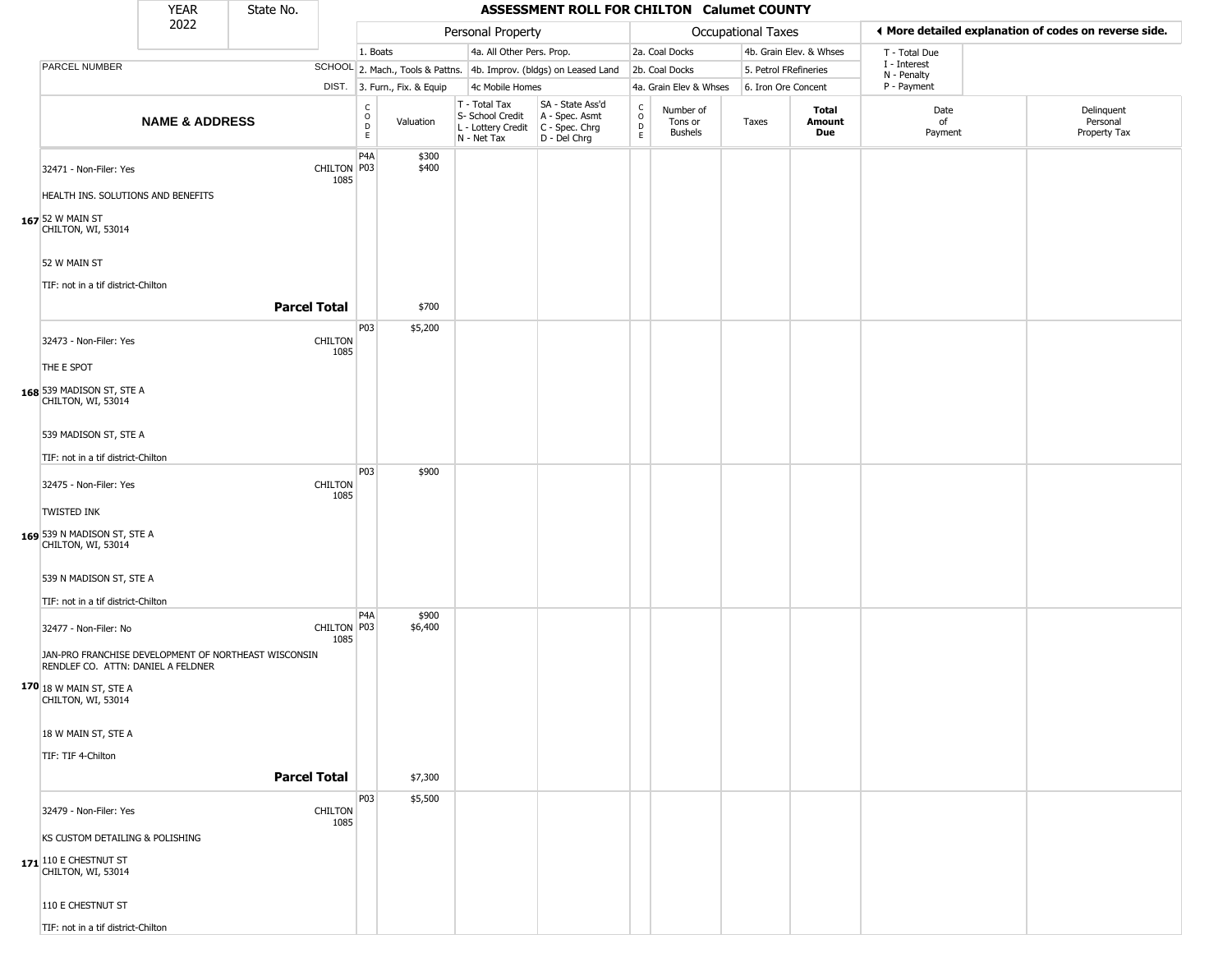|                                                         | <b>YEAR</b>               | State No. |                        |                                                     |                              |                                                                        | ASSESSMENT ROLL FOR CHILTON Calumet COUNTY                           |                                            |                                        |                       |                         |                             |                                                       |
|---------------------------------------------------------|---------------------------|-----------|------------------------|-----------------------------------------------------|------------------------------|------------------------------------------------------------------------|----------------------------------------------------------------------|--------------------------------------------|----------------------------------------|-----------------------|-------------------------|-----------------------------|-------------------------------------------------------|
|                                                         | 2022                      |           |                        |                                                     |                              | Personal Property                                                      |                                                                      |                                            |                                        | Occupational Taxes    |                         |                             | ♦ More detailed explanation of codes on reverse side. |
|                                                         |                           |           |                        | 1. Boats                                            |                              | 4a. All Other Pers. Prop.                                              |                                                                      |                                            | 2a. Coal Docks                         |                       | 4b. Grain Elev. & Whses | T - Total Due               |                                                       |
| PARCEL NUMBER                                           |                           |           |                        |                                                     |                              |                                                                        | SCHOOL 2. Mach., Tools & Pattns. 4b. Improv. (bldgs) on Leased Land  |                                            | 2b. Coal Docks                         | 5. Petrol FRefineries |                         | I - Interest<br>N - Penalty |                                                       |
|                                                         |                           |           |                        |                                                     | DIST. 3. Furn., Fix. & Equip | 4c Mobile Homes                                                        |                                                                      |                                            | 4a. Grain Elev & Whses                 | 6. Iron Ore Concent   |                         | P - Payment                 |                                                       |
|                                                         | <b>NAME &amp; ADDRESS</b> |           |                        | $_{\rm o}^{\rm c}$<br>$\overline{D}$<br>$\mathsf E$ | Valuation                    | T - Total Tax<br>S- School Credit<br>L - Lottery Credit<br>N - Net Tax | SA - State Ass'd<br>A - Spec. Asmt<br>C - Spec. Chrg<br>D - Del Chrg | $\begin{array}{c} C \\ O \\ E \end{array}$ | Number of<br>Tons or<br><b>Bushels</b> | Taxes                 | Total<br>Amount<br>Due  | Date<br>of<br>Payment       | Delinquent<br>Personal<br>Property Tax                |
| 32481 - Non-Filer: No                                   |                           |           | <b>CHILTON</b><br>1085 | P03                                                 | \$2,000                      |                                                                        |                                                                      |                                            |                                        |                       |                         |                             |                                                       |
| TIAA, FSB                                               |                           |           |                        |                                                     |                              |                                                                        |                                                                      |                                            |                                        |                       |                         |                             |                                                       |
| 172 630 N CENTRAL EXPRESSWAY, STE A<br>PLANO, TX, 75074 |                           |           |                        |                                                     |                              |                                                                        |                                                                      |                                            |                                        |                       |                         |                             |                                                       |
| 717 MEMORIAL DR<br>TIF: not in a tif district-Chilton   |                           |           |                        |                                                     |                              |                                                                        |                                                                      |                                            |                                        |                       |                         |                             |                                                       |
| 32483 - Non-Filer: No                                   |                           |           | <b>CHILTON</b><br>1085 | P03                                                 | \$300                        |                                                                        |                                                                      |                                            |                                        |                       |                         |                             |                                                       |
| DATA SALES CO, INC<br>173 3450 W BURNSVILLE PKWY        |                           |           |                        |                                                     |                              |                                                                        |                                                                      |                                            |                                        |                       |                         |                             |                                                       |
| BURNVILLE, MN, 55337<br>17 E MAIN ST                    |                           |           |                        |                                                     |                              |                                                                        |                                                                      |                                            |                                        |                       |                         |                             |                                                       |
| TIF: not in a tif district-Chilton                      |                           |           |                        |                                                     |                              |                                                                        |                                                                      |                                            |                                        |                       |                         |                             |                                                       |
| 32485 - Non-Filer: No                                   |                           |           | <b>CHILTON</b>         | P03                                                 | \$3,600                      |                                                                        |                                                                      |                                            |                                        |                       |                         |                             |                                                       |
| WABASHA LEASING, LLC                                    |                           |           | 1085                   |                                                     |                              |                                                                        |                                                                      |                                            |                                        |                       |                         |                             |                                                       |
| 174 PO BOX 80615<br>INDIANAPOLIS, IN, 46280             |                           |           |                        |                                                     |                              |                                                                        |                                                                      |                                            |                                        |                       |                         |                             |                                                       |
| <b>VARIOUS</b><br>TIF: not in a tif district-Chilton    |                           |           |                        |                                                     |                              |                                                                        |                                                                      |                                            |                                        |                       |                         |                             |                                                       |
| 32557 - Non-Filer: Yes                                  |                           |           | <b>CHILTON</b><br>1085 | P03                                                 | \$2,000                      |                                                                        |                                                                      |                                            |                                        |                       |                         |                             |                                                       |
| <b>GROESCHL WEALTH ADVISORS</b><br>$175$ 19 E MAIN ST   |                           |           |                        |                                                     |                              |                                                                        |                                                                      |                                            |                                        |                       |                         |                             |                                                       |
| CHILTON, WI, 53014<br>19 E MAIN ST                      |                           |           |                        |                                                     |                              |                                                                        |                                                                      |                                            |                                        |                       |                         |                             |                                                       |
| TIF: not in a tif district-Chilton                      |                           |           |                        |                                                     |                              |                                                                        |                                                                      |                                            |                                        |                       |                         |                             |                                                       |
| 32565 - Non-Filer: No                                   |                           |           | <b>CHILTON</b><br>1085 | P03                                                 | \$2,400                      |                                                                        |                                                                      |                                            |                                        |                       |                         |                             |                                                       |
| SCHOLL'S WELLNESS COMPANY, LLC                          |                           |           |                        |                                                     |                              |                                                                        |                                                                      |                                            |                                        |                       |                         |                             |                                                       |
| 176 PO BOX 80615<br>INDIANAPOLIS, IN, 46280             |                           |           |                        |                                                     |                              |                                                                        |                                                                      |                                            |                                        |                       |                         |                             |                                                       |
| 810 S IRISH RD                                          |                           |           |                        |                                                     |                              |                                                                        |                                                                      |                                            |                                        |                       |                         |                             |                                                       |
| TIF: not in a tif district-Chilton                      |                           |           |                        |                                                     |                              |                                                                        |                                                                      |                                            |                                        |                       |                         |                             |                                                       |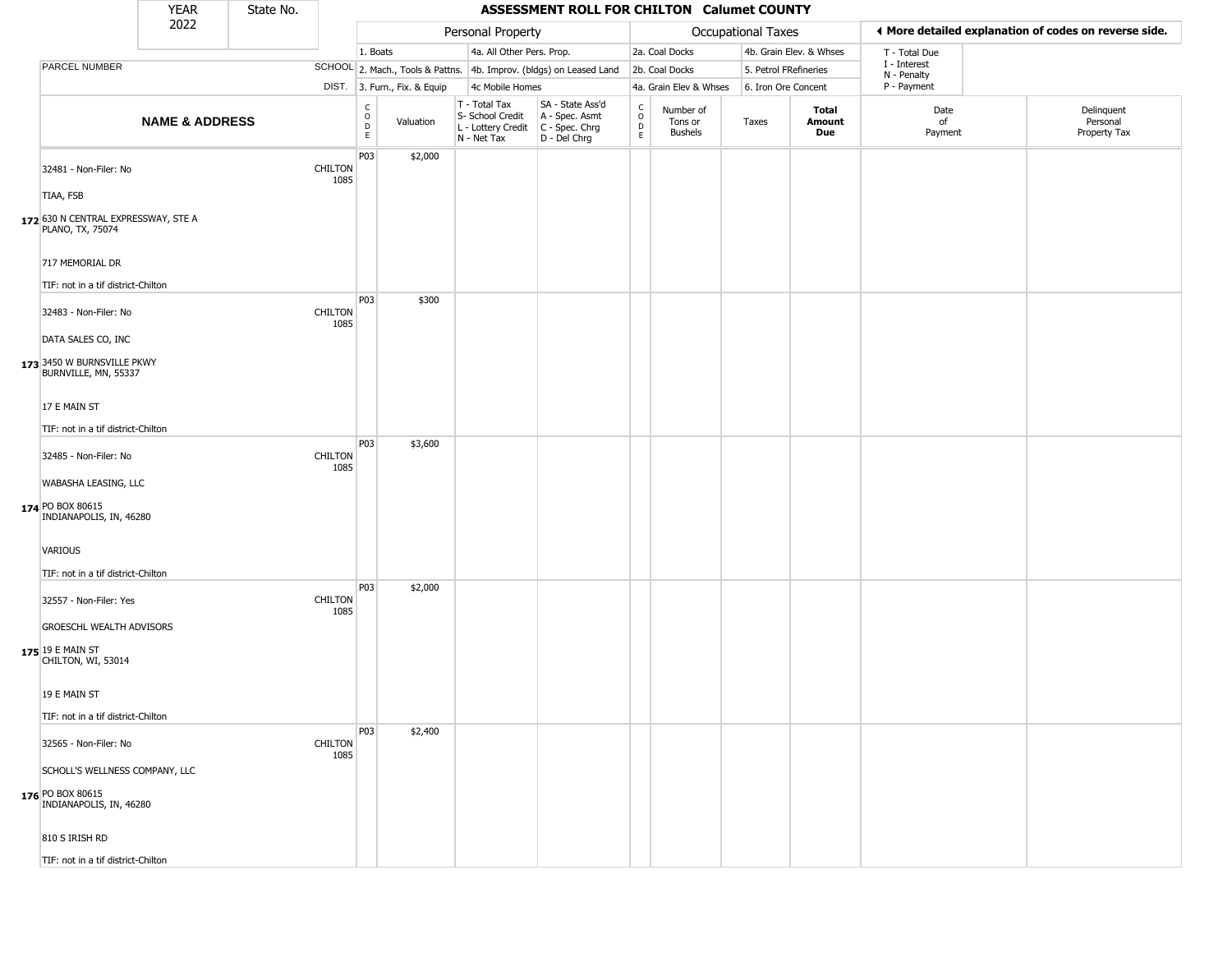|                                                                                  | YEAR                      | State No. |                        |                                        |                              |                                                                                         | ASSESSMENT ROLL FOR CHILTON Calumet COUNTY                          |                                                  |                                        |                       |                         |                             |                                                       |
|----------------------------------------------------------------------------------|---------------------------|-----------|------------------------|----------------------------------------|------------------------------|-----------------------------------------------------------------------------------------|---------------------------------------------------------------------|--------------------------------------------------|----------------------------------------|-----------------------|-------------------------|-----------------------------|-------------------------------------------------------|
|                                                                                  | 2022                      |           |                        |                                        |                              | Personal Property                                                                       |                                                                     |                                                  |                                        | Occupational Taxes    |                         |                             | ◀ More detailed explanation of codes on reverse side. |
|                                                                                  |                           |           |                        | 1. Boats                               |                              | 4a. All Other Pers. Prop.                                                               |                                                                     |                                                  | 2a. Coal Docks                         |                       | 4b. Grain Elev. & Whses | T - Total Due               |                                                       |
| PARCEL NUMBER                                                                    |                           |           |                        |                                        |                              |                                                                                         | SCHOOL 2. Mach., Tools & Pattns. 4b. Improv. (bldgs) on Leased Land |                                                  | 2b. Coal Docks                         | 5. Petrol FRefineries |                         | I - Interest<br>N - Penalty |                                                       |
|                                                                                  |                           |           |                        |                                        | DIST. 3. Furn., Fix. & Equip | 4c Mobile Homes                                                                         |                                                                     |                                                  | 4a. Grain Elev & Whses                 | 6. Iron Ore Concent   |                         | P - Payment                 |                                                       |
|                                                                                  | <b>NAME &amp; ADDRESS</b> |           |                        | $_{\rm o}^{\rm c}$<br>D<br>$\mathsf E$ | Valuation                    | T - Total Tax<br>S- School Credit<br>L - Lottery Credit   C - Spec. Chrg<br>N - Net Tax | SA - State Ass'd<br>A - Spec. Asmt<br>D - Del Chrg                  | $_{\rm o}^{\rm c}$<br>$\mathsf D$<br>$\mathsf E$ | Number of<br>Tons or<br><b>Bushels</b> | Taxes                 | Total<br>Amount<br>Due  | Date<br>of<br>Payment       | Delinquent<br>Personal<br>Property Tax                |
| 32567 - Non-Filer: No<br>BANC OF AMERICA LEASING AND CAPITAL, LLC                |                           |           | <b>CHILTON</b><br>1085 | P03                                    | \$1,200                      |                                                                                         |                                                                     |                                                  |                                        |                       |                         |                             |                                                       |
| 177 PO BOX 105578<br>ATLANTA, GA, 30348                                          |                           |           |                        |                                        |                              |                                                                                         |                                                                     |                                                  |                                        |                       |                         |                             |                                                       |
| 35 E MAIN ST<br>TIF: not in a tif district-Chilton                               |                           |           |                        |                                        |                              |                                                                                         |                                                                     |                                                  |                                        |                       |                         |                             |                                                       |
| 32569 - Non-Filer: No                                                            |                           |           | <b>CHILTON</b><br>1085 | P03                                    | \$1,900                      |                                                                                         |                                                                     |                                                  |                                        |                       |                         |                             |                                                       |
| LAWRENCE LAW OFFICE, SC<br>178 PO BOX 121<br>CHILTON, WI, 53014                  |                           |           |                        |                                        |                              |                                                                                         |                                                                     |                                                  |                                        |                       |                         |                             |                                                       |
| 50 E MAIN ST                                                                     |                           |           |                        |                                        |                              |                                                                                         |                                                                     |                                                  |                                        |                       |                         |                             |                                                       |
| TIF: not in a tif district-Chilton                                               |                           |           |                        | P03                                    | \$1,900                      |                                                                                         |                                                                     |                                                  |                                        |                       |                         |                             |                                                       |
| 32571 - Non-Filer: Yes<br>CHILTON CUSTOM HOME DESIGN STUDIO RAM ENTERPRISES RICK |                           |           | <b>CHILTON</b><br>1085 |                                        |                              |                                                                                         |                                                                     |                                                  |                                        |                       |                         |                             |                                                       |
| <b>MUELLER</b>                                                                   |                           |           |                        |                                        |                              |                                                                                         |                                                                     |                                                  |                                        |                       |                         |                             |                                                       |
| 179 844 N MADISON ST<br>CHILTON, WI, 53014                                       |                           |           |                        |                                        |                              |                                                                                         |                                                                     |                                                  |                                        |                       |                         |                             |                                                       |
| 844 N MADISON ST                                                                 |                           |           |                        |                                        |                              |                                                                                         |                                                                     |                                                  |                                        |                       |                         |                             |                                                       |
| TIF: not in a tif district-Chilton<br>32573 - Non-Filer: Yes                     |                           |           | <b>CHILTON</b>         | P03                                    | \$18,000                     |                                                                                         |                                                                     |                                                  |                                        |                       |                         |                             |                                                       |
| CHILTON SENIOR HOUSING LLC                                                       |                           |           | 1085                   |                                        |                              |                                                                                         |                                                                     |                                                  |                                        |                       |                         |                             |                                                       |
| $180$ 49 W MAIN ST<br>CHILTON, WI, 53014                                         |                           |           |                        |                                        |                              |                                                                                         |                                                                     |                                                  |                                        |                       |                         |                             |                                                       |
| 49 W MAIN ST                                                                     |                           |           |                        |                                        |                              |                                                                                         |                                                                     |                                                  |                                        |                       |                         |                             |                                                       |
| TIF: TIF 4-Chilton                                                               |                           |           |                        |                                        |                              |                                                                                         |                                                                     |                                                  |                                        |                       |                         |                             |                                                       |
| 32639 - Non-Filer: No                                                            |                           |           | <b>CHILTON</b><br>1085 | P03                                    | \$3,000                      |                                                                                         |                                                                     |                                                  |                                        |                       |                         |                             |                                                       |
| COINSTAR ASSET HOLDINGS LLC<br>181 PO BOX 72210<br>PHOENIX, AZ, 85050            |                           |           |                        |                                        |                              |                                                                                         |                                                                     |                                                  |                                        |                       |                         |                             |                                                       |
| 810 S IRISH RD                                                                   |                           |           |                        |                                        |                              |                                                                                         |                                                                     |                                                  |                                        |                       |                         |                             |                                                       |
| TIF: not in a tif district-Chilton                                               |                           |           |                        |                                        |                              |                                                                                         |                                                                     |                                                  |                                        |                       |                         |                             |                                                       |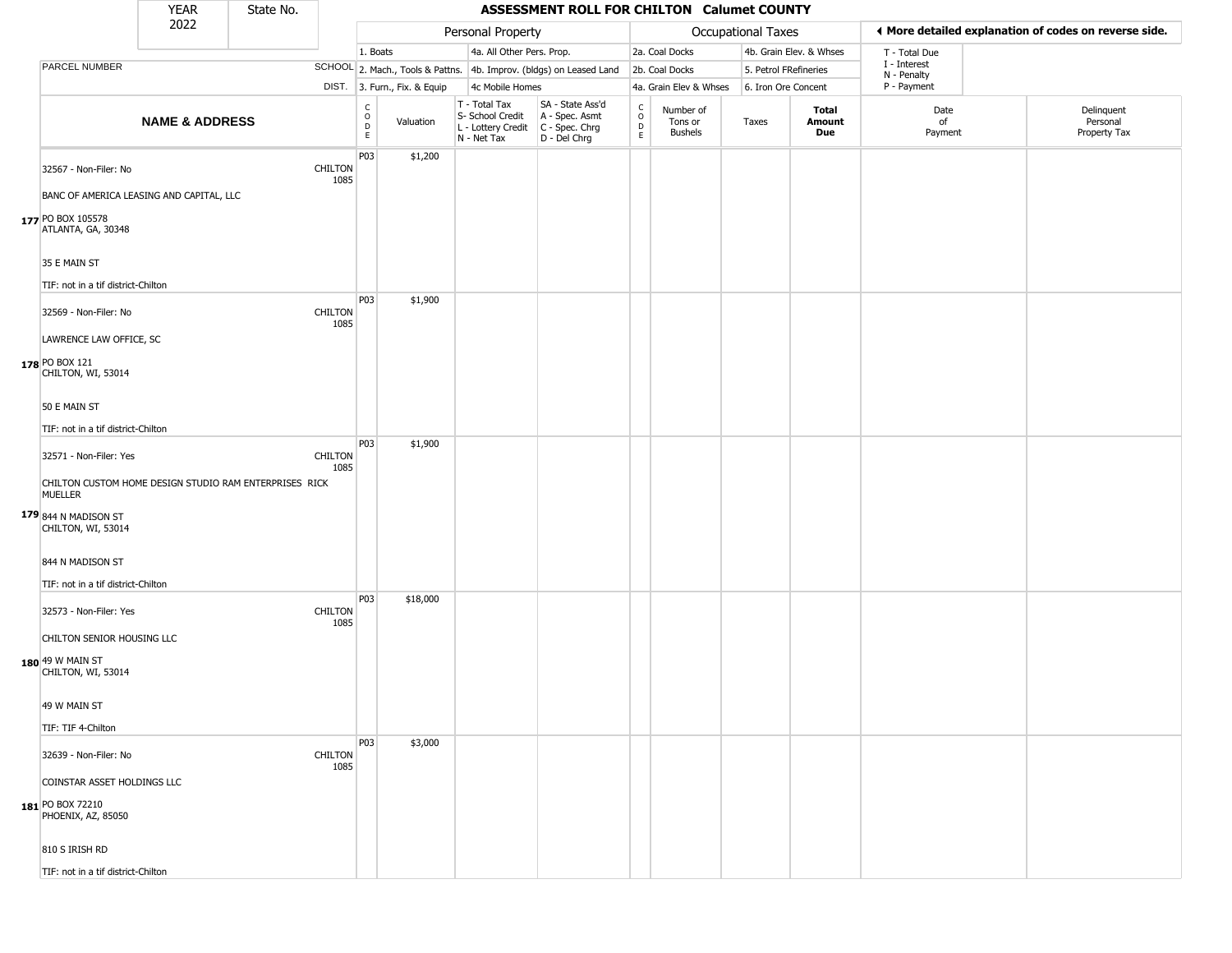|                                                                                      | <b>YEAR</b>               | State No. |                        |                                |                              |                                                                                         | ASSESSMENT ROLL FOR CHILTON Calumet COUNTY                          |                                             |                                 |                       |                         |                             |                                                       |
|--------------------------------------------------------------------------------------|---------------------------|-----------|------------------------|--------------------------------|------------------------------|-----------------------------------------------------------------------------------------|---------------------------------------------------------------------|---------------------------------------------|---------------------------------|-----------------------|-------------------------|-----------------------------|-------------------------------------------------------|
|                                                                                      | 2022                      |           |                        |                                |                              | Personal Property                                                                       |                                                                     |                                             |                                 | Occupational Taxes    |                         |                             | ◀ More detailed explanation of codes on reverse side. |
|                                                                                      |                           |           |                        | 1. Boats                       |                              | 4a. All Other Pers. Prop.                                                               |                                                                     |                                             | 2a. Coal Docks                  |                       | 4b. Grain Elev. & Whses | T - Total Due               |                                                       |
| PARCEL NUMBER                                                                        |                           |           |                        |                                |                              |                                                                                         | SCHOOL 2. Mach., Tools & Pattns. 4b. Improv. (bldgs) on Leased Land |                                             | 2b. Coal Docks                  | 5. Petrol FRefineries |                         | I - Interest<br>N - Penalty |                                                       |
|                                                                                      |                           |           |                        |                                | DIST. 3. Furn., Fix. & Equip | 4c Mobile Homes                                                                         |                                                                     |                                             | 4a. Grain Elev & Whses          | 6. Iron Ore Concent   |                         | P - Payment                 |                                                       |
|                                                                                      | <b>NAME &amp; ADDRESS</b> |           |                        | $\rm _o^C$<br>D<br>$\mathsf E$ | Valuation                    | T - Total Tax<br>S- School Credit<br>L - Lottery Credit   C - Spec. Chrg<br>N - Net Tax | SA - State Ass'd<br>A - Spec. Asmt<br>D - Del Chrg                  | $_{\rm o}^{\rm c}$<br>$\mathsf D$<br>$\,$ E | Number of<br>Tons or<br>Bushels | Taxes                 | Total<br>Amount<br>Due  | Date<br>of<br>Payment       | Delinquent<br>Personal<br>Property Tax                |
| 32641 - Non-Filer: No                                                                |                           |           | <b>CHILTON</b><br>1085 | P03                            | \$6,700                      |                                                                                         |                                                                     |                                             |                                 |                       |                         |                             |                                                       |
| GORDON FLESCH COMPANY INC                                                            |                           |           |                        |                                |                              |                                                                                         |                                                                     |                                             |                                 |                       |                         |                             |                                                       |
| 182 2675 RESEARCH PARK DRIVE<br>MADISON, WI, 53711                                   |                           |           |                        |                                |                              |                                                                                         |                                                                     |                                             |                                 |                       |                         |                             |                                                       |
| VARIOUS                                                                              |                           |           |                        |                                |                              |                                                                                         |                                                                     |                                             |                                 |                       |                         |                             |                                                       |
| TIF: TIF 4-Chilton                                                                   |                           |           |                        |                                |                              |                                                                                         |                                                                     |                                             |                                 |                       |                         |                             |                                                       |
| 32643 - Non-Filer: Yes                                                               |                           |           | <b>CHILTON</b><br>1085 | P03                            | \$900                        |                                                                                         |                                                                     |                                             |                                 |                       |                         |                             |                                                       |
| <b>ROOT 151</b><br>183 104 SOUTHSIDE SHOPPING CENTER SUITE #3<br>CHILTON, WI, 53014  |                           |           |                        |                                |                              |                                                                                         |                                                                     |                                             |                                 |                       |                         |                             |                                                       |
| 104 SOUTHSIDE SHOPPING CENTER SUITE #3                                               |                           |           |                        |                                |                              |                                                                                         |                                                                     |                                             |                                 |                       |                         |                             |                                                       |
| TIF: not in a tif district-Chilton                                                   |                           |           |                        |                                |                              |                                                                                         |                                                                     |                                             |                                 |                       |                         |                             |                                                       |
| 32646 - Non-Filer: Yes                                                               |                           |           | <b>CHILTON</b><br>1085 | P03                            | \$34,000                     |                                                                                         |                                                                     |                                             |                                 |                       |                         |                             |                                                       |
| NEXT LEVEL FITNESS 24-7 CHILTON, LLC<br>184 N3984 STATE HWY 55<br>FREEDOM, WI, 54130 |                           |           |                        |                                |                              |                                                                                         |                                                                     |                                             |                                 |                       |                         |                             |                                                       |
| 1102 E CHESTNUT                                                                      |                           |           |                        |                                |                              |                                                                                         |                                                                     |                                             |                                 |                       |                         |                             |                                                       |
| TIF: not in a tif district-Chilton<br>32647 - Non-Filer: Yes                         |                           |           | <b>CHILTON</b><br>1085 | P03                            | \$8,500                      |                                                                                         |                                                                     |                                             |                                 |                       |                         |                             |                                                       |
| THE GOURMET BISCUIT, LLC SHAUNA MCCONE<br>185 42 W MAIN<br>CHILTON, WI, 53014        |                           |           |                        |                                |                              |                                                                                         |                                                                     |                                             |                                 |                       |                         |                             |                                                       |
| 42 W MAIN                                                                            |                           |           |                        |                                |                              |                                                                                         |                                                                     |                                             |                                 |                       |                         |                             |                                                       |
| TIF: TIF 4-Chilton                                                                   |                           |           |                        |                                |                              |                                                                                         |                                                                     |                                             |                                 |                       |                         |                             |                                                       |
| 32648 - Non-Filer: Yes                                                               |                           |           | <b>CHILTON</b><br>1085 | <b>P03</b>                     | \$4,300                      |                                                                                         |                                                                     |                                             |                                 |                       |                         |                             |                                                       |
| KOBUSSEN BUSES, LTD                                                                  |                           |           |                        |                                |                              |                                                                                         |                                                                     |                                             |                                 |                       |                         |                             |                                                       |
| 186 2212 PLYMOUTH ST<br>NEW HOLSTEIN, WI, 53061                                      |                           |           |                        |                                |                              |                                                                                         |                                                                     |                                             |                                 |                       |                         |                             |                                                       |
| 23 W MAIN                                                                            |                           |           |                        |                                |                              |                                                                                         |                                                                     |                                             |                                 |                       |                         |                             |                                                       |
| TIF: TIF 4-Chilton                                                                   |                           |           |                        |                                |                              |                                                                                         |                                                                     |                                             |                                 |                       |                         |                             |                                                       |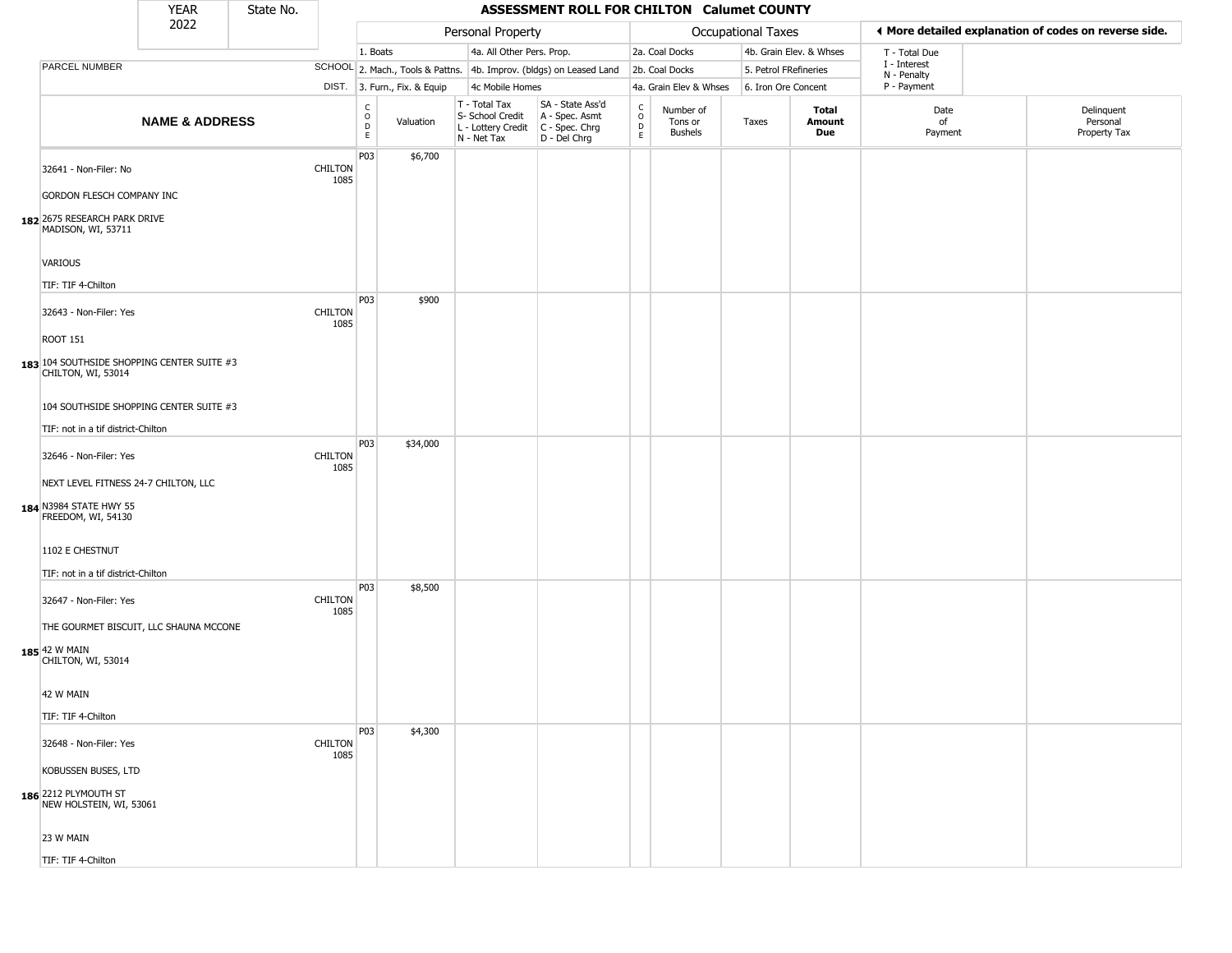|                                               | <b>YEAR</b>               | State No. |                        |                        |                              |                                                                        | ASSESSMENT ROLL FOR CHILTON Calumet COUNTY                           |                                   |                                        |                       |                         |                             |                                                       |
|-----------------------------------------------|---------------------------|-----------|------------------------|------------------------|------------------------------|------------------------------------------------------------------------|----------------------------------------------------------------------|-----------------------------------|----------------------------------------|-----------------------|-------------------------|-----------------------------|-------------------------------------------------------|
|                                               | 2022                      |           |                        |                        |                              | Personal Property                                                      |                                                                      |                                   |                                        | Occupational Taxes    |                         |                             | ◀ More detailed explanation of codes on reverse side. |
|                                               |                           |           |                        | 1. Boats               |                              | 4a. All Other Pers. Prop.                                              |                                                                      |                                   | 2a. Coal Docks                         |                       | 4b. Grain Elev. & Whses | T - Total Due               |                                                       |
| PARCEL NUMBER                                 |                           |           |                        |                        |                              |                                                                        | SCHOOL 2. Mach., Tools & Pattns. 4b. Improv. (bldgs) on Leased Land  |                                   | 2b. Coal Docks                         | 5. Petrol FRefineries |                         | I - Interest<br>N - Penalty |                                                       |
|                                               |                           |           |                        |                        | DIST. 3. Furn., Fix. & Equip | 4c Mobile Homes                                                        |                                                                      |                                   | 4a. Grain Elev & Whses                 | 6. Iron Ore Concent   |                         | P - Payment                 |                                                       |
|                                               | <b>NAME &amp; ADDRESS</b> |           |                        | C<br>$\circ$<br>D<br>E | Valuation                    | T - Total Tax<br>S- School Credit<br>L - Lottery Credit<br>N - Net Tax | SA - State Ass'd<br>A - Spec. Asmt<br>C - Spec. Chrg<br>D - Del Chrg | C<br>$\circ$<br>$\mathsf{D}$<br>E | Number of<br>Tons or<br><b>Bushels</b> | Taxes                 | Total<br>Amount<br>Due  | Date<br>of<br>Payment       | Delinquent<br>Personal<br>Property Tax                |
| 32649 - Non-Filer: No                         |                           |           | CHILTON P03<br>1085    | P4A                    | \$100<br>\$2,700             |                                                                        |                                                                      |                                   |                                        |                       |                         |                             |                                                       |
| FOX VALLEY MEDIA, LLC KODY BURG               |                           |           |                        |                        |                              |                                                                        |                                                                      |                                   |                                        |                       |                         |                             |                                                       |
| 187 306 SARATOGA<br>CHILTON, WI, 53014        |                           |           |                        |                        |                              |                                                                        |                                                                      |                                   |                                        |                       |                         |                             |                                                       |
| 306 SARATOGA                                  |                           |           |                        |                        |                              |                                                                        |                                                                      |                                   |                                        |                       |                         |                             |                                                       |
| TIF: not in a tif district-Chilton            |                           |           |                        |                        |                              |                                                                        |                                                                      |                                   |                                        |                       |                         |                             |                                                       |
|                                               |                           |           | <b>Parcel Total</b>    |                        | \$2,800                      |                                                                        |                                                                      |                                   |                                        |                       |                         |                             |                                                       |
| 32650 - Non-Filer: Yes                        |                           |           | <b>CHILTON</b><br>1085 | P03                    | \$4,300                      |                                                                        |                                                                      |                                   |                                        |                       |                         |                             |                                                       |
| VIOLET LACE PHOTOGRAPHY LINDSEY GERNER        |                           |           |                        |                        |                              |                                                                        |                                                                      |                                   |                                        |                       |                         |                             |                                                       |
| 188 830 FIELD LANE<br>CHILTON, WI, 53014      |                           |           |                        |                        |                              |                                                                        |                                                                      |                                   |                                        |                       |                         |                             |                                                       |
| 830 FIELD LANE                                |                           |           |                        |                        |                              |                                                                        |                                                                      |                                   |                                        |                       |                         |                             |                                                       |
| TIF: TIF 4-Chilton                            |                           |           |                        |                        |                              |                                                                        |                                                                      |                                   |                                        |                       |                         |                             |                                                       |
| 32651 - Non-Filer: Yes                        |                           |           | <b>CHILTON</b><br>1085 | P03                    | \$4,300                      |                                                                        |                                                                      |                                   |                                        |                       |                         |                             |                                                       |
| BARTEL BROS REAL ESTATE, LLC                  |                           |           |                        |                        |                              |                                                                        |                                                                      |                                   |                                        |                       |                         |                             |                                                       |
| 189 W4278 SCHLUCHTER RD<br>CHILTON, WI, 53014 |                           |           |                        |                        |                              |                                                                        |                                                                      |                                   |                                        |                       |                         |                             |                                                       |
| 920 PROGRESS WAY                              |                           |           |                        |                        |                              |                                                                        |                                                                      |                                   |                                        |                       |                         |                             |                                                       |
| TIF: not in a tif district-Chilton            |                           |           |                        |                        |                              |                                                                        |                                                                      |                                   |                                        |                       |                         |                             |                                                       |
| 32652 - Non-Filer: Yes                        |                           |           | <b>CHILTON</b><br>1085 |                        | \$0<br>\$4,300               |                                                                        |                                                                      |                                   |                                        |                       |                         |                             |                                                       |
| CRITER ENTERPRISES, INC                       |                           |           |                        |                        |                              |                                                                        |                                                                      |                                   |                                        |                       |                         |                             |                                                       |
| 190 509 N MADISON ST<br>CHILTON, WI, 53014    |                           |           |                        |                        |                              |                                                                        |                                                                      |                                   |                                        |                       |                         |                             |                                                       |
| 509 N MADISON ST                              |                           |           |                        |                        |                              |                                                                        |                                                                      |                                   |                                        |                       |                         |                             |                                                       |
| TIF: not in a tif district-Chilton            |                           |           |                        |                        |                              |                                                                        |                                                                      |                                   |                                        |                       |                         |                             |                                                       |
|                                               |                           |           | <b>Parcel Total</b>    |                        | \$4,300                      |                                                                        |                                                                      |                                   |                                        |                       |                         |                             |                                                       |
| 32653 - Non-Filer: No                         |                           |           | <b>CHILTON</b><br>1085 | P03                    | \$3,500                      |                                                                        |                                                                      |                                   |                                        |                       |                         |                             |                                                       |
| RICOH USA, INC                                |                           |           |                        |                        |                              |                                                                        |                                                                      |                                   |                                        |                       |                         |                             |                                                       |
| 191 PO BOX 3850<br>MANCHESTER, NH, 03105-3850 |                           |           |                        |                        |                              |                                                                        |                                                                      |                                   |                                        |                       |                         |                             |                                                       |
| <b>VARIOUS</b>                                |                           |           |                        |                        |                              |                                                                        |                                                                      |                                   |                                        |                       |                         |                             |                                                       |
| TIF: not in a tif district-Chilton            |                           |           |                        |                        |                              |                                                                        |                                                                      |                                   |                                        |                       |                         |                             |                                                       |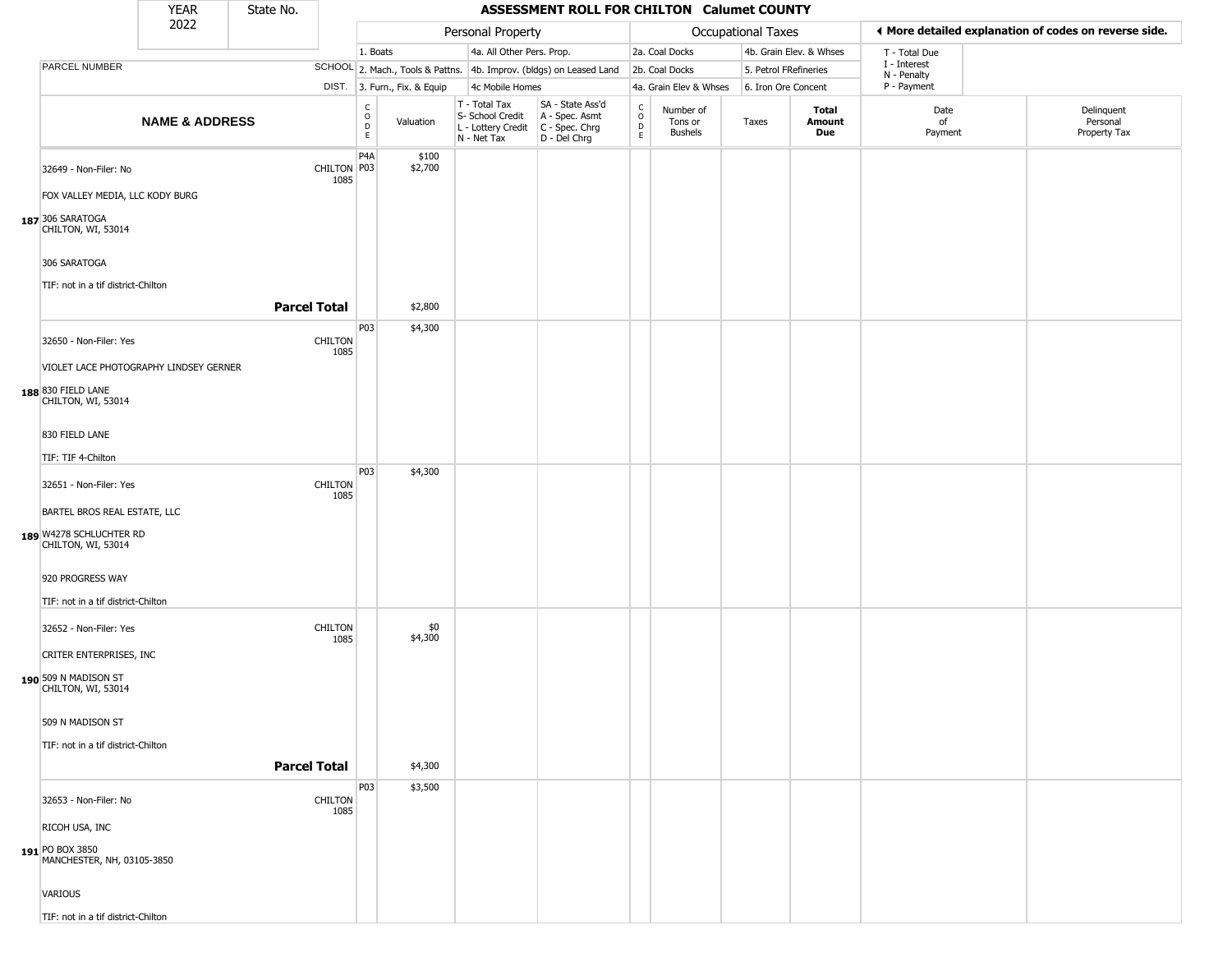|                                                                                                                   | <b>YEAR</b>               | State No. |                        |                                                |                              |                                                                        | ASSESSMENT ROLL FOR CHILTON Calumet COUNTY                           |                                                          |                                 |                       |                         |                             |                                                       |
|-------------------------------------------------------------------------------------------------------------------|---------------------------|-----------|------------------------|------------------------------------------------|------------------------------|------------------------------------------------------------------------|----------------------------------------------------------------------|----------------------------------------------------------|---------------------------------|-----------------------|-------------------------|-----------------------------|-------------------------------------------------------|
|                                                                                                                   | 2022                      |           |                        |                                                |                              | Personal Property                                                      |                                                                      |                                                          |                                 | Occupational Taxes    |                         |                             | ◀ More detailed explanation of codes on reverse side. |
|                                                                                                                   |                           |           |                        | 1. Boats                                       |                              | 4a. All Other Pers. Prop.                                              |                                                                      |                                                          | 2a. Coal Docks                  |                       | 4b. Grain Elev. & Whses | T - Total Due               |                                                       |
| PARCEL NUMBER                                                                                                     |                           |           |                        |                                                |                              |                                                                        | SCHOOL 2. Mach., Tools & Pattns. 4b. Improv. (bldgs) on Leased Land  |                                                          | 2b. Coal Docks                  | 5. Petrol FRefineries |                         | I - Interest<br>N - Penalty |                                                       |
|                                                                                                                   |                           |           |                        |                                                | DIST. 3. Furn., Fix. & Equip | 4c Mobile Homes                                                        |                                                                      |                                                          | 4a. Grain Elev & Whses          | 6. Iron Ore Concent   |                         | P - Payment                 |                                                       |
|                                                                                                                   | <b>NAME &amp; ADDRESS</b> |           |                        | $\begin{matrix} 0 \\ 0 \\ D \end{matrix}$<br>E | Valuation                    | T - Total Tax<br>S- School Credit<br>L - Lottery Credit<br>N - Net Tax | SA - State Ass'd<br>A - Spec. Asmt<br>C - Spec. Chrg<br>D - Del Chrg | $\begin{matrix} 0 \\ 0 \\ D \end{matrix}$<br>$\mathsf E$ | Number of<br>Tons or<br>Bushels | Taxes                 | Total<br>Amount<br>Due  | Date<br>of<br>Payment       | Delinquent<br>Personal<br>Property Tax                |
| 32654 - Non-Filer: No<br>ALSCO, INC.                                                                              |                           |           | <b>CHILTON</b><br>1085 | P <sub>4</sub> A                               | \$2,300                      |                                                                        |                                                                      |                                                          |                                 |                       |                         |                             |                                                       |
| 192 505 EAST 200 SOUTH STE 101<br>SALT LAKE CITY, UT, 84102                                                       |                           |           |                        |                                                |                              |                                                                        |                                                                      |                                                          |                                 |                       |                         |                             |                                                       |
| <b>VARIOUS</b><br>TIF: not in a tif district-Chilton                                                              |                           |           |                        |                                                |                              |                                                                        |                                                                      |                                                          |                                 |                       |                         |                             |                                                       |
| 32655 - Non-Filer: No                                                                                             |                           |           | <b>CHILTON</b><br>1085 | P03                                            | \$2,500                      |                                                                        |                                                                      |                                                          |                                 |                       |                         |                             |                                                       |
| DS SERVICES OF AMERICA, INC PRIMO WATER NORTH AMERICA<br>193 4221 W BOY SCOUT BLVD, SUITE 400<br>TAMPA, FL, 33607 |                           |           |                        |                                                |                              |                                                                        |                                                                      |                                                          |                                 |                       |                         |                             |                                                       |
| <b>VARIOUS</b><br>TIF: not in a tif district-Chilton                                                              |                           |           |                        |                                                |                              |                                                                        |                                                                      |                                                          |                                 |                       |                         |                             |                                                       |
| 32656 - Non-Filer: No<br>AMERIGAS PROPANE LP<br>194 PO BOX 798<br>VALLEY FORGE, PA, 19482                         |                           |           | <b>CHILTON</b><br>1085 | P4A                                            | \$100                        |                                                                        |                                                                      |                                                          |                                 |                       |                         |                             |                                                       |
| <b>VARIOUS</b><br>TIF: not in a tif district-Chilton                                                              |                           |           |                        |                                                |                              |                                                                        |                                                                      |                                                          |                                 |                       |                         |                             |                                                       |
| 32657 - Non-Filer: No<br>LINDE LEASED EQUIPMENT TAX DEPARTMENT                                                    |                           |           | <b>CHILTON</b><br>1085 | P <sub>4</sub> A                               | \$3,000                      |                                                                        |                                                                      |                                                          |                                 |                       |                         |                             |                                                       |
| 195 10 RIVERVIEW DR<br>DANBURY, CT, 06810                                                                         |                           |           |                        |                                                |                              |                                                                        |                                                                      |                                                          |                                 |                       |                         |                             |                                                       |
| 542 CLAY ST<br>TIF: not in a tif district-Chilton                                                                 |                           |           |                        |                                                |                              |                                                                        |                                                                      |                                                          |                                 |                       |                         |                             |                                                       |
| 32658 - Non-Filer: No                                                                                             |                           |           | <b>CHILTON</b><br>1085 | P4A                                            | \$200                        |                                                                        |                                                                      |                                                          |                                 |                       |                         |                             |                                                       |
| QUENCH USA, INC.<br>196 PO BOX 5166                                                                               |                           |           |                        |                                                |                              |                                                                        |                                                                      |                                                          |                                 |                       |                         |                             |                                                       |
| OAK BROOK, IL, 60522-5166<br>1110 E CHESTNUT ST                                                                   |                           |           |                        |                                                |                              |                                                                        |                                                                      |                                                          |                                 |                       |                         |                             |                                                       |
| TIF: not in a tif district-Chilton                                                                                |                           |           |                        |                                                |                              |                                                                        |                                                                      |                                                          |                                 |                       |                         |                             |                                                       |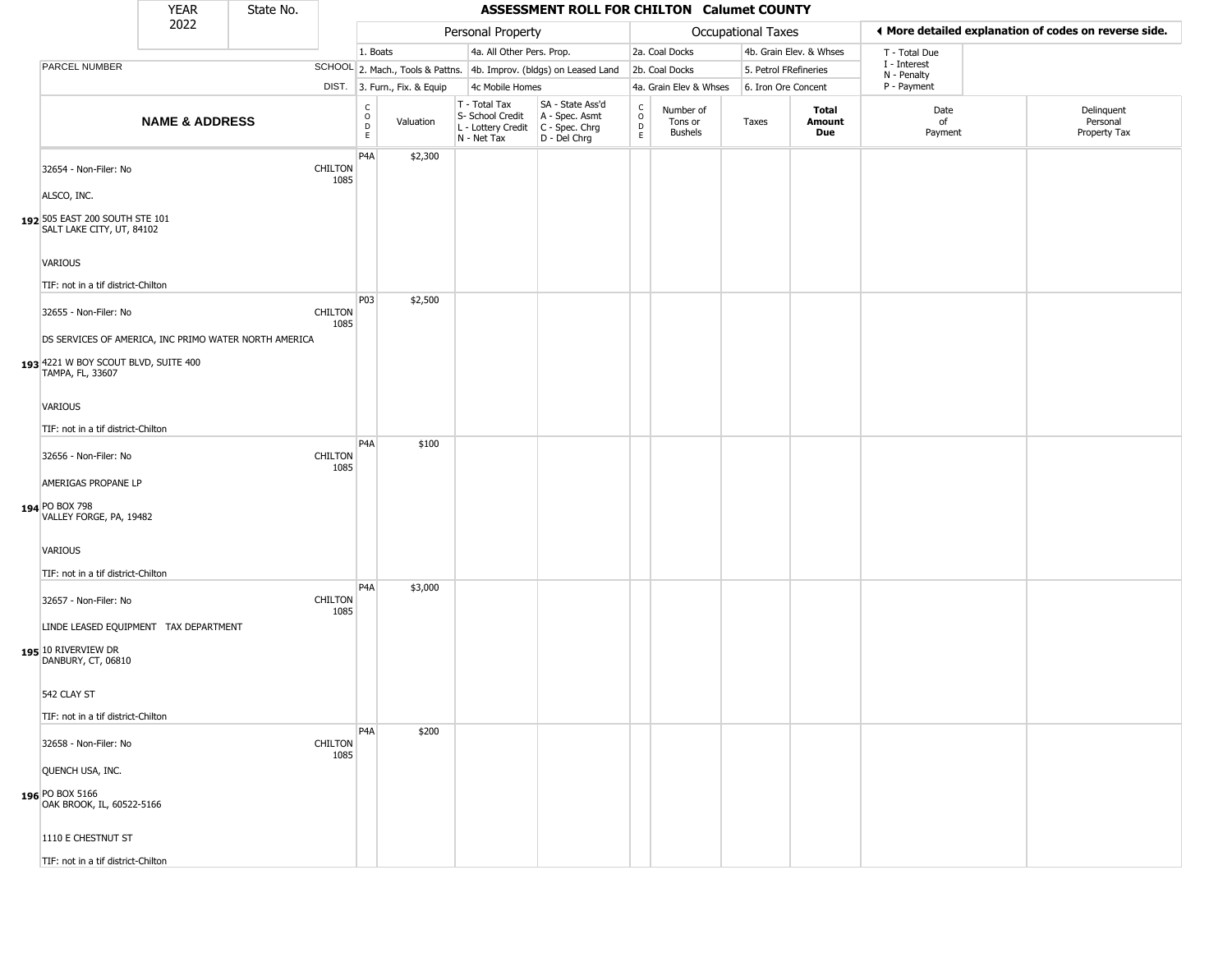|                                                                                                                                                      | <b>YEAR</b>               | State No.     |                        |          |                                  |                                                                        | <b>ASSESSMENT ROLL FOR CHILTON Calumet COUNTY</b>                      |                        |                                        |                           |                         |                             |                                                       |
|------------------------------------------------------------------------------------------------------------------------------------------------------|---------------------------|---------------|------------------------|----------|----------------------------------|------------------------------------------------------------------------|------------------------------------------------------------------------|------------------------|----------------------------------------|---------------------------|-------------------------|-----------------------------|-------------------------------------------------------|
|                                                                                                                                                      | 2022                      |               |                        |          |                                  | Personal Property                                                      |                                                                        |                        |                                        | <b>Occupational Taxes</b> |                         |                             | ◀ More detailed explanation of codes on reverse side. |
|                                                                                                                                                      |                           |               |                        | 1. Boats |                                  | 4a. All Other Pers. Prop.                                              |                                                                        |                        | 2a. Coal Docks                         |                           | 4b. Grain Elev. & Whses | T - Total Due               |                                                       |
| PARCEL NUMBER                                                                                                                                        |                           |               |                        |          | SCHOOL 2. Mach., Tools & Pattns. |                                                                        | 4b. Improv. (bldgs) on Leased Land                                     |                        | 2b. Coal Docks                         | 5. Petrol FRefineries     |                         | I - Interest<br>N - Penalty |                                                       |
|                                                                                                                                                      |                           |               | DIST.                  |          | 3. Furn., Fix. & Equip           | 4c Mobile Homes                                                        |                                                                        |                        | 4a. Grain Elev & Whses                 | 6. Iron Ore Concent       |                         | P - Payment                 |                                                       |
|                                                                                                                                                      | <b>NAME &amp; ADDRESS</b> |               |                        | D        | Valuation                        | T - Total Tax<br>S- School Credit<br>L - Lottery Credit<br>N - Net Tax | SA - State Ass'd<br>A - Spec. Asmt<br>$C - Spec. Chrg$<br>D - Del Chrg | C<br>$\circ$<br>D<br>E | Number of<br>Tons or<br><b>Bushels</b> | Taxes                     | Total<br>Amount<br>Due  | Date<br>nf<br>Payment       | Delinquent<br>Personal<br>Property Tax                |
| 32659 - Non-Filer: Yes<br>UPTOWN COMMONS II SENIOR HOUSING LLC<br>197 29 WEST MAIN ST<br>CHILTON, WI, 53014<br>29 WEST MAIN ST<br>TIF: TIF 4-Chilton |                           |               | <b>CHILTON</b><br>1085 | P03      | \$18,000                         |                                                                        |                                                                        |                        |                                        |                           |                         |                             |                                                       |
| NO. OF PARCELS 197                                                                                                                                   |                           | <b>TOTALS</b> | ▶                      |          | 4,483,200.00                     |                                                                        |                                                                        |                        |                                        |                           |                         |                             |                                                       |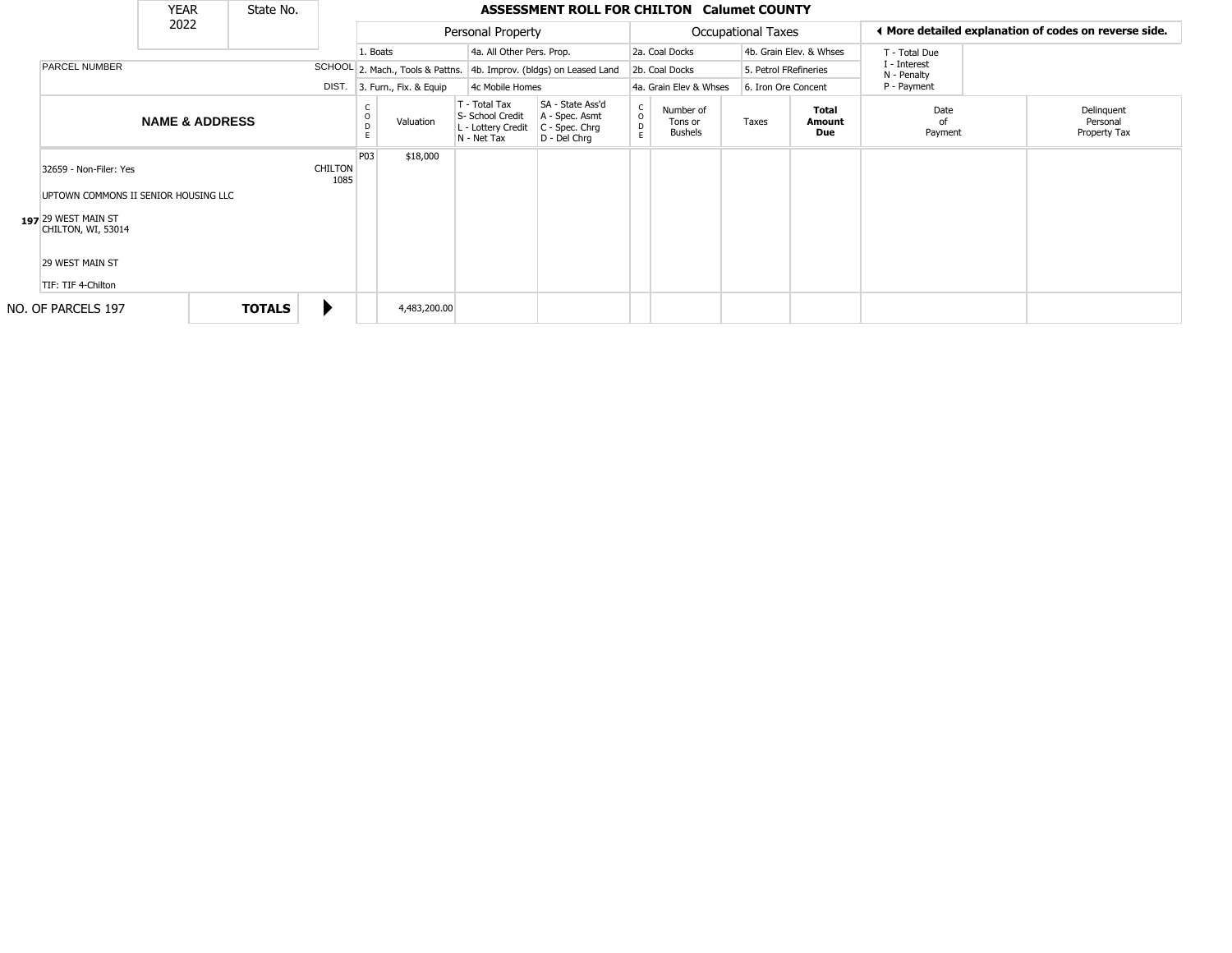| Class                 | <b>Total PP Records   Total Valuation</b> |             |
|-----------------------|-------------------------------------------|-------------|
| <b>Exempt</b>         | 2                                         | \$0         |
| No Value              | 1                                         | \$0         |
| P <sub>0</sub> 3      | 162                                       | \$2,999,100 |
| P4A                   | 104                                       | \$444,600   |
| P <sub>4</sub> B      | 1                                         | \$1,039,500 |
| <b>State Assessed</b> | 15                                        | \$0         |
| Total:                | 197                                       | \$4483200   |

# **Municipality Totals by Class Municipality Totals - By County and Class**

| County         | <b>Class</b>          | <b>Total PP Records   Total Valuation</b> |             |
|----------------|-----------------------|-------------------------------------------|-------------|
| <b>Calumet</b> | <b>Exempt</b>         | $\overline{2}$                            | \$0         |
|                | No Value              | 1                                         | \$0         |
|                | P <sub>0</sub> 3      | 162                                       | \$2,999,100 |
|                | P <sub>4</sub> A      | 104                                       | \$444,600   |
|                | P <sub>4</sub> B      | 1                                         | \$1,039,500 |
|                | <b>State Assessed</b> | 15                                        | \$0         |
|                | Total:                | 197                                       | \$4,483,200 |
| Total:         |                       | 197                                       | \$4,483,200 |

# **Municipality Totals - By County, TIF, Class**

| County         | <b>TIF District</b> | <b>Class</b>          | <b>Total PP Records   Total Valuation</b> |             |
|----------------|---------------------|-----------------------|-------------------------------------------|-------------|
| <b>Calumet</b> |                     | Exempt                | $\overline{2}$                            | \$0         |
|                |                     | <b>No Value</b>       | 1                                         | \$0         |
|                |                     | <b>P03</b>            | 162                                       | \$2,999,100 |
|                |                     | P <sub>4</sub> A      | 104                                       | \$444,600   |
|                |                     | P <sub>4</sub> B      | 1                                         | \$1,039,500 |
|                |                     | <b>State Assessed</b> | 15                                        | \$0         |
|                |                     | Total:                | 197                                       | \$4,483,200 |
|                | Total:              |                       | 197                                       | \$4,483,200 |
| Total:         |                     |                       | 197                                       | \$4,483,200 |

## **Municipality Totals - By County, School District, Class**

| County         | <b>School District1</b> | <b>Class</b>          | <b>Total PP Records   Total Valuation</b> |             |
|----------------|-------------------------|-----------------------|-------------------------------------------|-------------|
| <b>Calumet</b> |                         | <b>State Assessed</b> |                                           | \$0         |
|                |                         | Total:                |                                           | \$0         |
|                | <b>CHILTON</b>          | Exempt                | $\overline{2}$                            | \$0         |
|                |                         | <b>No Value</b>       |                                           | \$0         |
|                |                         | <b>P03</b>            | 162                                       | \$2,999,100 |
|                |                         | P <sub>4</sub> A      | 104                                       | \$444,600   |
|                |                         | P <sub>4</sub> B      | 1                                         | \$1,039,500 |